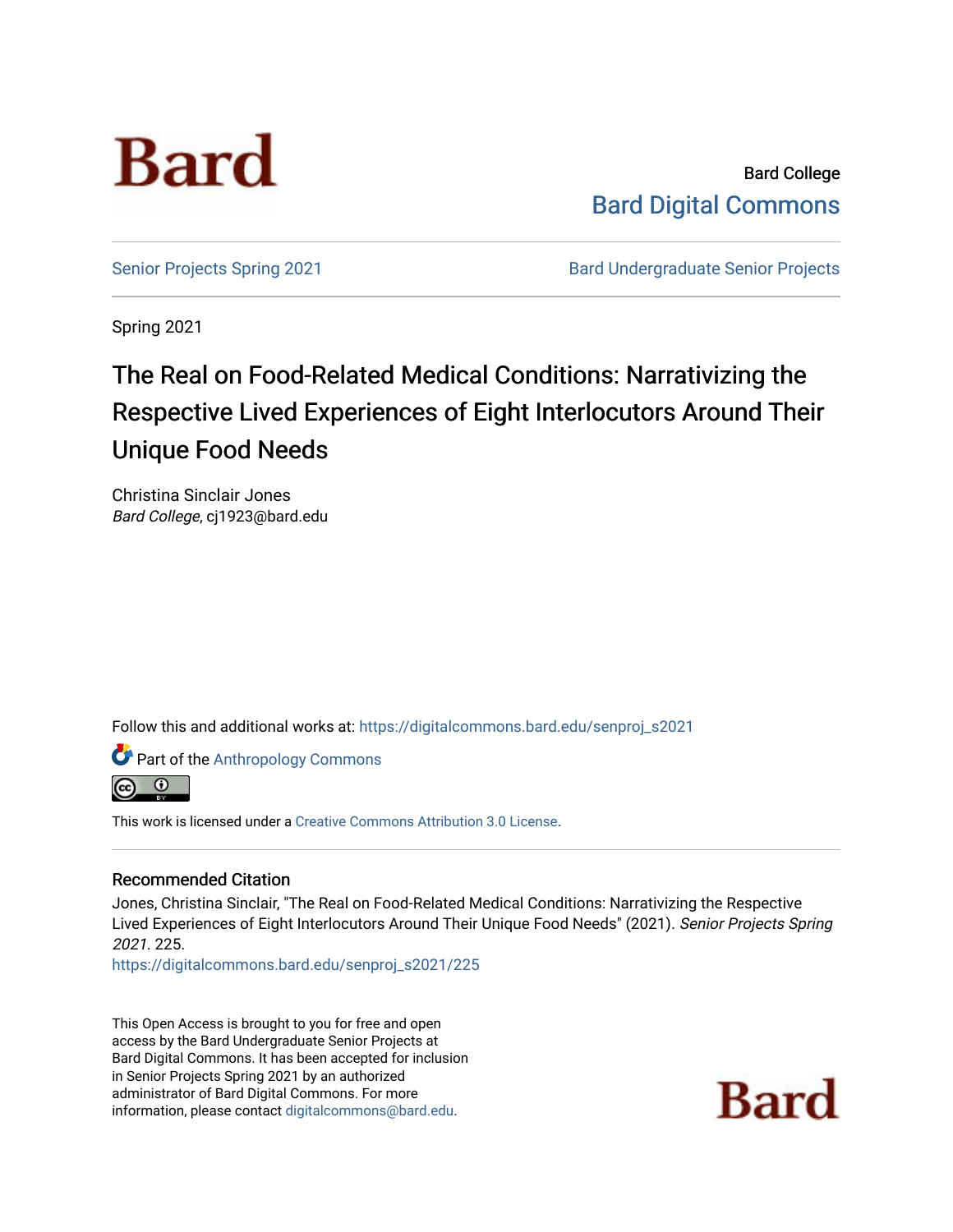## *The Real* on Food-Related Medical Conditions: Narrativizing the Respective Lived Experiences of Eight Interlocutors Around Their Unique Food Needs

Senior Project Submitted to The Division of Social Studies of Bard College

> by Christina Sinclair Jones

Annandale-on-Hudson, New York May 2021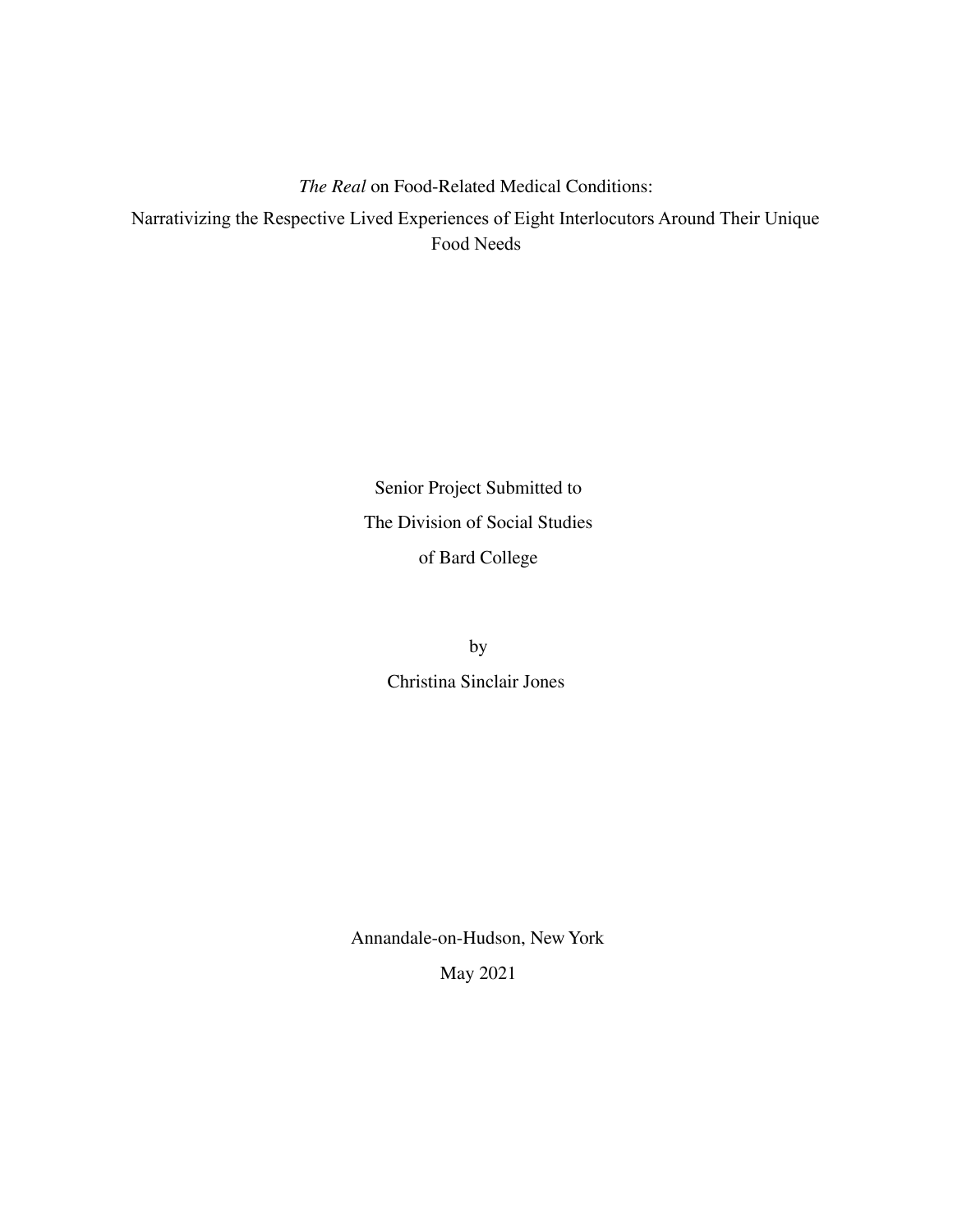This senior project is dedicated to my parents. I love you both, so very much.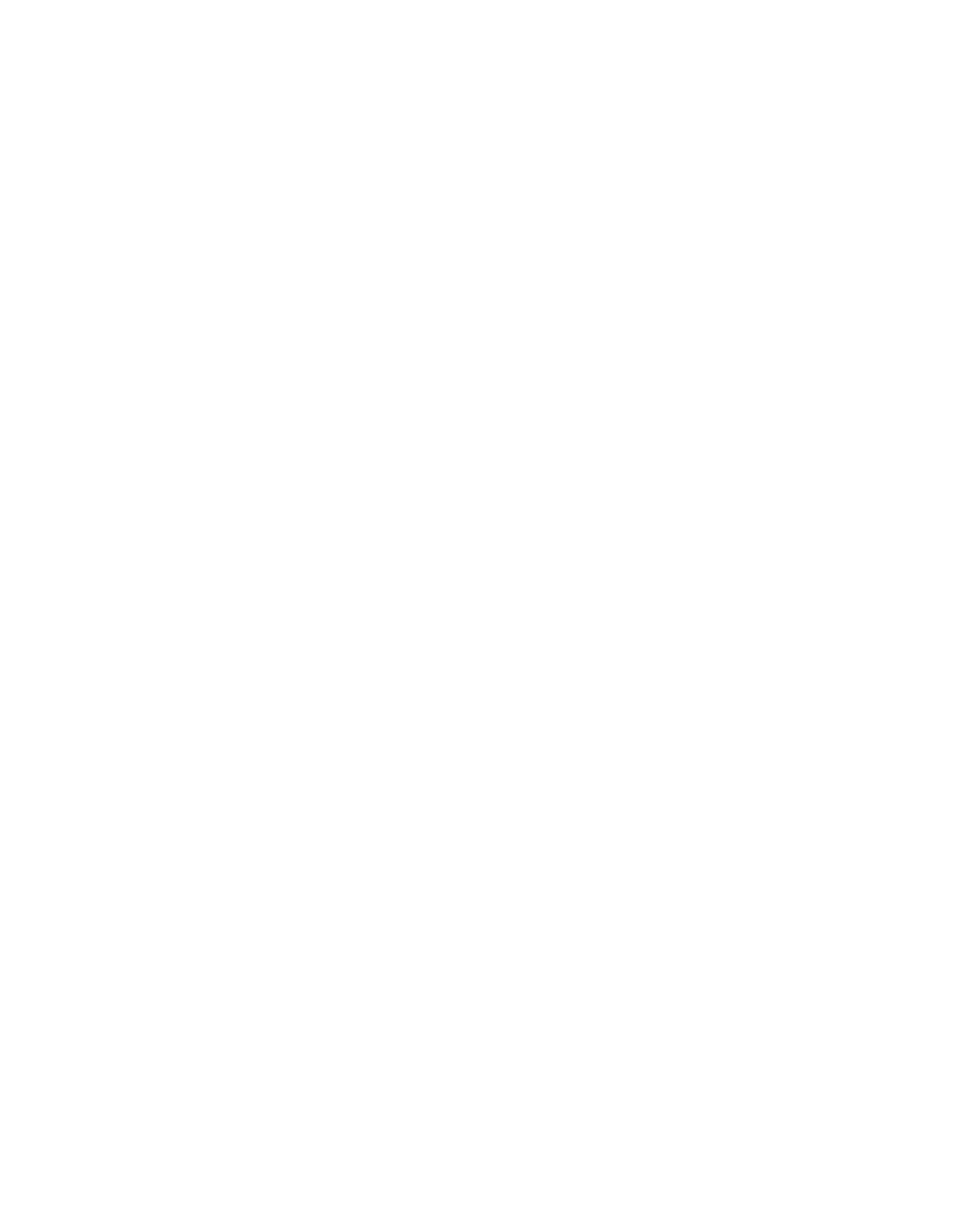#### Acknowledgements

For my entire life, it has been my parents and me; we are a family of two plus two makes three. I love them both with all of my being. Mamma and Daddy, you each own perfect halves of my heart. Mamma, tack för allt du gör för mig, och för all ditt stöd. Jag älskar dig. Daddy, thank you for teaching me how to use my work and my music to "hang tough" as an act of love for myself and for my future. I love you.

Momsey, I feel you with me every single day. Thank you for continuing to play such a huge, active role in my day-to-day. I cannot imagine my life without your guidance and love; so very much of what I do, I do in an effort to become more like you.

Aunt Quay, thank you for being my "Godgrandma." You mean the world. Auntie Kendal and Quay Quay, thank you for everything.

Godmommy Angie and Auntie Chrissy, thank you for being my fairy godmothers.

My beloved friends, thank you for being my rocks. In no particular order, Janel, Jackie, Iza, Julianna, Irene, Ana, Brooke, Juliana, Shaunee, Sarina, Kaila, Alex, Olivia, Kelcey, Walker, Triple L-C, Lily Mo, Laith, Shannel, CSJ, Emelie, Aurelia, Celia, Ori, Ella, Laura, and so, so, so many more!!!

Eileen, thank you for being my "Bard Mom." You don't even know how much I appreciate you and all of the love and support that you've given me over these four years.

Paul, thank you endlessly for guiding me through this Sproj-writing process.

Monique, thank you for being the best mentor that a girl could ever ask for.

Peter, thank you for it all. You have taught me enough for a lifetime in these four years - I will always use what you've taught me, and when I make music, I will think of you.

And last, but *certainly* not least, Yuka, thank you for it all. Thank you for instilling in me a deep love of Anthropology and deeply-generative curiosity. Thank you for advising me for four years and for helping me navigate all sorts of highs and lows. Thank you for encouraging me and challenging me to write the best ethnographic research project that I could. I am so excited to continue our work together in the near future!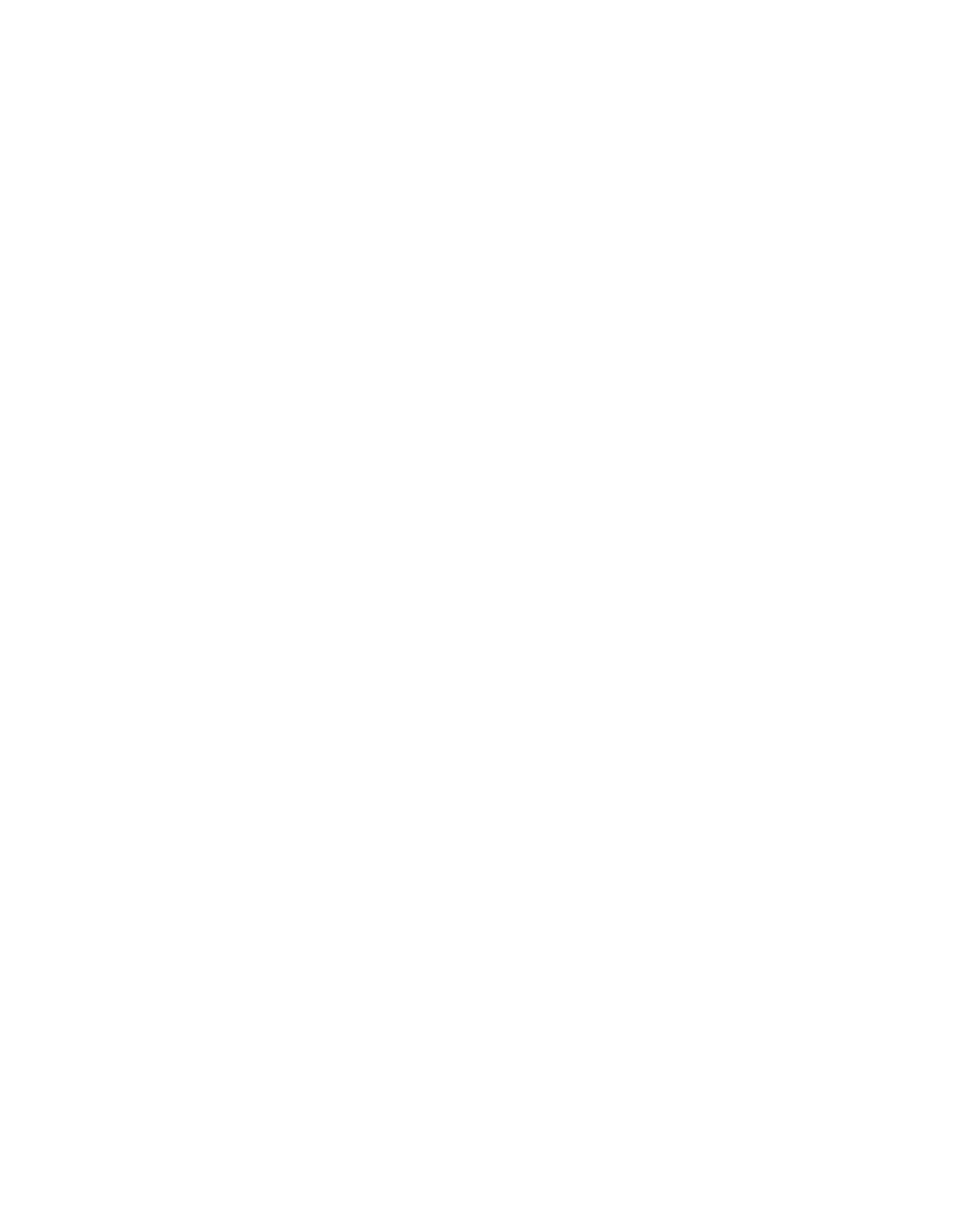### Table of Contents

|  |  | Chapter II: Narrativizing and Thinking Through the Internal Experiences of Four |  |  |  |  |  |  |  |  |
|--|--|---------------------------------------------------------------------------------|--|--|--|--|--|--|--|--|
|  |  |                                                                                 |  |  |  |  |  |  |  |  |
|  |  |                                                                                 |  |  |  |  |  |  |  |  |
|  |  |                                                                                 |  |  |  |  |  |  |  |  |
|  |  |                                                                                 |  |  |  |  |  |  |  |  |
|  |  |                                                                                 |  |  |  |  |  |  |  |  |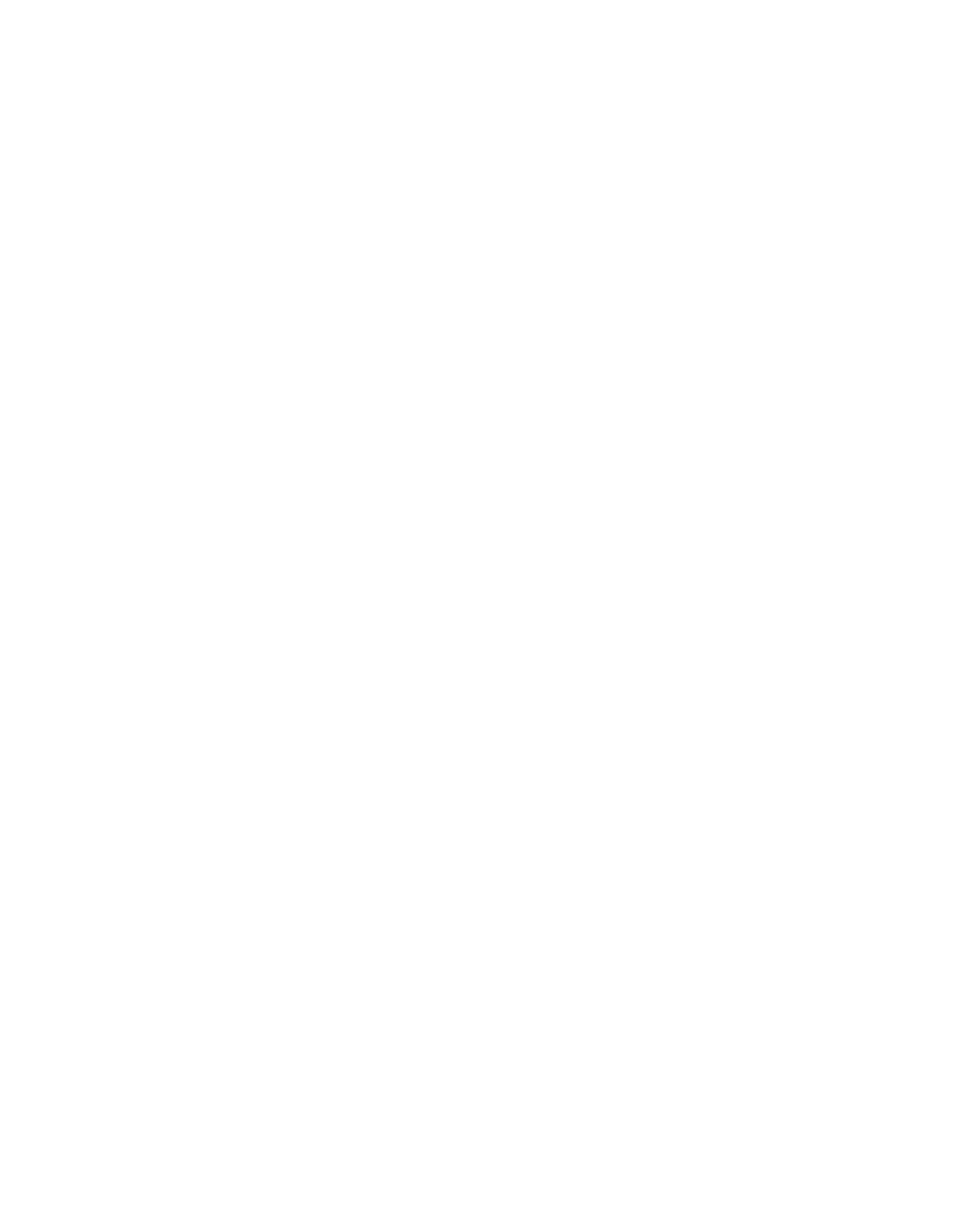Christina Sinclair Jones

#### **Chapter I: Introduction**

My dad and I were at Target, rushing around the school supplies pop-up sections that they had set up at the very front of the store. It was the first day of my senior year of high school, and as I was already feeling the stress and dread with which I would soon be embarking on my college application process, I was determined to ameliorate my anxiety by distracting myself with labeling and organizing new notebooks and jell pens. Dad had just finished working for the day and it was early enough in the afternoon that it was still quite hot outside: a September afternoon in New Jersey. I took the train home from school and ate one of the little hummus and pita packs from Trader Joe's that had become my favorite snack of the moment. As I was eating, Dad told me that he was already set to go, and we left to try to beat the school supplies crowds. It felt exciting, and different somehow, to be shopping for notebooks and pens as a senior; this particular Staples run felt to me like the beginning of the end of one of my many childhood traditions.

We had just gotten into the store, and Dad was reading the labels of various notebooks to rule out the ones that were not college-ruled, when I began to gag and dry heave. I was petrified already, as I am quite afraid of vomiting, and I cry each and every time that I have the misfortune of vomiting, to this day. There I was, tearing up at the front of Staples. Dad immediately began to ask me if I was alright, if I wanted to sit down, if we should walk over to the bathroom, if we should get some help... and the one question out of all of these which I remember most vividly and with a shudder, I might add - is, "Sweetie, are you breathing?"

I realized that I wasn't. I wasn't breathing. I was born with asthma, and I would have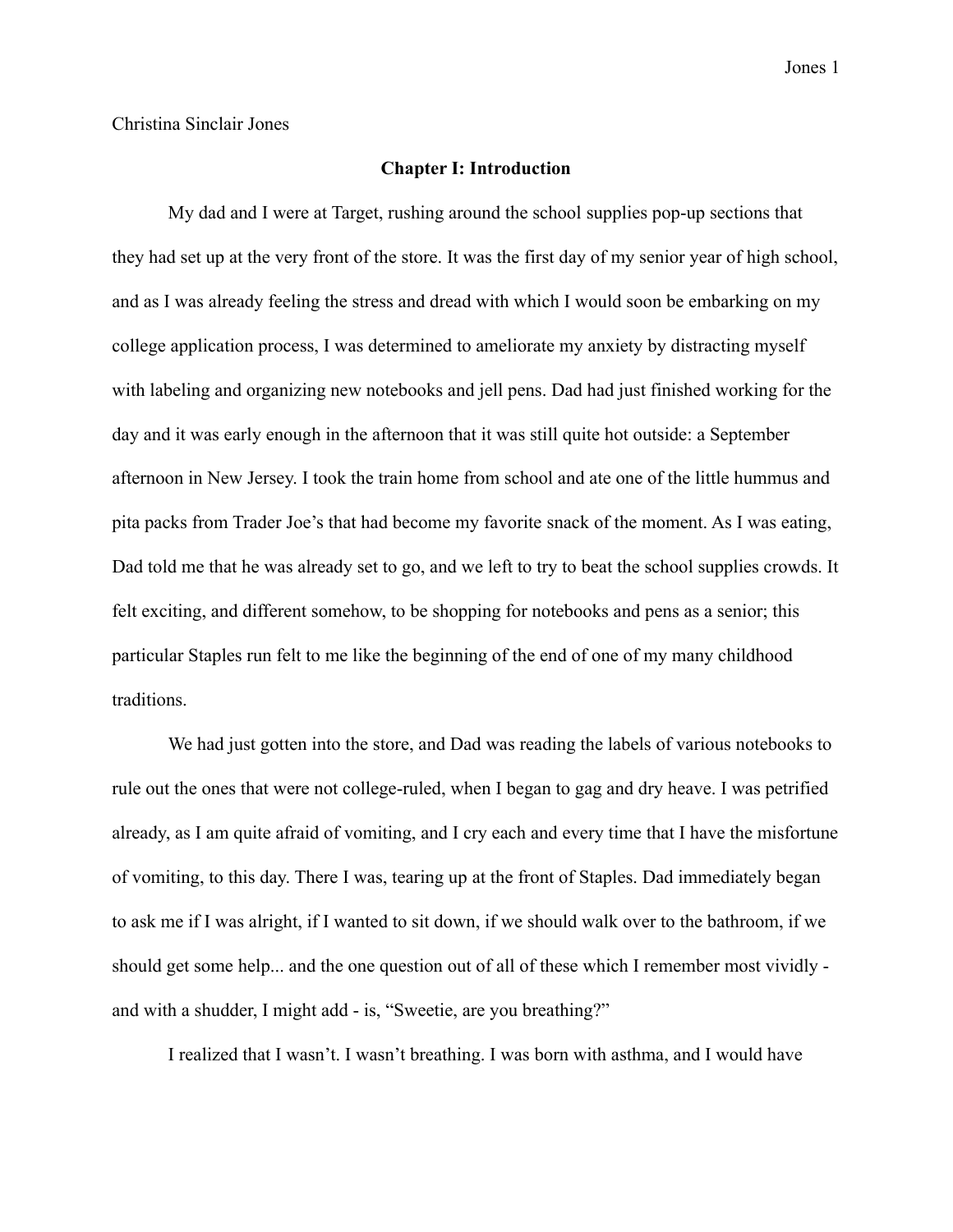asthmatic flare-ups as a kid. Still, I had never felt anything quite like this, this sensation of one end of my throat enveloping the other, so as to close off my throat entirely, erecting a barricade to keep anything, including air, from passing through my esophagus. I gasped for air and did not get any. There was surely air around me. Dad was breathing; the people blurring past me were breathing... This wasn't like the wheezing or the dry, relentless coughs to which I was accustomed. No, this was wrong. "Daddy, I need help," I managed. He nodded and with a look in his eye of fierce protectiveness that I have never seen in any human's eyes but my father's, he grabbed hold of my hand and quite literally dragged me out to the parking lot.

When my dad is nervous, he forgets the directions to places with which he is familiar. Thinking back on our car ride to St. Barnabas, my heart pangs and I feel an urge to text my father that I love him, for he struggled so much with getting directions on Google Maps to a hospital six minutes away that I know he was terrified. He must have asked me thirty times if I was breathing by the time we got to the front entrance of the emergency room, and he kept his right hand on my left leg for the entire car ride. I remember the warmth coming from his hand and I find myself feeling grateful, as this warmth quite literally kept me alive. It was my grounding, and it is all that I remember of this ride, other than the check-ins from Dad, and the fact that Old Short Hills Road looked confusingly foreign to me.

When we got to the check-in desk at the E.R., Dad told the nurse who was checking me in that he thought that I might be having an asthma attack, but that it seems different to him from anything else that he has ever seen me go through. Before I was even given a hospital bed, I was put in a wheelchair and the nurses at the front of the emergency room took my oxygen level. It was just below 100. Odd. So odd. No one, the doctors who eventually examined me included,

Jones 2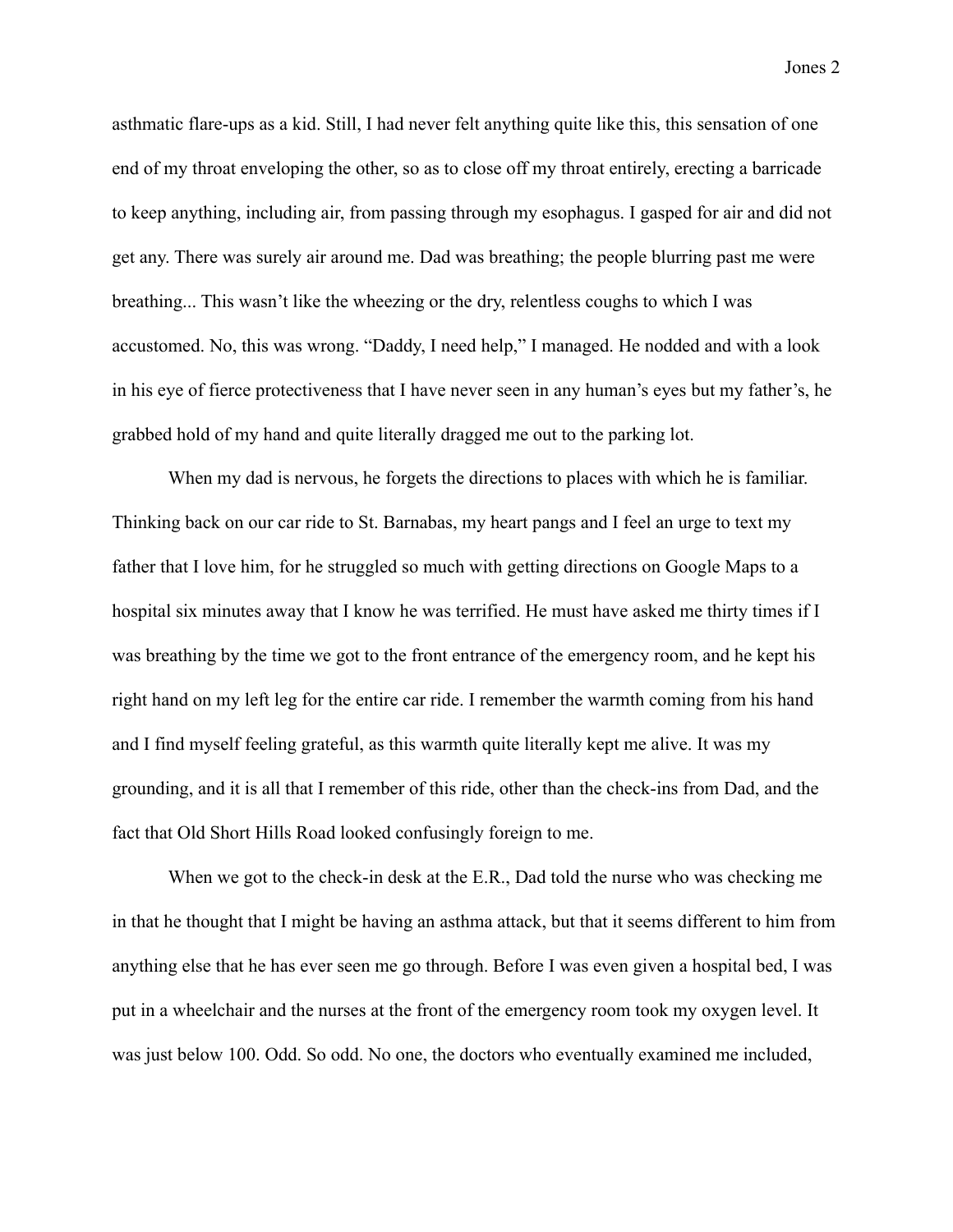knew why I was breathing so well according to the pulse oximeter when I had been dry heaving and coughing spastically, just to keep myself alive, and simultaneously gasping for air and sort of flailing my arms around because what I was experiencing felt exactly as I imagine drowning feels.

It was frustrating. I was given fluids and spent several hours breathing through various oxygenated masks and machines as I sat up in that stiff hospital bed, my long legs sort of half-hanging over the creaky frame. Ironically, a nurse offered me a peanut butter and jelly sandwich while I was in bed, and I declined this offer only because I knew that I would be eating dinner that Dad would make once we got home. I say that this is ironic because just a few weeks later, once I had gotten the results back from the many rounds of skin and blood allergy tests that I would soon be taking, I would find out that I am severely allergic to peanuts. That peanut butter sandwich might very well have earned me another few hours in that very same hospital bed! Dad and I left the emergency room without answers. Yes, I felt markedly better physically than I had in Staples earlier that afternoon. However, neither of us had any clue as to what had brought on what I can now properly call my first anaphylactic reaction. Not knowing what the cause of what I had gone through that day, or even what it exactly was that I went through, was really scary. I cried a lot that night. Not knowing made me feel small. It knocked me down from the high that I had been riding from finally becoming a senior. I did not know if that scary episode, whatever that scary episode even was, would happen to me again. That in itself was an overwhelming thought to have. All I knew was that I did not want to have that feeling ever again.

 $\sim$   $\sim$   $\sim$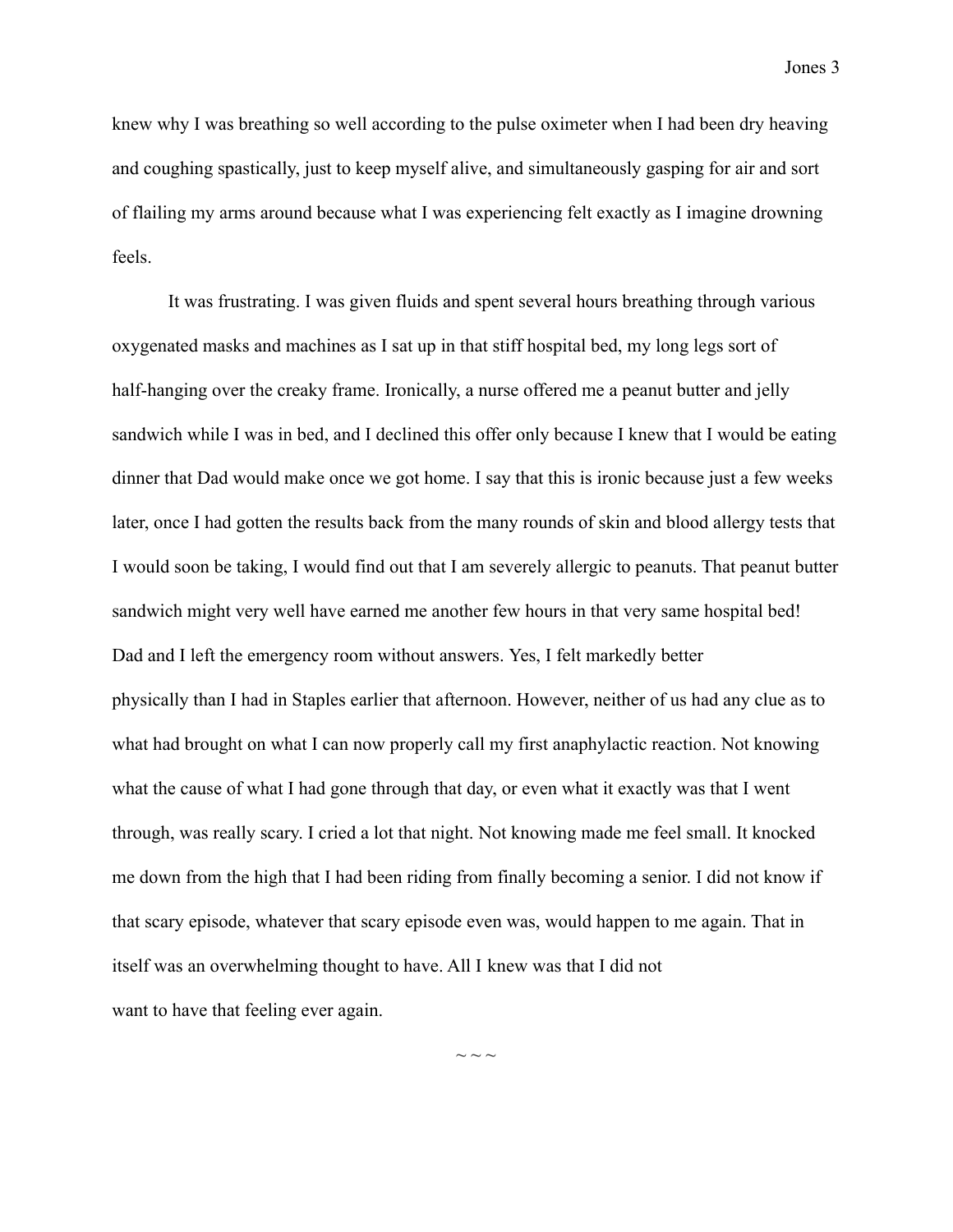#### **Why I'm engaging in this ethnographic research and where I come in**

I've opened my senior project with this vignette in order to share a small piece of my own food allergy story. At seventeen years old, I had been eating anything and everything that I wanted to eat for my entire life (with the exception of getting an occasional stomach ache after having eaten too much dairy, of course). Chicken tikka masala, a dish whose most important spice is curry, had been my favorite celebratory meal for so long that my parents had begun to assume that as soon as my birthday came around, it was chicken tikka masala that I would be requesting for a special birthday dinner. This is exactly why it was so shocking - and confusing to find out that I had developed a life-threatening food allergy to curry. The vignette that I opened with describes my very first anaphylactic reaction as I was experiencing it at the time, without ever considering food allergies as a medical condition that could apply to me. It was from this anaphylactic episode that I learned, after a great deal of doctor's visits and blood tests, that I was deathly allergic to curry. "*How could something I've grown up eating suddenly become something that could kill me?*" I asked myself. I felt defeated and sad, as if my body had betrayed me. It seemed incomprehensible that my body's reaction to curry could change so quickly and so drastically from absolutely loving it to shutting down in its presence.

Many folks develop food allergies as small children, so they grow up with an awareness of how to live and operate safely as a person with food allergies. What anyone who suffers from a food-related medical condition learns very quickly is that learning to live with a food-related medical condition entails a duality of grappling with the emotional and the logistical. This project will dedicate space to sitting with and thinking through the emotional and the logistical, respectively. Now, I find it important to state that I was never a "food allergy kid." I spent some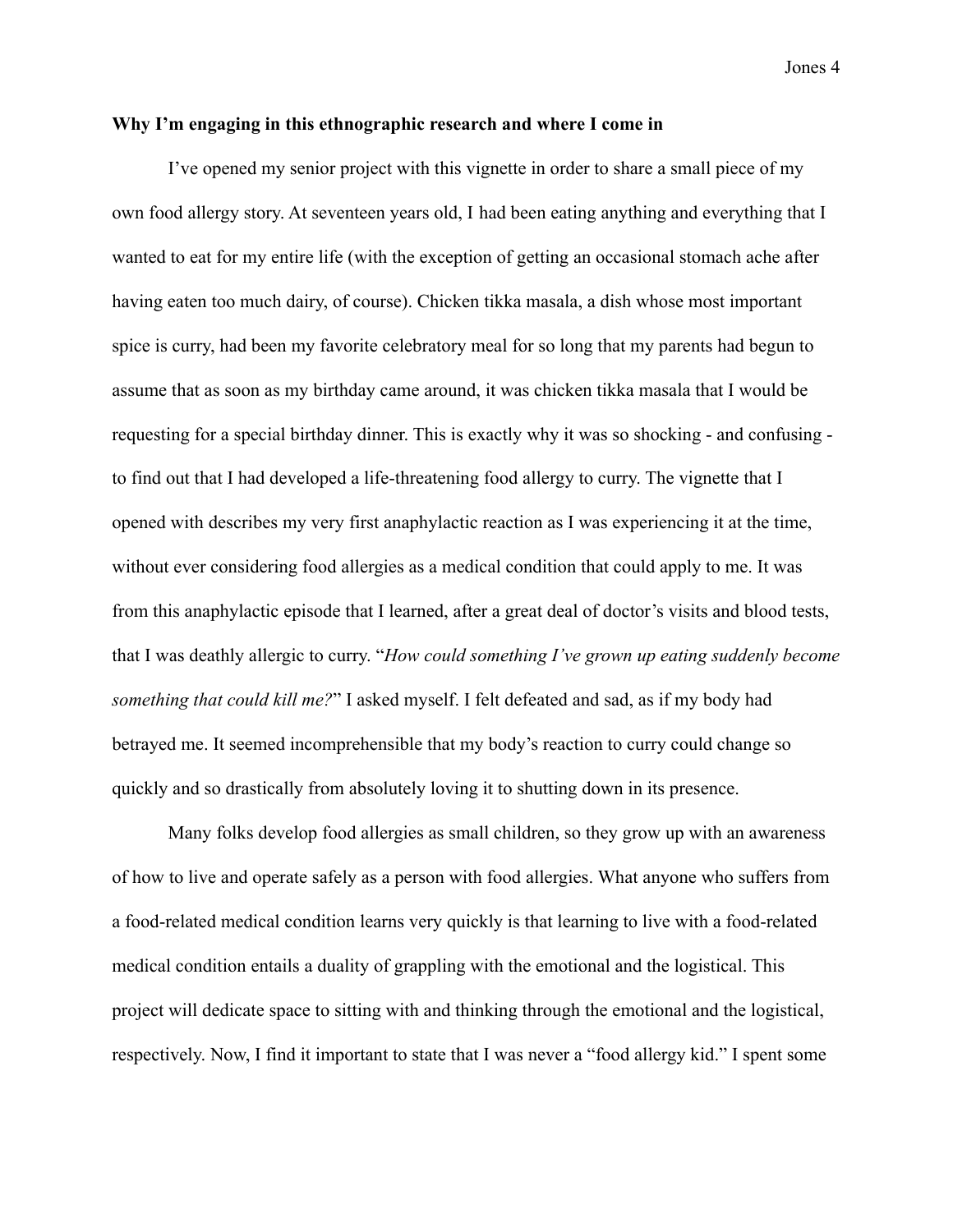of my most formative years not needing to think about what I could or could not eat. The potentially-deadly traces of an allergen might be contained in something that I was ordering at a restaurant, or taking a bite of something that would send me to the E.R. at a cookout, never crossed my mind as a child. Nevertheless, food allergies found their way into my life in a huge way; I have certainly become a "food allergy adult." Now, every time that I take a flight, I submit notes to the airline with which I'm flying listing all of my food allergies; I tell each and every stewardess that I come across while aboard the flight about my food allergies and verify that none of the foods to which I am airborne allergic are being served on the flight; and I tell the passengers sitting next to me, in front of me, and behind me that if I even smell curry, cinnamon, or the finely-ground, deliciously-artificial spices in Doritos chips, I may die. It's dizzying, even for me. Whenever I dine at a restaurant, I end up asking the server to omit or replace so many of the ingredients in a dish on the menu that I might as well have ordered my own custom meal. I often find these rituals of self-advocacy around my own food allergies to be burdensome and annoying. I know that I cannot have so much as a shot at a safe flying experience if I do not pester each and every person around me about whether or not they will be eating curry during a flight, for if someone were to eat curry around me, I could not simply jump out of the window of the airplane to escape exposure to my allergen. I am stuck on a flight until it lands, which means that I simply must speak up and do whatever I can to ensure my own safety. In the same vein, I must be very clear and very specific when I order a meal at a restaurant, in order to do all that is in my power to avoid accidentally eating a food to which I have an allergy. If I do not take it upon myself to tell the server who is taking my order about my book-long list of food allergies, I may very well end up eating something that makes me seriously ill, for I can't depend on anyone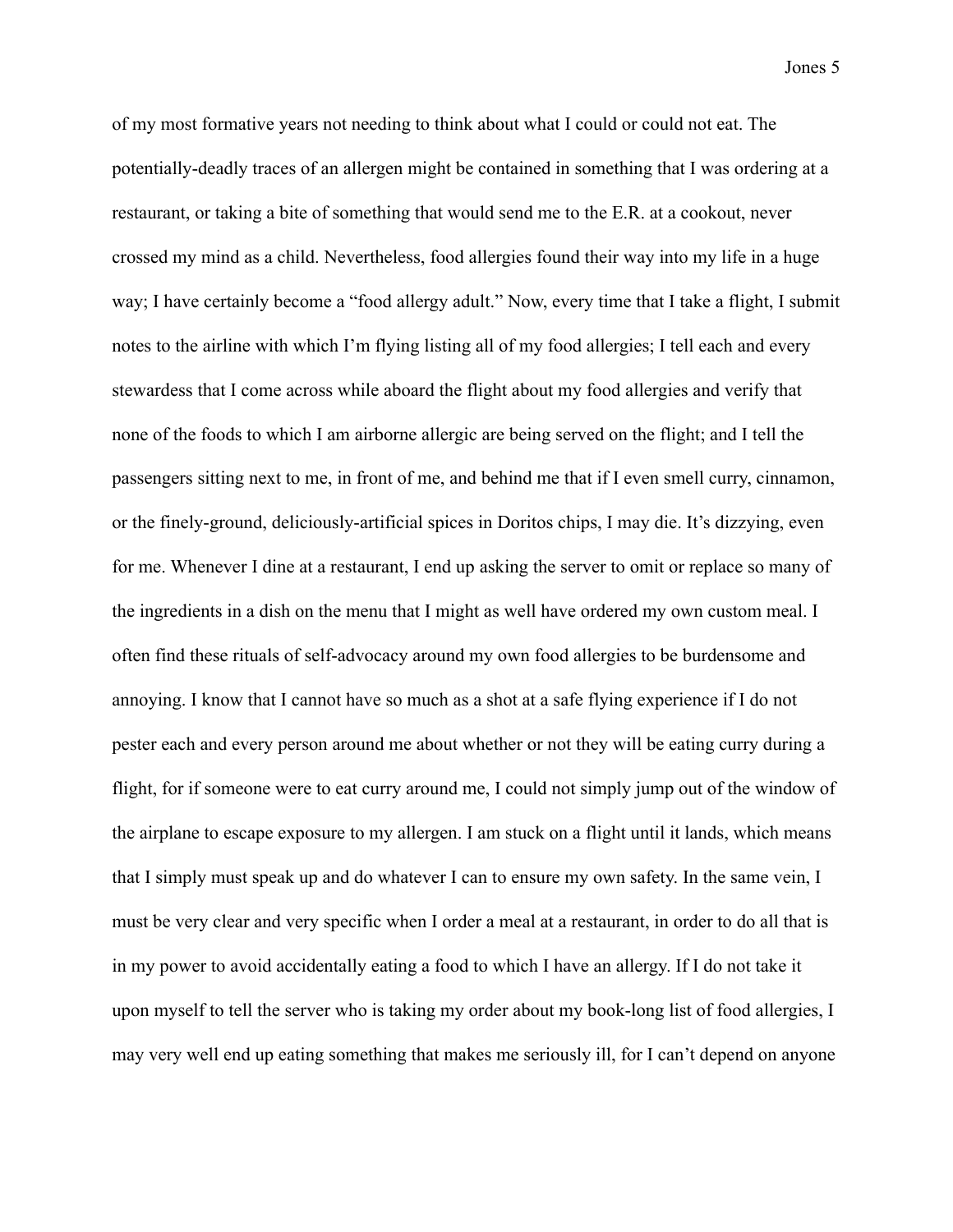else to do this work for me. Speaking up means drawing attention to myself in public; thinking ahead of every move that I make; and constantly being aware of what I am eating, as well as what the people around me are eating. I have to speak up, regardless of whether or not I want to. When I'm tired, or I'm feeling shy, I deeply resent the fact that I have to draw attention to myself by engaging in my draining food allergy safety rituals.

What makes me feel the most rotten of all is having to ask the people around me not to eat what they are eating because of my airborne food allergies. Whenever I have to do this, I feel so upset and ashamed that I could cry. "*As if it isn't bad enough that I can barely eat anything anymore, I now have to keep other people from eating their food too?!*" I think to myself in moments of critical self-talk. It feels like a cruel added layer of humiliation to have to approach people, be they complete strangers or friends of mine, and request that because of me and my own needs, they not enjoy the food that they have. Food is to be enjoyed, and I really love eating delicious things. When my mom buys me those barbeque chicken tacos from my favorite restaurant, I start smiling before I even take the tacos out of their container, and I do a happy dance. What if some person came up to me and asked me not to eat my tacos simply because they are airborne allergic to, say, corn, and my tacos are in a corn tortilla? If I did not have food allergies myself, I might be angered by this. This sort of hypothetical scenario, in which I am being inconvenienced by someone else's food allergy needs in the way that I imagine myself to be inconveniencing others with my own food allergy needs, plays on repeat in my mind. I find myself feeling fearful that I am frustrating the people around me or detracting from what I'd like to call their "food happiness."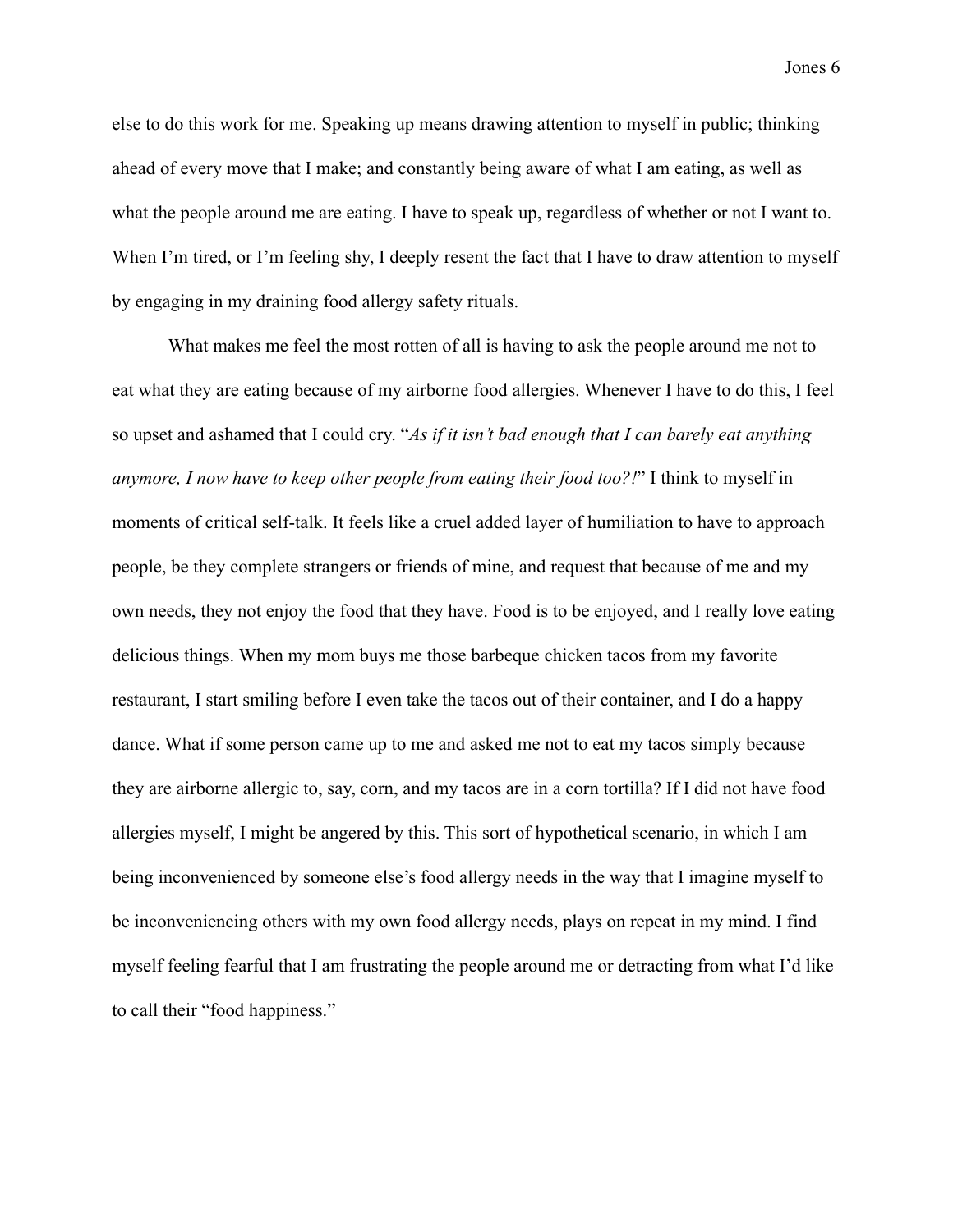The feelings that so often show up for me around having food allergies, such as embarrassment, shame, and resentment, have not been given much room to fully manifest themselves in my life. No one has ever asked me how my food allergies cause me to feel emotionally, so I've pushed my feelings around my food allergies away and buried them deep within myself for years. During that fateful senior year of high school, after weeks of having arms that itched from getting rounds and rounds of skin scratch tests, and after having shown up to gym class for over two weeks donning different bandages every day because I had gotten so much blood drawn and sent off to various labs, I had to figure out how to do life again - this time with food allergies as a very big and very new addition to my own personal mix. I hated having to ask my friends to pick a different restaurant for Friday dinners; I didn't like changing their plans, or feeling un-fun. I also hated coming home late from going out with friends with a rumbling, empty stomach because I had been too shy or too nervous to tell them that it wasn't that I wasn't hungry, but that I couldn't eat any of the food that was available. Thinking back on that first year of learning how to live with food allergies brings me pain. I find myself wishing that that scared, anxious, and angry teenager had been given an opportunity to vocalize how she was feeling, instead of silently dragging painful emotions around with her everywhere she went. Remembering the web of emotions that I was silently dealing with around my food allergies back then, and knowing how living with food allergies still causes me to feel today, is exactly what has moved me to write this senior project on medically-imposed dietary restrictions (a term I use to encompass dietary restrictions due to any and all food-related medical conditions, instead of limiting the scope of this ethnographic research project to food allergies alone): I figure that surely, if I have spent years silently fighting my own internal battles over my food allergies, there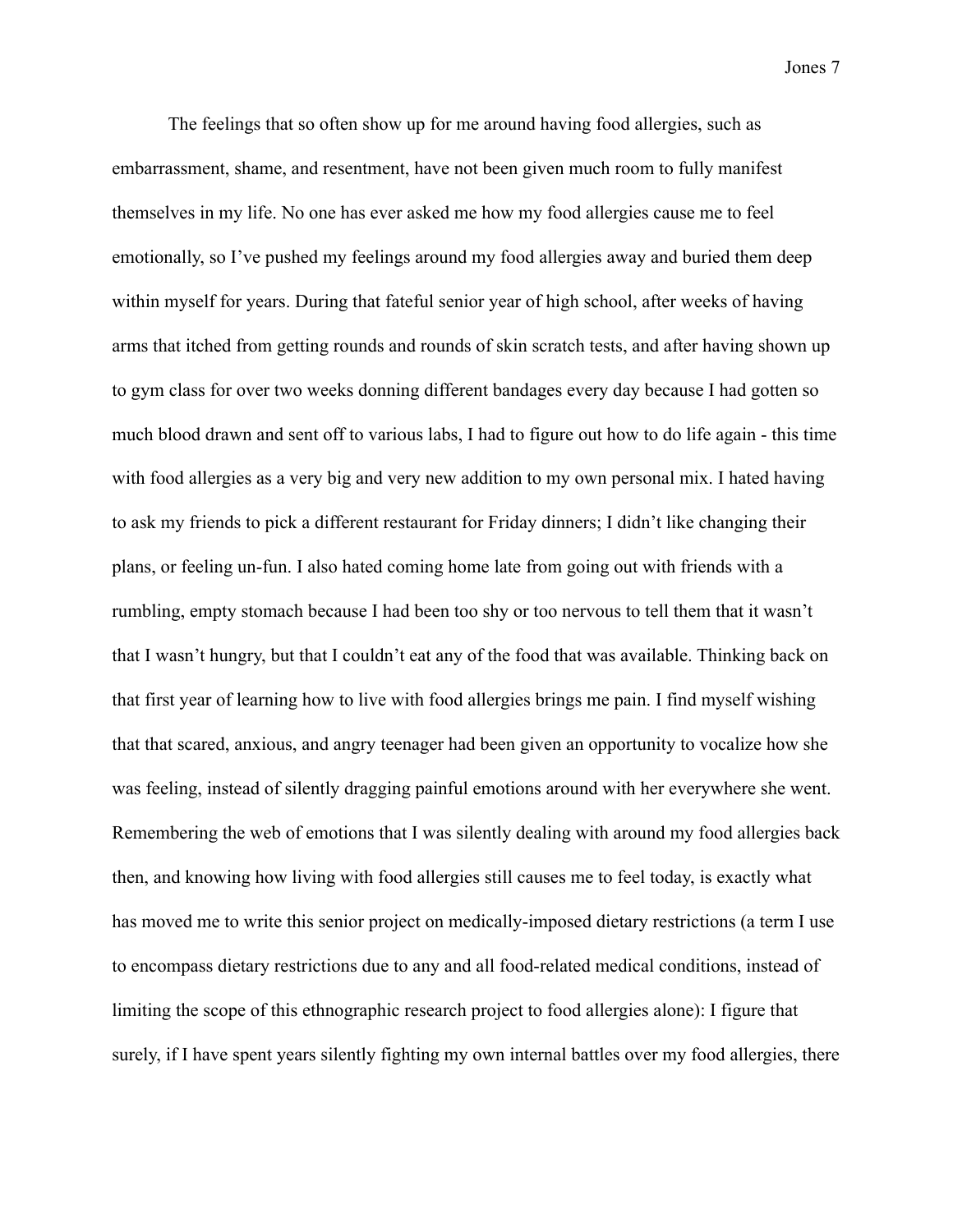must be someone else in the world who is also having to process difficult emotions as a consequence of having a food-related medical condition, on their own. I want this project to be a safe space where any and all emotions which show up around medically-imposed dietary restrictions are welcome, and can exist, be discussed, and be shared with others. I am committed to honoring the respective narratives of my interlocutors throughout this senior project. Giving voice to, sitting with, and analyzing the emotional complexities of everyday life as a sufferer of a food-related medical condition is the project of this ethnography.

My senior project is a native ethnography, which makes me a native ethnographer. Because I myself have been living with a food-related medical condition for five years, I am able to write this particular project with a very sincere and generative empathy for my interlocutors. I can personally relate to so many of the difficult feelings and painful emotions that my interlocutors have shared with me during our interviews; I am writing about my interlocutors from a place of shared understanding and experience. Something as seemingly-mundane and everyday as getting lunch with a friend at a cafeteria on campus can feel extremely cumbersome and stressful for someone with medically-imposed dietary restrictions. While the anxieties of everyday movement through spaces that we experience as people with medically-imposed dietary restrictions might be easy to ignore for a person who does not have medical issues around food, I am keenly aware of just how heavy and difficult these anxieties can be to shoulder. In my experience, the negative emotions and the stress that so often accompany daily interactions can cause a tremendous amount of grief for the individual facing them. That is exactly why narrativizing and discussing at great length the challenges and feelings brought about by the difficulties of the everyday is at the core of the work that my senior project seeks to do: I wish to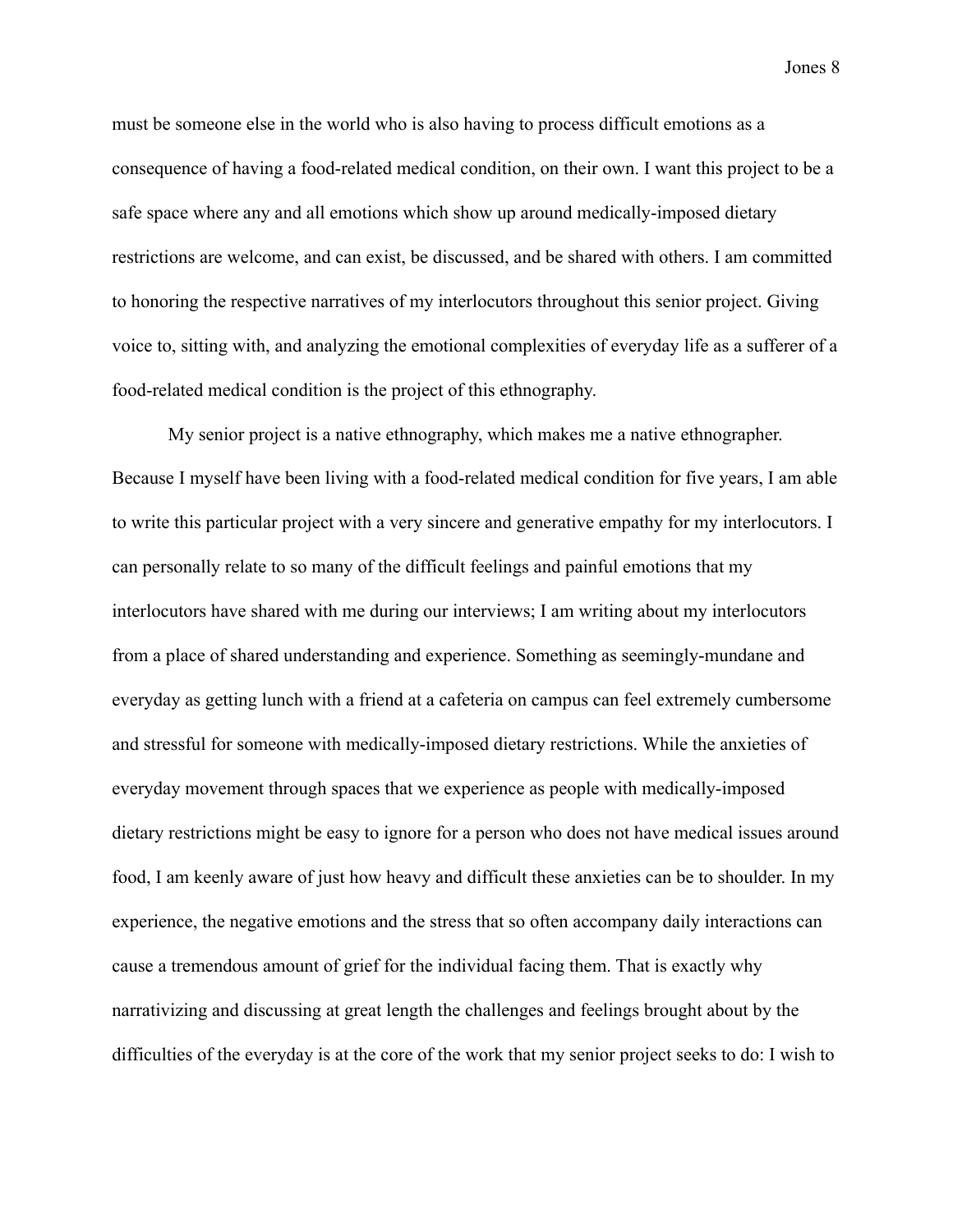cause people who do not suffer from food-related medical conditions to think about the sort of emotional burden that the people around them, people like my interlocutors and myself, are silently shouldering in our daily lives.

At the very end of our ethnographic interview, Hanna was very sweet in thanking me for talking with her about her autoimmune disease and the range of emotions which show up for her around it. "Thank you so much," she said. "It feels good actually to have someone that do understand, and it feels nice to kind of explain… what I have to someone that can maybe relate and understand what I'm saying, so it feels good." Hanna's words really touched me. I feel as though I'm the one who ought to be saying endless "thank you"s to Hanna and my seven other interlocutors. I feel deeply honored and grateful that my interlocutors have shared their stories with me, and I cherish the trust that I will adequately narrativize their respective lived experiences which they have placed in me. I write this project with an internalized sense of responsibility: I feel responsible for capturing my interlocutors' day-to-day feelings, as well as the challenges they face - be they emotional or logistical - around their respective food-related medical conditions, in a way that is becoming of them. My interlocutors have made themselves vulnerable by sharing some of their most deeply-rooted and painful emotions and self-talk with me. I fully intend to honor my interlocutors and to treat their respective experiences with respect in my writing.

#### **Unpacking my own positionality vis-à-vis Blackness**

In addition to the fact that I suffer from several life-threatening food allergies myself, there is another piece of my identity which I wish to be fully intentional about disclosing and

 $\sim$   $\sim$   $\sim$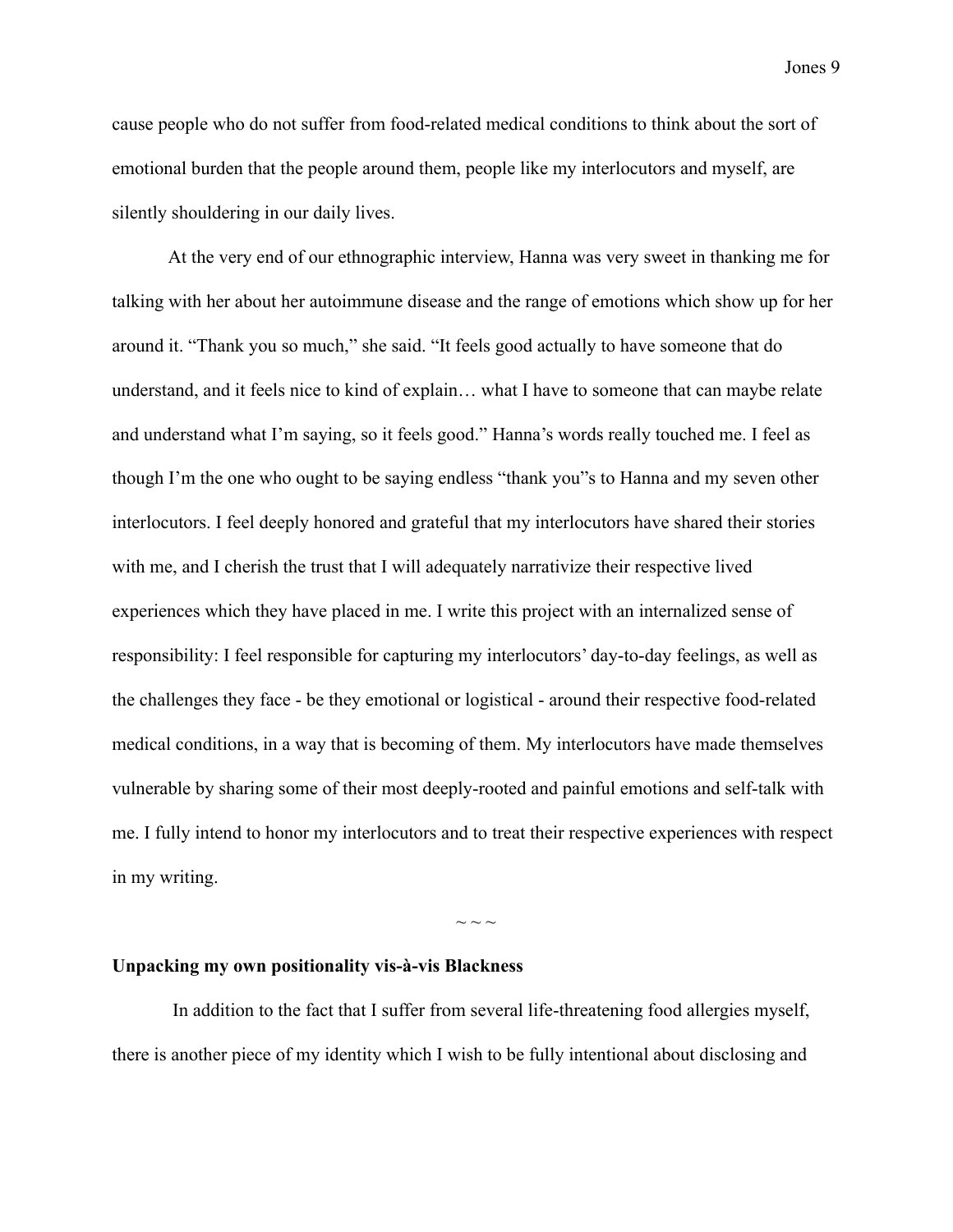addressing: I am a mixed-race Black woman. I am very proud to be a Black woman academic doing native ethnography. As Black people, we are so often deprived of the opportunity to tell our own stories, and Anthropology, as an academic discipline whose roots are deeply entrenched in colonialism, has a history of imposing limiting narratives upon Black and Brown people. By writing this native ethnography on medically-imposed dietary restrictions and speaking on my own lived experience with food allergies, taking reflexive turns throughout this project to narrativize my own body and the things that it feels, I am claiming the power to tell my own story as a Black subject of anthropological analysis. This is a deeply empowering project to write, as it allows me to reinvent the discipline that I hold so dear in a way that creates space for me, my Black body, and my Black voice.

Now, I simply must acknowledge the fact that as a person of mixed-race and lightskinned, I possess privileges that darker-skinned brothers and sisters do not possess. My light skin speaks directly to my proximity to whiteness, something which indisputably privileges me over Black people whose skin is darker than mine in our white supremacist society. The fact that I am lightskinned makes it easier for me to tell my own story and to reject the limiting narratives imposed upon me by non-Black academics within my discipline than it would be if I had my father's skin color, for example. Still, empowering myself by staking claim to the right to tell the story of my Black body is worth celebrating all the same. I am making my Black voice heard within the discipline of which I have been and continue to be a student; this gives me Joy.

 $\sim$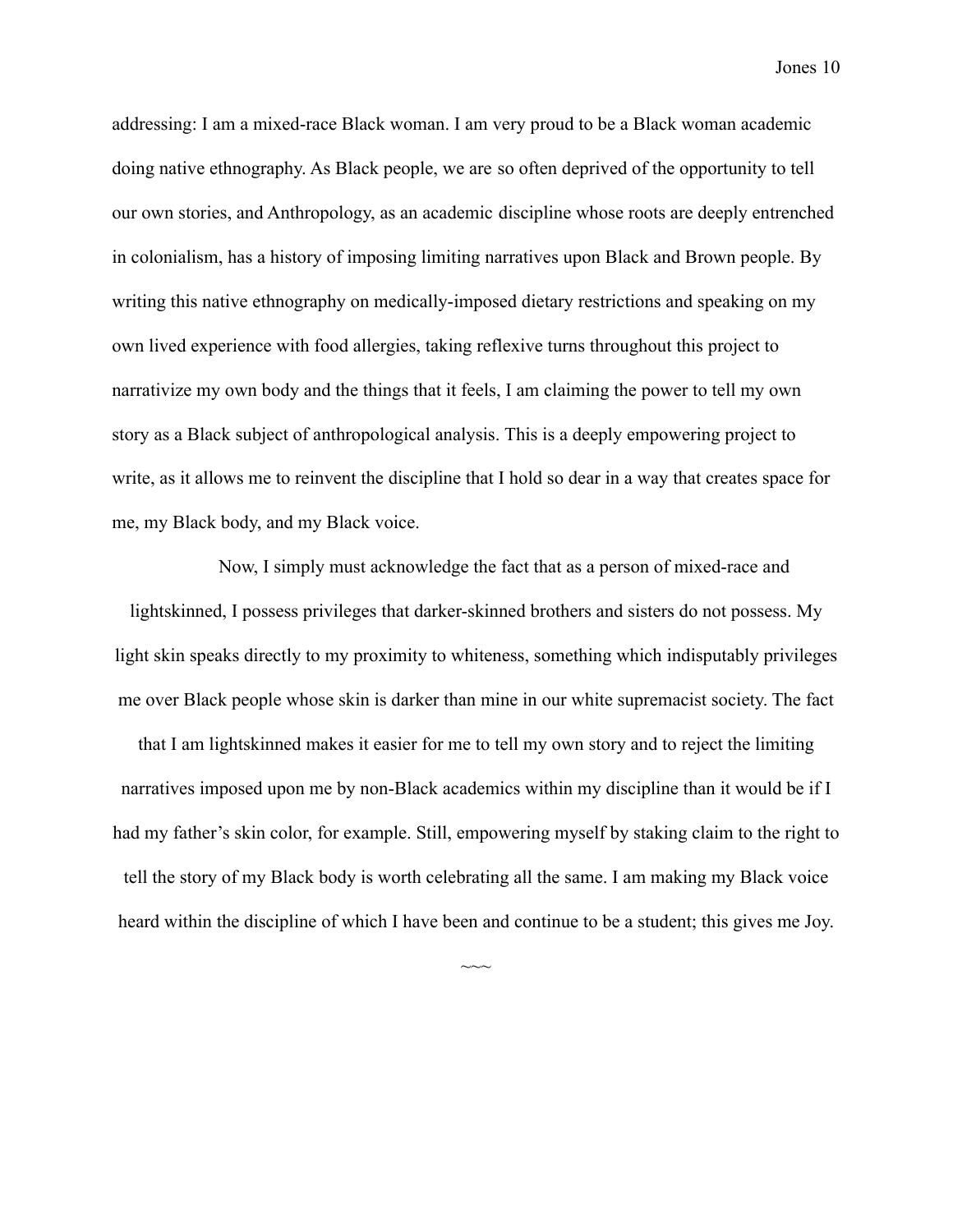#### **Crediting Black ethnographers and paying tribute to Hurston**

Let me be clear about the fact that I am by no means a trailblazer in the way of being a Black native ethnographer. There have been many Black ethnographers, including native ethnographers, who have paved the way for me to be able to engage in this kind of native ethnographic research. Candidly, my biggest role model as a Black woman engaging in native ethnographic research is Zora Neale Hurston. Marion Kilson writes, "Two fundamental value orientations underlay all Hurston's writing: an emphasis on individualism and an orientation towards achievement. These values not only served as external standards of judgment but as internal motivations which both compelled and enabled her to resolve the central conflicts of her existence as American black woman through her ethnographic writing." (Kilson 1960: 112) I find that this captures the essence of Hurston as a highly-accomplished Black female academic. Hurston left her all-Black town of Eatonville, Florida - which she describes in her autobiography, *How It Feels to Be Colored Me,* as "the little Negro town of Eatonville, Florida… exclusively a colored town" (Hurston 1928: 1) - to study at a historically-white institution, Barnard College. (Columbia University 2004) I can only imagine the sort of powerful culture shock which Hurston must have experienced upon leaving Eatonville for Columbia University, an Ivy with an incredibly waspy history. I myself have been the only Black person in several different rarified academic environments, and I know that being outnumbered in this way can be painfully lonely. Yet, in spite of the difficulties which she must have faced as a Black woman at an elite, predominantly-white institution like Barnard, Hurston was able to use her Black voice and her Black intellect to achieve excellence at Barnard through her native ethnographic research.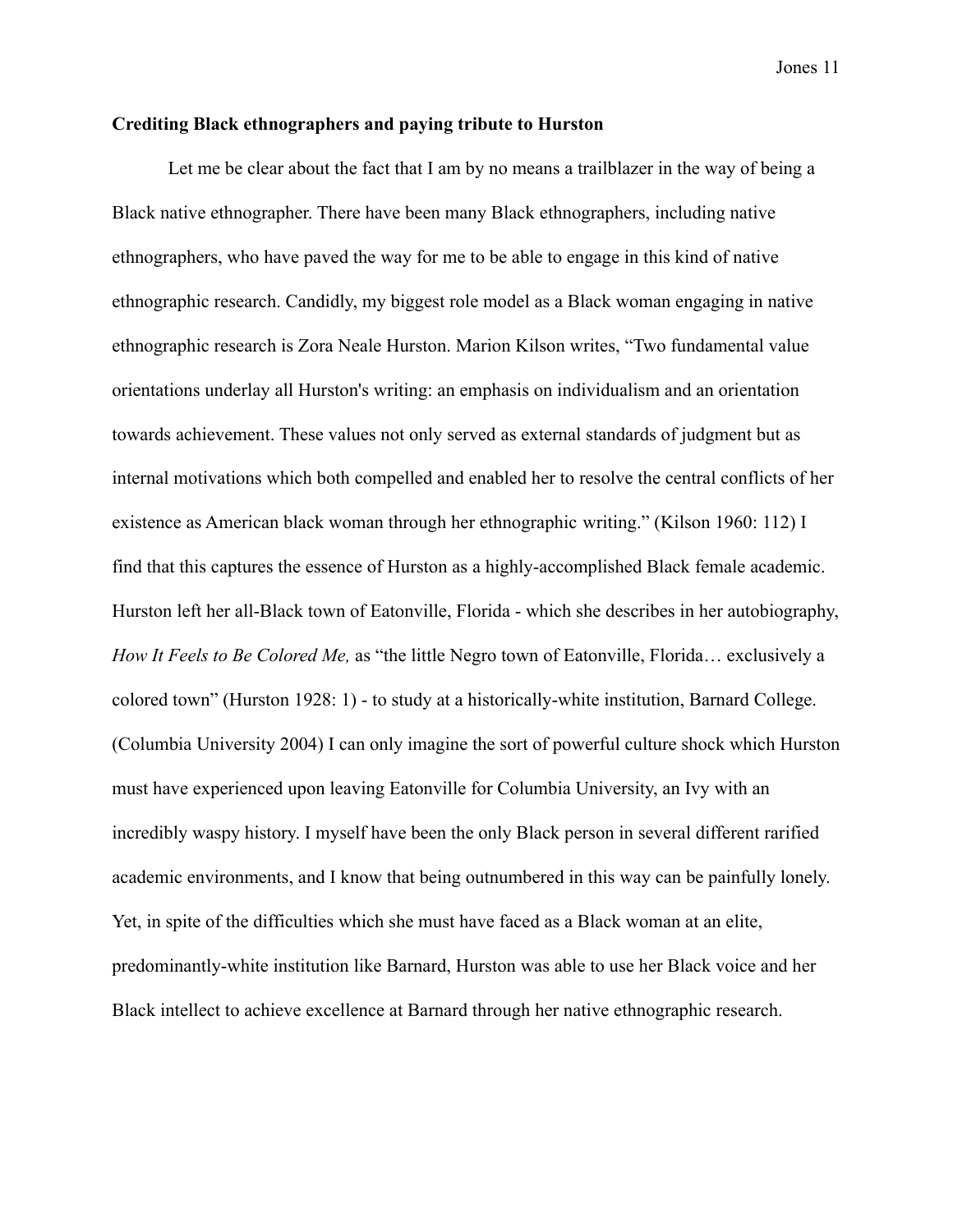W. E. B. Du Bois, another Black ethnographer to whom I owe immeasurable credit as a continuous source of inspiration for me as a Black ethnographer, would likely refer to Hurston as a "university woman," a singular, she/her gendering of the classifier "university men" which Du Bois uses in his book *The Souls of Black Folk.* (Du Bois 1907: 84) Now, I'd like to make it clear that I do not agree with Du Bois' argument that "of the million black youth, some were fitted to know and some to dig; that some had the talent and capacity of university men, and some the talent and capacity of blacksmiths." (Du Bois 1907: 84) I believe very strongly that all Black people are equally intellectually capable, and that the varying degrees to which we are granted access to a formal education of high quality has a tremendous impact on how we set our career goals and spend our working lives. However, I still find value in Du Bois' thinking about "university men" as Black people who have the "talent and capacity" for academic life. Hurston had "talent and capacity" in spades, and she used these born intellectual abilities to tell stories of black Life.

What I admire most about Hurston is the fact that she claimed her Black, southern hometown with pride, and she took the people with whom she grew up seriously enough to use them as interlocutors. In *Mules and Men*, she writes, "I hurried back to Eatonville because I knew that the town was full of material and that I could get it without hurt, harm or danger." (Hurston 2008: 2) Because she had grown up in Eatonville and she knew so many of her interlocutors personally, Hurston was confident that she would gain access to a wealth of ethnographic material in Eatonville without going to too much trouble; that she did. The native ethnography that she wrote as a result of using her hometown as her fieldsite is one of the richest, most captivating ethnographies that I have ever read. She did not run away from her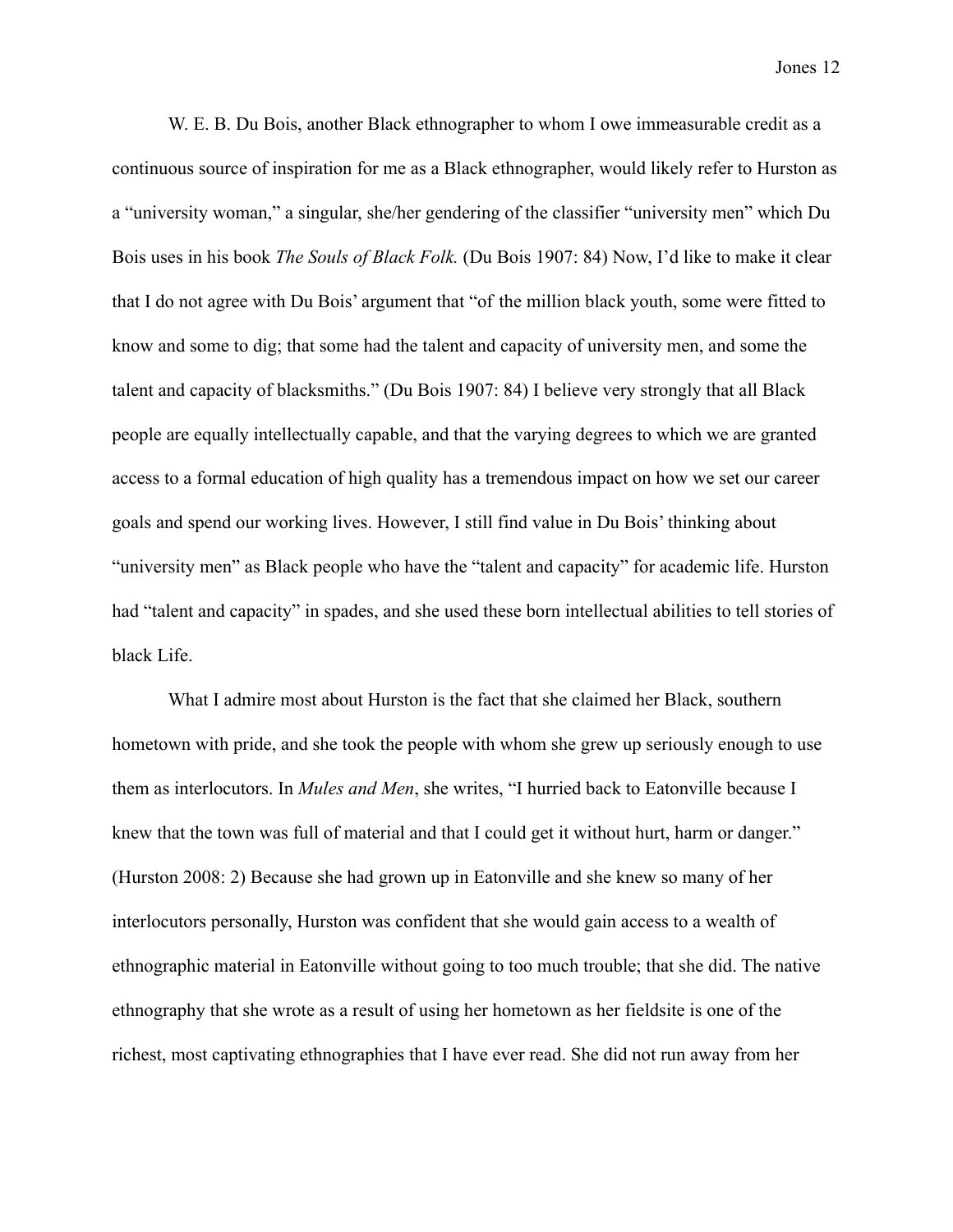roots in the face of the opulent wealth that she encountered at Barnard. Instead, she wrote her peers, neighbors, aunties and uncles from Eatonville into the discipline of Anthropology. Hurston's commitment to the fact that the people that she already knew very well would be "full of material" as subjects of ethnographic research has directly inspired my own process of seeking out interlocutors for my senior project. It was from Hurston that I learned that some of the most complex and generative ethnographies can be written about people that are very far from strangers: the people right at home.

 $\sim$  ~ ~

#### **Methodology**

I took inspiration from Hurston and decided to request ethnographic interviews of people with whom I was already well acquainted in my personal life, who have medically-imposed dietary restrictions. Because I have several food allergies, and some of them are quite inconvenient or difficult for me to avoid in public spaces - such as my airborne allergy to curry - I have formed friendships with several people around a shared struggle with the logistical challenges of navigating around food danger in day-to-day life. I felt confident while I was proposing my senior project to the Institutional Review Board that because Hurston had gathered so much material from people that she had known for many years, I would be able to have rich, fruitful conversations with people that I have known for years as well - this proved to be even more true than I had imagined.

I emailed each of the eight individuals with medically-imposed dietary restrictions that I had originally thought of as potential interviewees while writing my proposal, and I requested one thirty-minute-long ethnographic interview from each of them. Much to my luck, all eight of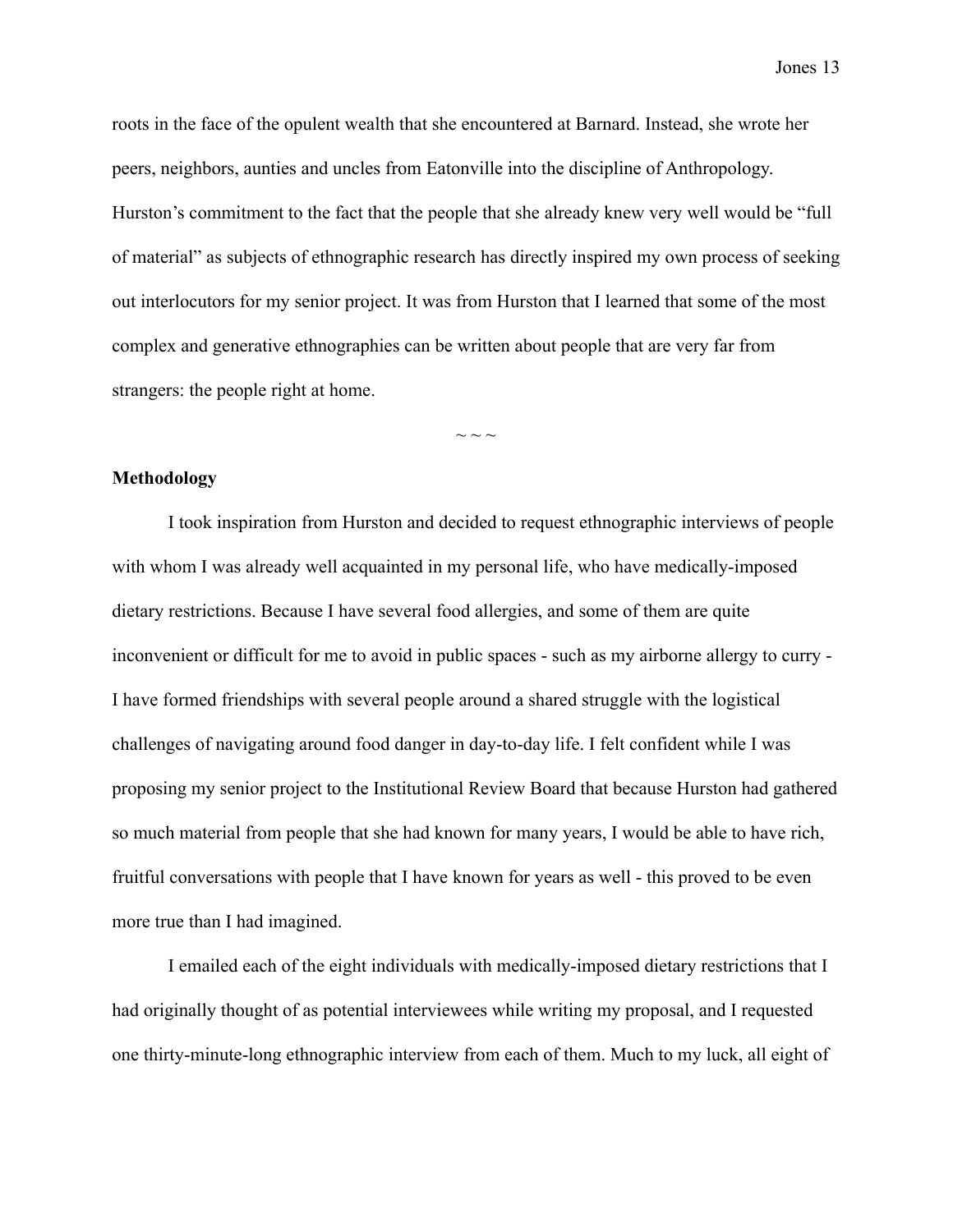them agreed to engage in an ethnographic interview with me. I held all eight of these interviews via Facetime or  $Zoom$ , depending upon the preference of a given interlocutor, during the summer of 2020. I also transcribed all eight of these interviews and took notes on them during that same summer. When I proposed my project to the Institutional Review Board, I stated that I would conduct interviews with the managers/owners of three eateries near my hometown in New Jersey which I as a person with food allergies know to accommodate food allergies and which offer allergen-free options on their respective daily menus. I conducted these three interviews, all over Facetime, during the summer of 2020 as planned. However, because the interviews in which I engaged with friends and classmates of mine who suffer from food-related medical conditions were so very rich, I ultimately decided to omit the discussions that I had with the managers/owners of eateries from my project, so as to give full attention in my work to the respective internal and external experiences of my interlocutors.

The Covid-19 pandemic has certainly impacted and shaped the ways in which I have been able to conduct fieldwork for this project. Because of quarantining, lockdowns, and general smart social distancing, I have been unable to conduct participant observation in the ways in which I had envisioned. This might have looked like visiting a food allergy support group in person and sitting in on some of their meetings; it might also have looked like attending a cookout or a dinner party in order to watch and listen as attendees interacted with one another around food - or in avoidance of danger foods. As much as the pandemic has inhibited me in terms of my ability to conduct in-person ethnographic research, the lack of formal participant observation has motivated me to pour all of my energy into understanding the (virtual)

<sup>&</sup>lt;sup>1</sup> Due to Covid-19, my ethnographic fieldwork was conducted entirely virtually, over Facetime and Zoom. This virtual ethnographic fieldwork reflects the virtual moment throughout which this senior project was written.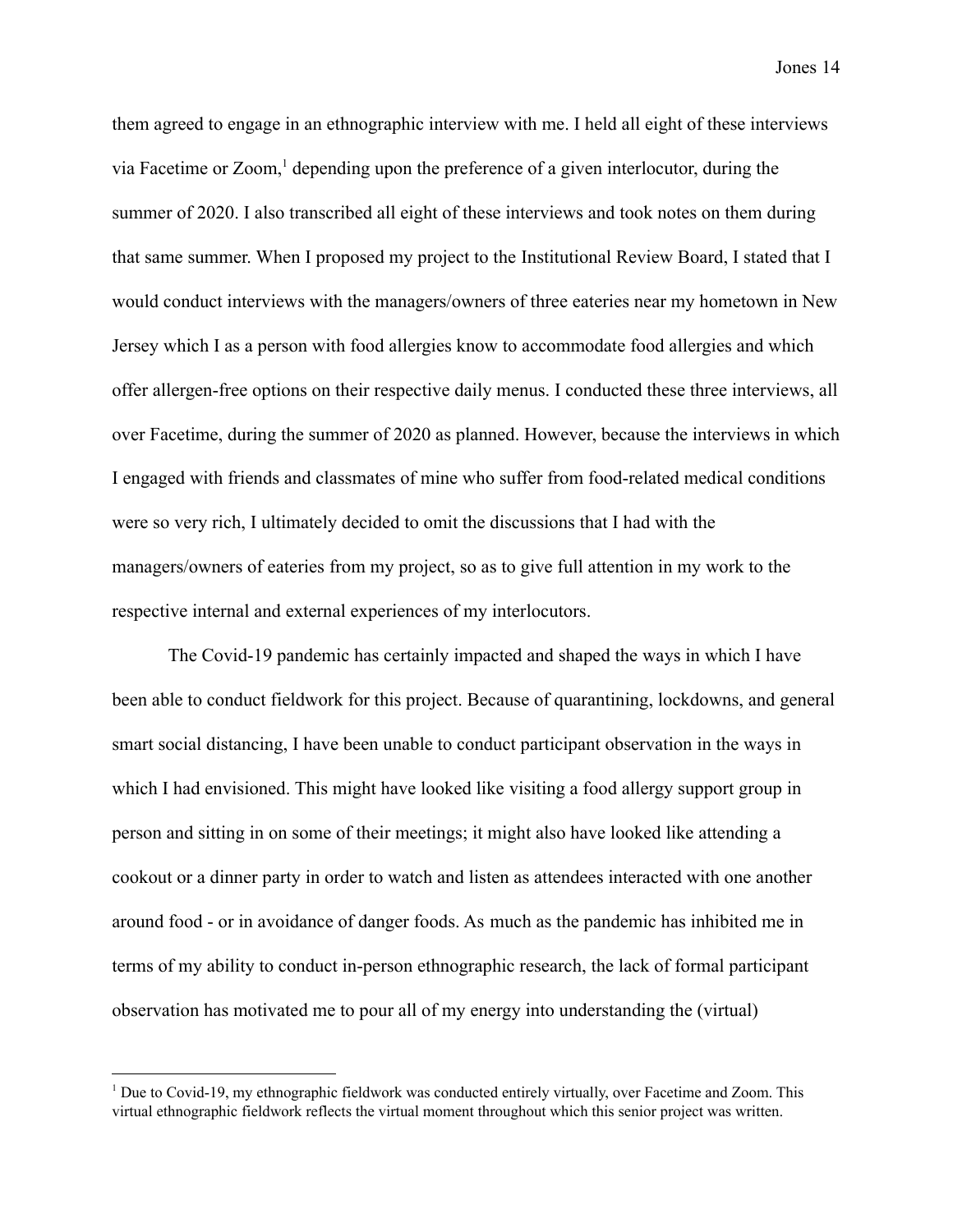ethnographic interviews that I was able to carry out. Ultimately, I am quite pleased with the ways in which my project has changed and evolved over the course of these two semesters. It has been fascinating, and something of a gift, to get to engage in ethnographic research during this historic moment.

The Covid-19 pandemic has also shaped the ways in which I've sourced supplemental material for this ethnographic research project. I've been intentional about supplementing my academic sources - namely, peer-review ethnographic research - with a variety of online sources, ranging from viral videos to food blogs. It has been important for me to incorporate these sorts of online sources into this senior project, in that this has allowed me to amplify contemporary voices in my writing and to broaden the scope of my ethnography to include the voices of people across the globe with whom I have been unable to meet in person due to the social distancing which has been characteristic of this year. Creating space in this native ethnographic research project for online sources in a moment of almost entirely online socialization captures the z*eitgeist* of this year of doing ethnography in a global pandemic. Of course, I also value the role of academic sources in abstracting and synthesizing material into theory that can be reapplied elsewhere. Altogether, the thoughts, feelings, and lived experiences which my interlocutors have shared with me in our respective ethnographic interviews; the firsthand social accounts that I've found online; and the academic material supporting it all, form a complementary whole, and ultimately allow us to understand more comprehensively the lived experiences of sufferers of food-related medical conditions.

 $\sim$   $\sim$   $\sim$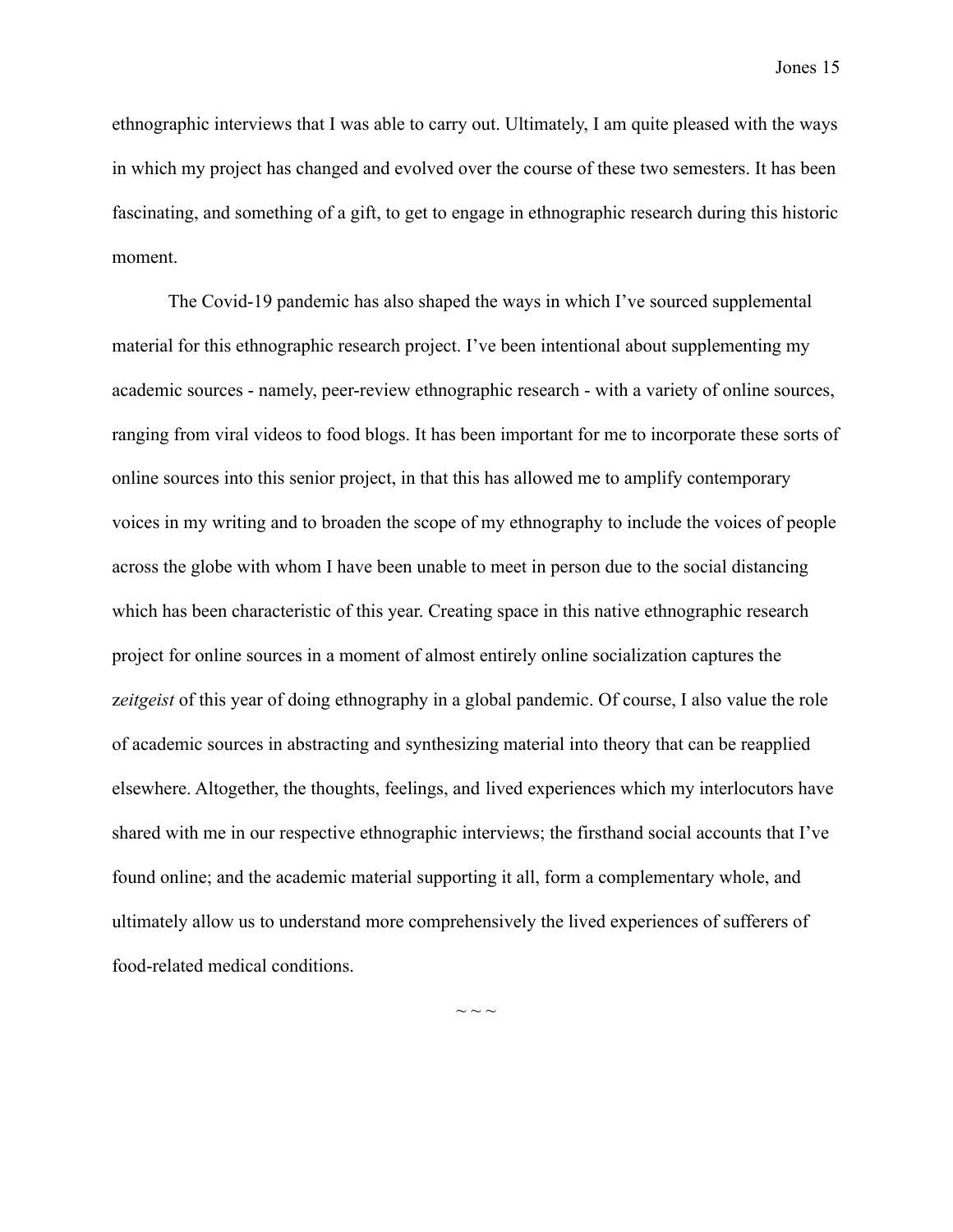#### **Historicization**

Food allergy prevalence in the U.S. has grown significantly in recent years. Food Allergy & Anaphylaxis Connection Team writes, "Food allergy is a rising, global epidemic. The greatest rise in the prevalence of food allergies is in the US and other industrialized countries around the world. The number of people with food allergy in America has doubled each of the last decades." (Food Allergy & Anaphylaxis Connection Team 2021)<sup>2</sup> Within this overall rise of food allergy prevalence within the U.S., "between 1997 and 2008, the prevalence of peanut or tree nut allergy appears to have more than tripled in U.S. children." (Food Allergy Research & Education 2021)<sup>3</sup> Because food allergies are becoming so much more prevalent in our society here in the U.S., it is all the more urgent that we engage in the work of understanding food allergy experiences and how food allergy sufferers feel. To better understand food allergy suffering is to better understand over 32 million members of our society. (Food Allergy & Anaphylaxis Connection Team  $2021$ <sup>4</sup> Other food-related medical conditions from which some of my interlocutors suffer are on the rise in the U.S. as well. Autoimmunity, for instance, seems to be growing more prevalent in the U.S. "In a study published April 8 in Arthritis and Rheumatology, the researchers found that the prevalence of antinuclear antibodies (ANA), the most common biomarker of autoimmunity, was significantly increasing in the United States overall and particularly in certain groups. These groups include males, non-Hispanic whites, adults 50 years

<sup>&</sup>lt;sup>2</sup> The Food Allergy & Anaphylaxis Connection Team webpage is not paginated, so I am unable to provide a page number for this citation.

<sup>&</sup>lt;sup>3</sup> The Food Allergy Research & Education webpage is not paginated, so I am unable to provide a page number for this citation.

<sup>&</sup>lt;sup>4</sup> The Food Allergy & Anaphylaxis Connection Team webpage is not paginated, so I am unable to provide a page number for this citation.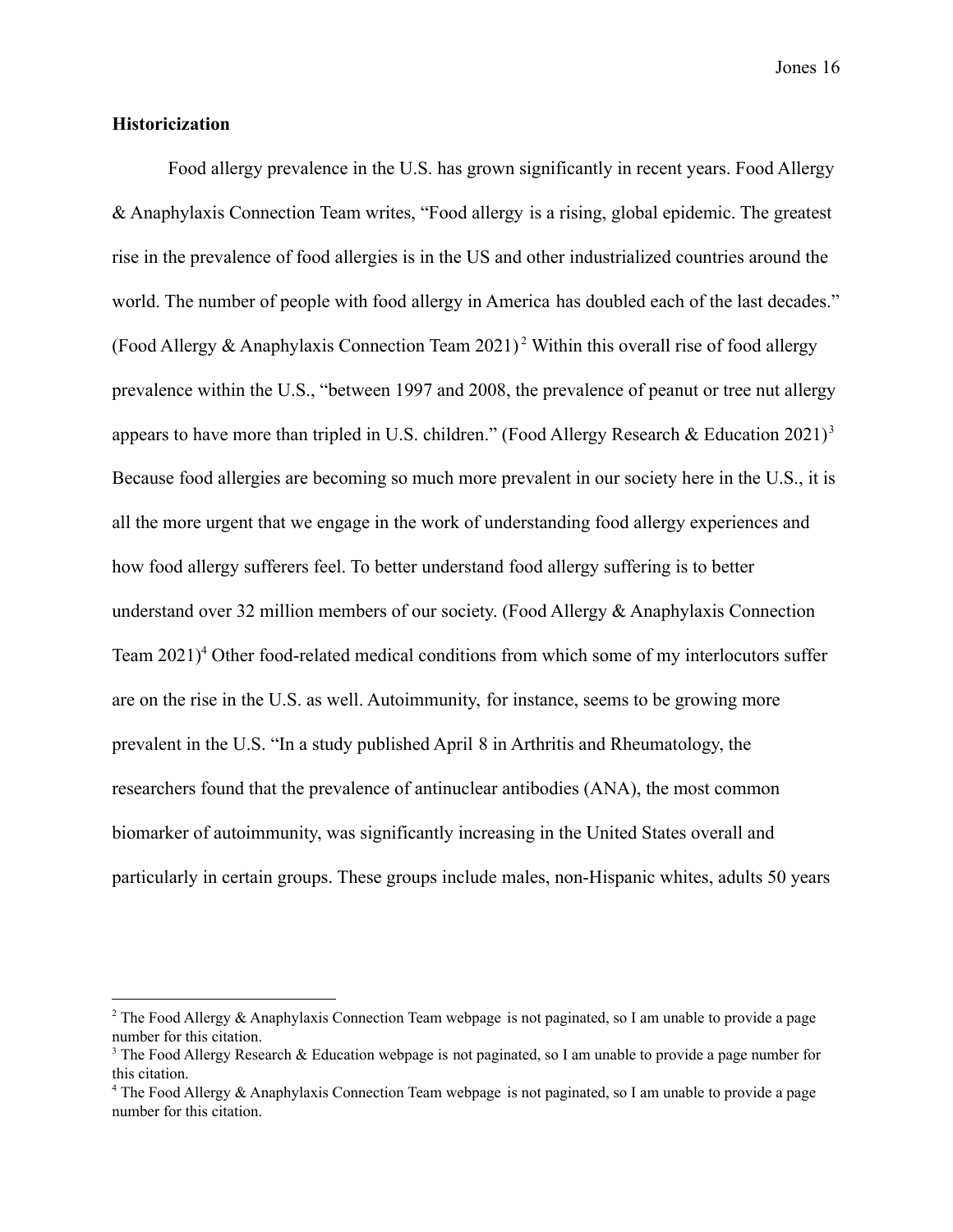and older, and adolescents." (U.S. Department of Health  $\&$  Human Services)<sup>5</sup> Tai, one of my interlocutors who suffers from an autoimmune disease which brings about their medically-imposed dietary restrictions, is a non-woman, non-Hispanic adolescent; this means that Tai fits into several of the "certain groups" which saw an increase in the aforementioned study. Understanding autoimmunity and the ways in which it impacts the ways that you eat - and do not - is also becoming increasingly urgent work. Moreover, celiac disease is an autoimmune disorder (The Celiac Disease Foundation  $2020$ <sup>6</sup>; working to better understand celiac disease is part of what it means to work to better understand autoimmune disorders as a broad category of medical conditions.

There's a history in the West of physicians treating people with food allergies - whether these food allergies are self-reported by patients or formally diagnosed by physicians - with a mentality that I liken to gas lighting.<sup>7</sup> For one thing, if a patient of the early twentieth century sought medical assistance around their self-reported food allergies, and the "unreliable skin tests" (Smith 1976: 188) with which they were provided by physicians did not show proof of a food allergy, then patients were dismissed by physicians and written off as not having food allergies all medical trust was placed in faulty medical infrastructure, these skin tests. Even more pertinent to this senior project, though, is the fact that Western clinicians of the early twentieth century did not acknowledge the very *real* points of intersection which exist between the emotional difficulties and logistical difficulties which sufferers are caused by their food allergies.

 $<sup>5</sup>$  The U.S. Department of Health & Human Services webpage is not paginated, so I am unable to provide a page</sup> number for this citation.

 $6$  The Celiac Disease Foundation webpage is not paginated, so I am unable to provide a page number for this citation.

<sup>&</sup>lt;sup>7</sup> According to the Cambridge Dictionary, "gaslighting" is "the [action](https://dictionary.cambridge.org/us/dictionary/english/action) of [tricking](https://dictionary.cambridge.org/us/dictionary/english/trick) or [controlling](https://dictionary.cambridge.org/us/dictionary/english/controlling) someone by making them [believe](https://dictionary.cambridge.org/us/dictionary/english/believe) things that are not [true,](https://dictionary.cambridge.org/us/dictionary/english/true) [especially](https://dictionary.cambridge.org/us/dictionary/english/especially) by [suggesting](https://dictionary.cambridge.org/us/dictionary/english/suggest) that they may be [mentally](https://dictionary.cambridge.org/us/dictionary/english/mental) [ill.](https://dictionary.cambridge.org/us/dictionary/english/ill)" (Cambridge Dictionary 2021)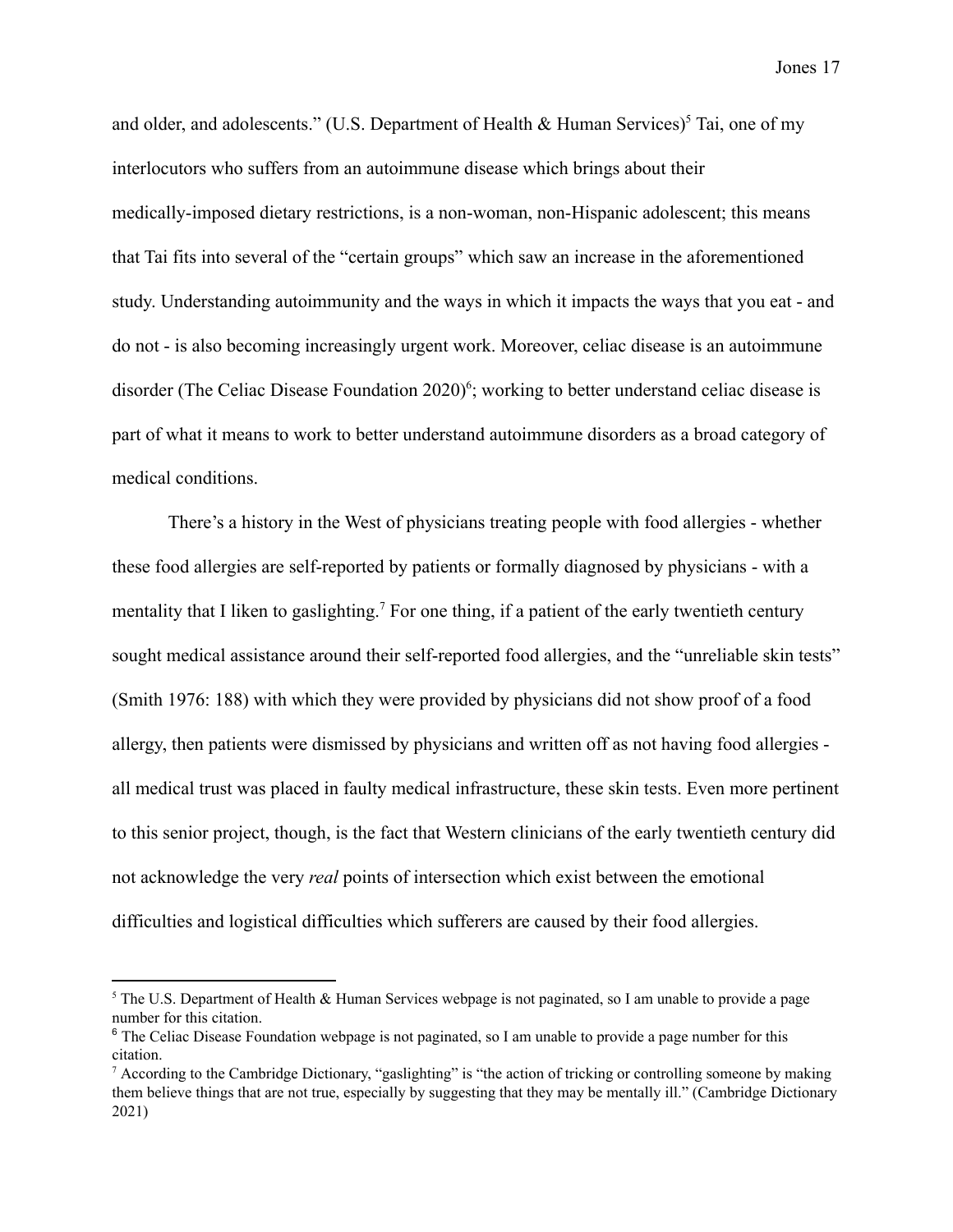"Unwilling to acknowledge that the link between allergy and mental disturbance might flow in both directions, clinicians either deemed patients to be suffering psychosomatically or, in contrast, failed to recognize that stressful situations could exacerbate an allergic reaction." (Smith 1976: 188) An integral aspect of the work which this ethnographic research project does is underscoring and analyzing the interconnectedness of emotional challenges and logistical challenges in day-to-day life as an individual with a food-related medical condition such as having a food allergy. As we sit with the words of my eight interlocutors throughout this project, it will become readily apparent that a myriad of emotions show up for sufferers of food-related medical conditions around the various medical needs and dietary restrictions with which we must grapple in our everyday lives. By writing off the points of intersection between "allergy and mental disturbance," and failing to recognize the fact that food allergies can contribute to emotional difficulties (and quite possibly, vice-versa), Western physicians like "Theron Randolph<sup>38</sup> (Smith 1976: 188) were rejecting and denying the emotional complexities of living with a food allergy. In this senior project, I am working to complicate food allergies as a kind of medical condition. I am proving that there is always a social side to food-related medical conditions - food allergies are no exception. The social aspect of food-related medical conditions have long gotten lost in the medical sphere; this project disrupts the narrative of food-related medical conditions which overlooks the social and the emotional, with the understanding that food-related medical conditions and the ways in which sufferers live with them day-to-day are influenced by the external social happenings in our society.

<sup>8</sup>According to SNAC, Theron Randolph "was an early allergy specialist and one of the founders of the Clinical Ecology movement.." (SNAC 2021)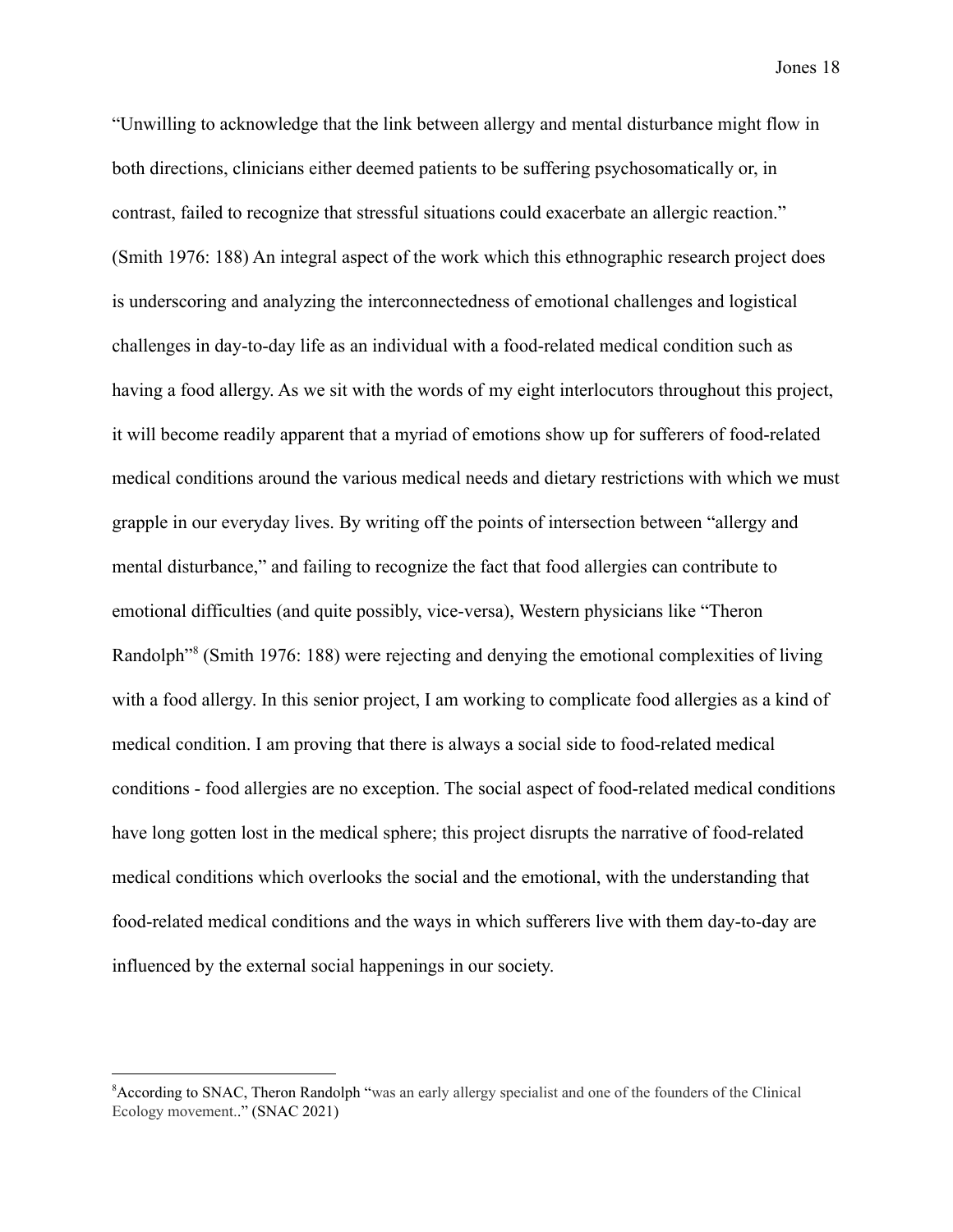In *The Illness Narratives*, Kleinman problematizes the ways in which "the biomedical system" has traditionally taught physicians to only think about illness in biological terms, neglecting to give serious consideration to the ways in which the mental and the emotional affect how we as "patients" feel. (Kleinman 1988: 9) He writes, "The everyday priority structure of medical training and of health care delivery… turns the gaze of the clinician, along with the attention of patients and families, away from decoding the salient meanings of illness for them, which interferes with recognition of disturbing but potentially treatable problems in their life world. The biomedical system replaces this allegedly 'soft,' therefore devalued, psychosocial concern with meanings with the scientifically 'hard,' therefore overvalued, technical quest for the control of symptoms." (Kleinman 1988: 9) I owe a great deal to Kleinman and to the discipline of Medical Anthropology at large in undertaking the project of writing this native ethnography on food-related medical conditions. In *The Illness Narratives*, Kleinman underscores the failures of the part of physicians to think holistically about what it means and looks like to have an "illness." One of the central projects of this native ethnography is to take an intersectional approach to talking about food-related medical conditions, one which gives attention to the social and the emotional, aspects of living with a medical condition which are so often overlooked in the "biomedical system" (Kleinman 1988: 9) and in our society at large.

 $\sim$  ~ ~

#### **Food Sharing and Social Life**

Falk writes, "Eating together (com) the same bread (panis) transforms the eaters into companions." (Falk 1994: 15) The idea that sharing food with others is a means by which to build interpersonal relationships - and to cultivate and maintain a social life - is central to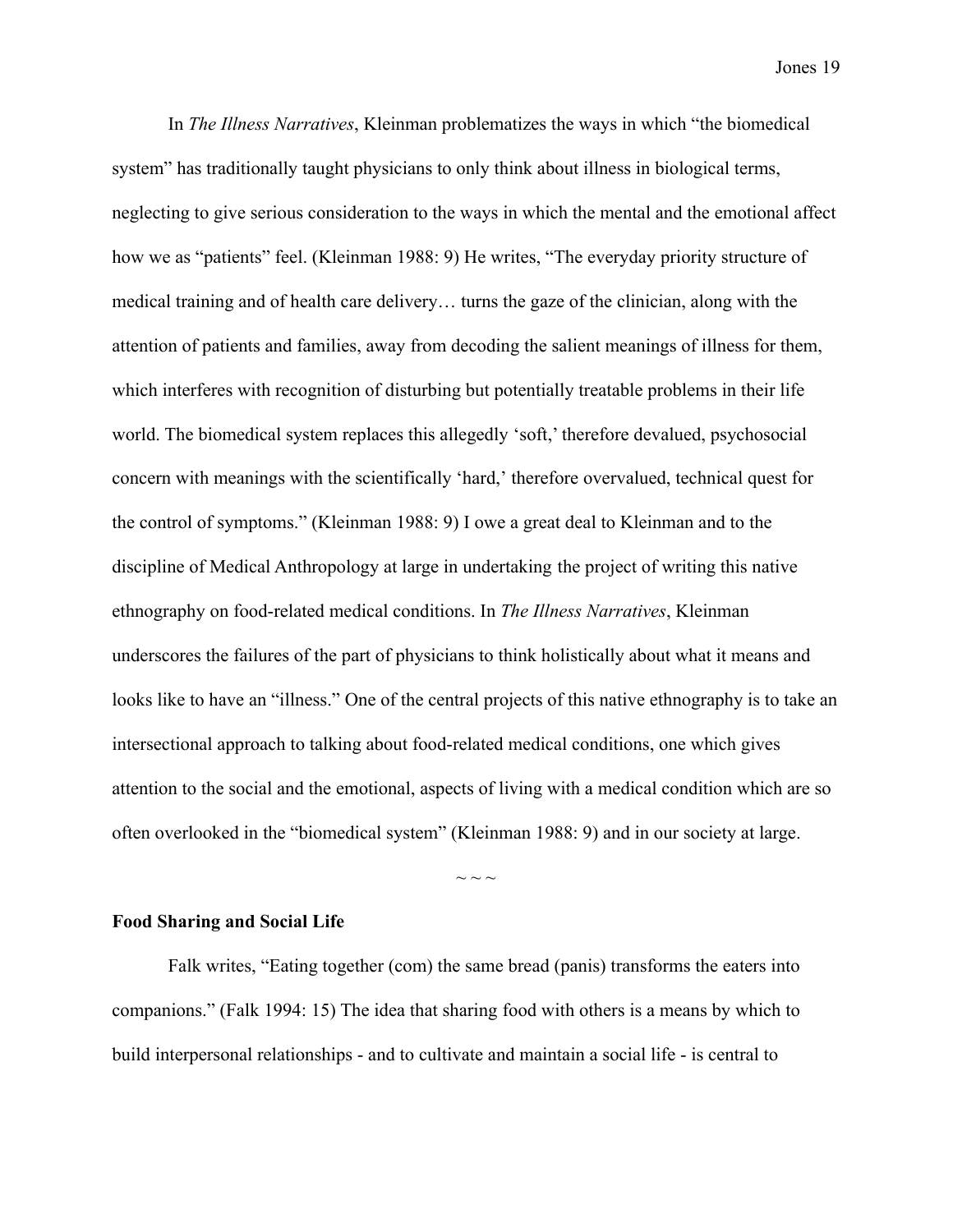understanding the work that this project will do. This project explores the question of what being barred from sharing food with others by virtue of having medically-imposed dietary restrictions restricts and defines the ways in which a sufferer moves through shared spaces and interacts with other people in their day-to-day life. This project thinks through the effects which not being able to share food with others has on a sufferer's emotions and the ways in which they conceive of their social interactions.

Mintz and Du Bois write, "Next to breathing, eating is perhaps the most essential of all human activities, and one with which much of social life is entwined… Food serves both to solidify group membership and to set groups." (Mintz and Du Bois 2002: 102 - 109) The fact that food and its consumption are so central to human life makes it both productive and necessary to unpack the sorts of feelings and thoughts which show up for an individual sufferer around being medically unable to partake in food-sharing activities and social gatherings involving communal eating. If you cannot eat what the people around you are eating and share "bread" with them, (Falk 1994: 15) you cannot achieve the kind of social belonging that is attained through the sharing of food with others in a group. (Mintz and Du Bois 2002: 102 - 109) Having medically-imposed dietary restrictions makes it very difficult for you as a sufferer to eat your way into a social group. Janet Carsten writes that "Malays on the island of Langkawi… become complete persons, that is, kin, through living and consuming together in houses." (Carsten 223: 1995) According to Carsten, eating food with the other members of your household as a person living on the island of Langkawi is a practice which makes you and the people with whom you're sharing food family. My interlocutors and I are all people who, by virtue of being sufferers of various food-related medical conditions, are medically-unable to eat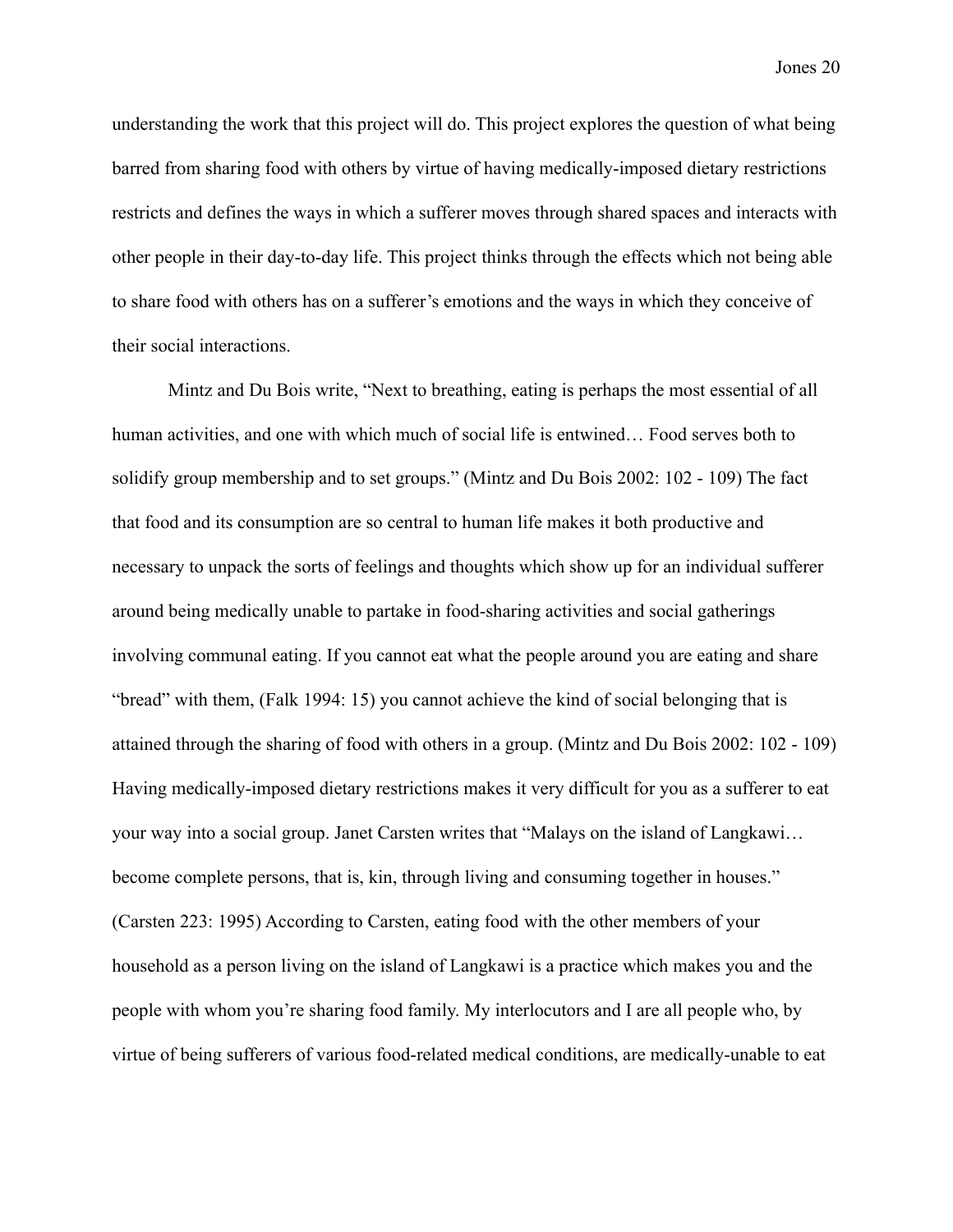certain foods. When these foods are being consumed by the people around us/ in our households, we cannot partake in the group consumption of these foods. This native ethnographic research project creates space for thinking about and sitting with the emotions and feelings which show up for the individual sufferer around being barred by one's food-related medical condition from eating the same foods as others, and from being a part of a group food consumption experience.

 $\sim\sim$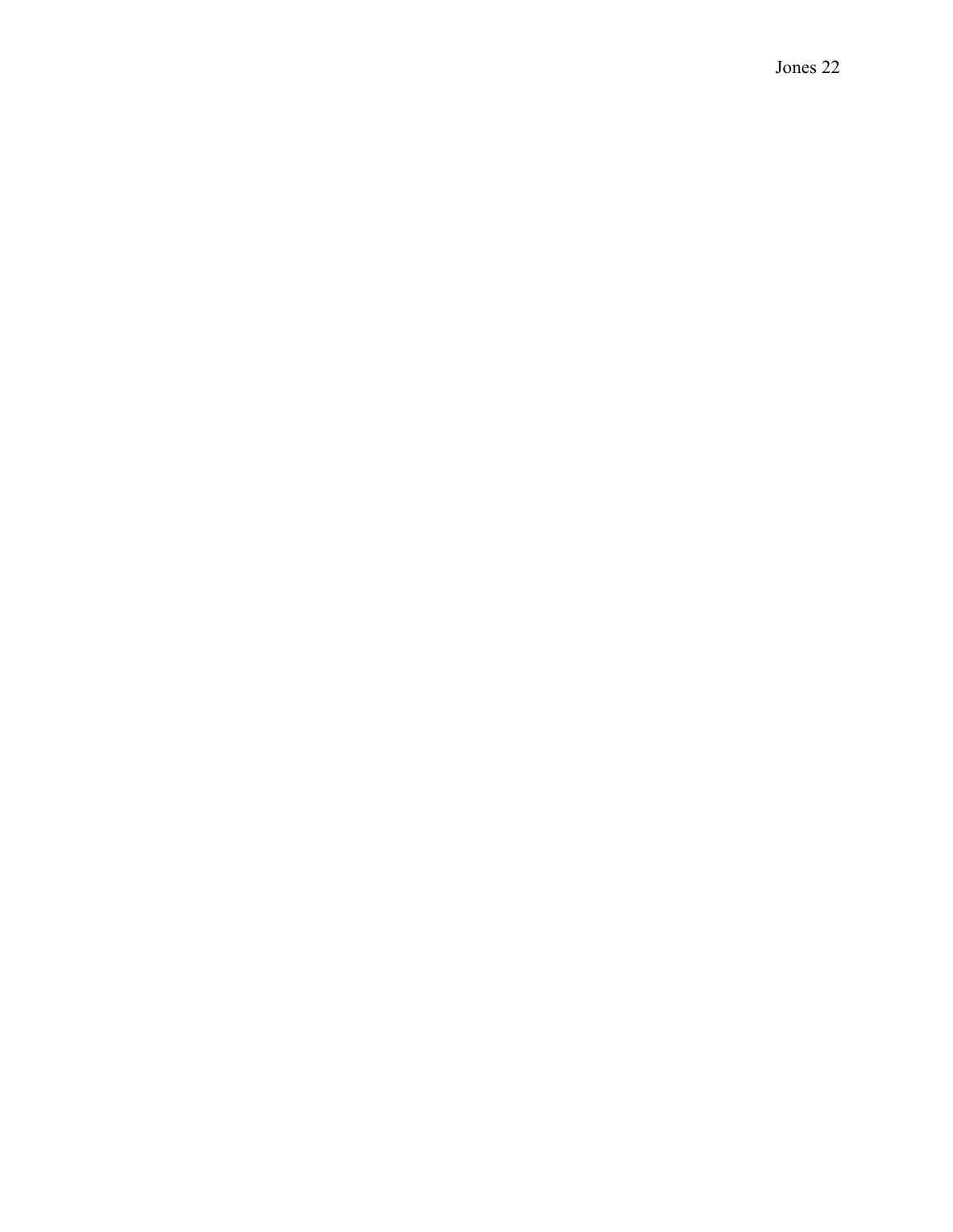#### Christina Sinclair Jones

#### Content Warning: eating disorders

## **Chapter II: Narrativizing and Thinking Through the Internal Experiences of Four Interlocutors**

"While the stranger is present before us, evidence can arise of his possessing an attribute that makes him different from others in the category of persons available for him to be, and of a less desirable kind - in the extreme, a person who is quite thoroughly bad, or dangerous, or weak. He is reduced in our minds from a whole and usual person to a tainted, discounted one. Such an attribute is a stigma, especially when its discrediting effect is very extensive… The term stigma, then, will be used to refer to an attribute that is deeply discrediting," (Goffman 1986: 2-3)

Erving Goffman famously defines stigma as an "attribute that is deeply discrediting." (1986: 3) I understand a "discrediting" attribute to be one which harms a person's reputation or which does a person an injustice. In thinking about the fact that stigma is, according to Goffman's definition, "an attribute," I begin to raise the question of whether or not having medically-imposed dietary restrictions is itself an attribute. If we take having medically-imposed dietary restrictions to be an attribute, then Goffman's definition of stigma begins to resonate. After all, my food allergies certainly make me "different from others." Plenty of people are physically able to eat the foods that threaten my life and cause me serious harm; this sets me apart from them. My food allergies also render my ability to fully participate in social situations revolving around food fairly "weak," as I can almost never partake in the sharing of food with the people around me. With this in mind, Goffman might very well classify my food allergies as a "stigma" from which I suffer.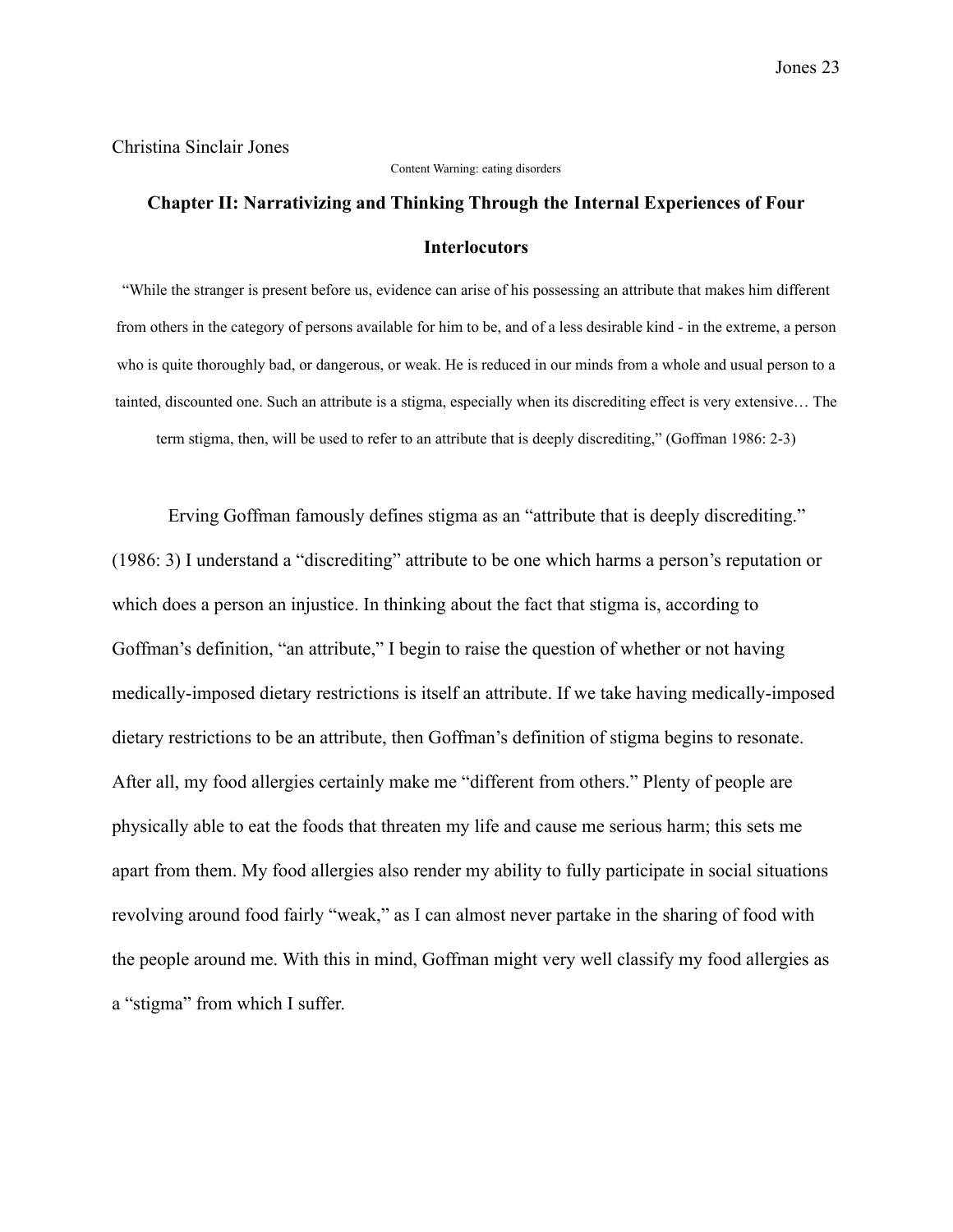I find it productive to think through the potential for medically-imposed dietary restrictions to be thought of under the classifier "stigma." Goffman's understanding of stigma and what its implications are for a sufferer of stigma afford me a framework through which to look at and to discuss the internal experiences of four of my interlocutors in this chapter. Embarrassment; shame; the desire to cover oneself from the perception of others; avoiding dining at restaurants; not wanting to tell others about one's medically-imposed dietary restrictions; and feeling like a burden on others were all brought up by my interlocutors during our respective ethnographic interviews. If we take having medically-imposed dietary restrictions - which is what all four of the interlocutors whose words and experiences are shared in this chapter have in common - to be a stigma, then it becomes generative to think through the ways in which stigma shapes the respective internal experiences of these four individuals. Matthew Clair writes that "for Goffman, stigma is a general aspect of social life that complicates everyday micro-level interactions." (2018: 1) This seems to hold true for my interlocutors and it certainly holds true for me. The "everyday micro-level interactions" in which we are simultaneously navigating social dynamics and food safety can be the interactions which cause us the most anxiety or grief. Moreover, closely examining the "everyday" at a "micro-level" scale is the work of cultural anthropology that I find to be the most important and the most valuable.

This brings me to my purpose in writing this chapter. By giving voice to the different ways in which four of my interlocutors internally experience their respective medically-imposed dietary restrictions - what Goffman might call the "stigma" that manifests itself differently for each of them - I am imploring readers of this chapter to give thought to the struggles which sufferers of food-related medical conditions face daily. In writing this chapter, I seek to preserve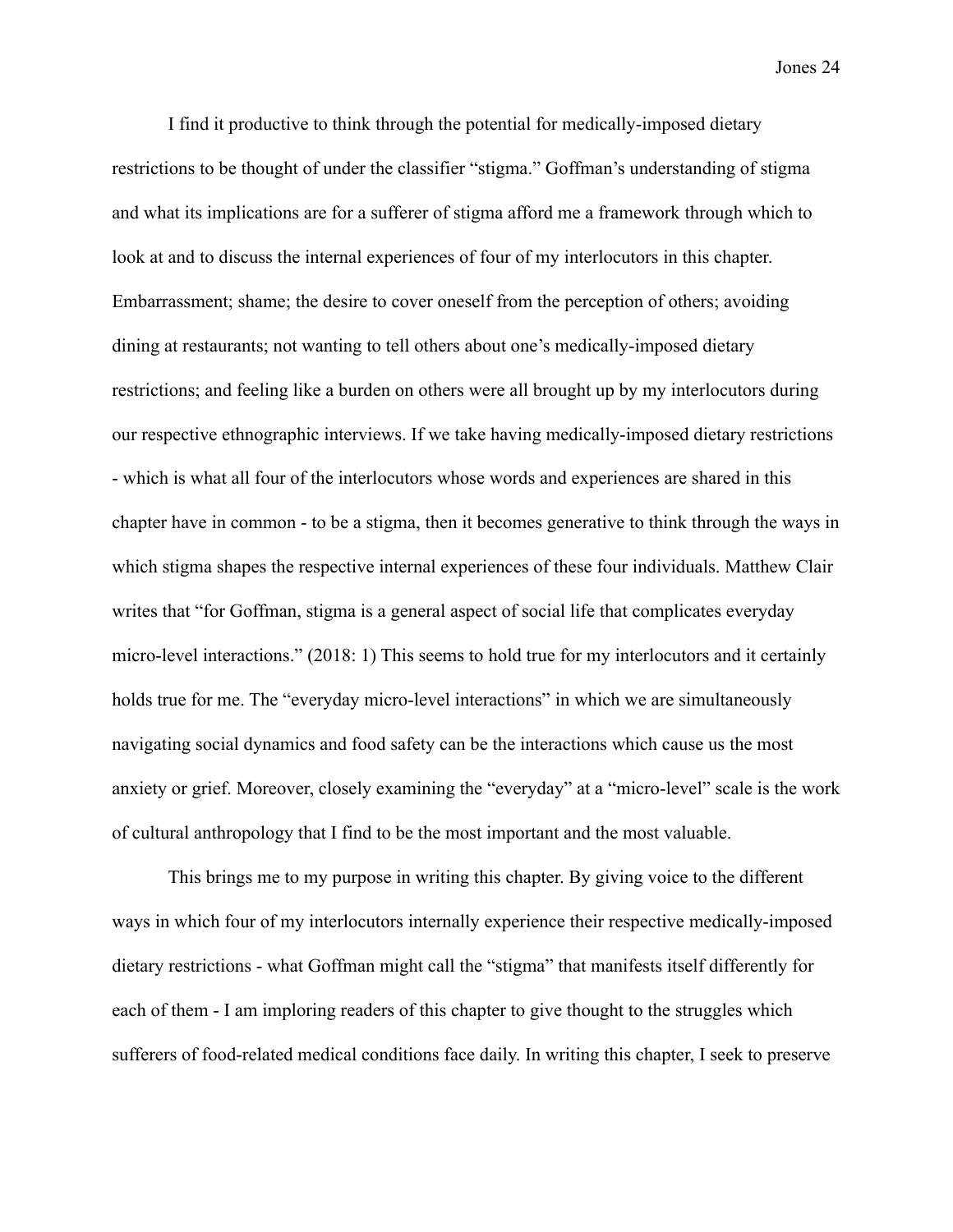and to give formal written voice to the words and lived experiences of my interlocutors, respectively. This is my way of crediting my interlocutors and validating their emotions, self-talk, and the ways in which they react within themselves to the difficulties of having to live with medically-imposed dietary restrictions as social beings with social lives. I strongly believe that everyone should read and receive the words of my interlocutors, and that everyone should be intentional about trying to better understand the impact that having medically-imposed dietary restrictions can have on a person's social life.

 $\sim$  ~ ~

#### **Interviews**

I. Jane

During our interview together, Jane shared that her food allergies cause her to eat out with others very seldomly because she feels "embarrassed and embarrassing" in restaurant dining situations. Now, Jane and I have been friends for several years and I know her to have several severe food allergies. She opened up to me very quickly during our interview and shared, "I feel like some kind of spectacle or something… It just seems like a thing that people can 'ooh' and 'ahh' at." Right away, upon hearing the word "spectacle," I began to think about the public nature of spectacle. In order for Jane to be made into something of a spectacle, she must be in a social setting, around other people. Spectacles do not occur when a person is alone; spectacles require an audience. For instance, when Jane is eating at a restaurant with a dining companion, that dining companion becomes the audience that can experience the spectacle of Jane having to maneuver around her food allergies in order to place an order. She explained that she needs to "triple-check" with her server about which oils are used in the pan in which her food is prepared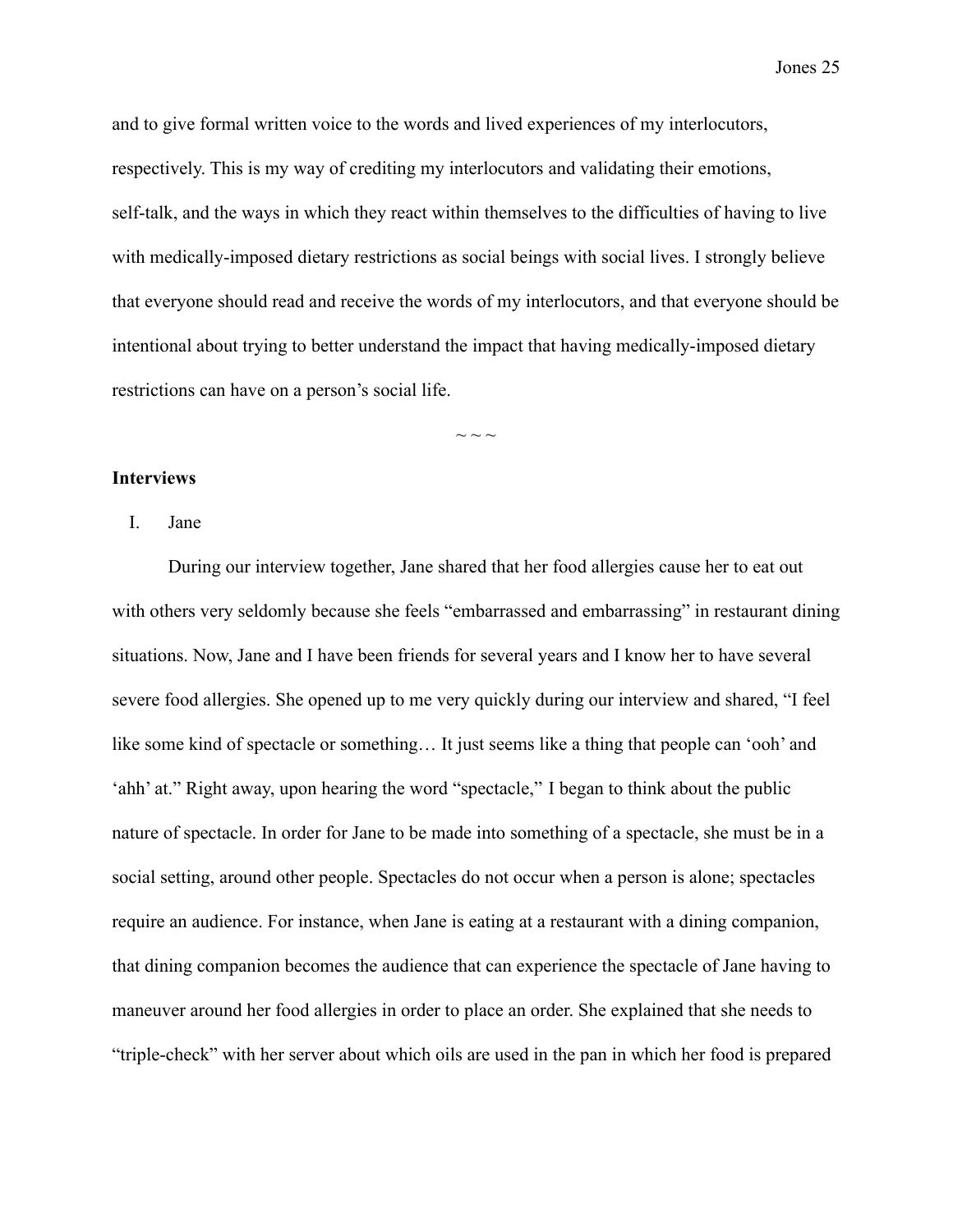whenever she dines at a restaurant. She feels that this is something of a chore. I would argue that Jane's triple-checking of what is in her food at a restaurant is her food allergy ritual. In a piece on "the rights of particular persons to be included in specific rituals," Ian Reader makes the argument that "rituals are mechanisms through which expressions of inclusion and exclusion can be articulated and manipulated." (Reader 2016: 307) Within this framework of thinking about ritual, Jane is as a result of having food allergies being denied inclusion within/being excluded from the group of restaurant diners who are able to eat without engaging in the ritual of triple-checking. The "triple-check" functions as a kind of mechanism through which Jane's food allergies are highlighted, and made perceivable to others.

Now, what the words "embarrassed," "embarrassing," and "spectacle" all share in common is the idea that one is perceivable to others. In order to feel embarrassed, Jane must be around other people, and she must have an awareness of the fact that she can be seen and perceived by others as a person with medically-imposed dietary restrictions. The people around her are free to form their own opinions of her as they please. This brings us back to the fear of being perceived as a spectacle, a performer for an audience of sorts. The fear of being thought of as a spectacle might explain why Jane tends to avoid dining in restaurants: if she does not dine in restaurants, where she can be perceived and even judged by other people as a person with food allergies, she cannot be made to feel like a spectacle. Spectacles cannot occur in private spaces where one is alone. Therefore, if she eats alone at home instead of eating out, there is no chance for her to be made to feel like a spectacle.

Jane made a point of telling me that she has been preparing all of her meals for herself while being in quarantine, as opposed to dining at restaurants, having meals delivered to her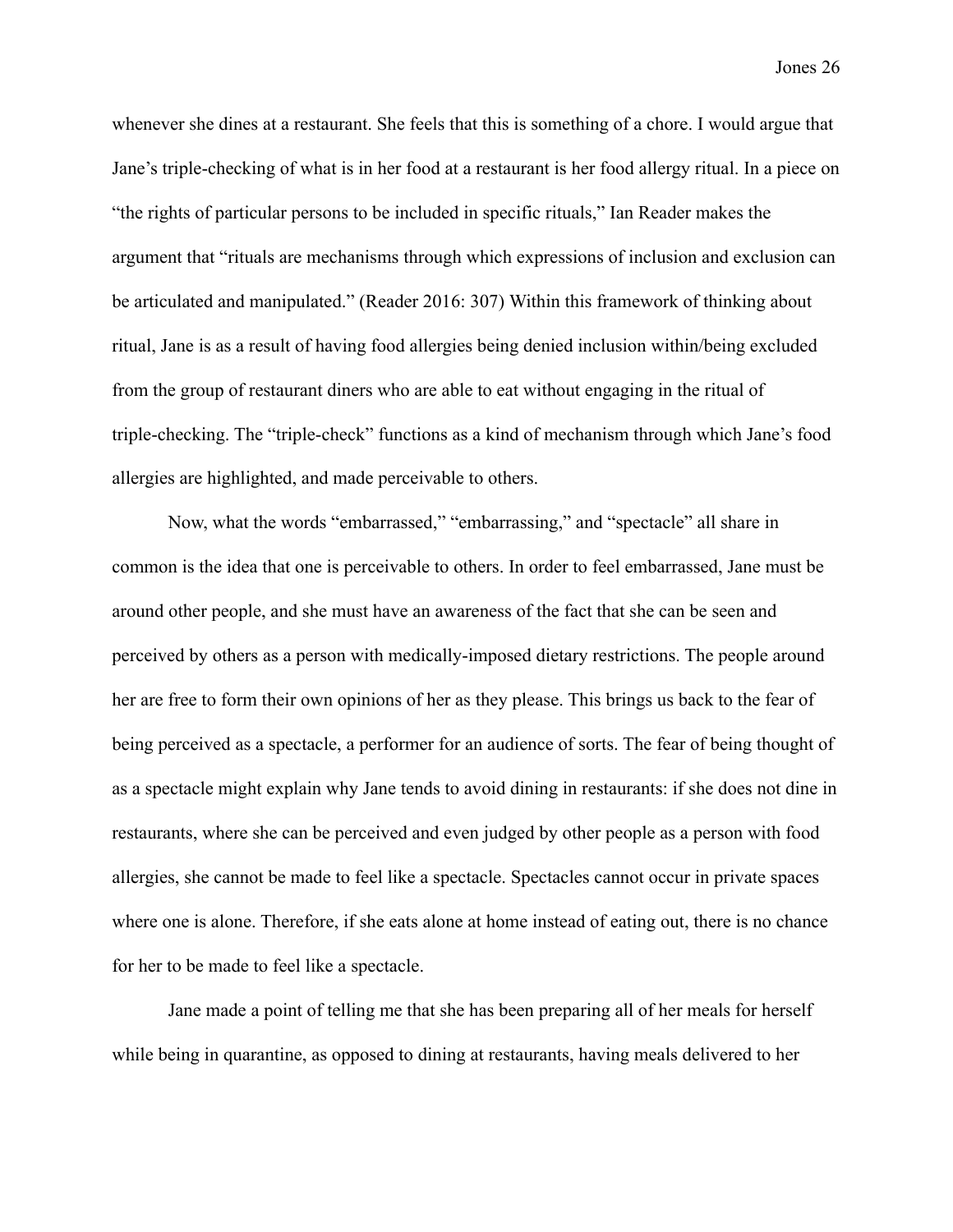house, or getting curbside pickup outside of her building. Limiting the food that she eats to food that she has prepared herself has made her feel "safe," to use her word, in a way that eating restaurant food does not. Now, cooking for yourself as a person with food allergies affords you a great deal of security. When you cook for yourself, you have total control over what you are putting in your body, so there is no need to fret over whether or not the pasta you've ordered is *actually* gluten-free, or whether or not the veggies you're about to eat were cooked in peanut oil. Cooking for yourself leaves very little room for anxiety about being physically safe around food. You have total control when you cook for yourself, and it leaves little room for anxiety over physical food safety. With this being said, there is more to the safety that Jane has felt as a result of eating in her home than simply physical safety: not having to carry out her food allergy ritual in restaurant spaces has given Jane a form of safety from the judgement of others. She shared that her mother is the only person with whom she has eaten in over five months, and that her mother does not ask questions of her or trouble her about her food allergies. With her mother, Jane's food allergies simply *are*; they do not need to be discussed or given attention. With only her mother present at her meals, there is no audience for whom Jane and her food allergies could be made into a spectacle. There is no server with whom she needs to triple-check that what she will be eating will not harm her, and there are no other diners to ask questions that make her feel uncomfortable. Eating alone makes it possible for Jane to eat without needing to worry about how she is being perceived by others.

Jean-Paul Baldacchino writes, "The body is trained to conform to a we-image. Whether in fashion, subcultural styles or even fetishized national costume, the body is often dressed as a site for agency in an eidetic of belonging. As locus for body praxis, the body of belonging could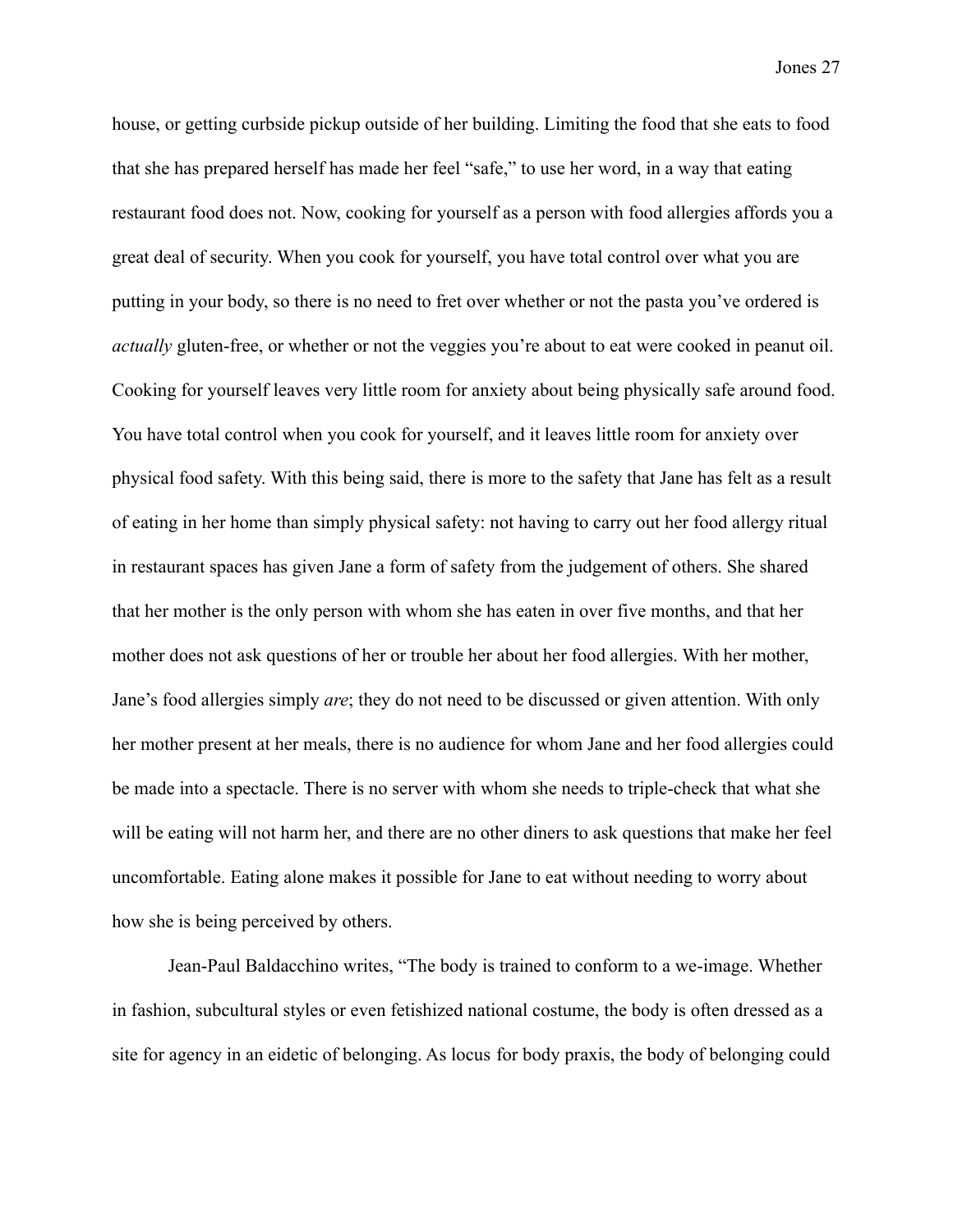be a theatre of cruelty and barbarous mutilation but it could also be the site for the practices of everyday life." (Baldacchino 2011: 97) For Jane, her body becomes "the site for [her] practices of everyday life" (Baldacchino 2011: 97), in that she stays inside of her home - physically keeping her body inside, at home, instead of taking her body outside of home - in order to shield herself from the feelings of embarrassment that so often show up for her around dining at restaurants. Jane is quite literally using her body to perform in her everyday life the act of avoiding being made out to be a spectacle. There is tremendous irony in this performance, as Jane is in essence performing the state of not being a performer. Still, this irony warrants close analysis and attention. Jane is implicitly acknowledging the realness of her medical needs around food by eating at home to keep herself physically safe, while also implicitly acknowledging the realness of the social limitations of having food allergies within a restaurant setting. She stays home so that she does not have to be made to feel unusual, or as though she and the medical needs of her body are anything out of the ordinary. Her performance is one of being ordinary ordinary is unremarkable, and unremarkable is antithetical to the spectacular.

Let us revisit the words "embarrassed" and "embarrassing" which Jane used during my interview with her to describe how she feels in restaurant settings because of her food allergies. I take the word "embarrassed" to mean that Jane is being caused to feel badly by her food allergies, while I take the word "embarrassing" to mean that Jane is causing the people around her to feel badly. She told me that she doesn't like asking her server to triple-check all of the oils used in the pan in which her meal has been prepared, even though she needs to do this for her own safety. Now, it is quite possible that in carrying out the "triple-check," she might cause her server to spend more and attention on taking her order than they might on taking other people's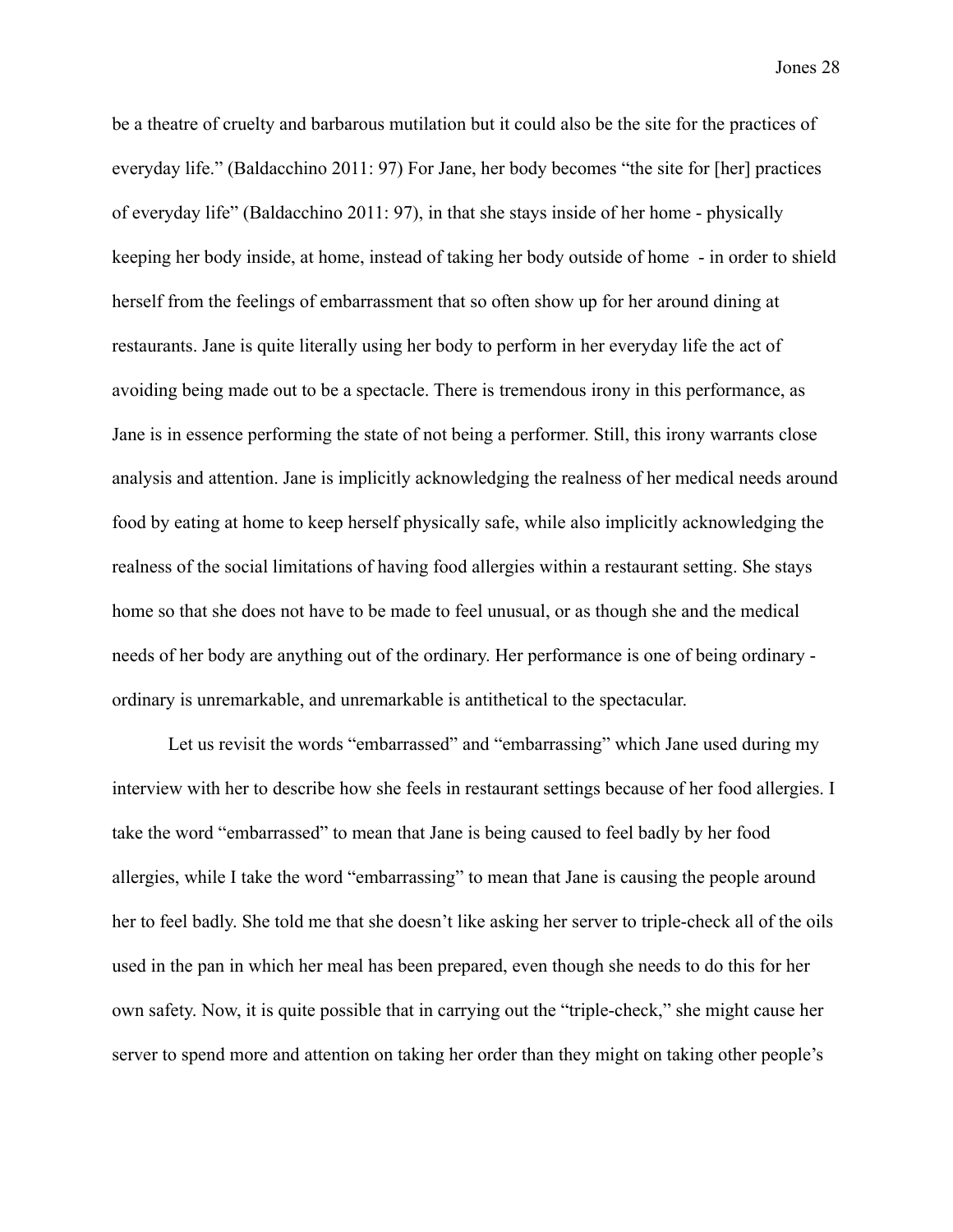orders, simply because they must be particularly careful and detail-oriented when serving Jane so as to protect her from exposure to her allergens. This in itself, feeling as though she is burdening the server, might very well be contributing to the embarrassment that Jane experiences.

Sociologist C. Lee Harrington writes that "embarrassment is seen as reflecting social incompetence. As such, members make routine attempts to repress embarrassment in the self and to deny embarrassment to self and others." (Harrington 1992: 203) It feels productive to put this concept in conversation with the fact that Jane feels both embarrassed and embarrassing as a person with food allergies in social situations, and therefore avoids eating at restaurants. Choosing to forgo the chance to dine at a restaurant with and around others is a means by which she attempts to "repress" and "deny" embarrassment for herself and the people around whom she would be dining. In thinking about Harrington's claim that "embarrassment is seen as reflecting social incompetence," subtlety comes up for me as a factor which might also contribute to the embarrassment that Jane experiences in restaurant settings. After all, having her server "triple-check" that her order is accurate and safe - that is, having her server check her order neither once, nor twice, but three times - is anything but subtle.

#### II. Hanna

As I was wrapping up my interview with Hanna, a close friend of mine, I made a passing remark about how I often find myself trying to hide the fact that I'm not eating from others when I'm at parties. Her face lit up as if she had never heard anyone tell her this before, and she told me that she tries to hide her medically-imposed dietary restrictions too. She told me, "You don't want to go to a social event and bring that up. So it's like, how can I cover myself and how can

 $\sim$   $\sim$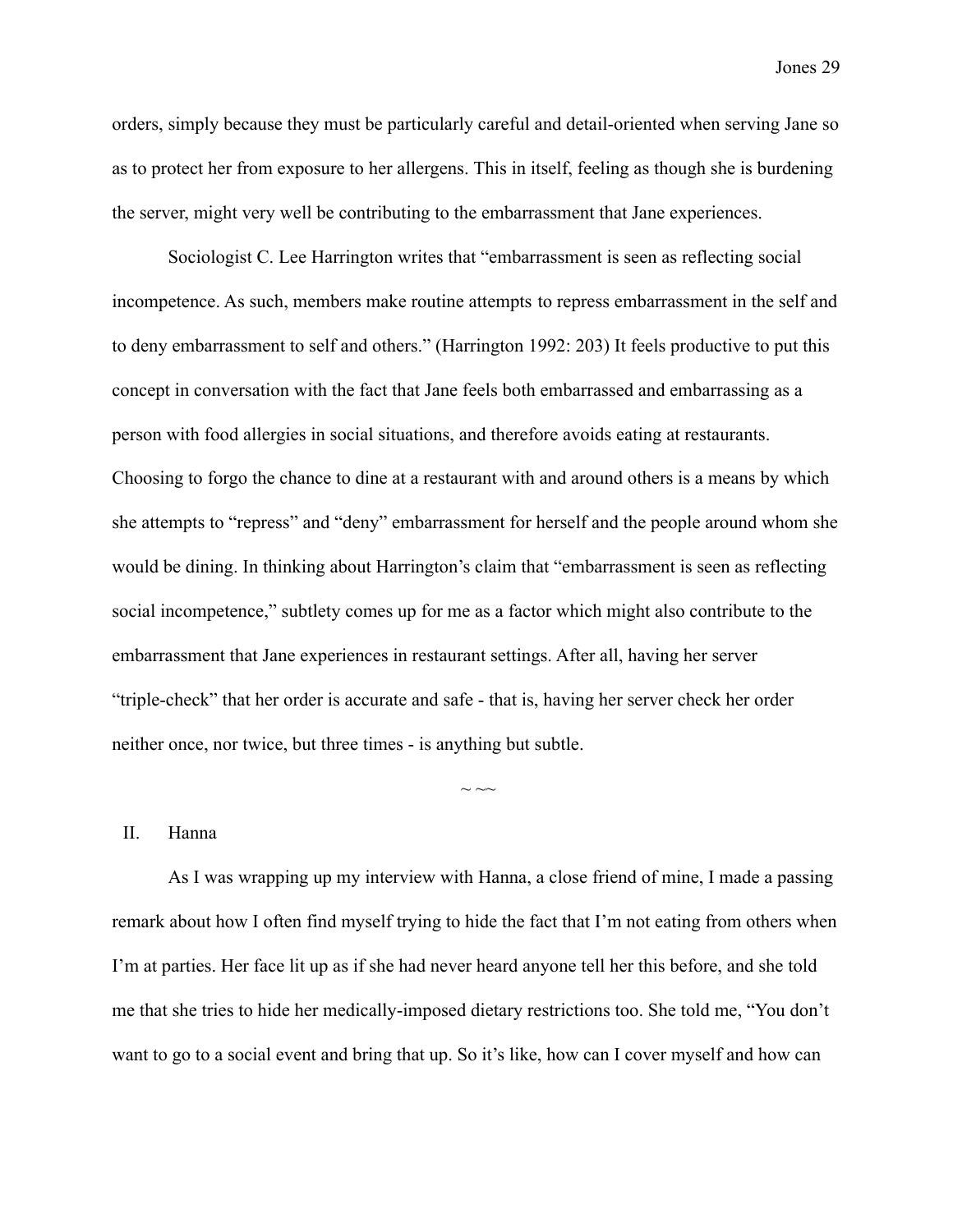people not notice that I'm not eating at a dining table? … You go, 'Oh, I'm not hungry… You don't want to be the center of attention with this topic." What I take away from this is that Hanna tells the people around her at parties that she's not having anything to eat. This is an attempt to direct the attention of the people around her away from the fact that she is not eating, and a means by which Hanna asserts her own narrative around her inability to share in the food that is available.

I know from my own personal experiences with not being able to eat the food available in social settings that not eating can invite uncomfortable questions and comments from others. I was once confronted by an entire friend group following a cookout that I attended - and where I was unable to eat anything because everything in sight either contained or was prepared with at least one of my allergens - for supposedly having an eating disorder. Unbeknownst to me, the four of these friends huddled up together after the cookout to talk about the fact that they "never see [me] eating anything when [I] go out, and it's worrisome," to quote one of them. Though this group of people confronted me about their concerns out of a place of genuine care and concern for my well being, I was really hurt by the accusation that I had to have an eating disorder simply because I wasn't eating. I also found myself getting defensive. These people knew so little about me that they did not even know that I have life-threatening food allergies, yet they were making major assumptions about me and my own state of mental wellness. That is what was most upsetting for me about being accused of having an eating disorder: I felt entirely misunderstood. I was also really frustrated by the fact that food allergies were so far from their minds that it seemed as though the idea that I might have a food allergy, or some sort of food intolerance, had never occurred to them as a possible explanation of my behavior around food.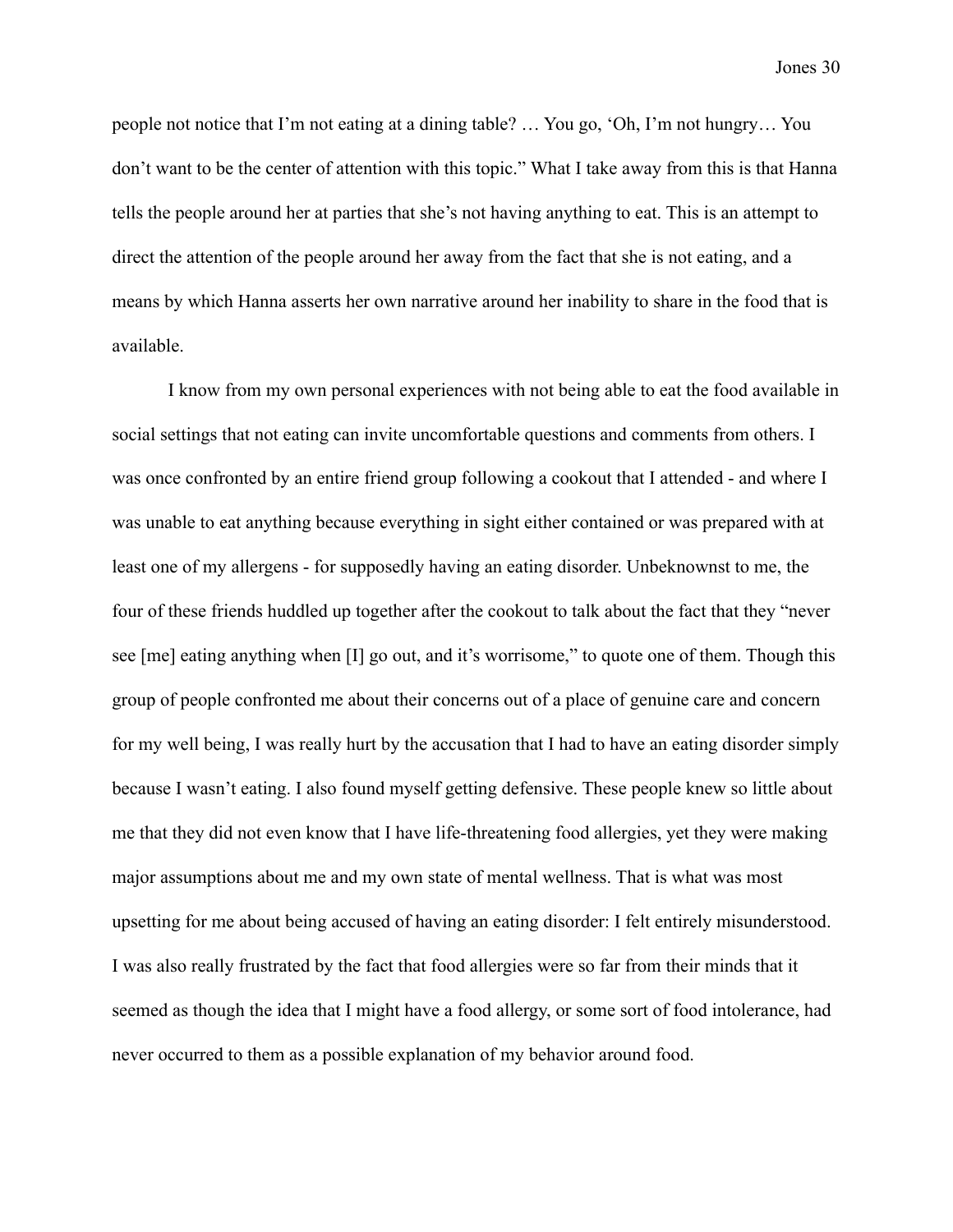The accusations that I have faced from others regarding my own reasons for not eating when I am outside of my own home have caused me to think about the judgement - stigma - that surrounds eating disorders as a possible reason for which Hanna and I both find ourselves trying to hide the fact that we are not eating from others. Though I did not ask Hanna directly about whether or not a fear of being thought to have an eating disorder has played a role in her own desire to hide or downplay the fact that she is not eating out - I was afraid that asking such a question might trigger her - I find it productive to think about the stigma that shows up in our society around eating disorders. Alex Kroudis of the National Eating Disorders Association writes, "An eating disorder is difficult enough to battle on its own, and the stigma associated with them makes the journey to becoming a warrior that much harder. The stigma that accompanies eating disorders strips an individual of their quality of life and… causes someone who struggles with an eating disorder to be fearful of negative perception by family and loved ones as well as embarrassment about their behaviors regarding the disorder."  $(2018)^9$  Now, let me be clear about the fact that I am in no way comparing the stigma that surrounds medically-imposed dietary restrictions with the stigma that surrounds eating disorders. I simply intend to show that because there is so much stigma associated with disordered eating, which for some people looks like eating very little or nothing (in social situations and in private settings), people with medically-imposed dietary restrictions who eat very little or nothing in social situations where the people around them are unaware of the fact that they suffer from a food-related medical condition, and therefore have medically-imposed dietary restrictions, might be assumed to have an eating disorder. Maybe, even if this is subconscious, we people with

<sup>9</sup>This excerpted passage by Kroudis comes from a website for the National Eating Disorders Association. This website is not paginated, so I am unable to provide a page number in citing this source.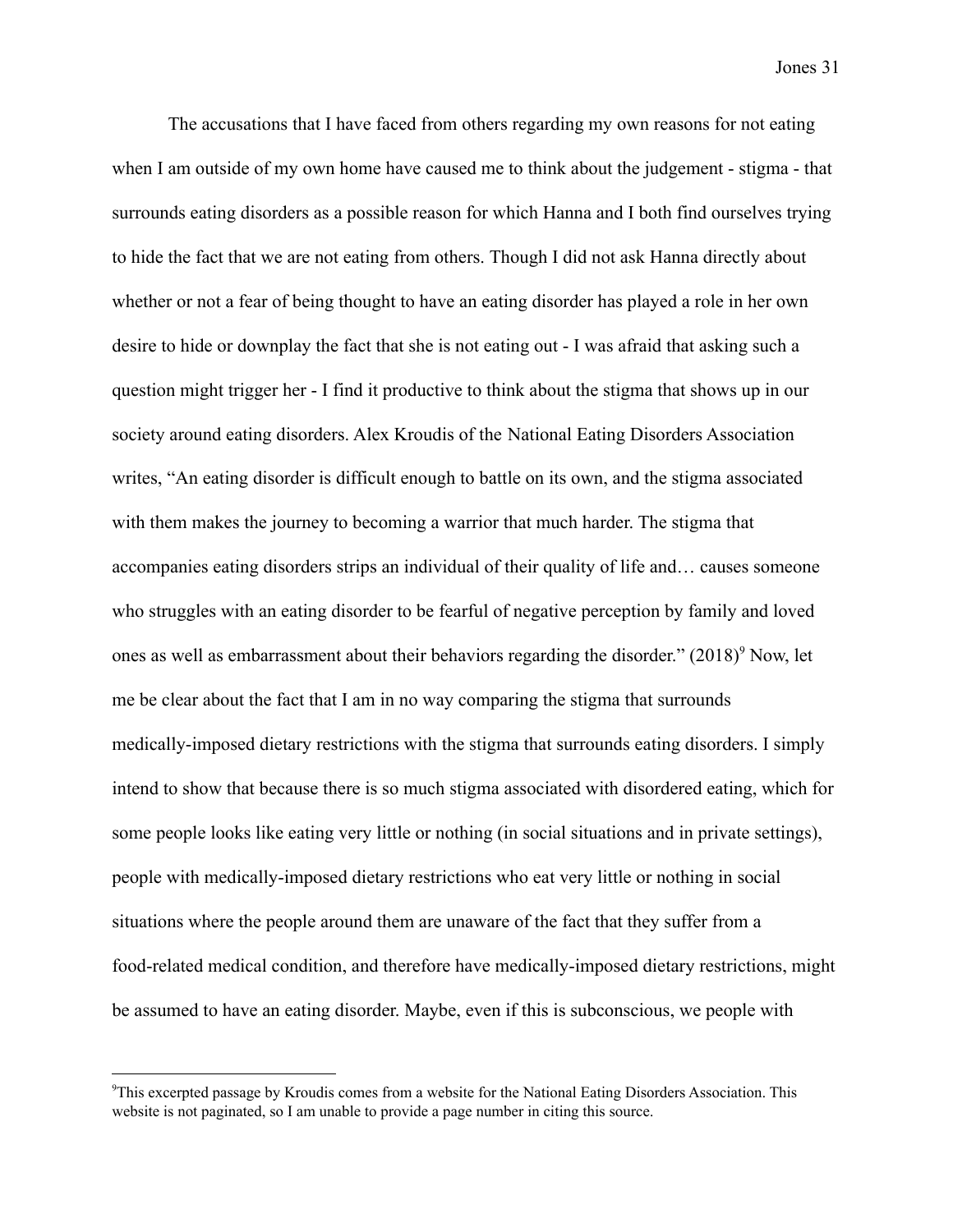medically-imposed dietary restrictions fear being connected with the judgement associated with disordered eating, and we try to hide the fact that we are not eating in social situations in order to evade this sort of judgement.

Now, let us think about the idea of perceptibility as it pertains to Hanna. When Hanna says that she wants to cover herself and make it so that other people do not notice that she is not eating during a social event, she is essentially expressing a desire to make her medically-imposed dietary restrictions imperceptible to the people eating around her. If people could not perceive that she is not eating, or in other words, if she were to make herself imperceptible to the people around her altogether, there would be no cause for her to fret over trying to cover herself. Hanna is very upset by the fact that she has an autoimmune disease which causes her to have to cut out all sources of protein, as well as many carbohydrates. She opened up about this, sharing "Man, you don't know the efforts that I've gone through and all the times that I've cried about this." Having to change her diet so drastically at an adult age - like me, Hanna grew up being able to eat anything and everything as a child - and being excluded from sharing food with others makes her sad. She also told me that she resents her autoimmune disease and that she avoids talking about it as much as she can because being reminded of it brings her down.

When Hanna makes a concerted effort to cover herself from the perception - and consequently, the potential judgement - of others and to hide her empty plate from view, she is performing affective labor. She tries to behave and move in ways in social situations involving food so as to make the people around her feel more comfortable and more at ease: if the fact that she is medically unable to eat any of the food being served becomes imperceptible to the people with whom Hanna engages, these people do not have to worry and raise questions which feel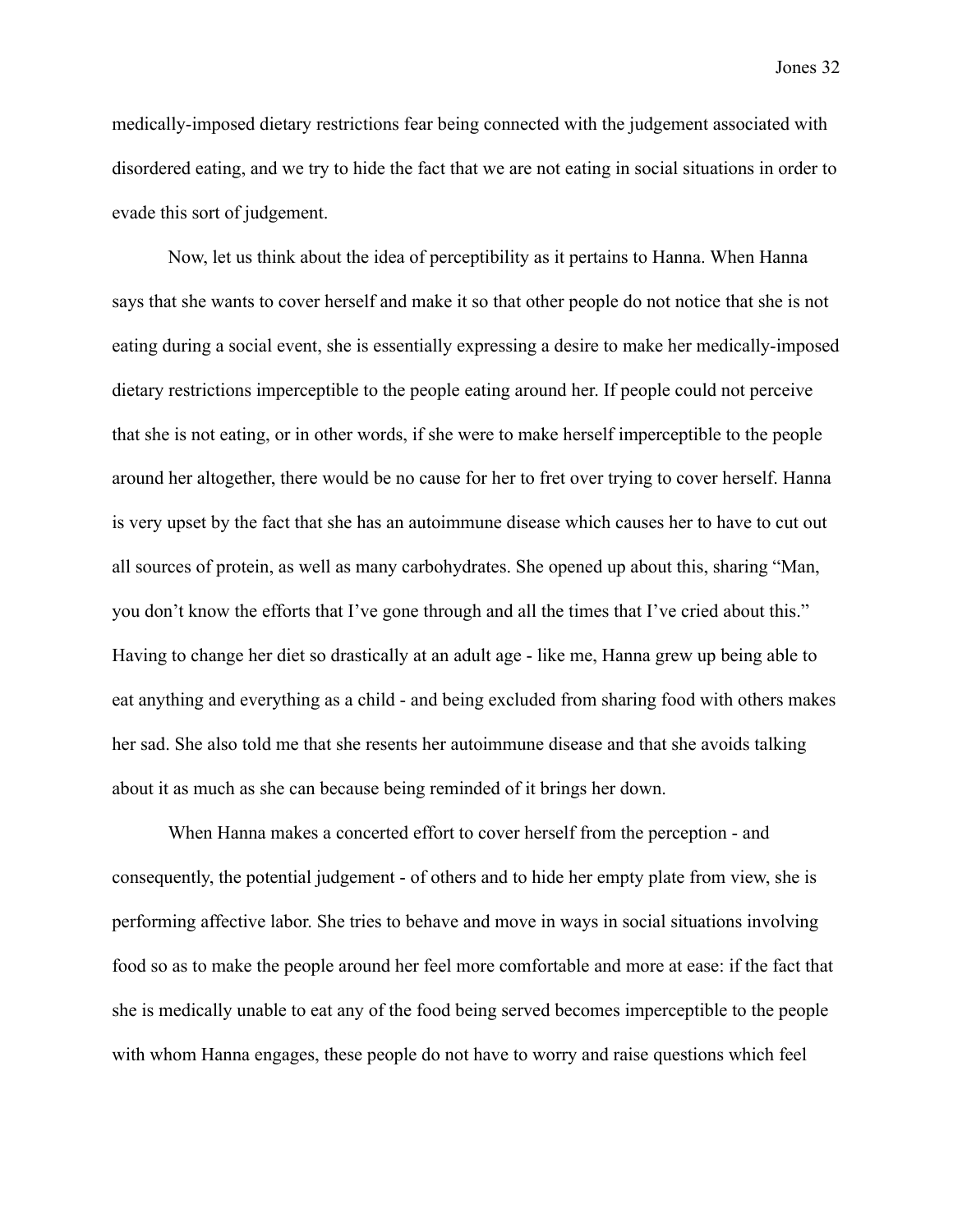burdensome for her to receive, such as whether or not she is okay, or why she cannot eat what they are eating. Shiloh Whitney says that this affect, which in Hanna's case is the affect of being comfortable and having her medically-restricted eating covered from the perception of others, "is never consumed without remainder, without by-product." (Whitney 2016: 280) In other words, even if she successfully carries out the affective labor of covering herself and her empty plate while in a given social situation, she bears the burden of the by-product that is produced by her affective labor. For Hanna, this by-product is crying in the privacy of her own home, following social events, over her autoimmune disease and the ways in which it separates her from the people around her. Being medically unable to eat along with others brings her grief, grief that she works to keep from others, but grief that she herself must face and cope with on her own.

With the knowledge that Hanna resents her autoimmune disease and all of the direct implications that it has for her diet, it is easy to understand why Hanna wishes to cover herself as a person who cannot eat what is being served in social situations. Surely, if she does not like confronting her own medical issues around food, she would not want others to turn their attention toward these very same issues. Wanting to make it so that the people with whom she is sharing a dining table cannot see that she is not eating is a means by which Hanna is trying to diminish the perceptibility of her medically-imposed dietary restrictions. If she were able to make her empty plate imperceptible to onlookers, she would be making her medical issues around food imperceptible, momentarily. On the contrary, when the people around her perceive the fact that she is not eating, Hanna exposes herself and brings attention to her autoimmune disease. Telling people that she is not hungry is a means by which she tries to reclaim some of this imperceptibility. She does not want to be labeled as "the girl that can only eat, like,

Jones 33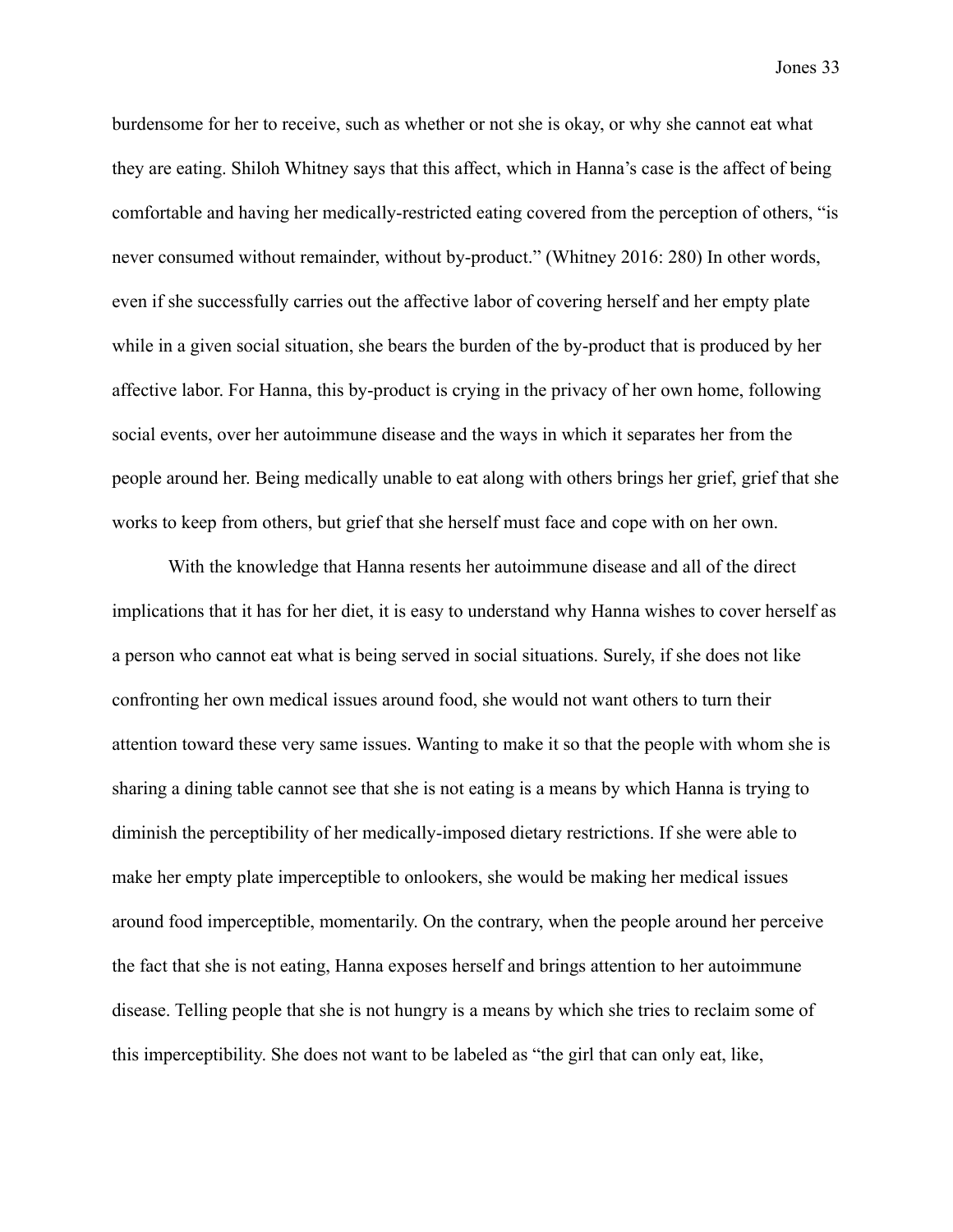strawberries and bananas," as she puts it. Labels such as these can only be assigned to her if she becomes perceptible to others as having medically-imposed dietary restrictions. Hanna's desire to evade labels from others seems to be the root cause of her desire to cover herself.

 $\sim$  ~ ~

III. Finley:

When I met with Finley for our interview about her food allergies, I asked her to describe the ways in which she feels that her food allergies impact her interpersonal relationships. She told me that even though she would in theory like to go out to eat with her friends, she often finds herself staying at home and missing out on restaurant trips because she feels that there is a risk that she will be exposed to her allergens in the restaurants that her friends choose. Finley goes on to say that when she asks her friends to reconsider their restaurant choices and to pick a place where she can safely eat, she feels like she is being a burden on the group. "I definitely feel like I'm inconveniencing them," she says, "and I don't like getting so much attention about it either." The "it" to which Finley is referring is the fact that she has food allergies. What I found to be the most poignant part of our conversation was that for the most part, she does not find herself feeling unhappy about her food allergies. It is only when "people start emphasizing" or asking questions about her food allergies that she feels upset.

Finley's tendency to avoid eating outside of her home is due to the fact that because she has food allergies, she must carry out the work of dealing with safety logistics, advocating for herself, and even answering questions that make her feel uncomfortable in order to safely exist in restaurant spaces. This work is unavoidable for her, and it includes asking her friends to dine in a restaurant that is safe for her, as opposed to the restaurant that they had originally chosen. Still,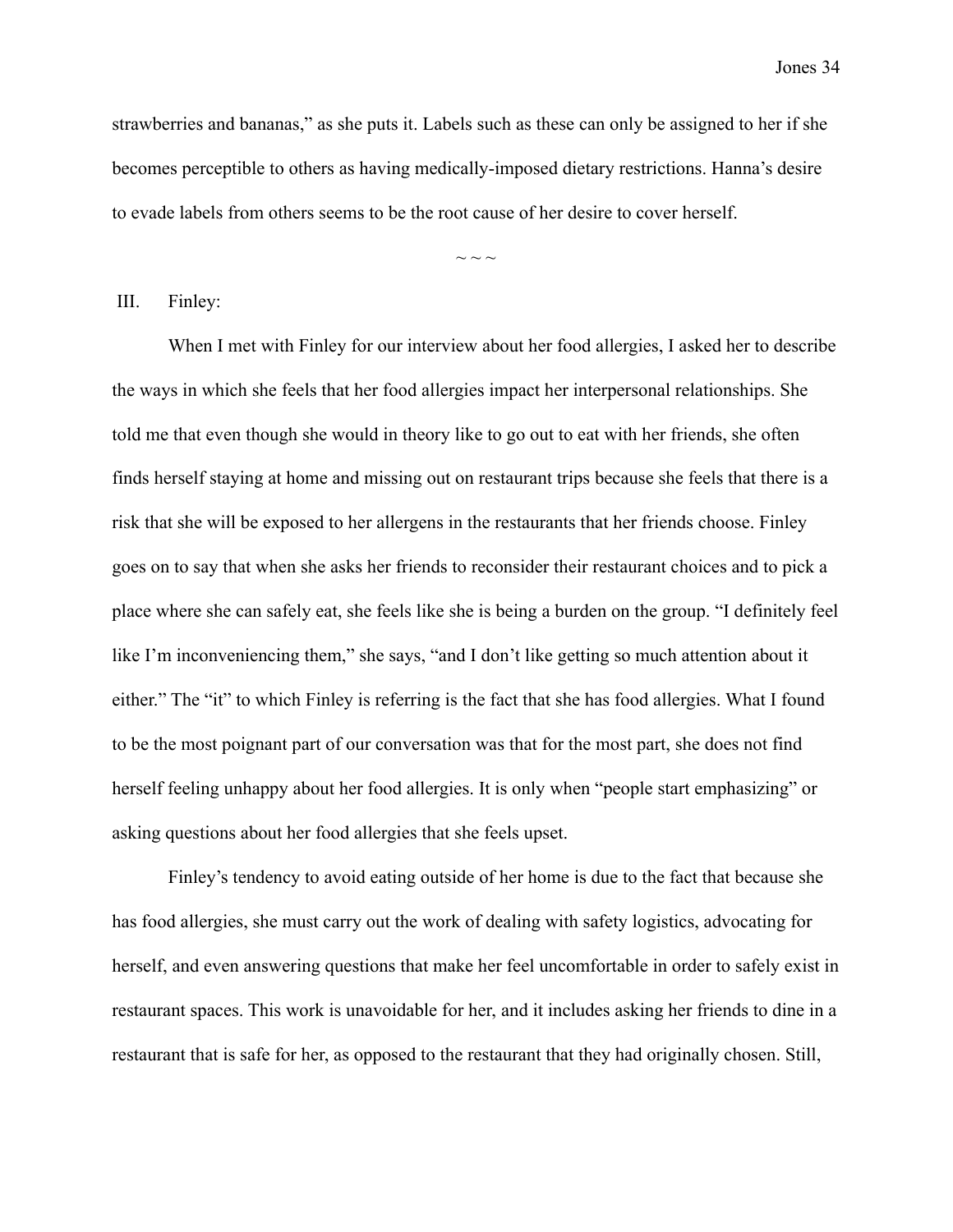asking her friends to change their plans makes her feel as though she is bringing negativity and weight to the group. Therefore, Finley chooses not to feed her emotional needs for social interaction and spending time with friends in order to avoid facing the emotional challenges that show up for her around restaurant safety logistics. Her own self-talk around her food allergies prevents her from dining at restaurants with her friends, a key bonding activity and a kind of weekend ritual for the group. She is not present at dinner for all of the jokes that are made, new life updates that are shared, secrets that are told, et cetera. In this way, she loses the opportunity to take part in the making of memories as a collective with her friends. Not wanting to feel as though she is a burden to her friend group causes Finley to miss out on important aspects of what it means to be a member of the group at all.

 $\sim$   $\sim$   $\sim$ 

### IV. Tai

During our interview together, Tai expressed to me that even when they have access to their own, separate meal while eating with others, not being able to eat the same meal that everyone else is eating causes them to feel excluded. Tai does not have food allergies; they have such severe Inflammatory Bowel Syndrome (IBS) that for over two years, they were required by their gastroenterologist to eat according to the FODMAP diet. Interestingly enough, Tai no longer follows the FODMAP diet - they are the only individual out of all eight interlocutors with medically-imposed dietary restrictions that no longer eats with a restricted diet - and this allows to speak retrospectively about their social experiences around medically-imposed dietary restrictions in a unique way.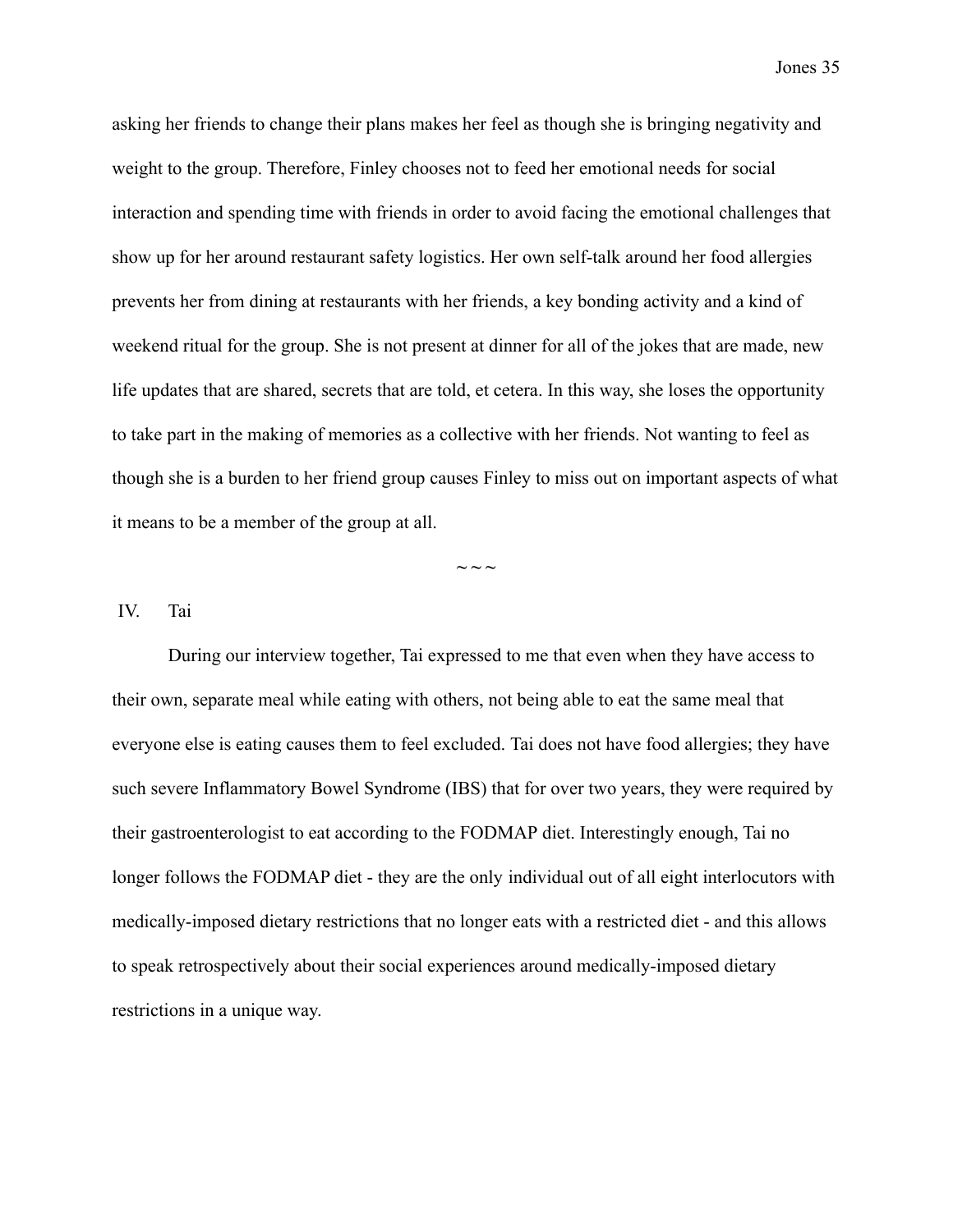One thing that Tai asked that I make known in this project is that they take immense pride in their Jewish faith. Shabbat dinner is one of the most important parts of the week for them, as it is a time reserved for connecting with community members through faith. To state the obvious, communal eating is a key component of Shabbat dinners, as they are "dinners," and during a dinner, one communes with others to eat as a group. Tai shares, "I remember going to Shabbat dinners and I couldn't eat anything, so I would have to bring my little tupperware of my cut-up chicken, and my rice and my green beans, and it was just so, so sad too, because I think eating is such a communal activity that really brings people together, to be eating the same thing." A really important part of what it means for Tai to feel fully-included and fully-involved during Shabbat dinners is being able to eat and share dishes with others - simply eating random dishes around others, without sharing in eating the same dishes as other people are eating, does not make Tai feel included or satisfied. During their two years of following the FODMAP diet, Tai had to forgo meals that others were eating during their favorite time of the week, Shabbat dinner. This meant that Tai's medically-imposed dietary restrictions kept them from enjoying a key part of how they understand Shabbat dinners to bring people together: eating the same dishes as everyone else at the table is eating. There is an argument to be made which holds that when a person's medically-imposed dietary restrictions prevent them from being able to eat spontaneously with a group and to eat what others in the group are eating, this person is prevented from experiencing "a feeling of group belongingness." (Julier 2013: 187) This is to say that Tai might have found themself feeling left out or "sad" because following the FODMAP diet kept them from connecting with their community members during Shabbat dinners through a dish-sharing experience.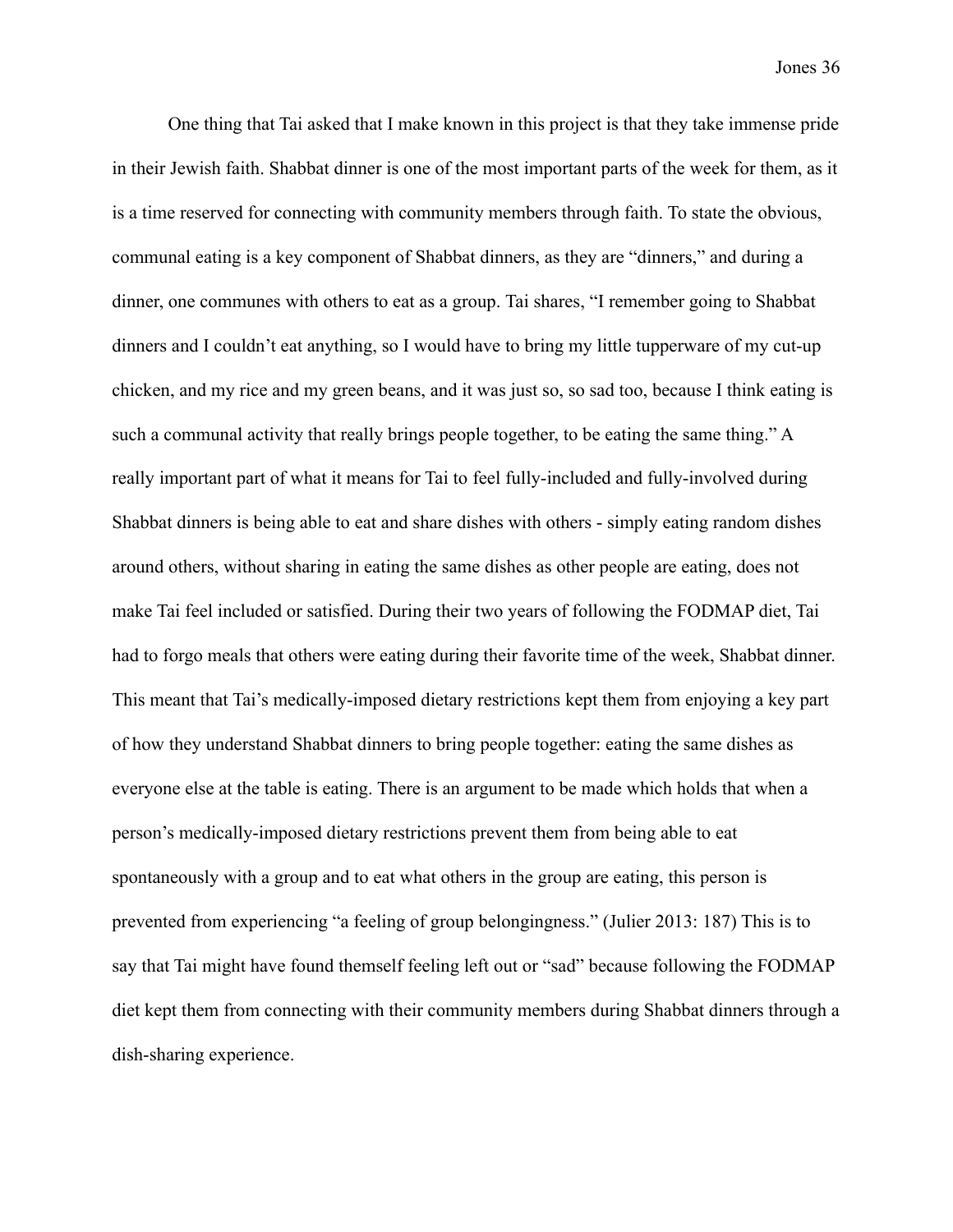Tai told me that because they had to bring their own meals, prepared ahead of time, "I couldn't be as spontaneous. Everything had to be much more calculated." This brings up an aspect of attending a communal dinner which might be easy to overlook: spontaneous eating. If Tai had not been restricted by the FODMAP diet, they might very well have been able to merely show up to Shabbat dinners and eat whatever was being served on a given night, without needing to think about preparing their own special meal or figuring out which ingredients were contained in various dishes. This is what it looks like to eat spontaneously. However, Tai's medically-imposed dietary restrictions caused them to have to cook ahead of time and to bring their own, separate food with them before attending a Shabbat dinner. This kind of pre-planning pre-preparing is antithetical to spontaneity. Put simply, having to follow the FODMAP prevented Tai from being able to eat spontaneously during Shabbat dinners, and this caused Tai to feel "so, so sad."

To conclude our interview together, I asked Tai how they felt when they had to explain to people that they suffered from IBS, and had to follow a rigid diet necessitated by their IBS. In responding to this heavy question, Tai said something very poignant: "It was something I didn't want to tell someone when I first met them, especially when I didn't know them... I felt that way because IBS was so associated with shitting yourself, so it was embarrassing to talk about." They went on to explain that in their own self-view, having IBS "came with so much baggage" that it was a difficult condition to open up about with other people - especially strangers. What Tai is doing here is identifying the stigma that they have experienced from other people regarding their food-related medical condition, and this stigma is "shitting." Sharing with others that they suffered from IBS made Tai feel deeply uncomfortable because they had in their own mind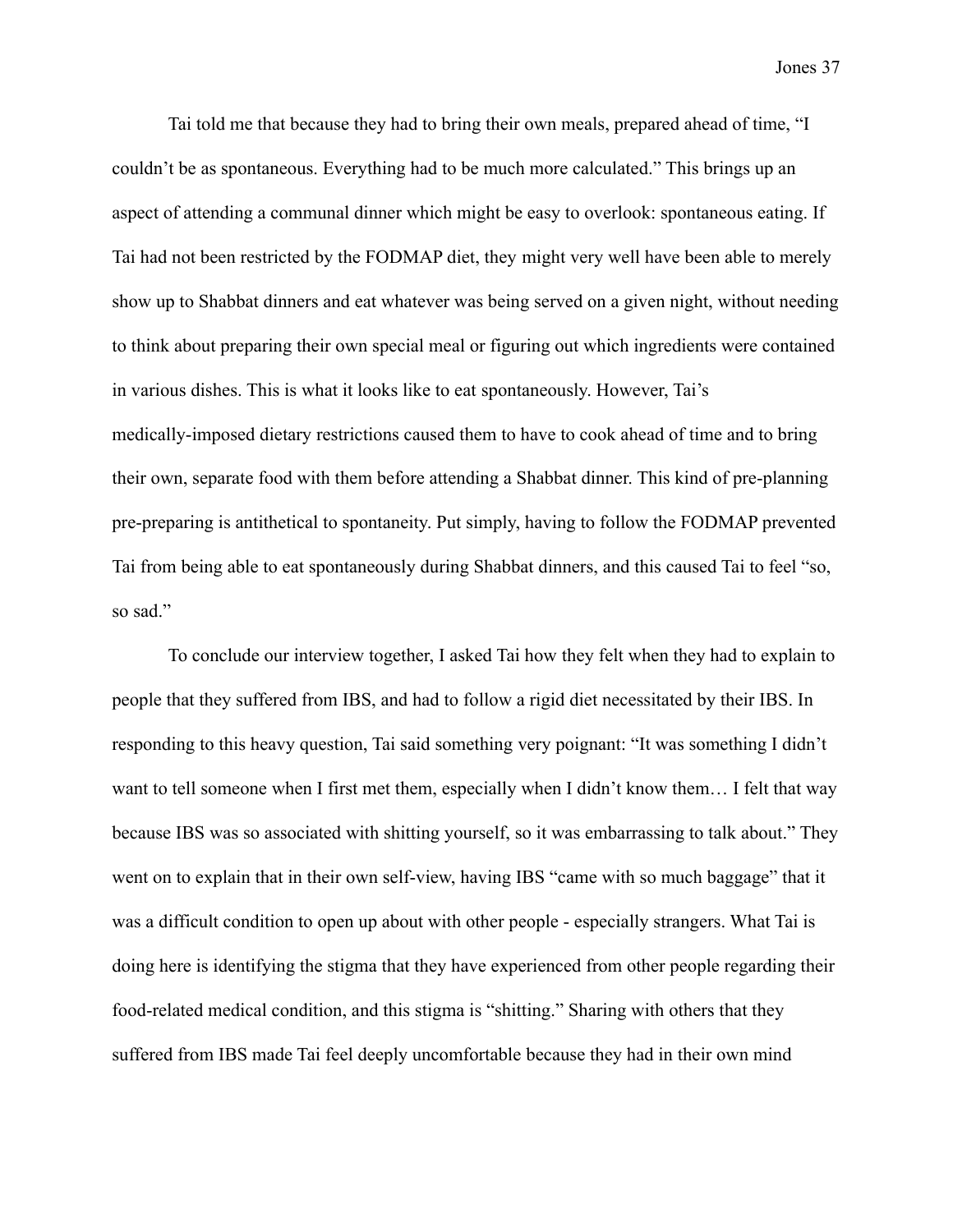begun to conceive of IBS and "shitting" as being rather inextricably connected. It isn't hard to imagine that opening up to strangers about the ways in which you shit - or struggle to shit might make you feel uncomfortable. Tai's feelings are perfectly valid, as well as understandable. Still, I would like to think about why we as a Westocentric society have come to think about shitting as an uncomfortable or private topic of discussion.

In *History of shit*, Laporte argues that we in the West - I use "we" to be intentional about including both myself and my interlocutors in this discussion of the West - have been socialized to associate shitting with intimacy. (Laporte 2002: 28) We have been taught to release bodily waste in the home, an intimate space, as opposed to in the street, a public space. This is a means by which shitting has been domesticated in our society; after all, the home is the domestic sphere and the street is not. Laporte claims that the "domestication of waste" (Laporte 2002: 28) has caused us to stigmatize releasing bodily waste in the public space of the street. We have been taught to think that shitting in the street is socially wrong. Now, in order to shit in your home, as opposed to in the street, you must normalize the smells and perceivable traces of your own excrement, and you must also regularly face the smells and perceivable traces of the excrement released by the other members of your household. In the street, there is more anonymity than in the house. My thinking is that in the street, you do not have to deal with the afterlife of your own excrement, and you might also be able to avoid dealing with the excrement of the same few people - the other members of your household - on a daily basis. Still, the street is a public space, where people outside of your family or chosen family experience your shitting and can pass judgement on the ways in which you shit, how regularly you shit, how your excrement smells, et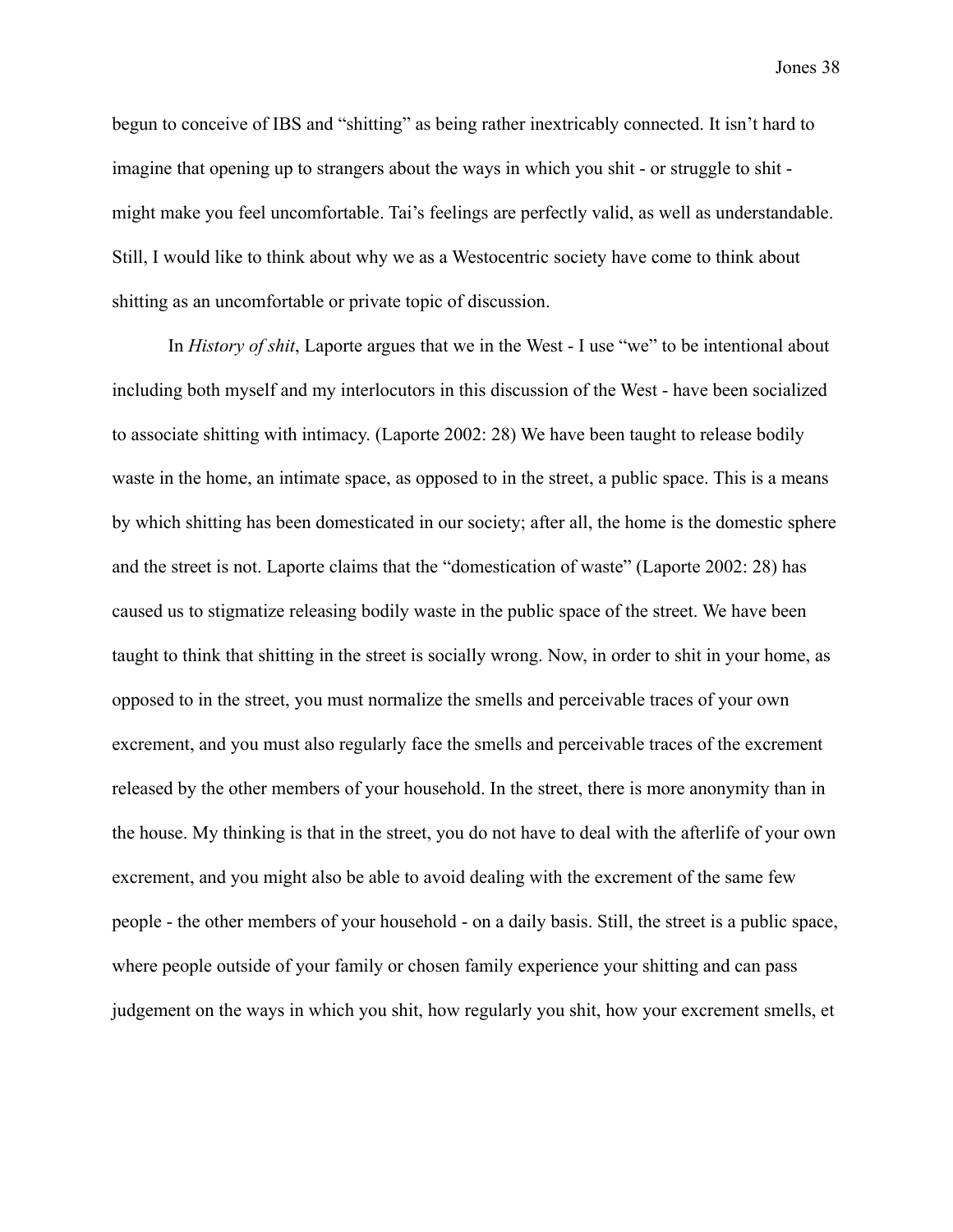cetera. The idea that shitting is private and is something to which strangers ought not to bear witness is what Laporte makes thinkable.

I find that Laportean thinking about a hierarchy of where it is socially acceptable to shit is applicable to the fact that Tai felt uncomfortable when they had to discuss their IBS with strangers. I believe that Laporte would argue that Tai has been taught to view strangers as the wrong people with whom to discuss their shitting. After all, strangers are people who do not belong to Tai's family or to their domestic sphere. They do not shit in Tai's bathroom, nor do they come into contact with their shit. As people outside of Tai's home, they are not rendered suitable as people with whom Tai can share details of their home life - which includes the ways in which they do or do not shit.

 $\sim$   $\sim$   $\sim$ 

## **Conclusion**

My goal in writing this chapter has been to give formal written voice to the emotions and feelings that show up in social situations for four of my interlocutors around their respective medically-imposed dietary restrictions. Upon reading this chapter, it is my hope that it will be quite clear to the reader that there is no one internal experience shared by every individual with medically-imposed dietary restrictions. Every sufferer of a food-related medical condition experiences their unique medical needs around food differently, but each and every internal experience with medically-imposed dietary restrictions is valid and deserves acknowledgement. This chapter recognizes that stigma finds its way into the respective experiences of each of these four interlocutors; stigma is a kind of easily observable trend that shapes the internal experiences of each of these individuals. Moreover, this chapter has also called attention to a kind of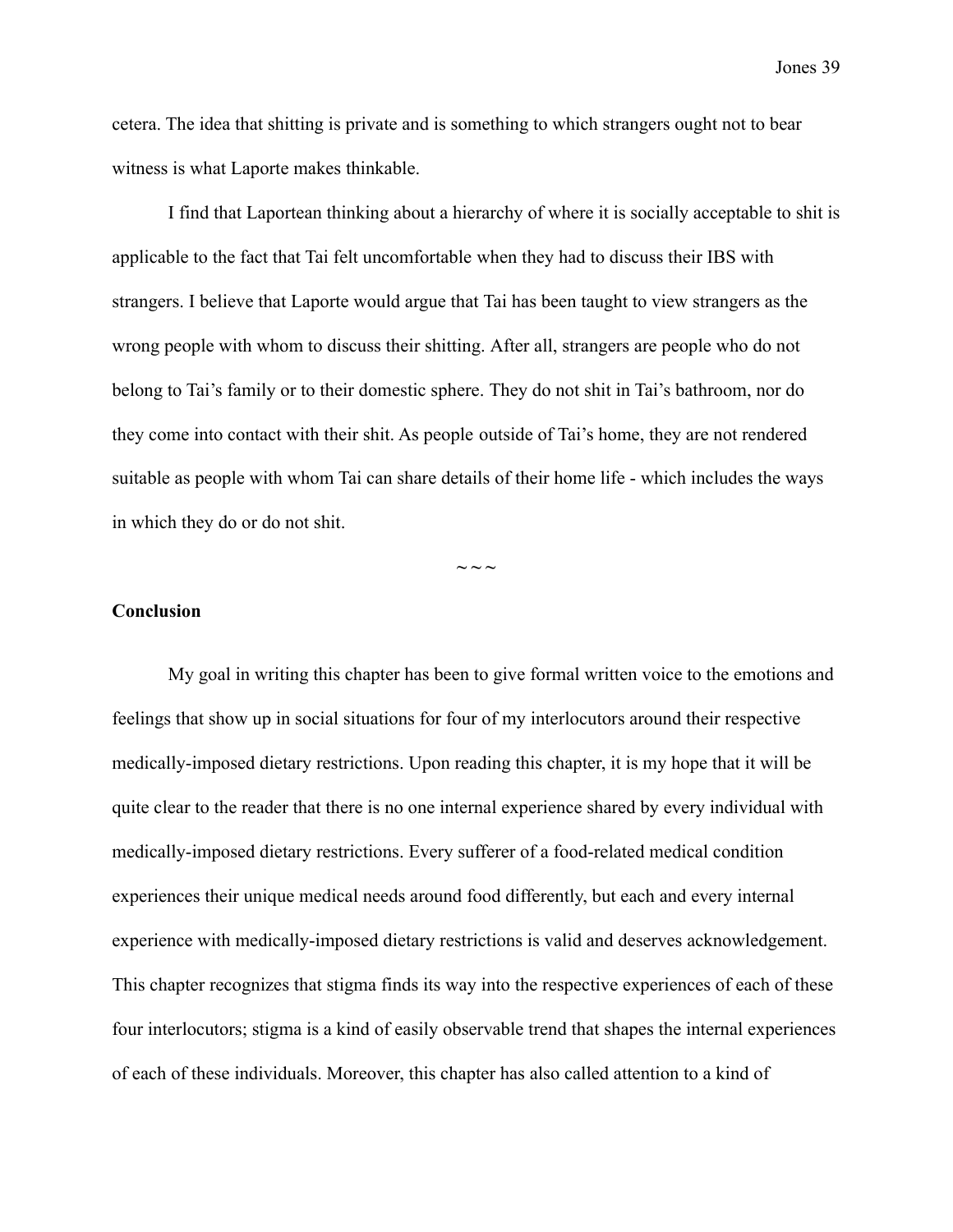awareness that each of these interlocutors have that they are able to be perceived by others in various social situations, and are therefore subject to judgement - or social stigma - from other people.

I remain committed to preserving the words that my interlocutors use to describe the emotions and thought processes that show up for them around their own respective medically-imposed dietary restrictions. It is for this reason that dedicating this chapter to narrativizing and creating space for the internal experiences of these four individuals is so important to the work of this project as a whole: taking in the words and emotions that these four interlocutors have shared is a powerful and necessary step to take in working to understand just how it feels to have your social life impacted by medically-imposed dietary restrictions. Unfortunately, the interviews in this chapter indicate that much of these four interlocutors' respective internal experiences with medically-imposed dietary restrictions have been negative. It almost feels as though my interlocutors are engaging in a kind of critical self-talk, in which they reinforce in their own minds the idea that they are embarrassing; or that they ought to hide their inability to eat what the people around them are eating; or that they should not meet their friends for dinner at all because their needs are too burdensome for the group; or even that it will feel too uncomfortable to discuss the medical condition from which they suffer with others. One could argue that by engaging in this critical self-talk, and by imagining that they are being perceived negatively by others, my interlocutors are stigmatizing themselves. This is to say that these four individuals are creating a dialogue within their own minds and bodies which holds their respective food-related medical conditions to be "an attribute that is deeply discrediting," (Goffman 1986: 2-3) instead of an attribute that just *is* a part of who they are. Now, I have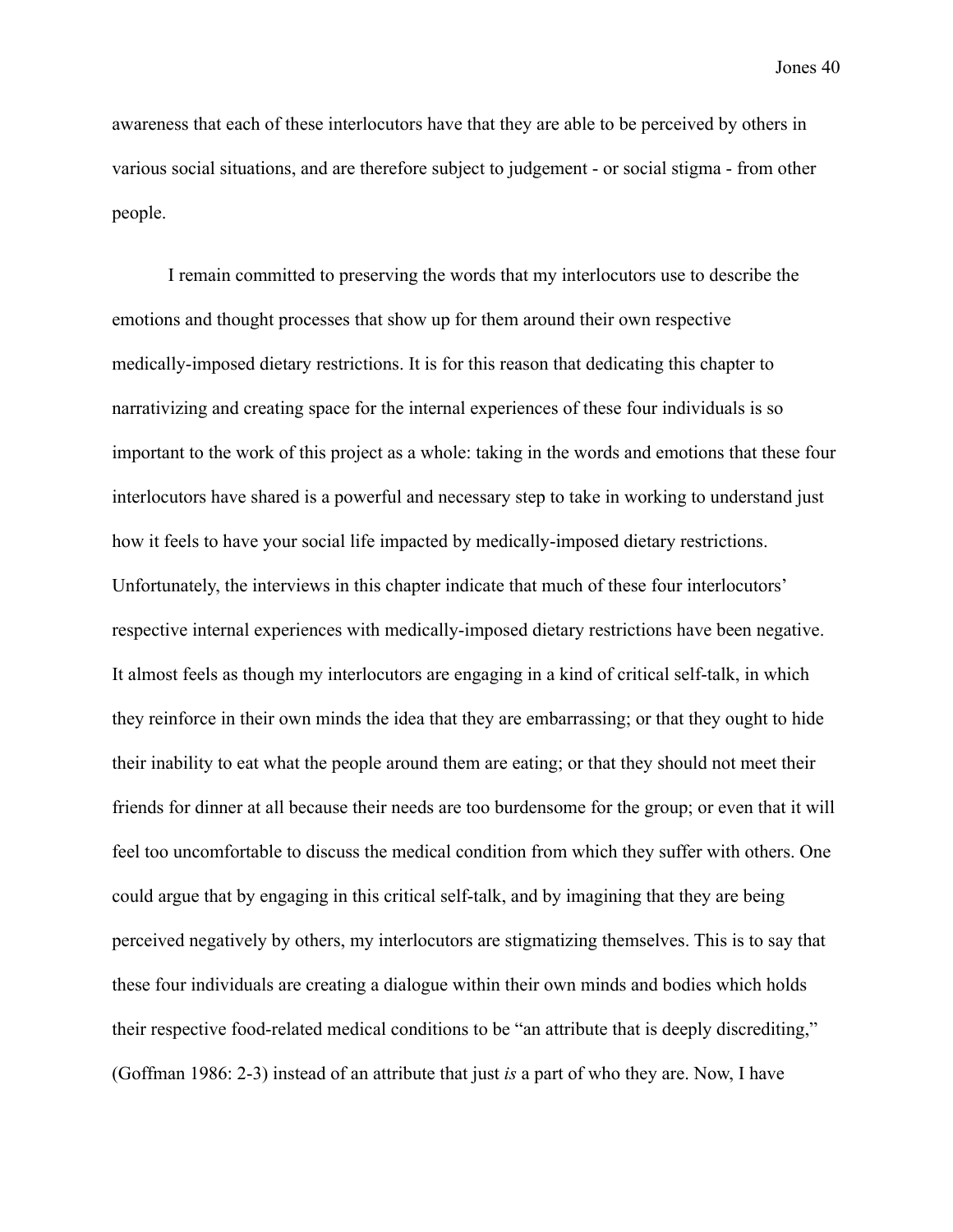certainly engaged my own mind and body in this kind of negative self-talk. To this day, I often find myself thinking unkind thoughts such as, *You're going to ruin all of the plans*, or, *No one likes that flavorless, everything-free cake you brought. They're all just pretending to like it for your sake.* I suppose that entertaining thoughts such as these might be viewed as a way in which I stigmatize myself around my food allergies. I completely understand why my interlocutors might be having unkind thoughts around their respective medically-imposed dietary restrictions, and I empathize with them. Still, I think that there is something to be said for the idea that we can reframe the kind of self-talk in which we engage around our respective medically-imposed dietary restrictions. A question worthy of reflection is whether or not my interlocutors are being perceived negatively in the ways they imagine by the people with whom they interact. In other words, the question of whether or not other people feel as bothered or burdened by the respective medical needs that my interlocutors have around food is worth considering. In raising this question, I am by no means suggesting that we qualify or question the realness of my interlocutors' respective internal experiences. I am merely trying to create space for the possibility that the external experiences of my interlocutors - that is, the ways in which other people experience them and form opinions about them - may not be as harsh or unforgiving as their internal experiences can be. What if the external experiences of people with medically-imposed dietary restrictions are neutral? What if the people with whom we interact are entirely indifferent to our needs and our respective rituals? These rhetorical questions feel important to raise and to think through.

It is important to note that the purpose of this chapter has not been to do the work of thinking through the external experiences of my interlocutors around their respective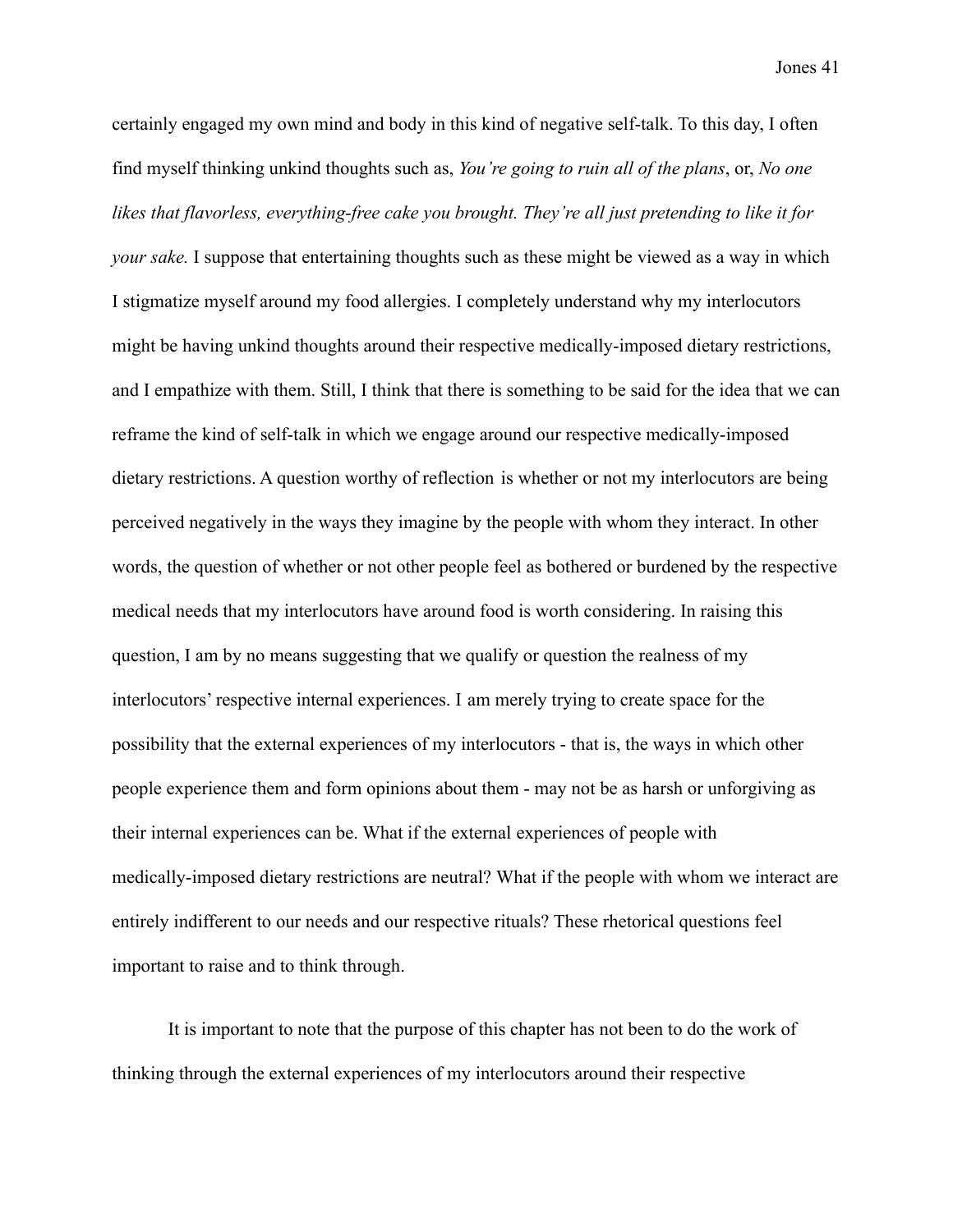medically-imposed dietary restrictions. By this I mean that the aim of this chapter has not been to engage in ethnographic research about, or to narrativize, the ways in which people who find themselves interacting with these four interlocutors think and feel about these individuals and their respective food-related medical conditions. The ethnographic research that I have conducted for this chapter has not been motivated by a desire to posit an answer to the question of whether or not people at a dinner party or a restaurant do indeed look down upon, laugh at, or feel burdened or embarrassed by the needs that my interlocutors have around food. To spend time in this particular chapter on figuring out how other people view these four interlocutors would be to do my interlocutors a tremendous disservice. Their respective internal experiences deserve to be the focus of this chapter, and I have remained committed to the idea that these internal experiences need to be narrativized and documented for others to read as a standalone chapter. Dedicating a chapter to the internal experiences of four of my interlocutors - without derailing these internal experiences to corroborate them with the external - is inextricably linked with my overall purpose in writing this project: empowering my interlocutors and amplifying each of their voices.

The next chapter of this project will center something which I contend is indeed knowable: the fact that a person with medically-imposed dietary restrictions must always be aware of the potential dangers presented by food in the physical spaces in which they socialize and through which they move. I will argue that the space around you as a sufferer of a food-related medical condition directly affects your social experience. After all, if you must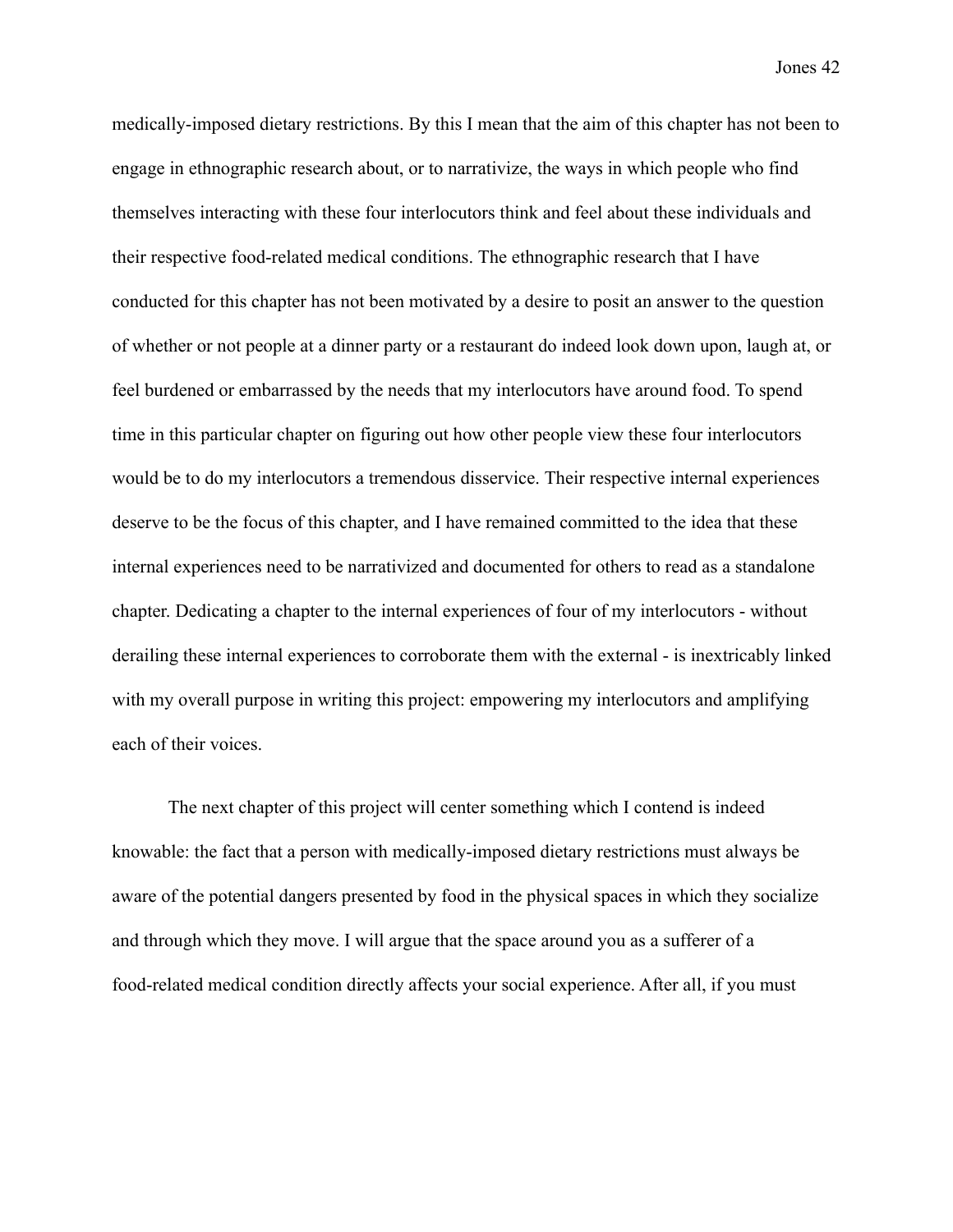preoccupy yourself with thinking about whether or not you are physically safe in a space, you are deprived of the energy and attention that you might have been able to give others.

The upcoming chapter will complement this first body chapter on internal experiences naturally, as physical spaces are inherently external. By thinking analytically about the ways in which the logistical challenges of moving through physical spaces affect the respective social lives of my interlocutors, this second chapter will allow us to shift our focus from the internal to the external.

 $\sim$   $\sim$   $\sim$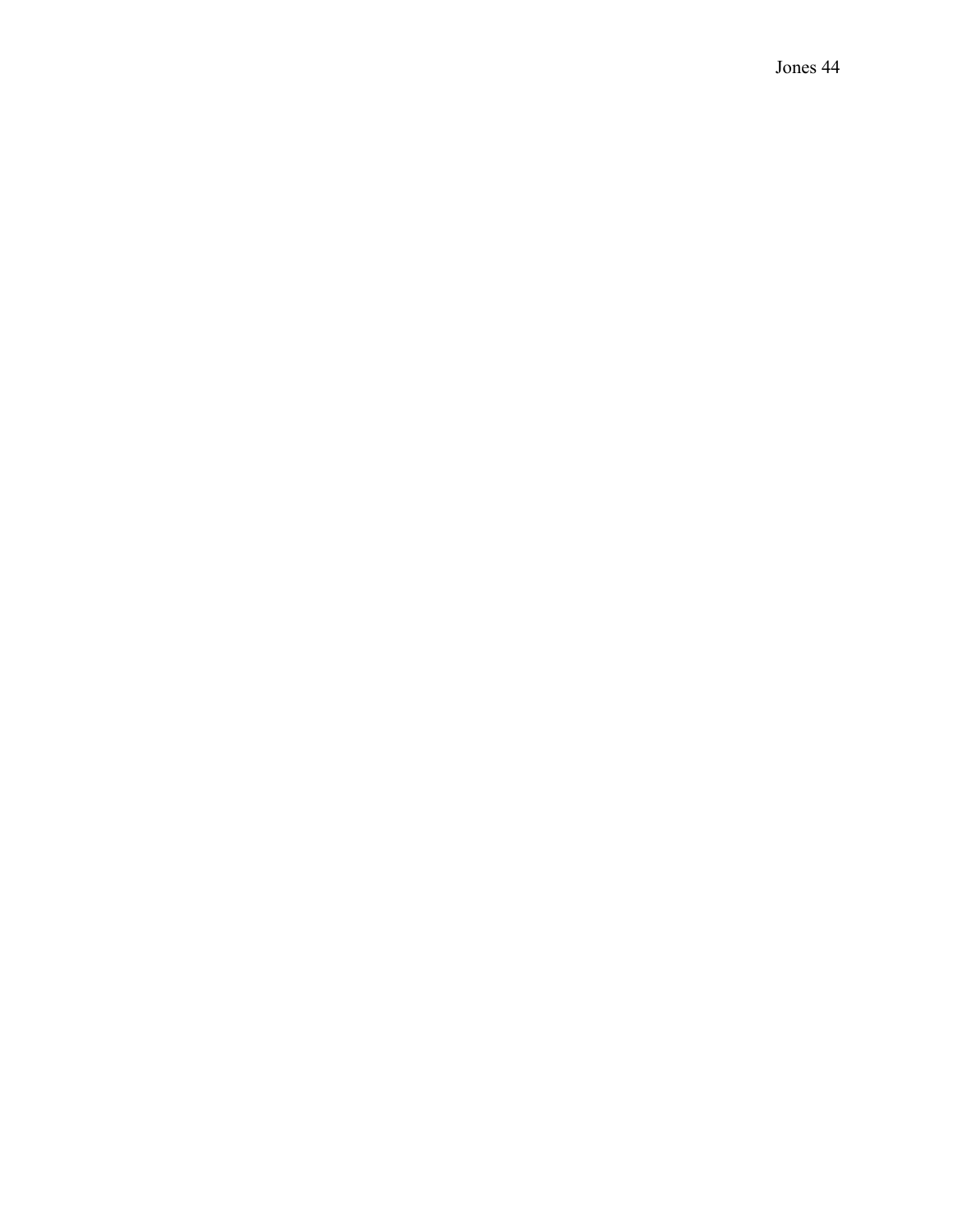Christina Sinclair Jones

Content Warning: anaphylaxis; dying; bullying; Covid-19

#### **Chapter III: Spaces**

"People with a food allergy typically walk around with a little bit of fear all the time. " - Robert A. Wood, M.D., Director of the Pediatric Allergy Clinic, Johns Hopkins Medical Institutions, Baltimore, MD

For a person with medically-imposed dietary restrictions, everyday movement in spaces shared with other people can be accompanied by intense fear. The health threats posed by what I will refer to as "danger foods," the foods that are medically off-limits for a sufferer of a food-related medical condition, are very *real* and very scary. As we all know, all people need to eat food of some sort in order to survive; this means that food can be found just about anywhere where there are people. When your physical safety is jeopardized by exposure to certain foods whether this exposure be airborne, by skin contact (Tan Et. al 2001: 583-6), or through ingestion - maneuvering around these foods becomes a necessary daily practice. There are many unknowns when it comes to the danger posed by other people around food. When you are alone in a space, you don't have to fret over which foods anyone else might be preparing or eating, the food traces with which you could be brought into contact by another person, etc., for you have complete control over which foods are making their way into the space. However, when you are sharing a space with at least one other person, you no longer have the ability to regulate which foods get brought into the space because you cannot control the behaviors of anyone but yourself. You can never be one-hundred percent confident that a person with whom you're sharing space has had zero contact with your danger foods whatsoever because you can't live in another person's body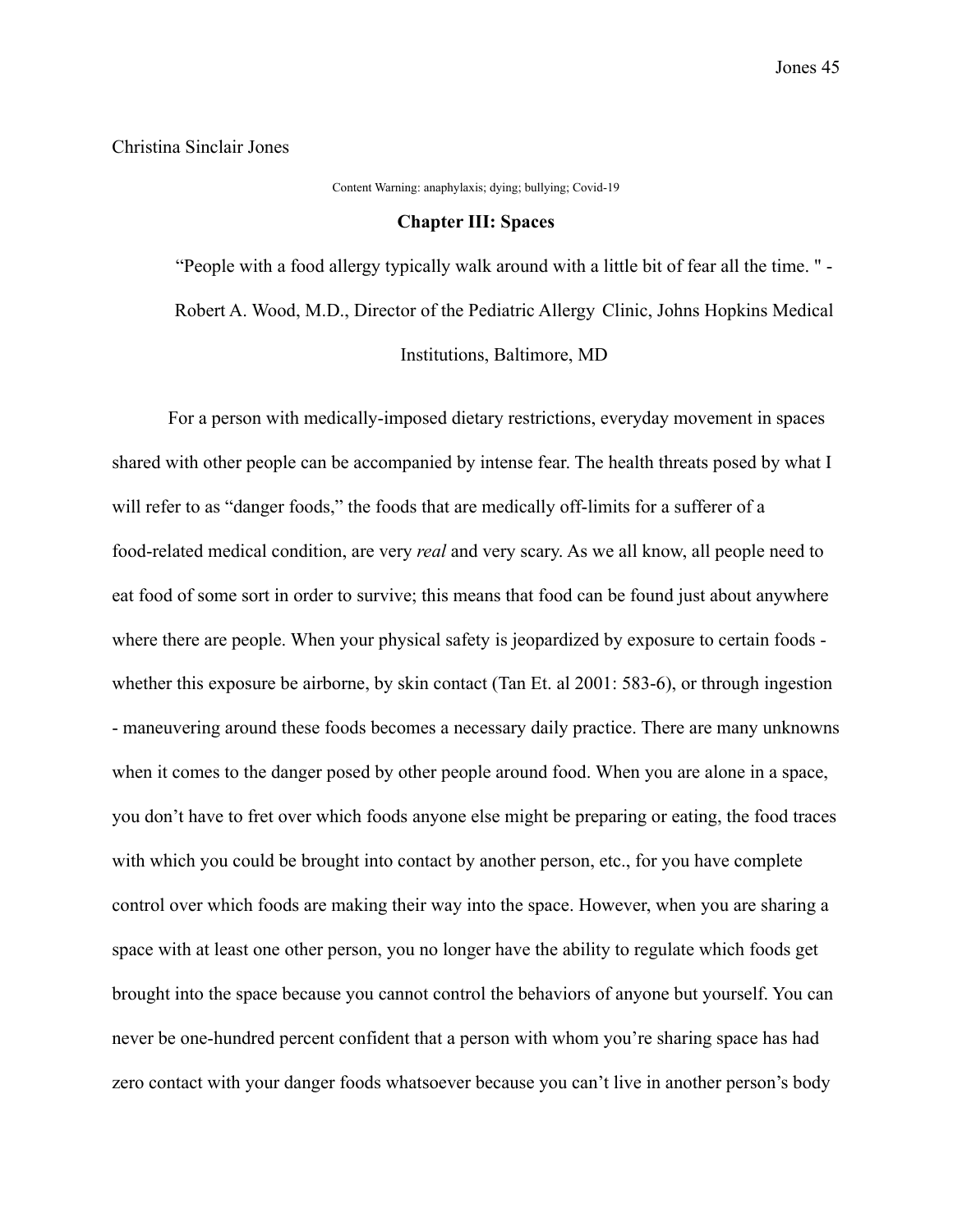or follow their every move. Even the most well-meaning of people can unintentionally put you in a position to be exposed to your danger foods - this reality is unnerving, put euphemistically.

Because you are the only person whose behaviors you can fully control, you learn very quickly as a person with a food-related medical condition to take very good care of yourself around your food needs. You become your own spokesperson, advocate and bodyguard self-reliance is key. Day-to-day life for people like my interlocutors and me is in part characterized by a constant carrying out of preventative labor as a means of working to self-protect around food danger. The forms that this self-protective, preventative labor takes for each of my interlocutors differs from person to person, but what is consistent is for all of my interlocutors is the fact that they are the ones being forced to take responsibility for working to keep themselves safe from danger food exposure. The people around them are not actively working to mitigate the risk of exposing others to food danger through their behaviors. Instead, the onus falls on sufferers of food-related medical conditions to self-protect and to do the work of maintaining their own safety, without assistance or care from other people.

What I wish to underscore in this chapter is that in our society, we sufferers of food-related medical conditions are encouraged - if not required - to internalize the neoliberal ideals of serving one's own best interest and prioritizing one's needs above others', to the point where we internalize the idea that it is our job to do the work of protecting ourselves from food danger. I will use this chapter to draw parallels between the self-protective work in which sufferers of food-related medical conditions must engage to keep themselves safe from exposure to their danger foods, and neoliberal ideals. Neoliberalism is a set of social, economic and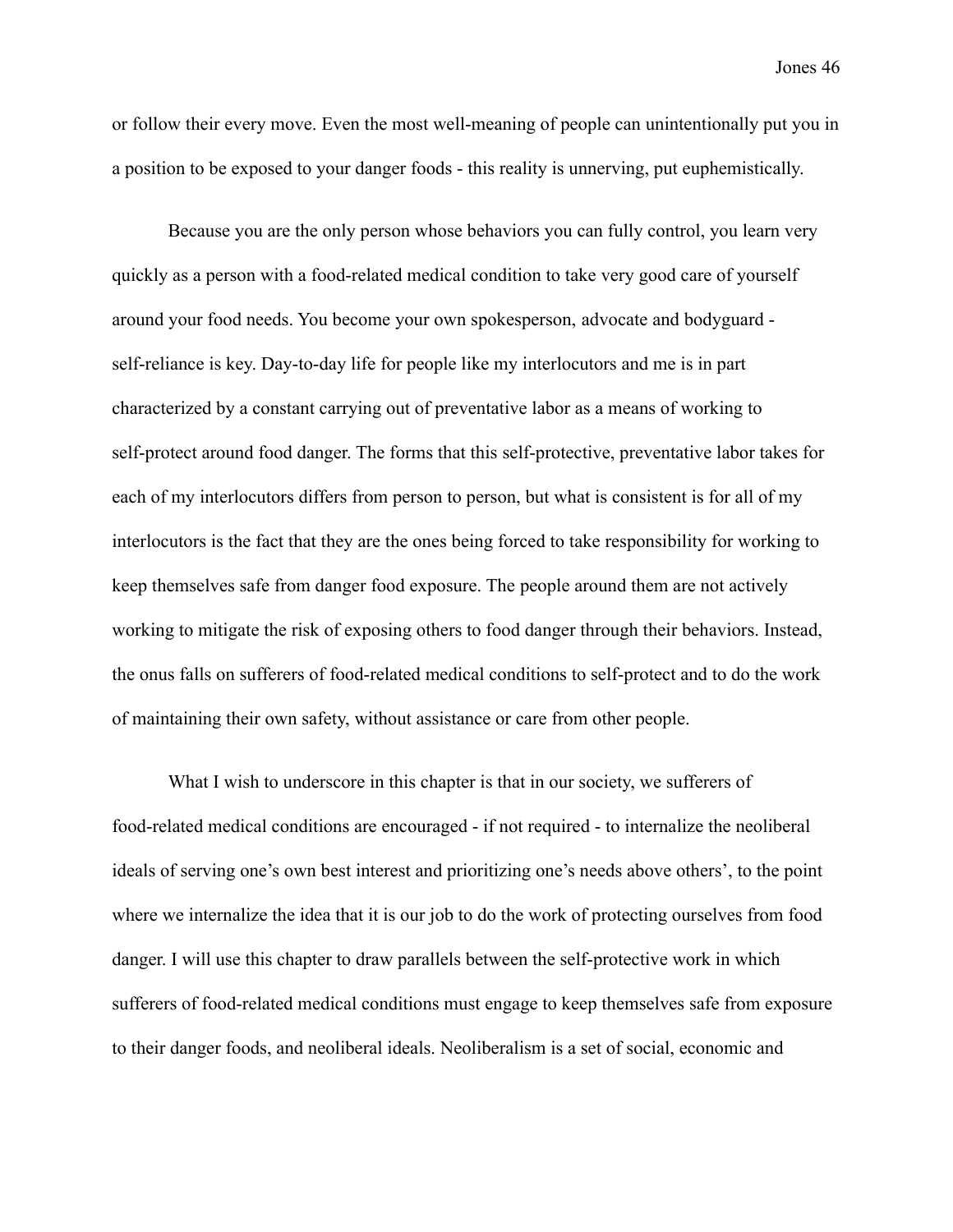political ideals that emphasize rugged individualism. Under the neoliberal model, the individual hones the skill of self-regulation and learns to accept personal responsibility for taking care of themselves and maintaining their own well-being. Within the spheres of finance and politics, one effect of the individual's learned ability to self-regulate under this neoliberal model is that the individual must work to maintain their own competitiveness in relation to others. "For neoliberals, the individual is conceived as an unattached, self-responsible market player… For neoliberals, society is an environment in which a new kind of individual is formed, whose *modus vivendi* is focused on self-entrepreneurship and the obsessive acquisition of resources to achieve success in a competitive system." (Pendenza and Lamattina 2018: 100) Obsessively acquiring and safeguarding resources are means by which an "unattached" individual makes it their top priority to fulfill their desires and serve their own best interest. (Pendenza and Lamattina 2018: 100) As a self-identified "unattached" individual, you're not thinking of yourself as a member of a community with collective needs, nor are you working to serve these collective needs (Pendenza and Lamattina 2018: 100) - you're behaving in ways meant to benefit you, without regard to the people around you.

In living in accordance with the neoliberal emphasis on moving through the world with your own best interests as top priority, you as a neoliberal (Pendenza and Lamattina 2018: 100) are placing the needs and wellbeing of others below your own. Under neoliberalism, you're not encouraged to assign greater value to your group identity than to your individual identity. Neoliberalism teaches each of us to see ourselves as self-sufficient individuals who should work to get what we want, without the need to rely on others for help or support. So many of us in our society become so preoccupied with working to care for ourselves that we do not leave room for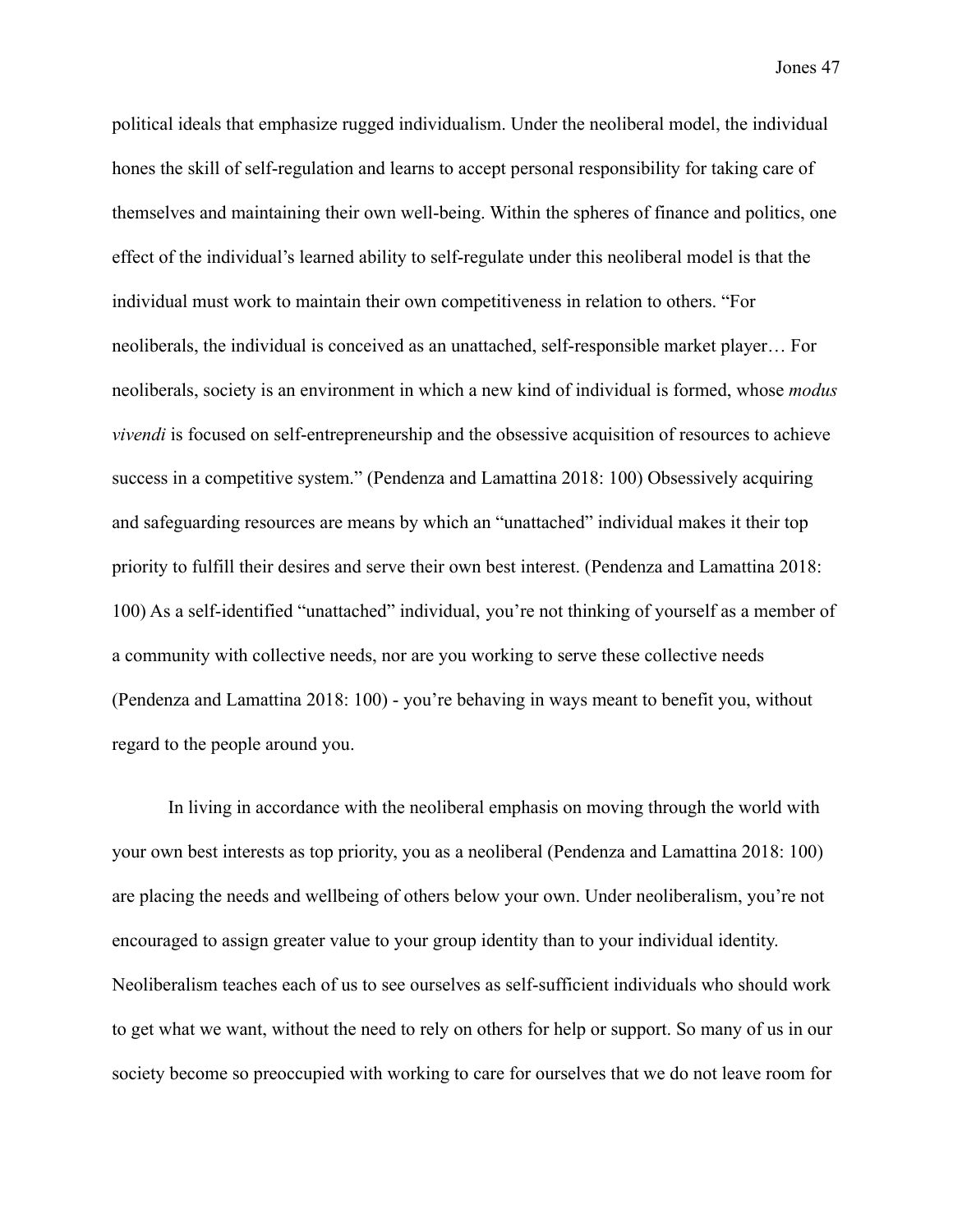caring for others. There is a lack of compassion under neoliberalism which keeps us from having empathy and courteous consideration for our fellow community members. It is because "neoliberalism's foundations support an overarching ethic of individual autonomy and individual responsibility" that there is so little room left for collective responsibility and collective care. (Wrenn and Waller 2017: 495) Individualistically-minded living as an ethic does not encourage or celebrate collective responsibility. Neoliberalism, and the sort of self-righteous individualism that neoliberalism inspires, provide a generative frame through which to think about the individual responsibility to self-protect which sufferers of food-related medical conditions shoulder. I use neoliberal ideals of "self-entrepreneurship" and self-regulation (Pendenza and Lamattina 2018: 100) to underscore the fact that in our society, sufferers of food-related medical conditions learn to be our own protectors. In a society where you the individual come first, unless you suffer from a food-related medical condition yourself, you're not likely to regulate and restrict your own behaviors around food with the goal of limiting your chances of exposing others to food danger. Even though food allergies, for instance, have become incredibly common in the U.S.<sup>10</sup>, there's a lack of compassion and understanding in our society among non-sufferers for people with food-related medical conditions. I believe this lack of collective care is due in large part to a lack of widespread understanding among non-sufferers of just how laborious daily life is for people for whom certain foods represent *real*, urgent danger. Under a neoliberal model, you don't need to give thought to or try to understand medical conditions by which you are not personally affected. We aren't called upon to actively relate to one another's struggles in our society.

 $10$  According to Food Allergy Research & Education, approximately 32 million Americans suffer from food allergies, a figure which includes approximately 5.6 million children under the age of 18 years.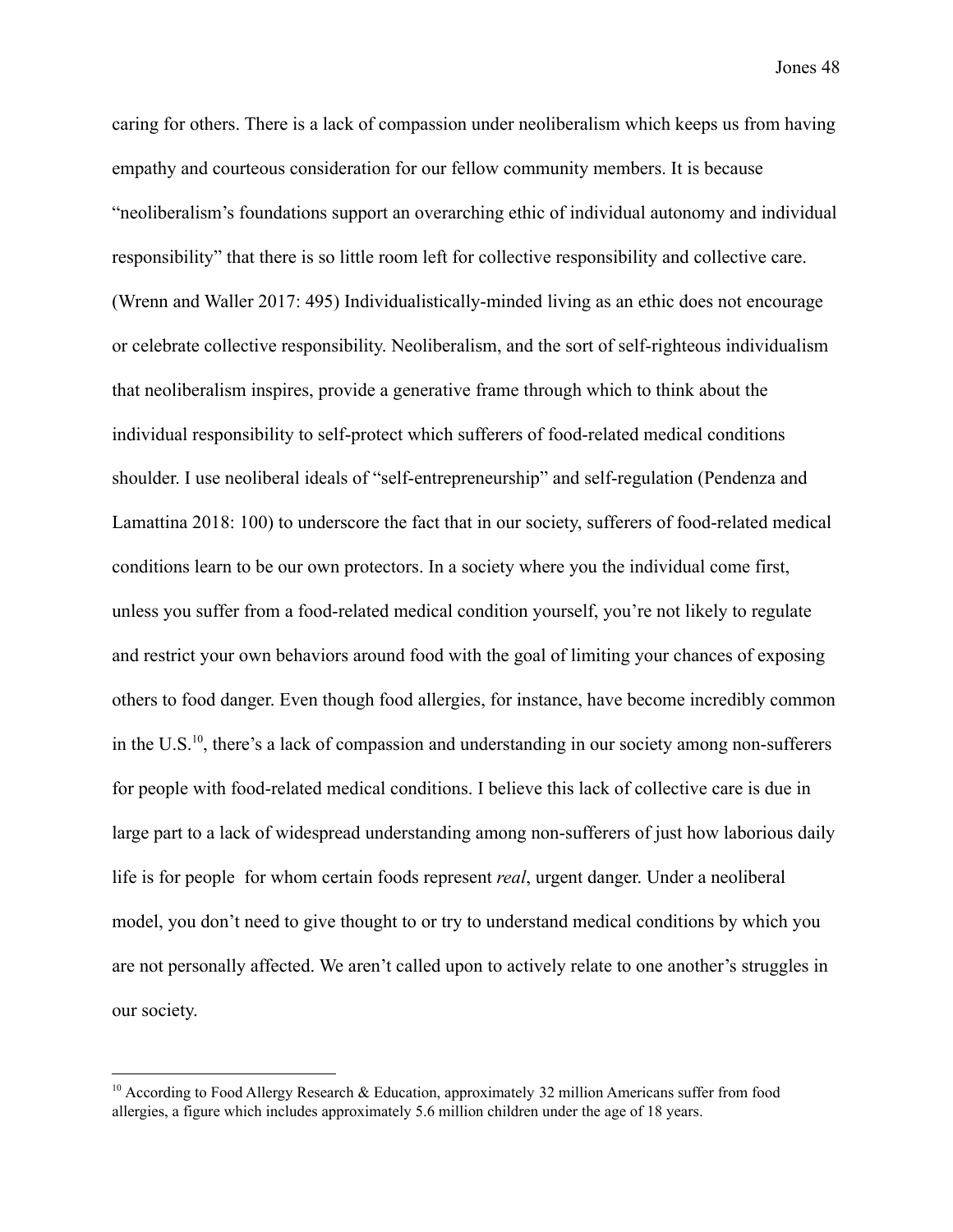A question I get all too often which speaks directly to a misunderstanding of food allergies and other food-related medical conditions is what I like to call "The Epipen Question." Upon learning that I have food allergies, many if not most people only have one question for me: "Do you have an Epipen with you?" Once I confirm that I do indeed have an Epipen with me, the person asking the question tends to drop the topic of my food allergies altogether, as if the fact that I'm equipped with an Epipen eliminates all cause for concern for my safety and comfort in a space. Under the "Important Safety Information" section of the official Epipen website, it says that if you inject yourself with epinephrine, you need to "get emergency help right away," as "only a healthcare professional should give additional doses of epinephrine if you need more than two injections for a single anaphylactic episode" (EpiPen 2021).<sup>11</sup> The company which makes the Epipen itself is making it clear that epinephrine is not a drug to be taken lightly. "The Epipen Question" brazenly overlooks the sheer power of the Epipen, and just what a drama it is to use the Epipen. More importantly, though, the "Epipen Question" misses the mark altogether on what it means to give active consideration to the holistic wellness of another person. Only caring to talk about a person's food-related medical conditions in terms of whether or not this person is equipped with a drug reserved for true life-or-death emergency limits the narrative of living with a food-related medical condition to two possibilities: surviving or dying. When a conversation about food allergies starts and ends with "The Epipen Question," there is no effort being made to better understand the health implications of a sufferer's food allergies outside of trying to make sure that they will not die, nor is there any regard for this sufferer's comfort within a space.

<sup>&</sup>lt;sup>11</sup> This webpage is not paginated, so I am unable to provide a page number in this citation.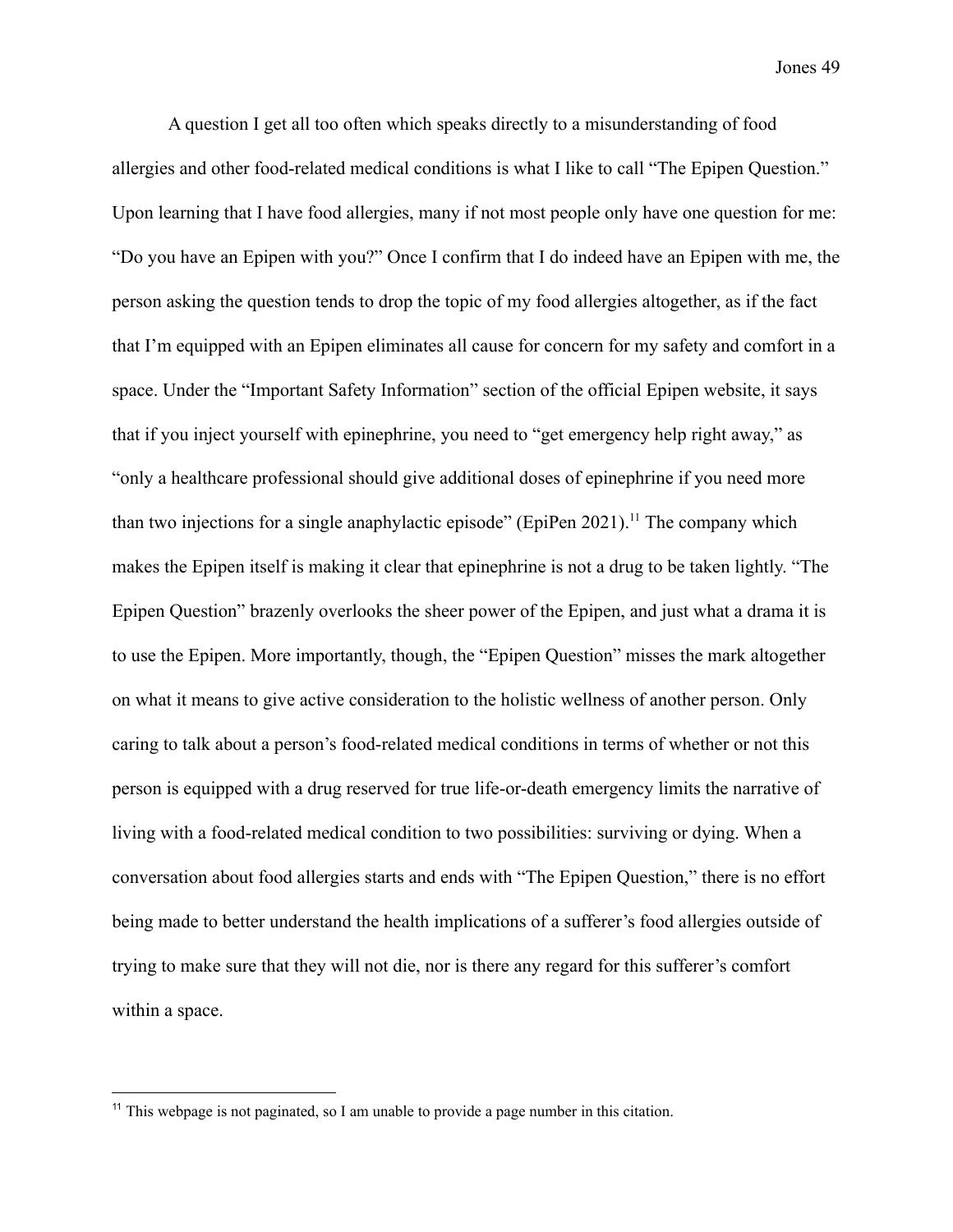In writing this chapter on spaces and the various forms in which everyday self-protective work shows up for my interlocutors, respectively, I seek to highlight the fact that my interlocutors are the ones owning the responsibility of keeping themselves safe from exposure to their respective danger foods. I use neoliberalism as a frame by which to think through the idea that in our society, it is socially acceptable for sufferers of food-related medical conditions to be their own protectors, as opposed to being protected by the people around them. By unpacking the ways in which the collective does not tend to look after the individual sufferer's needs around food danger, I demonstrate the lack of community care and consideration given to individuals with food-related medical conditions by the people with whom we share space.

 $\sim$  ~ ~

### **Fear**

A classmate of mine, Brendan, has had a life-threatening peanut allergy since he was two years old. Traveling to China with our orchestra last winter was the first time that he had ever been outside of the U.S., and one of the only times that he had ever taken a flight. "Planes are hard 'cuz they serve nuts sometimes," he told me, "and that's the only reason I hadn't been on a plane 'till I was eighteen, because my allergies used to be airborne." Brendan was only able to undertake the long journey to China and back because his peanut allergy had evolved from when he was younger, such that he was no longer airborne to peanuts by the time of our trip. His peanut allergy was airborne for most of his life, and it prevented him from flying for most of his life. It was only at the age of eighteen that Brendan was able to fly for the first time; even then, he played it safe by beginning with short, domestic flights - flying to China was a big step for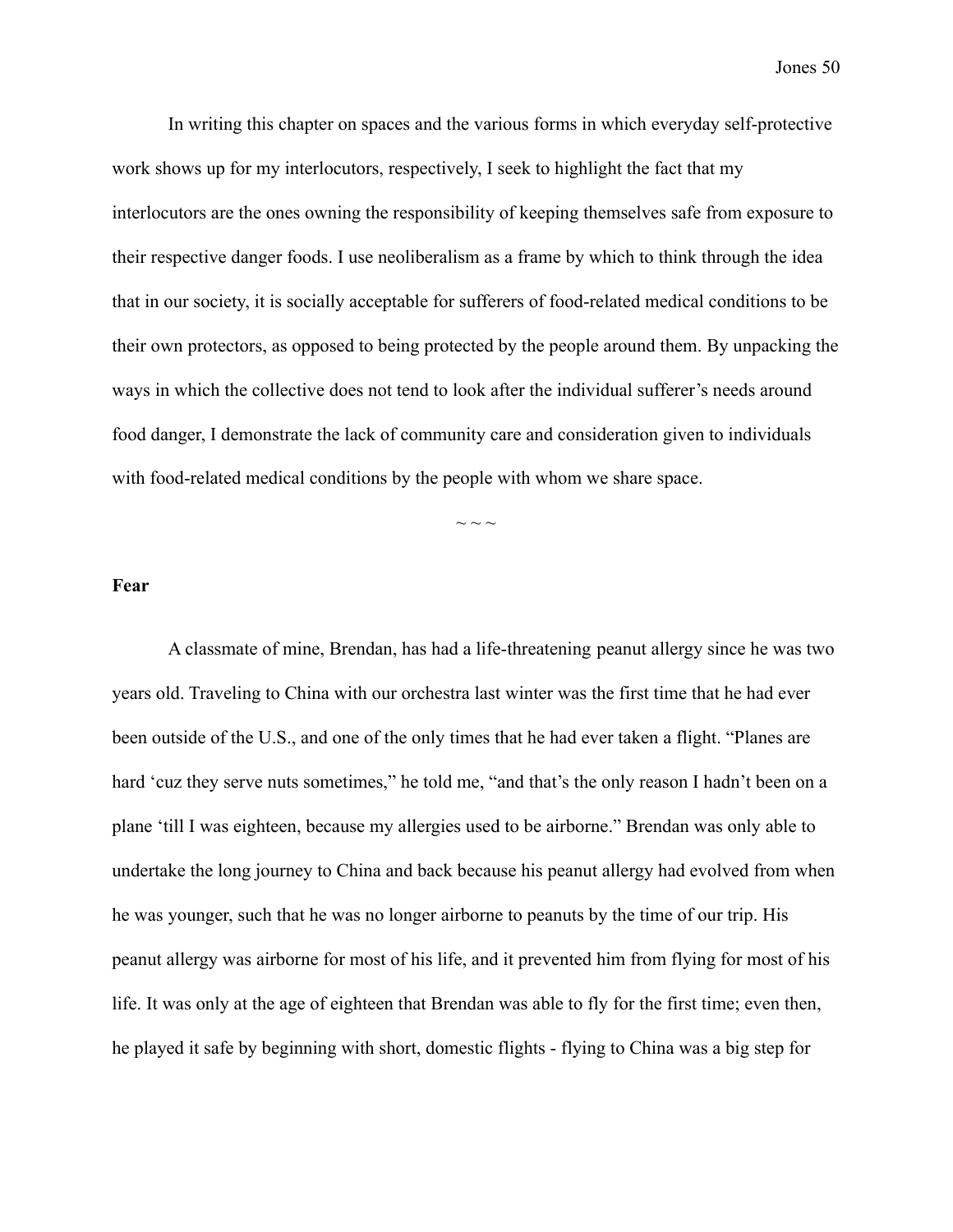him. Flying can be incredibly daunting for people like Brendan who suffer from an airborne food allergy, in that it's nearly impossible to exit an airplane in the case of a severe allergic reaction. You cannot simply parachute out of an airplane or jump out of the nearest window if you've been exposed to your allergen - you're trapped in a closed space in the sky.<sup>12</sup> Airplane travel is notorious among food allergy sufferers for its particular logistical challenges. It's much easier to exit a vehicle that is on the ground, such as a subway car or a bus, than it is to exit an airplane flying over 30,000 feet in the air<sup>13</sup> in the case of an emergency. There are all sorts of blogs and op-ed pieces written by and for food allergy sufferers which give tips on how to most safely fly as a person with food allergies,  $\frac{14}{4}$  simply because there is so much fear and anxiety in traveling without a guaranteed exit plan. Brendan described being able to fly for a total of over seventeen hours to China as something of a miracle, and it is, considering that just two years ago, taking a short domestic flight seemed too great a risk for him to take given his then-airborne peanut allergy.

# **Bullying**

When Brendan and I first began our ethnographic interview together - after having exchanged "So good to see you"s and "Hope you and your family've been healthy and safe"s - I

 $12$  Even if the pilot of an aircraft were to stage an emergency landing in the case of a passenger like Brendan having an anaphylactic reaction, the time that it would take to land the aircraft and to get emergency medical workers onto the aircraft once it's touched down in order to begin treating this passenger, it might be too late - with anaphylactic shock, every second counts, considering that "there is a risk of symptoms getting worse or another reaction happening minutes … later." (Armitage, MD 2020)

<sup>13</sup> Commercial flights tend to fly between 31,000 and 38,000 feet above the ground. (Hacobian 2018)

<sup>&</sup>lt;sup>14</sup> A few examples of such pieces include: "Flying with Food Allergies: Legal and Medical Concerns" on the Kids With Food Allergies: A Division of the Asthma and Allergy Foundation of America webpage (Kids With Food Allergies: A Division of the Asthma and Allergy Foundation of America 2021); "At 30,000 Feet, Why We Can't Count on Epinephrine Vials on an Airplane" on the Allergic Living webpage ([Mandelbaum](https://www.allergicliving.com/author/lianne-mandelbaum/) 20191); and "When an Airline Served Nuts on My Flight, I Almost Died in Front of My Kids" on the Good Housekeeping webpage (Powell 2018).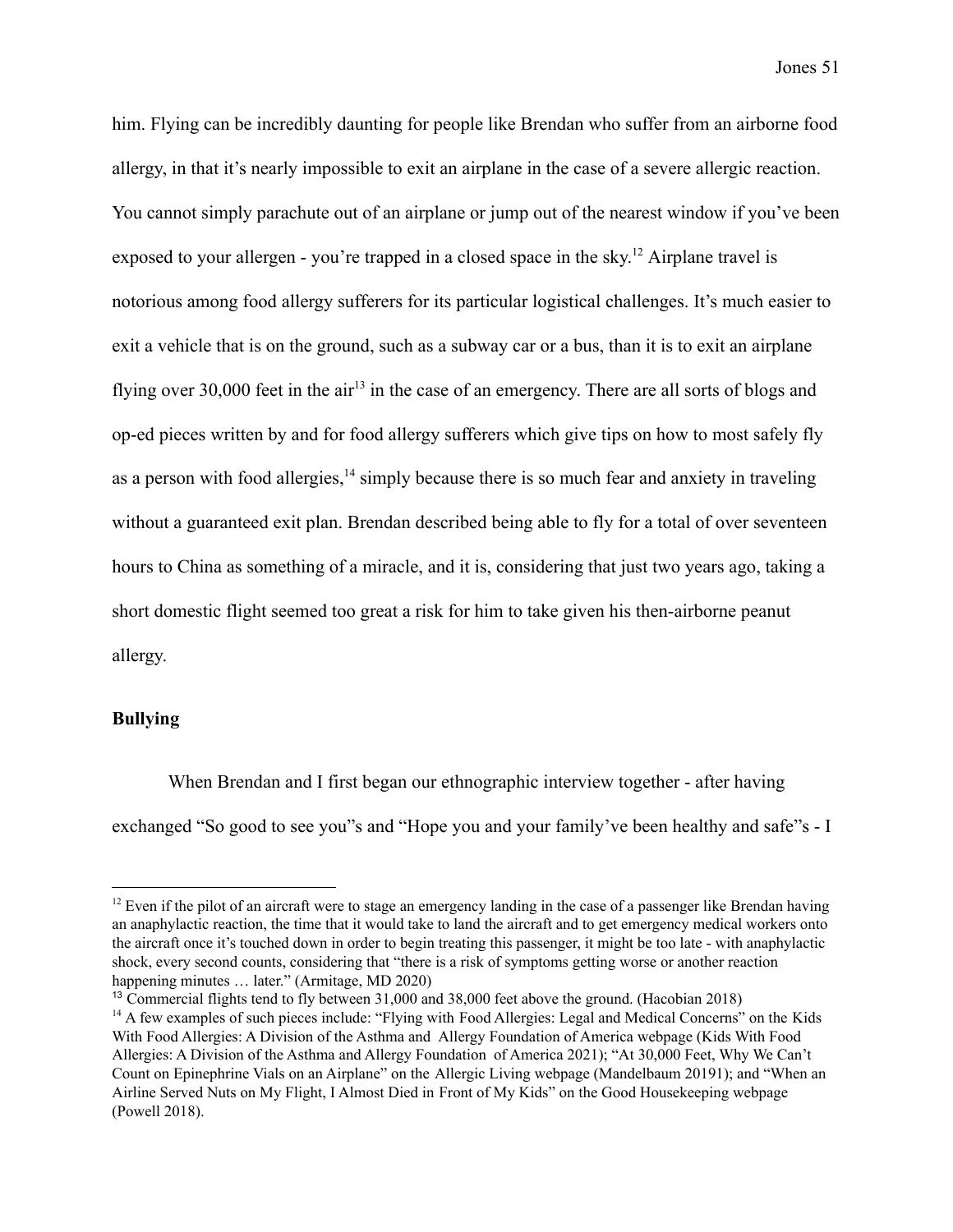asked him to speak on whether or not he feels that his food allergies impact his ability to socialize with others. He sharply exhaled as if to prepare himself for a long-winded response and then let out a muffled, "Oooof." I knew in asking this question that it might conjure up some uncomfortable feelings for Brendan, or cause him to feel rather vulnerable, in that I was asking him to get personal with me about his own social skills. While I waited for his response, I felt myself cringing and sort of biting my lip uncomfortably - I felt awkward and slightly guilty for asking him to speak on something so intimate. Brendan looked away from the screen and then back at me, and gave me a look which to my thinking communicated, *I'm cringing too.* He then began to share. "I went through elementary school and everything," he said. "Lunch in elementary school is where everyone learns to socialize, and when you're just sittin' at the peanut-free table every day, everyone just knows, 'Oh, you're *that* kid,' and you don't really get to socialize during lunchtime, which is the one time you can." Brendan was known to his peers as "*that*" kid with a peanut allergy. Each lunch hour, classmates of Brendan's who did not have a peanut allergy were free to choose where they wanted to eat within the cafeteria space. Brendan, on the other hand, had to sit at the same table each day, the "peanut-free table." His flexibility of movement was limited as he was unable to roam about the cafeteria space and pick new tables at which to sit and strike up conversations with new people from lunch hour to lunch hour. He had to actively avoid peanuts, which made the "peanut-free table" the only place where he stood a chance of safely eating his lunch, as it was a designated peanut-free zone.

Brendan's peanut allergy spatially othered him in the cafeteria space. He had to sit at a special table, with its own special name, kept separate from all of the other tables in the lunchroom. By virtue of sitting at the "peanut-free table," Brendan was associating himself with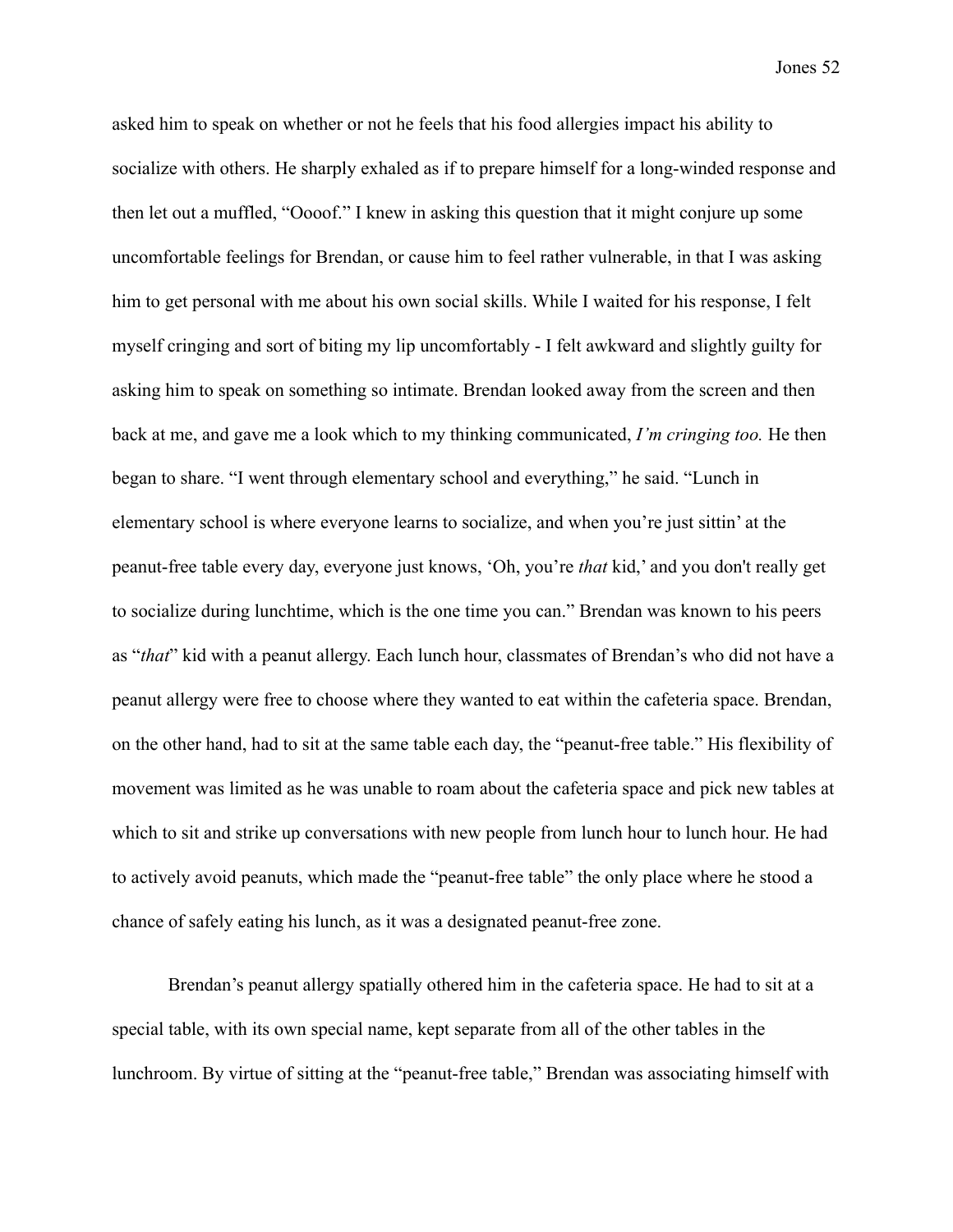the othering sort of identity of being a peanut-free eater. You can't hide the fact that you're allergic to peanuts when you sit at the "peanut-free table" because the table itself is a site reserved for eaters with a peanut allergy - it brought visual attention to Brendan's "stigma" as a person with a peanut allergy. (Goffman 1986: 2-3)

Eating at the "peanut-free table" became a hypervisible lunchroom display of Brendan's peanut allergy, and it invited unthinkably cruel bullying into his life. The lunch aide in the cafeteria would make all of Brendan's classmates wash their hands before leaving the lunchroom for class, and would tell these children that they were washing their hands in order to keep Brendan safe from peanut exposure. His classmates became resentful of the fact that they were being inconvenienced for his benefit, and in turn, they began to mock him mercilessly for his peanut allergy. One child in particular took the bullying further than any of Brendan's other classmates. Brendan recounted a particularly chilling encounter with this child, to whom he referred as "this one kid," in which, "this kid was eating peanut butter and he, like, chased me around with a spoon after he ate." I must have looked at Brendan with disbelief, as I was having trouble comprehending that any child could be so cruel as to threaten another child's life as a sort of sick game. After chasing Brendan around with peanut butter, the bully told him that he wanted to watch him blow up "like a frog." Not only was this bully taunting Brendan with the food that had the power to kill him by airborne exposure alone - he was also waiting to see the consequences of his actions unfold. Blowing up "like a frog" would equate to a horrific kind of public death for Brendan, in which the peanut butter with which he was being chased would cause him to implode. Being bullied so severely as to have his health put in jeopardy must have been terrifying - traumatic - for Brendan. This was a near-death experience, and one which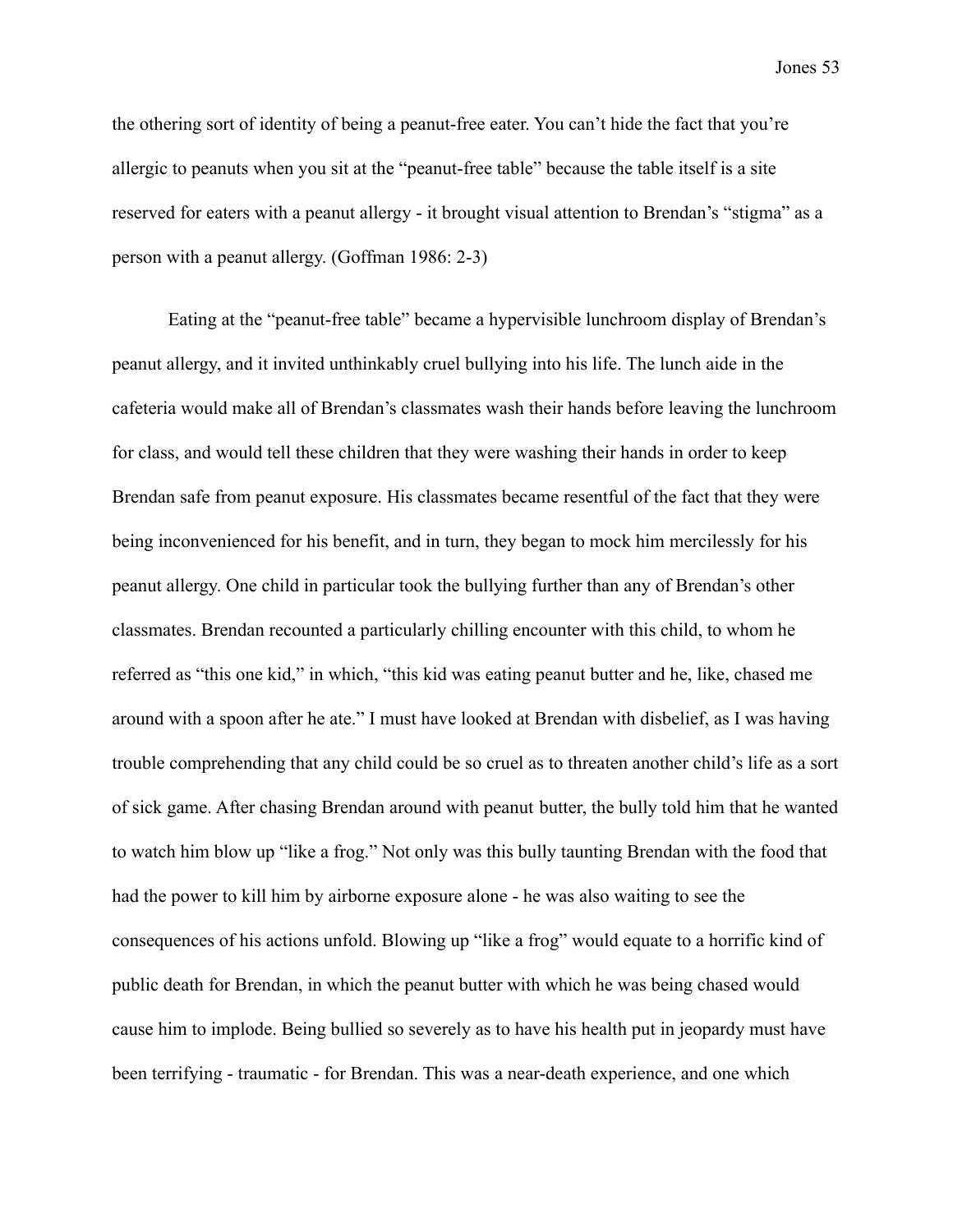happened right in his own school cafeteria, where he as a student was meant to be protected by the lunch aides working to monitor the students' lunch hour. This kind of traumatic event of being bullied by your peers is not the kind of experience that only matters in the moment in which it occurs, but one that fundamentally shapes your subjectivities.<sup>15</sup>

The fact that Brendan as a sufferer of *airborne* food allergies was not provided with a separate, entirely peanut-free room in which to eat his lunch, but was instead placed at a table within the very same cafeteria space in which other children were eating peanuts, speaks to a lack of understanding of the very nature of airborne food allergies.

Children with food-related medical conditions are trusted to be able to effectively manage risk of exposure to their danger foods and to negotiate their own safety for themselves in their day-to-day lives - the responsibility to self-protect around food danger is not unique to adult sufferers. We see this in the fact that Brendan was trusted to be able to keep himself seated at the "peanut-free table" during his lunch hour as an elementary school student, instead of wandering around the lunchroom to play and socialize with children at other tables. No matter how many lunch aides were present during his lunch hour, if Brendan had decided to abandon his post at the "peanut-free table" and sit elsewhere, he could be made sick very quickly by exposure to peanuts at any of the other tables in the cafeteria space. "Severe allergic reactions" can occur "within seconds" of exposure to an allergen. (U.S. National Library of Medicine  $2021$ )<sup>16</sup> Even the

<sup>&</sup>lt;sup>15</sup> Stopbullying gov says that "bullying can... have negative, lasting effects on a person's development, the way they interact with others, and how they perform in school." (Stopbullying.gov 2021) Even now, as an adult, Brendan feels that he's, as he put it, "not as good at socializing" as he might have been had he not been bullied so severely as a child for having food allergies.

<sup>&</sup>lt;sup>16</sup> The U.S. National Library of Medicine's website is not paginated, so I am unable to provide a page number for this citation.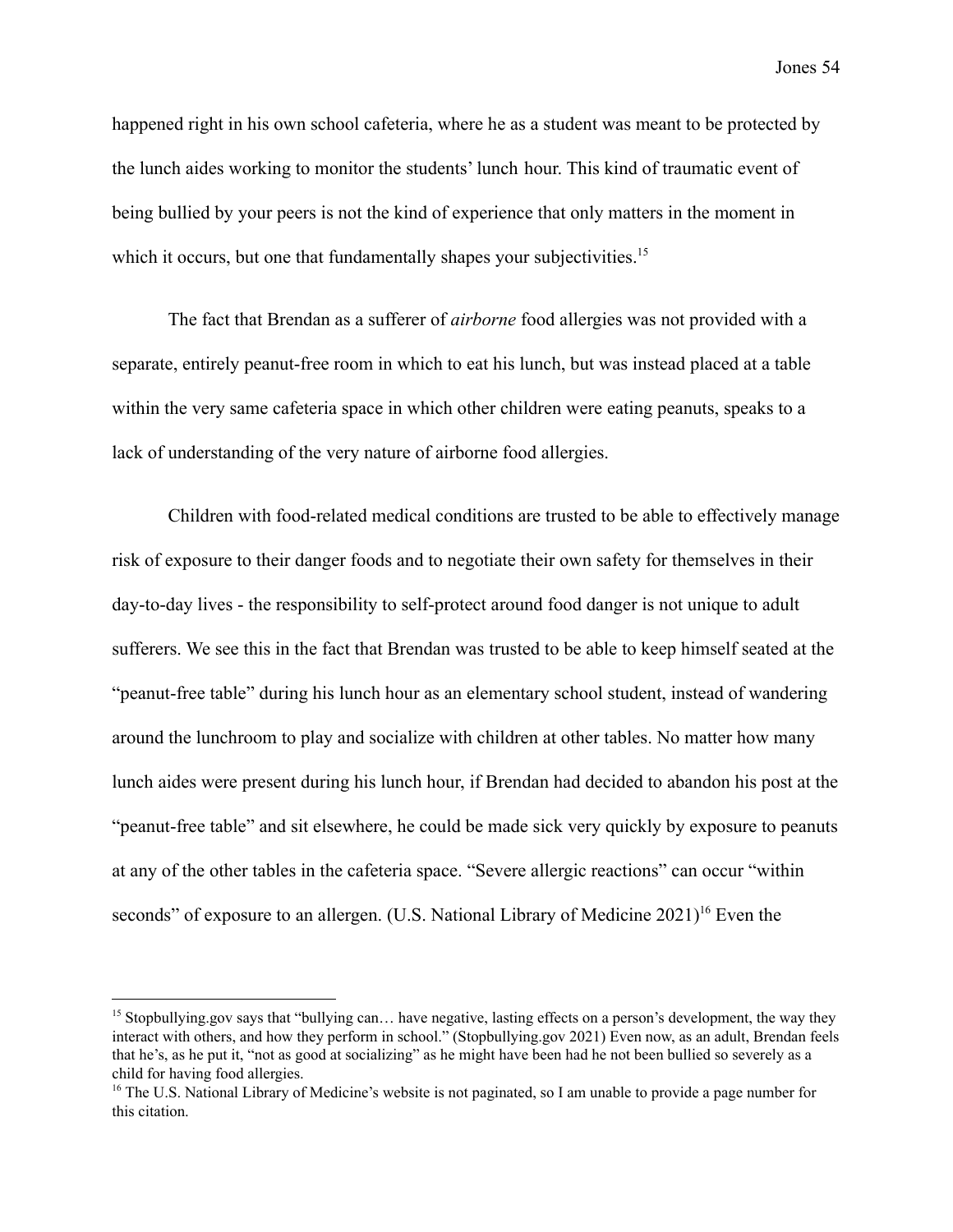quickest decision to abandon his self-protection to sit or play with a peanut eater could have grave consequences for Brendan. Ultimately, if he decided to make this sort of decision to leave the "peanut-free table" and expose himself to peanuts, it's not certain that any of the lunch aides would have been able to act quickly enough to save him from danger. It was up to Brendan to decide for himself, each and every day, to stick with his safety protocols and remain within his peanut-free zone - the cost to his social life notwithstanding.

 $\sim$  ~ ~

# **Preventative Labor Around Food-Related Medical Conditions in Day-to-Day Life**

Fear is a response that the body has to "stressors," and one of the stages of experiencing fear is "exhaustion" (Rosenberg 2017).<sup>17</sup> Everyday movement in everyday spaces brings with it the dangers posed by food for sufferers of food-related medical conditions. People like my interlocutors and me can't afford to let our guards down when we are around other people because we must constantly be anticipating the potential food dangers with which we could be presented by the people around us. You're always working to stay alert and to keep your eyes open for sightings of your danger foods in navigating food danger. You cannot afford to slip up, as slipping up could mean the difference between living and dying. Never being able to let your guard down around other people is exhausting - you're constantly working to keep yourself safe, while managing intense fear. As Stjerna Et al. write in a study on situated risk as it relates to managing your food allergies as a child, food allergies have "no cure or preventative treatment… The only way to manage the condition is therefore careful avoidance of the offending foodstuff

<sup>17</sup> AJMC's webpage is not paginated, so I am unable to provide a page number for this citation.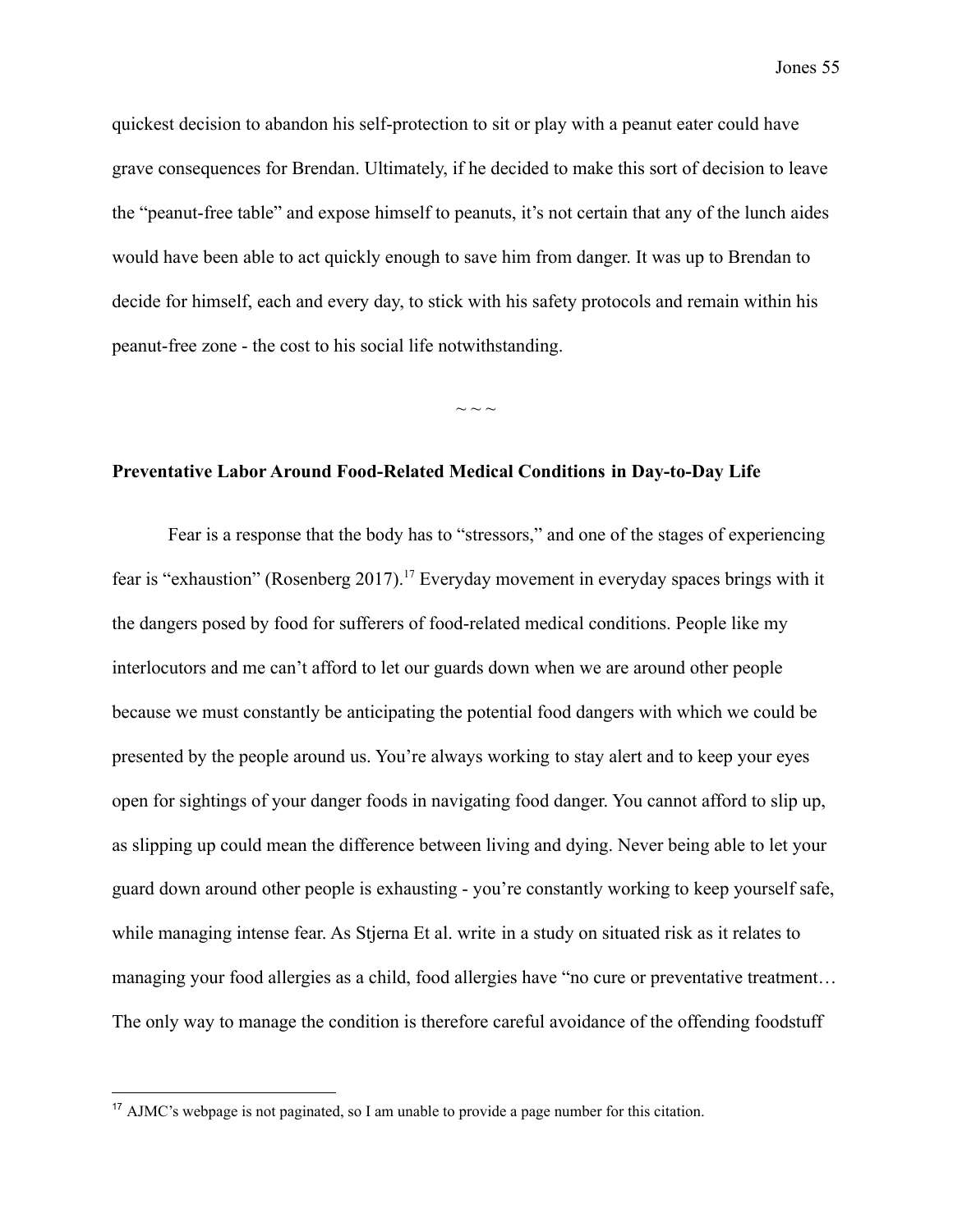and treatment of reactions when they occur." (Stjerna Et. al 2014: 130) Actively avoiding food danger is the closest that sufferers like my interlocutors and me can get to guaranteeing our own safety.

The work of spotting and actively steering clear of exposure to danger foods is preventative labor. In talking with my interlocutors about the self-protective preventative work in which they engage in their respective daily lives. I've come upon four main forms that preventative labor takes for them. I will use the thoughts and experiences that my interlocutors explore each of these four forms of preventative labor below.

I. Advanced Planning

In conducting my ethnographic interviews, I noticed that all eight of my interlocutors spoke about the respective strategies that they've developed for identifying the food danger with which they could be faced in a certain space ahead of time, so that they can equip themselves with what they need to be as safe as possible upon entering said space. They are each so accustomed to having to single-handedly navigate the risks that come with sharing spaces with other people that they have created their own rituals of identifying food-related risks from space to space, in order to make their self-protective work a little easier. The forms in which the work of advanced planning shows up varies among my interlocutors. Some of my interlocutors do research to vet certain spaces ahead of their arrival, in an attempt to avoid entering into dangerous spaces. Others equip themselves with safe snacks before leaving home, in case they are left without access to safe food options in a space. Even though they each have their own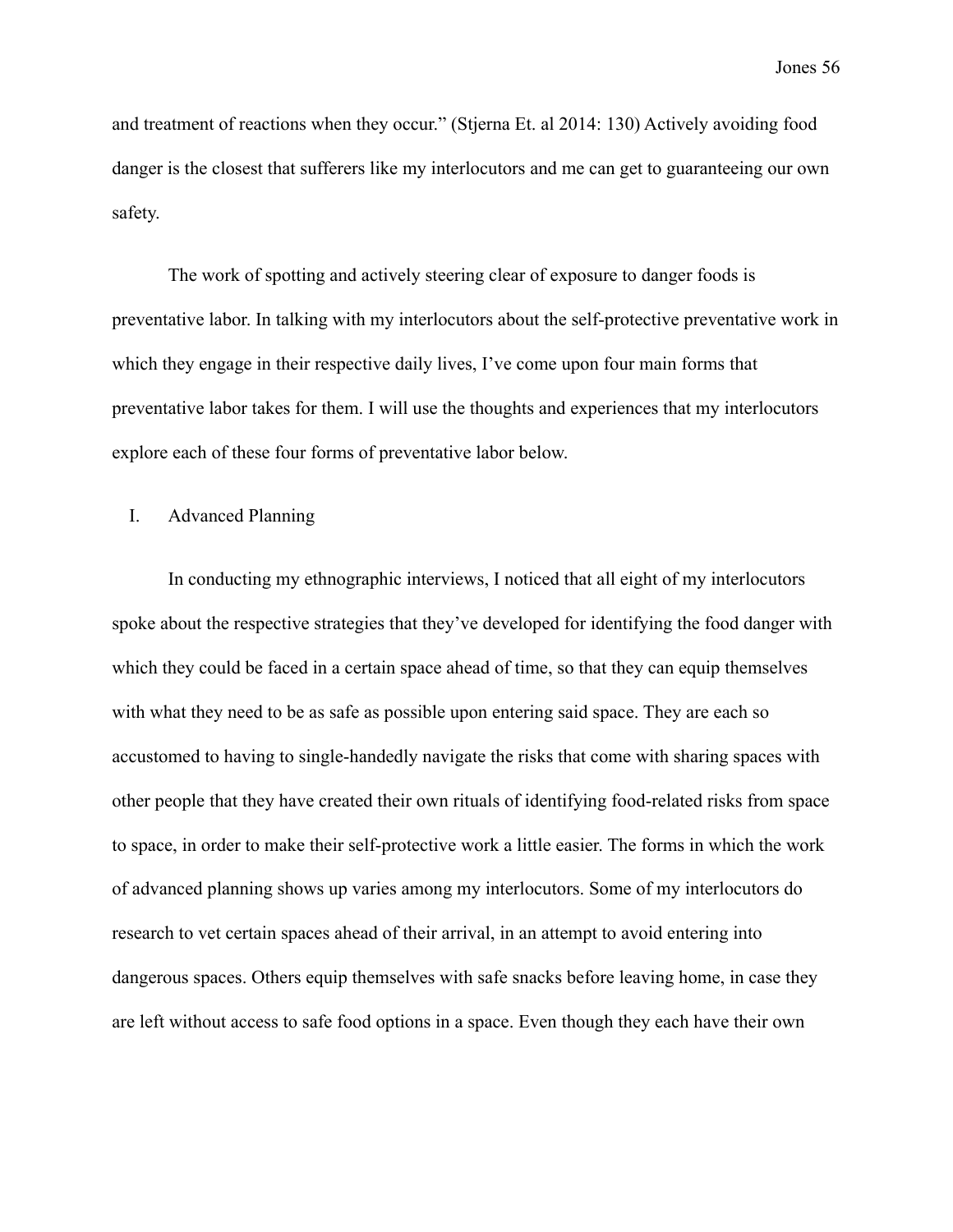unique advanced planning rituals, all eight of my interlocutors share the desire to eliminate as much food-related risk as possible when sharing space with other people.

For Jane, advanced planning takes the form of reading online reviews that customers leave about restaurants at which she is considering dining. When she doesn't see a complaint in the reviews about "an allergy thing," by which she means some sort of negative encounter with a server and/or someone from the kitchen related to food allergies, it "calms [her] down." Her thinking is that if no other food allergy sufferer has written in with a bad food allergy experience at a given restaurant, then she as a fellow food allergy sufferer is unlikely to have a poor experience at this restaurant around her own food allergies. There's solidarity in this; Jane trusts fellow sufferers so much that she's using their input as criteria for whether or not to risk eating at a certain restaurant. Her system of searching for and relying on input from fellow food allergy sufferers is also a means by which Jane recruits external assistance in carrying out her self-protective work, within a community of other individuals with food-related medical conditions engaging in their own self-protective work around food danger. She's looking to other people who have already dined at the restaurants that she is considering to give honest assessments of the safety level of a restaurant space, so that she can avoid having to find out the hard way that a space is unsafe, on her own.

One of my interlocutors, Marcus, has the gene for celiac disease; even though he did not have actively-presenting celiac disease when he was last tested for the autoimmune disorder (The Celiac Disease Foundation  $2020$ <sup>18</sup> at fourteen years of age, actively-presenting celiac disease

<sup>&</sup>lt;sup>18</sup> The Celiac Disease Foundation's webpage is not paginated, so I am unable to provide a page number for this citation.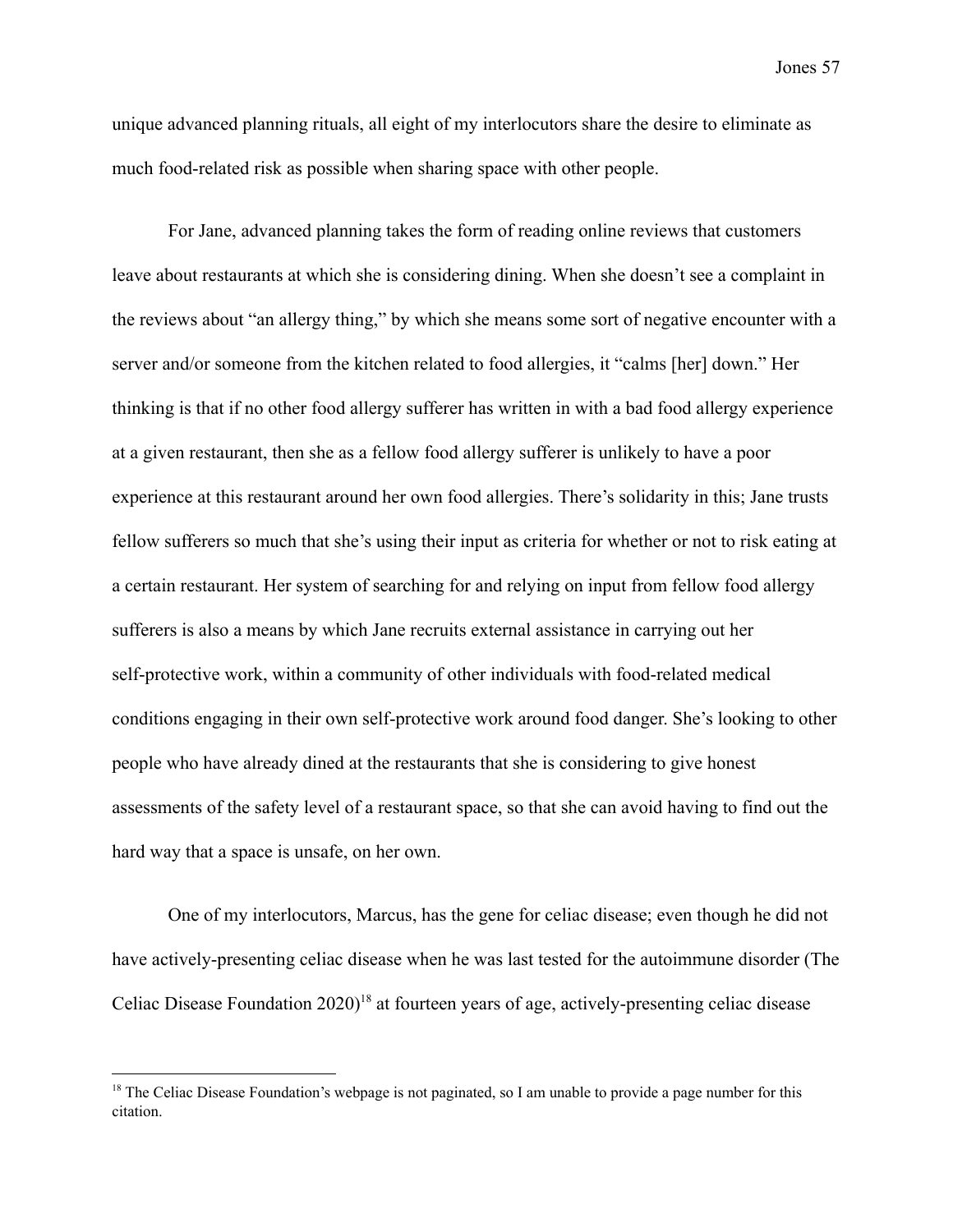will, as he put it, "come up at any point of [his] life." His father and siblings, on the other hand, have actively-presenting celiac disease, so their family has always been strict about maintaining an entirely gluten-free household. Marcus' family home is the one space in his life in which no one is eating or handling gluten around him, and everyone in sight is eating gluten-free foods. One lesson which his mother taught him and his siblings when they were children, and which has stuck with Marcus into his adulthood, is that they must pack along gluten-free safe snacks whenever they leave home. "It's really my mom ingraining this in me… just gotta bring at least a gluten-free snack with me everywhere… It's pretty much in my mind, I'm not guaranteed to be able to eat anything… I'm always packing something gluten-free with me," he told me.

Marcus' mother is acting out of a good place; she, as his mother, wishes to nurture her child and to make sure that he never has to go hungry. Her thinking is that if he brings his own food with him when he leaves home - food that he has already carefully vetted and deemed safe then he will have something to eat no matter where he goes. The fact that Marcus' mother has found it necessary to "[ingrain]" in her children that they need to be responsible for providing themselves with safe foods to eat when they leave home speaks to a lack of widespread care and accommodation for gluten-free eaters in our society. Celiac disease is hardly a rare medical condition in the U.S.<sup>19</sup> - it's not a far-out concept that anywhere where food is being served, gluten-free options should be made accessible to people who are medically unable to eat gluten. Nevertheless, the possibility that Marcus as a gluten-free eater will be left without access to gluten-free food items in a particular space is so strong that he must provide himself with food accommodations to cover his bases, just in case the people around him do not do this work of

 $19$  "Experts estimate about 2 million people in the United States have celiac disease." (National Institute of Diabetes and Digestive and Kidney Diseases 2021)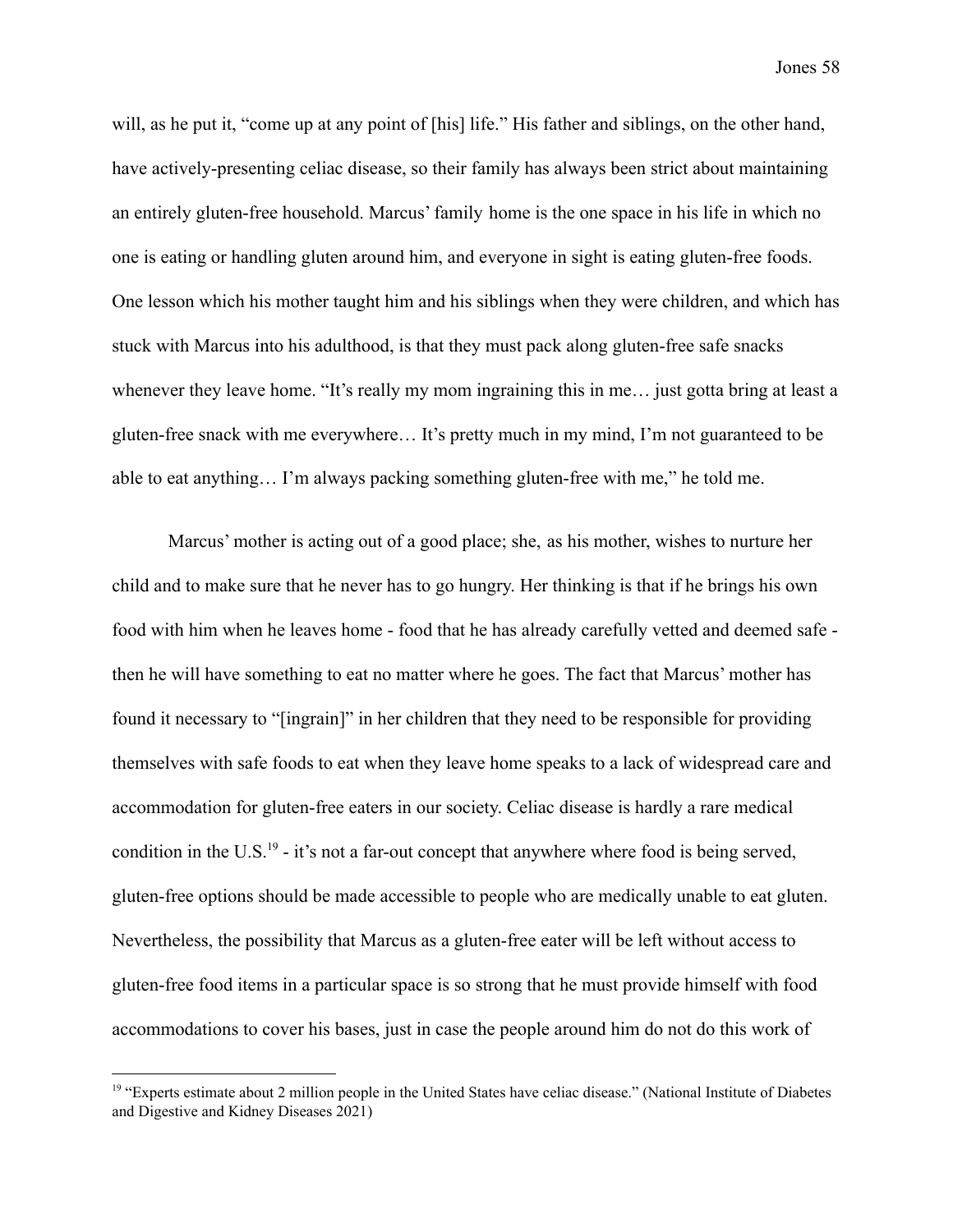providing him with safe food to eat on their own. There is certainly comfort and empowerment in the fact that packing a safe snack when leaving home means that Marcus does not need to rely on anyone else for access to safe food. Still, I find it upsetting that Marcus has had to learn that he has to compensate for other people's lack of consideration for his dietary restrictions. It's not his fault that he has celiac disease - why should it be on Marcus to provide himself with accommodations for a medical condition from which he did not choose to suffer?

Hanna, an interlocutor whose internal experiences we sat with in Chapter II, makes budgets before taking trips with her friends. In these budgets, she sets aside funds with which to pay for her special, expensive allergen-free foods during her travels. During her semester abroad, she found herself paying several Euros more for each meal than all of her friends were paying, each time that the group dined out. Because of her autoimmune disease, Hanna had to purchase specialty food items which were both vegan and gluten-free, while her friends were able to buy inexpensive street foods without giving thought to ingredients - Hanna's specialty food items consistently run up her tab! "If you're with a group, you have to go with the flow and go with others, and it's not always what you want and what you need, so you have to be flexible in that way, but in being flexible, it's also money, and also the possibility that you don't get a chance to eat because there's nothing for you to eat," Hanna explained. Here, as in the previous chapter, we see that Hanna's intention is to be "flexible" enough to go along with her friends' plans, and to draw as little attention to her medically-imposed dietary restrictions as possible. The tension lies in the fact that Hanna's medically-imposed dietary restrictions make it necessary for her to go out of her way to find and to purchase allergen-free foods with which to safely feed herself, while her friends are medically able to choose foods freely and at their own convenience. Hanna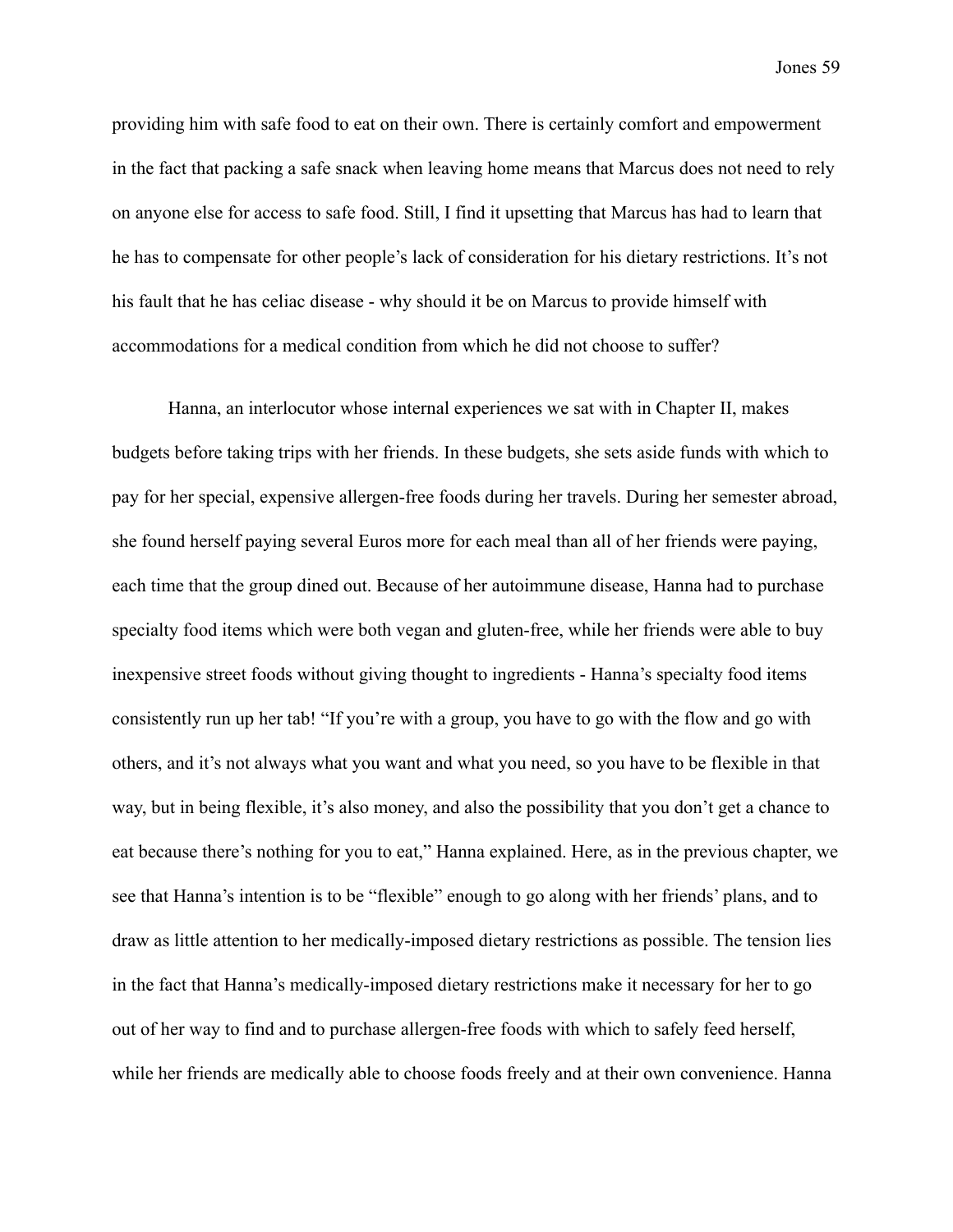has grown so accustomed to having to pay more than the people around her when eating in groups for allergen-free food items that she knows to budget in added eating expenses when calculating how much she will need to spend on her meals, in comparison to her friends.

A group of Swedish scientists conducted a study to determine the "household costs" of having at least one "objectively diagnosed allergy to staple foods" for parents of children or adolescents with food allergies. They circulated "the Food Allergy Socio-Economic Questionnaire," in which "84 children (0-12 years) and 60 adolescents (13-17 years) with objectively diagnosed allergy to staple foods ("cases") and age- and sex-matched controls ( $n =$ 94 children; n = 56 adolescents) were compared." (Protudjer Et al. 2015: 68-75) Given the results of this questionnaire, the conclusion was drawn that "amongst cases, total household costs were higher by  $\epsilon$ 3961 for children and  $\epsilon$ 4792 for adolescents versus controls (*P* < .05), and were driven by direct (eg, medications) and indirect (eg, time with health care professionals) costs." (Protudjer Et al. 2015: 68-75) Having to buy allergen-free and/or low-ingredient foods; paying for medical equipment with which to treat yourself upon being exposed to danger foods; and having to pay for hospital visits and appointments with physicians in connection to danger food exposure, contribute significantly to the added expenses of living with medically-imposed dietary restrictions. Allergen-free foods tend to be so much more expensive than allergen-containing foods (Protudjer Et al. 2015: 68-75) that paying more for your food than people without medically-imposed dietary restrictions as a sufferer of a food-related medical condition is viewed as something of a given. It is incumbent upon her as an individual sufferer of a food-related medical condition to pull together the funds with which to feed herself,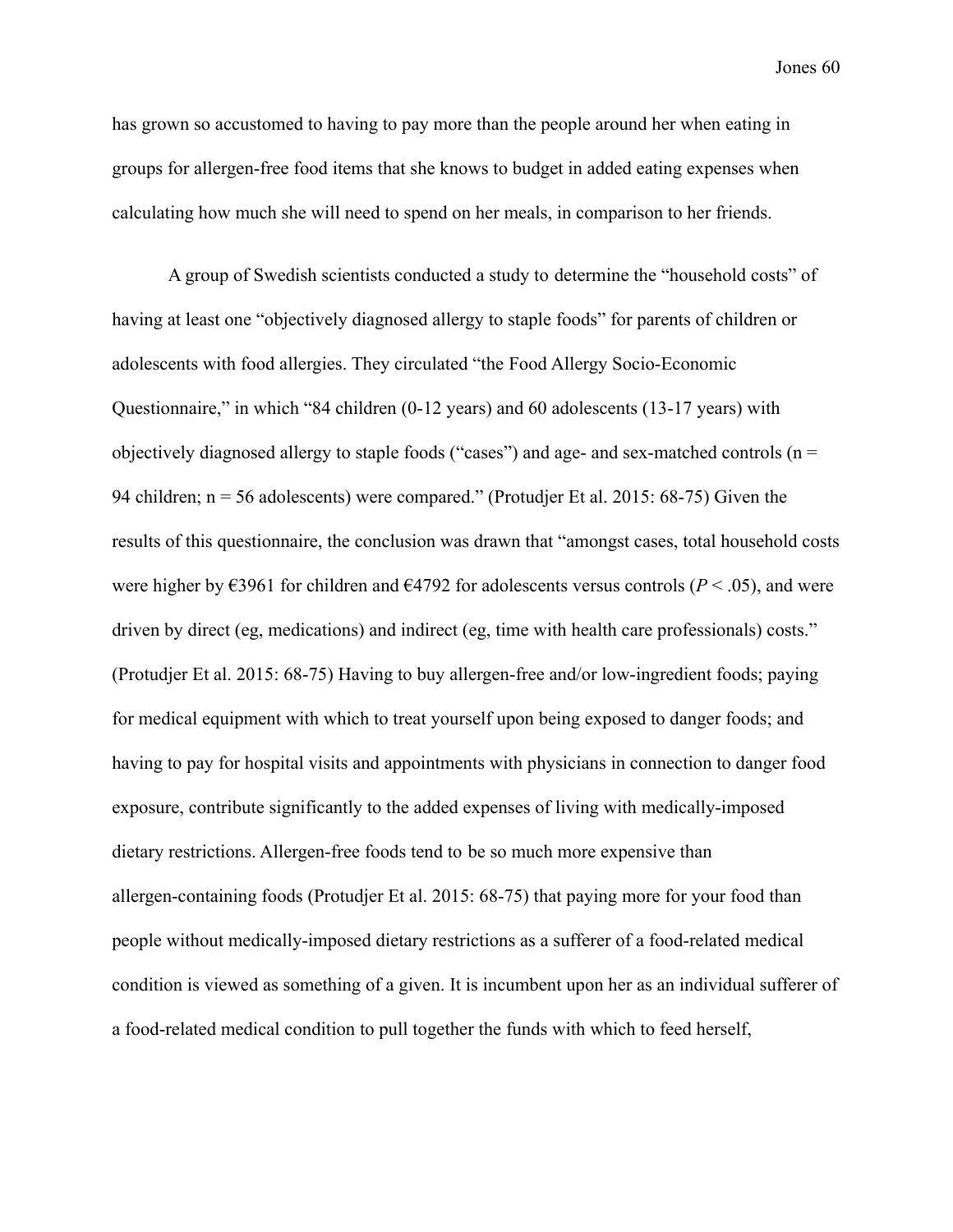irrespective of cost. Budgeting toward this reality is how Hanna works to bear the burden of her expensive food needs.

 $\sim$   $\sim$   $\sim$ 

#### II. Adapting Environments

So much of everyday risk management revolves around cleaning. This cleaning includes scrubbing or wiping down surfaces whenever you wish you to sit at a table, or eat your meal off of a countertop; washing your hands upon shaking the hands of another; and even attempting to purify the air in a space by opening windows and doors. Cleaning is physical work. You quite literally put your body into the labors of making a space safe for you. FARE (Food Allergy Research & Education) finds cleaning surfaces to be such vitally important work for food allergy sufferers that they've dedicated an entire page of the "Resources" section of their website to discussing "Cleaning Methods" (Food Allergy Research & Education 2021)<sup>20</sup> providing food allergy sufferers with a list of instructions to follow in order to "prevent the unintentional transfer of residue or trace amount of an allergic food into another food" (Food Allergy Research & Education 2021).<sup>21</sup> Some of the instructions that they give include: "Treat all surfaces that come into contact with food in kitchens, classrooms and other locations where food is prepared or eaten;" "Disinfect frequently touched surfaces (e.g., playground equipment, door handles, sink handles, drinking fountains) within the school and on school buses;" and "Clean and sanitize food preparation equipment, such as food slicers, and utensils before and after use." (Food

<sup>&</sup>lt;sup>20</sup> The Food Allergy Research & Education webpage is not paginated, so I am unable to provide a page number for this citation.

<sup>&</sup>lt;sup>21</sup> The Food Allergy Research & Education webpage is not paginated, so I am unable to provide a page number for this citation.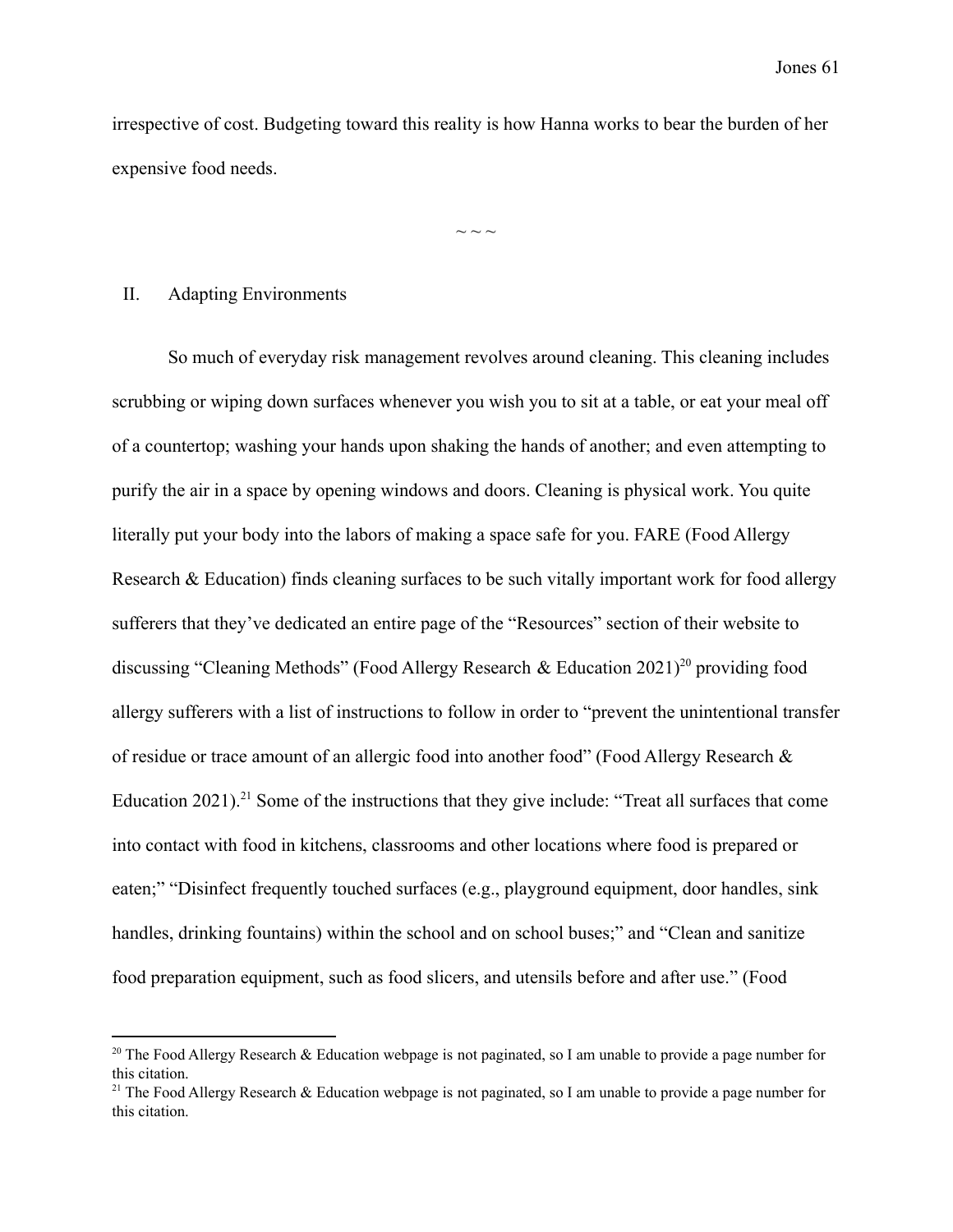Allergy Research & Education 2021).<sup>22</sup> The common thread among each of these instructions is that they call upon the individual food allergy sufferer to do the work of cleaning shared surfaces themselves in order to self-protect. There is no request being made of anyone but the individual food allergy sufferer to regulate their sanitation habits around food preparation and consumption. The fact that FARE, an organization that is highly regarded within the food allergy community as a reliable source of helpful tips on how to make food allergies liveable, centers its cleaning instructions around the food allergy sufferer as the person doing the cleaning speaks to just how widely accepted it is in our society that people with food allergies need to do the work necessary to stay safe from food danger, on their own. In this cleaning context, this quite literally translates to having to clean up after other people in order to keep yourself safe as a food allergy sufferer.

 $\sim$   $\sim$   $\sim$ 

### **Fictive Vignette**

John Douglas - Mr. Douglas to his assistant - is on the A train headed down to 42nd Street for work. He's on time, which seems to him something of a miracle, as his youngest, Aaron, threw a real fit over breakfast about having to get dressed for school. Dressed in a brown suit with a tie in robin's egg blue, Mr. Douglas feels rather sharp. He's got a cup of coffee in his right hand and a weathered briefcase in his left, and as the train squeaks to a stop at each station, another droplet or two of the hot, brown joe spills out of the top of the cup (Mr. Douglas didn't

<sup>&</sup>lt;sup>22</sup> The Food Allergy Research & Education webpage is not paginated, so I am unable to provide a page number for this citation.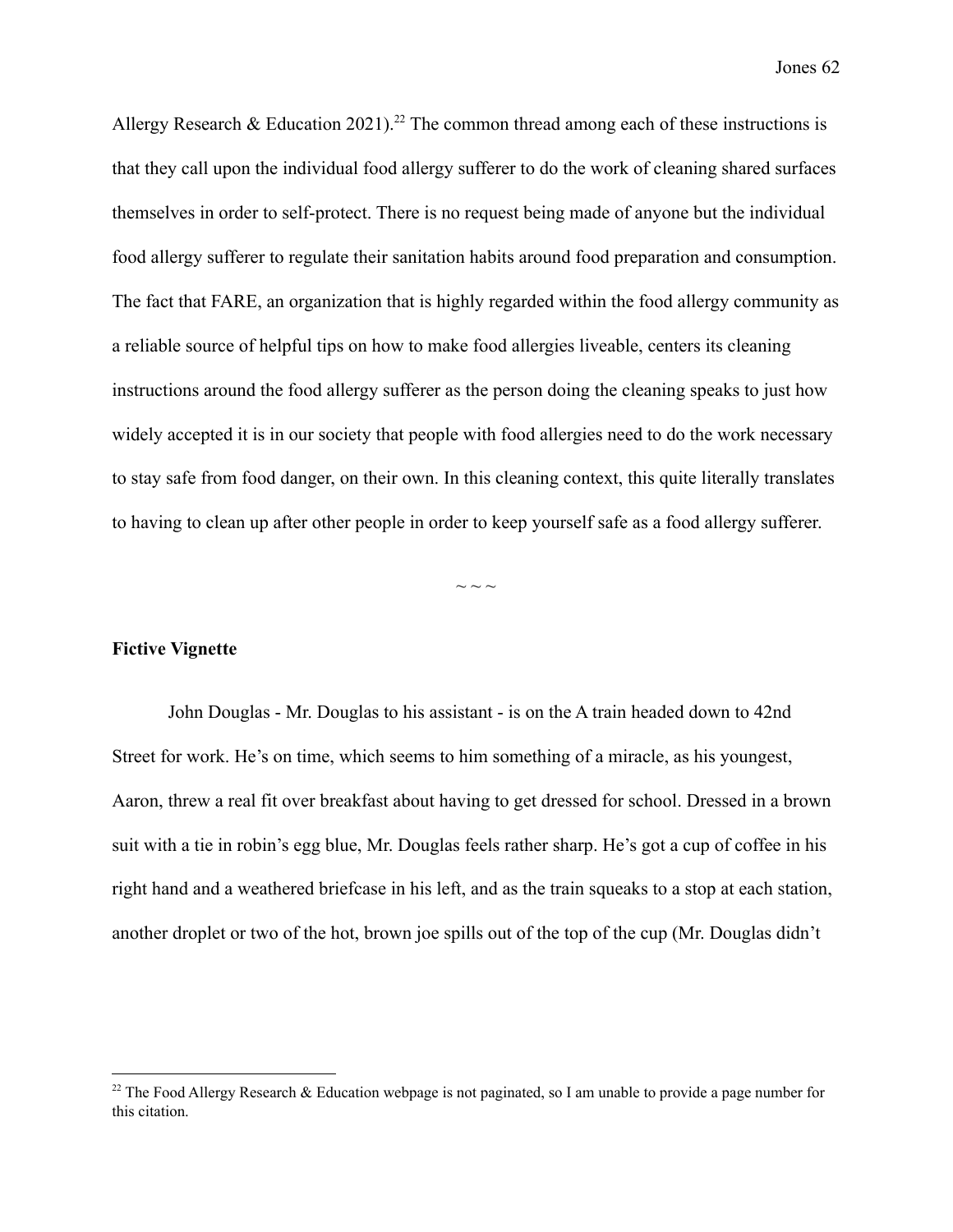close the lid tightly enough). It was such a struggle to get Aaron to put on his uniform that morning that he didn't get a chance to eat breakfast before heading out for the day.

When the train screeches to a stop at Port Authority, he walk-pushes past a train performer who's been dancing to Jackson 5 oldies to get off at his stop. He glances down at his watch and slows his pace upon seeing that he's still got a few minutes before his day begins. As he climbs the stairs to get up to street level, he catches a sweet whiff of candied nuts from a cart on the street. His wife hates it when he eats them because they're so "high in sugar," and, "Lord only knows how they're mad," but he decides to treat himself to a bag of them because his kids were getting on his last nerve, he missed breakfast, and his wife isn't there to see him sneak the sugary snack. The cashews look good but Mr. Douglas goes for his usual order: the peanuts. Ahh, they're delicious. As he continues on his walk to the office, he chows down on big handfuls - it's been forever since he's gotten to eat these street nuts. The meeting he's got coming up this afternoon is making him a bit nervous because it's with a potential client, and he knows that if he screws this one up for the company, he'll be on even worse terms with his boss than he is now. He's also a little worried about his daughter, Emma; she's had a rash on her face for several days, and he hopes it's nothing serious.

Mr. Douglas' office building is right up ahead. He decides that he'd better finish off his bag of nuts before he gets inside because he wants to seem professional, and it might be a bad look to be eating a snack that he bought on the street at work; he wants it to at least seem like he's so well put together that he had a full, sit-down breakfast with his family. A couple of handfuls later and he's finished the bag. He tosses it into the closest garbage can and then heads for the heavy doors at the main entrance. A woman he's met on the fourth gets close to the door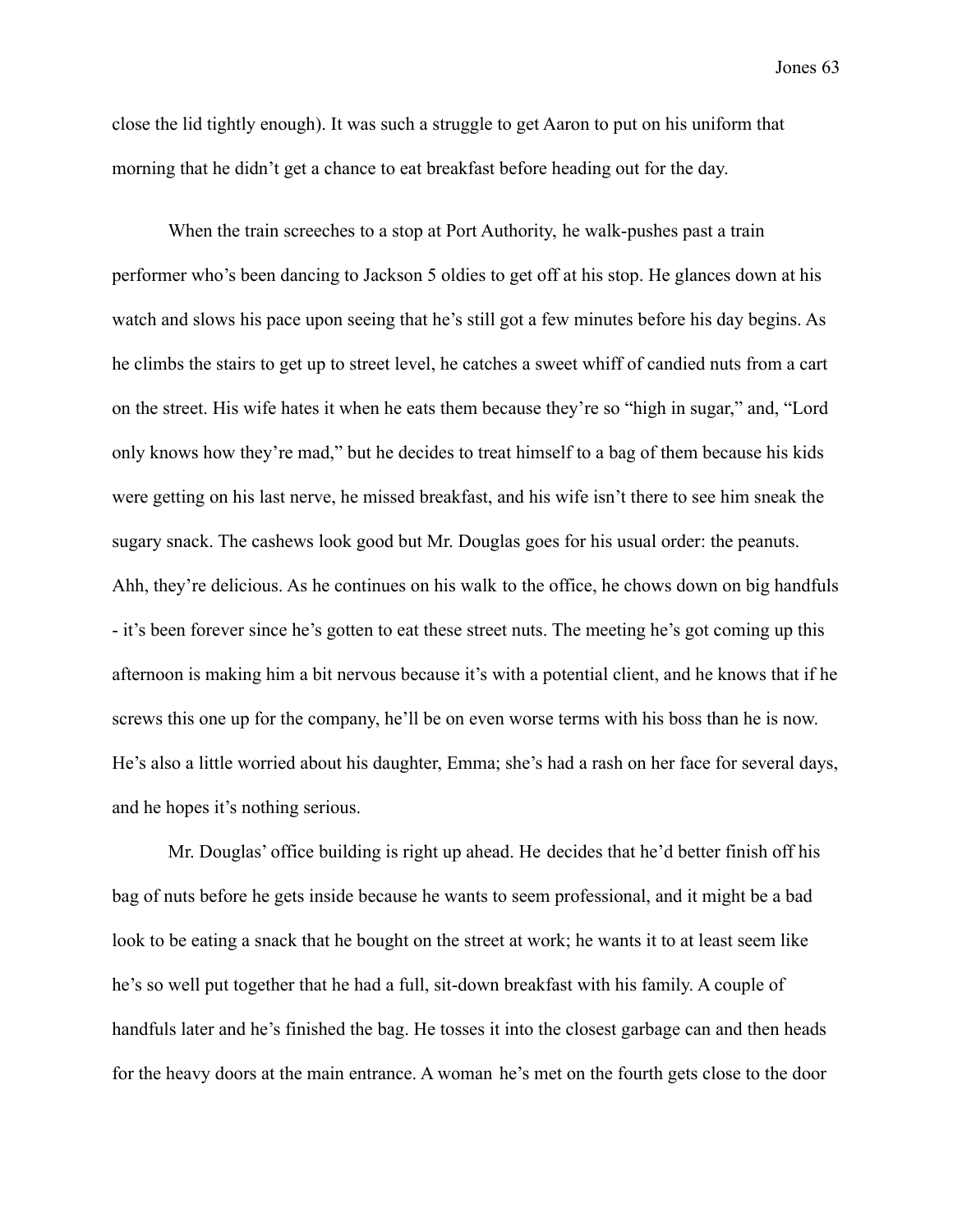so he grabs the door knob and turns it open for her. He greets her with a smile and a "Good morning" as boisterous as he can manage. Mr. Douglas is dreading answering his emails because that client from last week might have written him to say that he will not be moving forward with their agreement. If that happens, how will he ever face his boss?

 $\sim$  ~ ~

I've written the fictive vignette above in order to act out an everyday city scene: a businessman taking the subway to work, stopping for a snack, and opening the door for a colleague on his way into the office building. This sort of scene might seem altogether unremarkable as it is so very ordinary. However, the fact that this sort of scene plays itself out so often is what makes it so worthy of attention. Mr. Douglas bought peanuts on the street, which already sets off warning alarms in the minds of anyone like my interlocutor, Brendan, who has an airborne peanut allergy. If Mr. Douglas could smell the peanuts in the air well enough to be tempted by a waft of them before he even reached street level, a person who cannot so much as be exposed to a small trace of peanuts, happening to be walking by the cart on that street, could easily have been made gravely ill. More important than the fact that there was a street vendor selling peanuts on the sidewalk, though, is the fact that Mr. Douglas opened the door to his shared office building with the same hands that he'd used just seconds before to finish off the bag. He didn't think to wash or sanitize his hands before opening the door for the woman that he worked with, and he left his peanut traces all over the door knob. If someone with a peanut allergy by skin contact were to open that door after Mr. Douglas contaminated it with little bits and pieces of his morning snack, they would be at risk of having an allergic reaction. A study conducted in 2013 found that peanut residue can last on surfaces for as long as 110 days.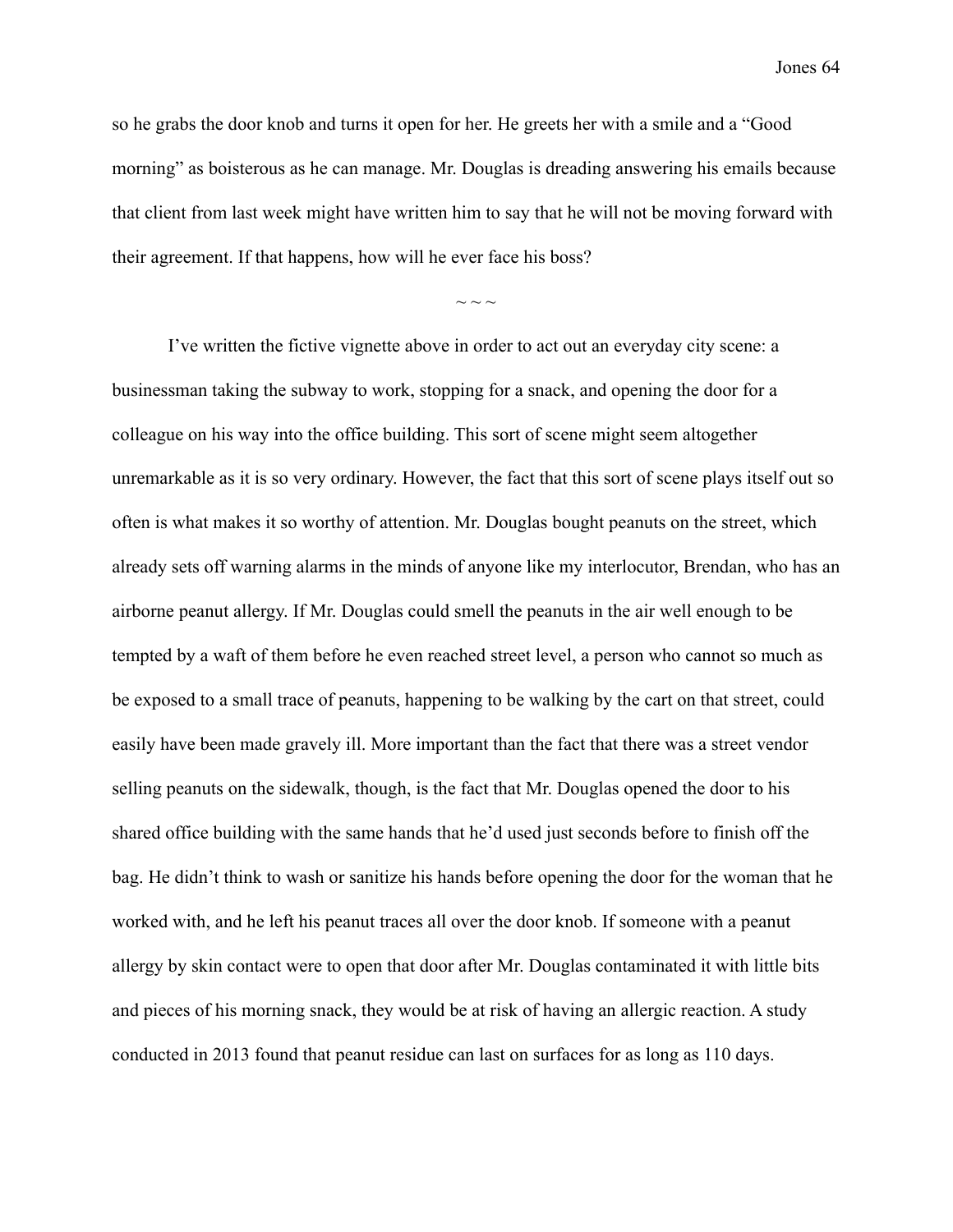(Watson et al. 2013: 7) That means that if the door knob that Mr. Douglas touched immediately after having eating big handfuls of peanuts was not thoroughly cleaned, it could remain a hazard to anyone with a peanut allergy by skin contact for as long as fifteen business weeks!

Mr. Douglas is not alone in being wholly unaware of the ways in which the food that he's been eating and touching might cause harm to individuals around him who have food-related medical conditions. The possibility that someone with a peanut allergy by skin contact might touch that same door knob within the next fifteen weeks to come did not occur to Mr. Douglas. What I seek to do is to use Mr. Douglas as a character through which to speak to the larger issue within our society of not accepting personal responsibility or accountability for the wellbeing and safety of others around food danger, which I attribute to the sort of individualism that is integral to American mythology of individual rights and entitlement. Here in the U.S., we are prone to adopting the habit of mind which holds that the government cannot take from us the things that we value, whether this is guns for defenders of the Second Amendment, (Legal Information Institute  $2021$ <sup>23</sup> to a tasty street nut breakfast treat for morning commuters. The U.S. as we know it today was built, quite literally, out of a place of incredible entitlement; the white colonizers who stole the land upon which this nation has been settled from Indigenous peoples, who are the denizens of this land, felt entitled to take this land and to use it for their own benefit. With a history as violent and deeply entrenched in theft as we have in the U.S., it is no surprise that Americans today live very individually-minded lives, in which getting what you want with the sort of arrogance that comes with the belief that no one can tell you to do otherwise, becomes an everyday ethos.

<sup>&</sup>lt;sup>23</sup> The Cornell Law School Legal Information Institute website is not paginated, so I am unable to provide a page number for this citation.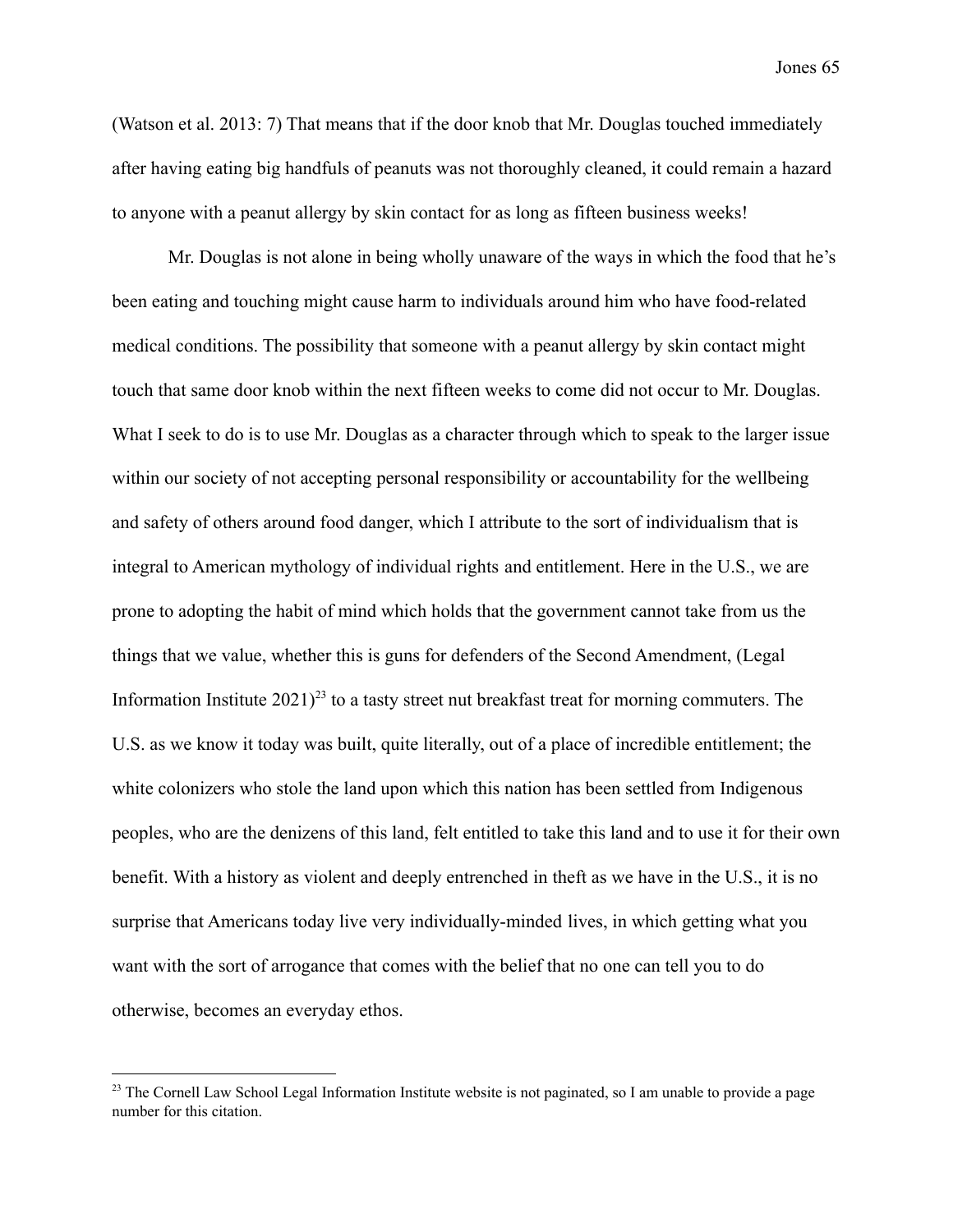In thinking specifically about hand washing as it relates to touching the same surfaces as other people, I find that there is a striking parallel to be drawn between hand washing related to food safety, and hand washing related to Covid-19 safety. In the current moment, hand washing as a means by which to avoid catching and spreading Covid-19 has become so widely regarded as important in our society that musicians of all levels are even making children's songs $^{24}$ dedicated to making twenty-second-long hand washing routines (Centers for Disease Control and Prevention  $2021$ <sup>25</sup> a little more fun. People of all ages are now thinking, talking, and singing about hand washing as it relates to Covid-19. There's a bizarre sense of novelty surrounding hand washing in the face of this global pandemic; it feels as though this is the first time that many people in our society are being intentional about thoroughly washing their hands. For people with food-related medical conditions, though, thorough and consistent hand washing has always been a necessary daily practice. We must constantly be aware of what our hands are touching, be it a restaurant table on which a danger food might have been served two minutes before we were seated, or another person, who might have touched and eaten a danger food without washing their hands before a meet-up. With this constant attention to what our hands are touching comes the constant need to thoroughly wash our hands. In washing our hands, we're working to wash away the myriad of potential food risks which show up for us in our everyday lives - before, during, and after the Covid-19 global pandemic.

 $\sim\sim$ 

<sup>&</sup>lt;sup>24</sup> One such song that has gained particular popularity since it was uploaded onto Youtube in March 2020 is "Wash" Your Hands with Baby Shark: Baby Shark Hand Wash Challenge" from the official ["Pinkfong!](https://www.youtube.com/channel/UCcdwLMPsaU2ezNSJU1nFoBQ) Kids' Songs & [Stories"](https://www.youtube.com/channel/UCcdwLMPsaU2ezNSJU1nFoBQ) Youtube Channel, which currently has over 26 million views.

<sup>&</sup>lt;sup>25</sup> The CDC's webpage is not paginated, so I am unable to provide a page number for this citation.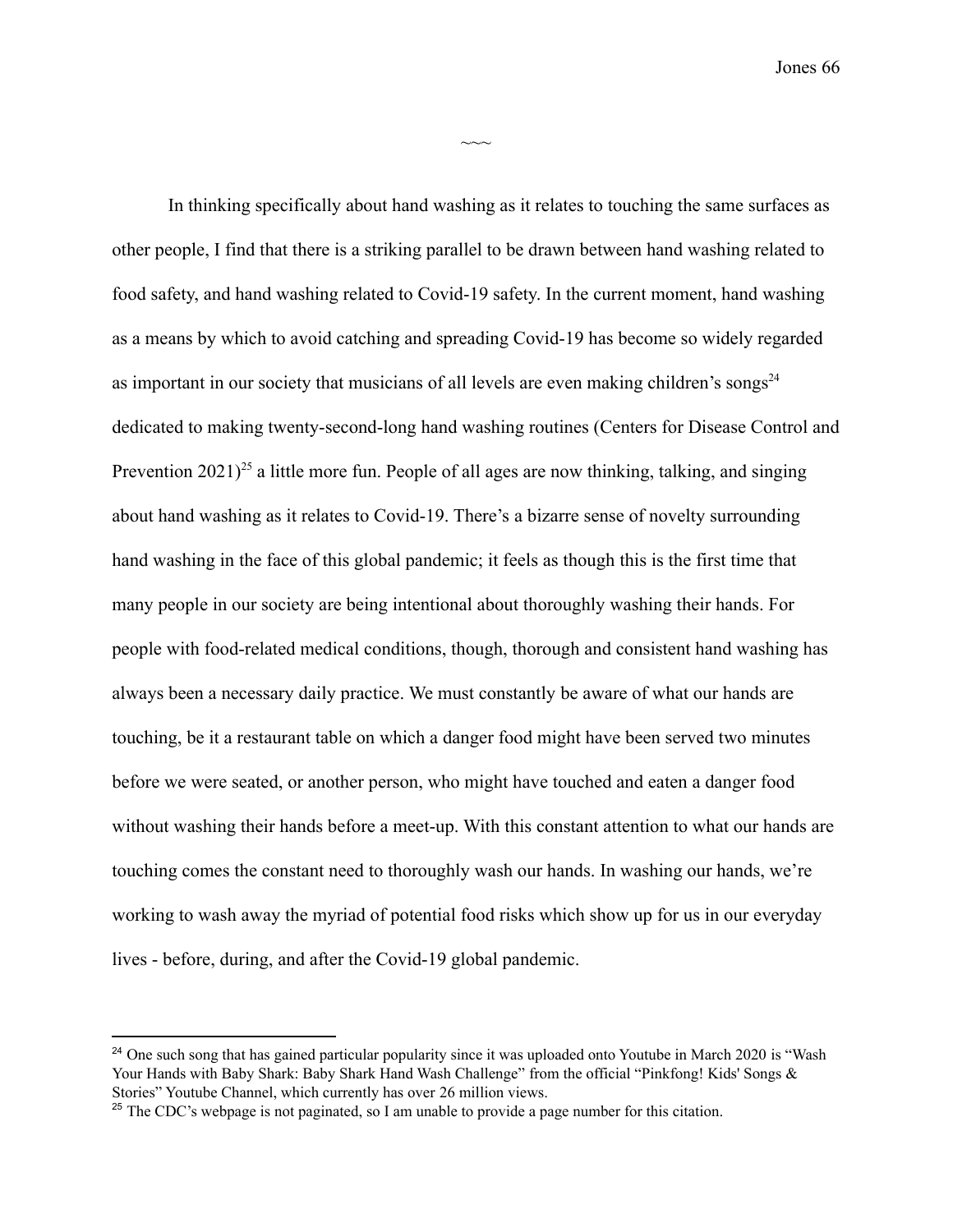In drawing a parallel between living day-to-day with a food-related medical condition and living day-to-day in the face of the global Covid-19 pandemic, mask wearing stands out to me as a practice which forces us all to look at our lack of active care for the collective as a society. Mask wearing serves the purpose of protecting the people around you from you and from what you might be carrying. When we wear a mask (or two!), we are helping to take care of our community: we're doing the work of moving through spaces with a mask in an effort to preemptively shield others from the harm that we could potentially cause them. Before individual states issued official mask wearing mandates which made it legally obligatory to wear a mask in shared spaces - as of March 26, 2021, "thirty-three state governments currently require people to [wear face coverings](https://www.aarp.org/health/conditions-treatments/info-2020/face-masks-protect-wearer.html) in public to curb the spread of [COVID-19"](https://www.aarp.org/health/conditions-treatments/info-2020/coronavirus-facts.html) (Markowitz  $2021$ )<sup>26</sup> - many people in the U.S. were hesitant to wear a mask, or refused to wear one altogether. Vargas and Sanchez have found that "the number one reason given by Americans who are not wearing a mask is that it is their right as an American to not have to do so." (Brookings  $2020$ )<sup>27</sup> Inconveniencing yourself by wearing a piece of fabric around your nose and mouth which changes the ways in which you breathe and talk to others, as a means by which to protect other people from you, seems to be in opposition to the sort of neoliberal, individualistic American ethos which holds that I come before you. The idea that I should inconvenience myself for your benefit instead of for my own is anything but neoliberal - put hyperbolically, you're hurting yourself for the gain of others, instead of competing with others for your own betterment. In an effort to encourage more people in the U.S. to wear masks, the CDC began to publish articles detailing the ways in which the individual mask wearer is also benefited by their mask wearing

<sup>&</sup>lt;sup>26</sup> This article by Andy Markowitz is found on the AARP website, which is not paginated; therefore, I am unable to provide a page number for this citation.

 $27$  The Brookings webpage is not paginated, so I am unable to provide a page number for this citation.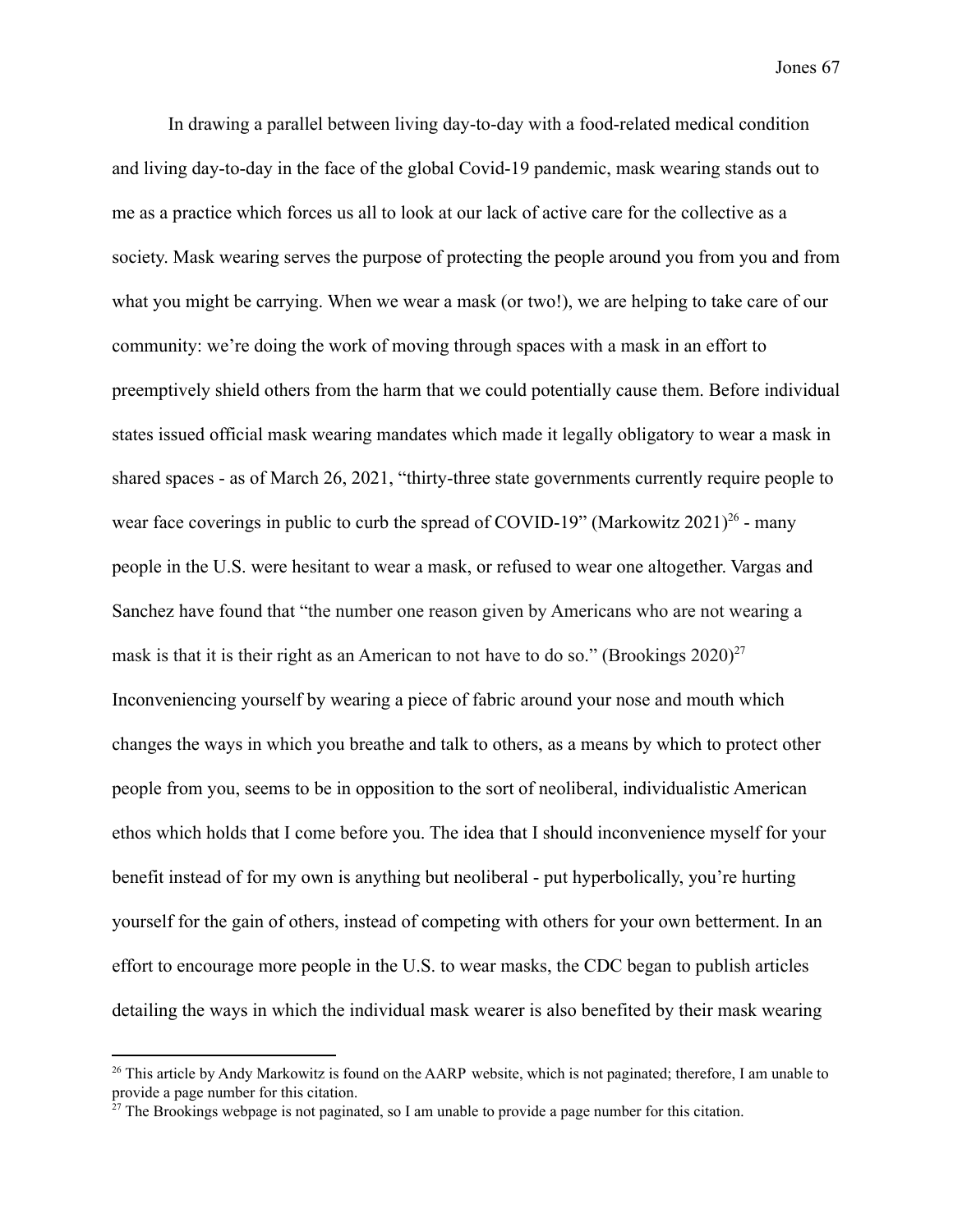(Centers for Disease Control and Prevention 2021).<sup>28</sup> It's typical of our society that we are hard-pressed to perform labor with the goal of mitigating risk, unless we are mitigating risk for our own benefit. We see this in the widespread resistance among Americans to mask wearing, just as we see this in the lack of collective care for individuals with food-related medical conditions.

 $\sim$  ~ ~

### III. Asking Questions of Others

Because we cannot regulate or control the behaviors of anyone other than ourselves, we cannot be sure of whether or not a person with whom we are sharing space has eaten, handled, or come into contact with any of our danger foods. This where asking questions of the people around you becomes really helpful as a person with a food-related medical condition: you ask questions of others so that you can better assess the level of risk that you're taking on by being in a space with these people, and make informed decisions about the types of situations in which you wish to put yourself. The questions which individuals with a food-related medical condition might ask of others can be anything from "Did you eat gluten today?" to "Have you touched almonds in the past hour?" You're trying to pick up on bits and pieces of information that you can use to keep yourself safe in a space. Just as non-sufferers of food-related medical conditions like our fictive character Mr. Douglas tend not to think to disinfect a door handle that they've just touched in case someone with a food allergy by skin contact should touch that same door handle after them, non-sufferers also tend not to think to, say, have their cars washed after eating lunch

<sup>&</sup>lt;sup>28</sup> The Centers for Disease Control and Prevention webpage is not paginated, so I am unable to provide a page number for this citation.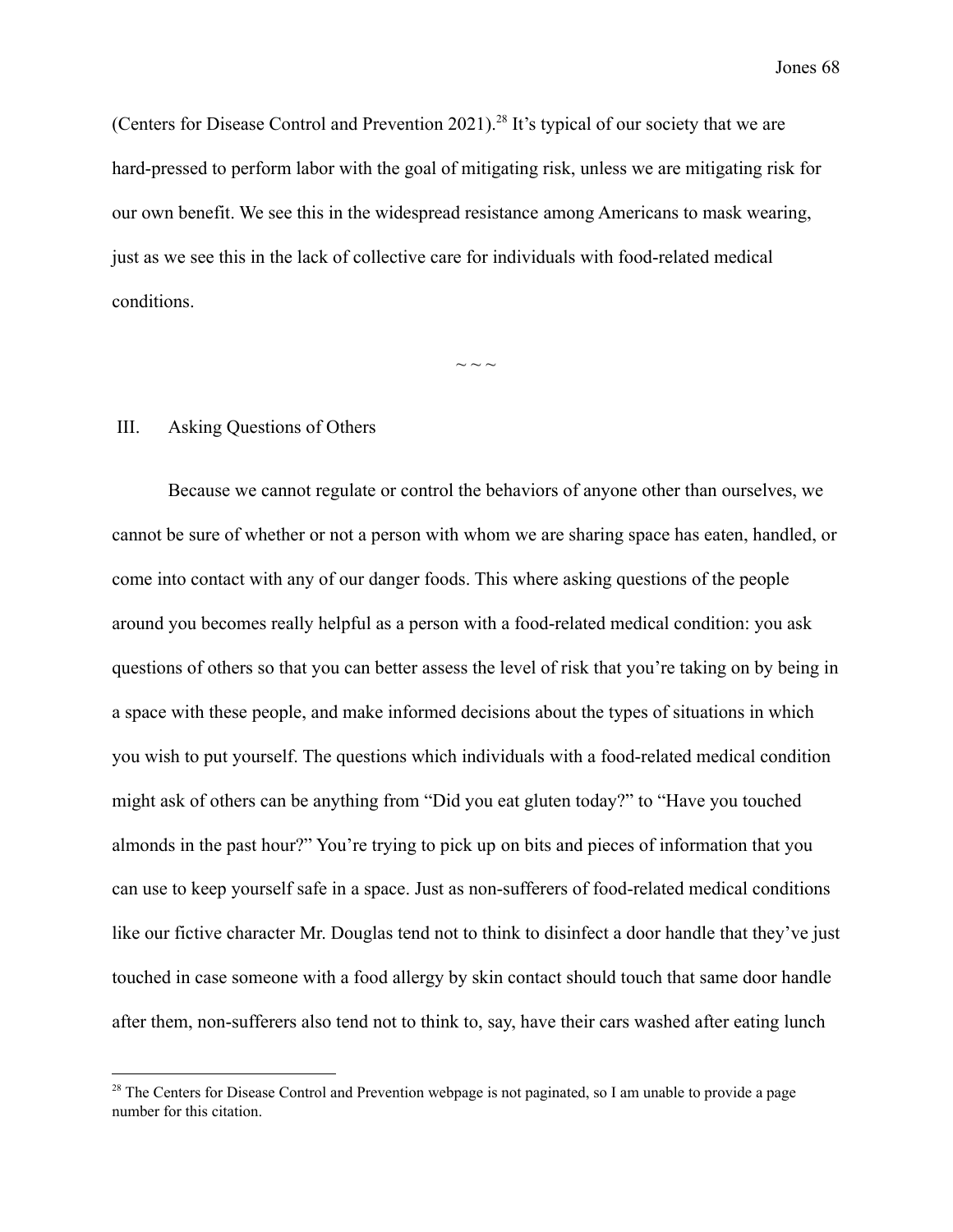on the road in case a friend with an airborne food allergy gets into the car, or to steer clear of using peanut oil to make fries at a cookout in case one of their guests has a peanut allergy. There's a mindlessness in the ways in which many people who do not suffer from food-related medical conditions handle food and bring food with them into shared spaces. The lack of self-reflection on the part of non-sufferers around their own engagement with food makes it necessary for a sufferer to ask questions in order to ascertain just how much or how little food risk they are taking on in a given space.

During my ethnographic interview with Brendan, I asked if he would comment on the extent to which he finds that his peanut allergy affects his dating life. He told me that when he's on a date with someone with whom he is not well acquainted and he wants to kiss them - namely, first dates - he has to ask this person what they've eaten that day so that he can determine whether or not he can safely engage them in this level of physical contact. Brendan says that having to ask his dates about the foods that they've eaten leading up to their date, and doing this sort of detective work, "kills the whole spur of the moment" aspect of sharing a kiss with someone. We all know how first dates go: when you've just begun to date a person, you need time to get to know each other, and to learn each other's likes, dislikes, wants and needs including medical needs. For people like Brendan for whom so much as kissing someone who has ingested one of their danger foods can cause serious harm, one of the most pressing pieces of information to disclose during the early stages of dating is the fact that you cannot be exposed to certain foods. Brendan explained that he likes to be as subtle as possible when asking his dates about the things that they've eaten leading up to the potential kiss. Instead of coming out right and asking what he really wants to know, which is whether or not the person he's dating has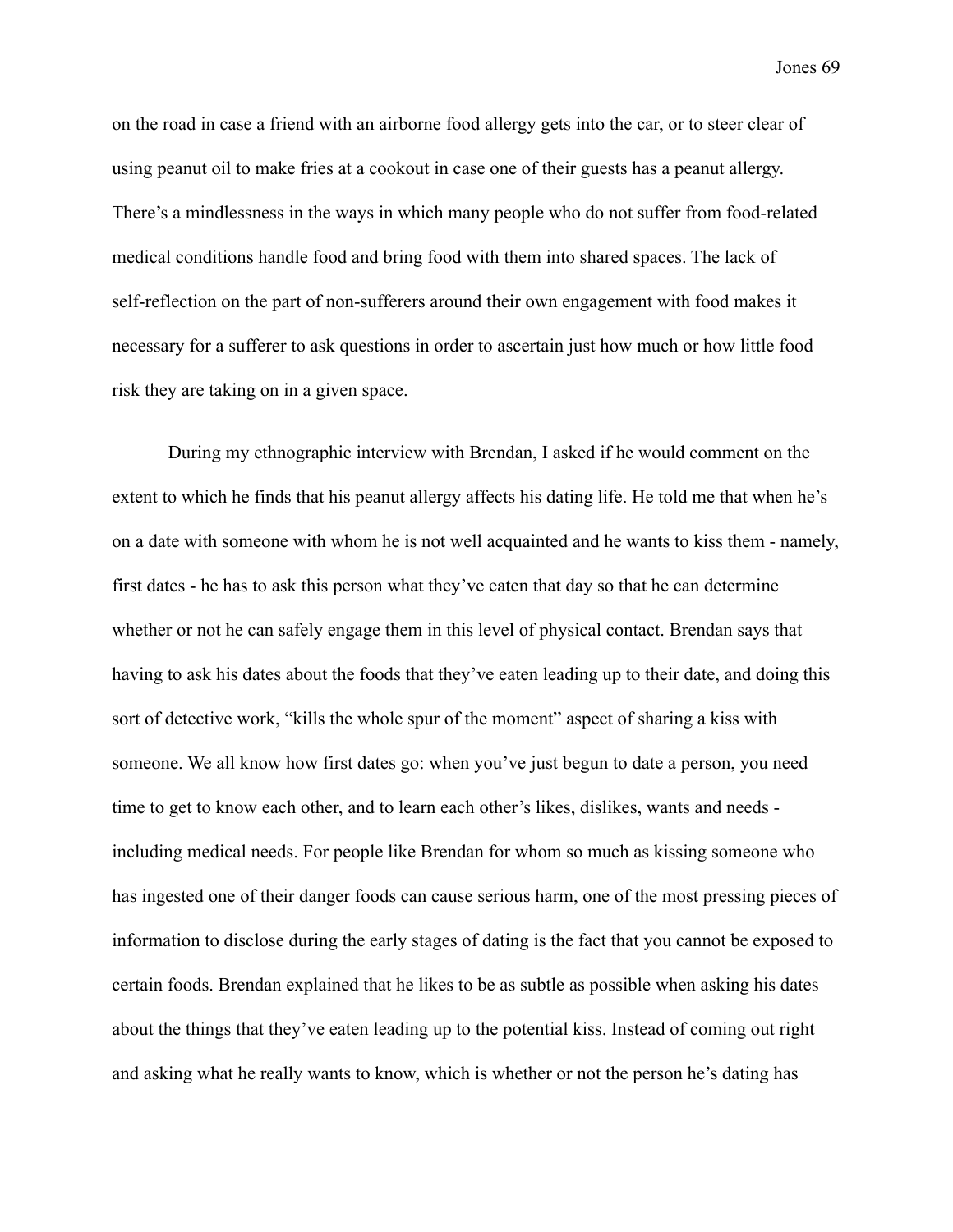eaten peanuts since they last brushed their teeth, he asks leading questions such as, "What'd ya have for lunch today?" In asking these indirect questions of his dates, Brendan is performing a kind of subtlety which comes with neutral question-asking as a means of merely making conversation with someone. There is nothing casual or neutral about assessing whether or not you could be killed by kissing someone. Yet, Brendan has had to learn that asking indirect questions of his dates is the most effective way in which he can get an idea about whether or not kissing someone is safe, while being subtle enough about making this calculation that he doesn't make them feel uncomfortable.

Not only is Brendan doing the inquisitive work of asking questions of his dates in order to assess and manage risk: he's also working to make his questions more palatable for these people. In addition to wanting to come across as subtle in carrying out his question-asking work, Brendan also tries his best to be "nonchalant" about this work. Nonchalance seems a curious goal in a life-or-death context. Nonchalance implies a free, breezy lack of care and concern considering that it's a means by which he negotiates his physical safety, Brendan's question-asking work strikes me as anything but nonchalant. The sort of double-agent work that Brendan is doing when he both asks questions of others in order to keep himself safe, and edits these questions in an effort to come off as nonchalant or subtle, seems exhausting; it also seems lonely. Brendan is single-handedly managing the decision of whether or not to kiss his date, while also single-handedly working to make this person feel at ease as he engages in his stealthy self-protective work. The double-agent work in which Brendan feels he must engage in order to share a mere kiss with another person speaks to the pervasiveness of neoliberalism in everyday food allergy management. Brendan is so accustomed to having to look out for himself around his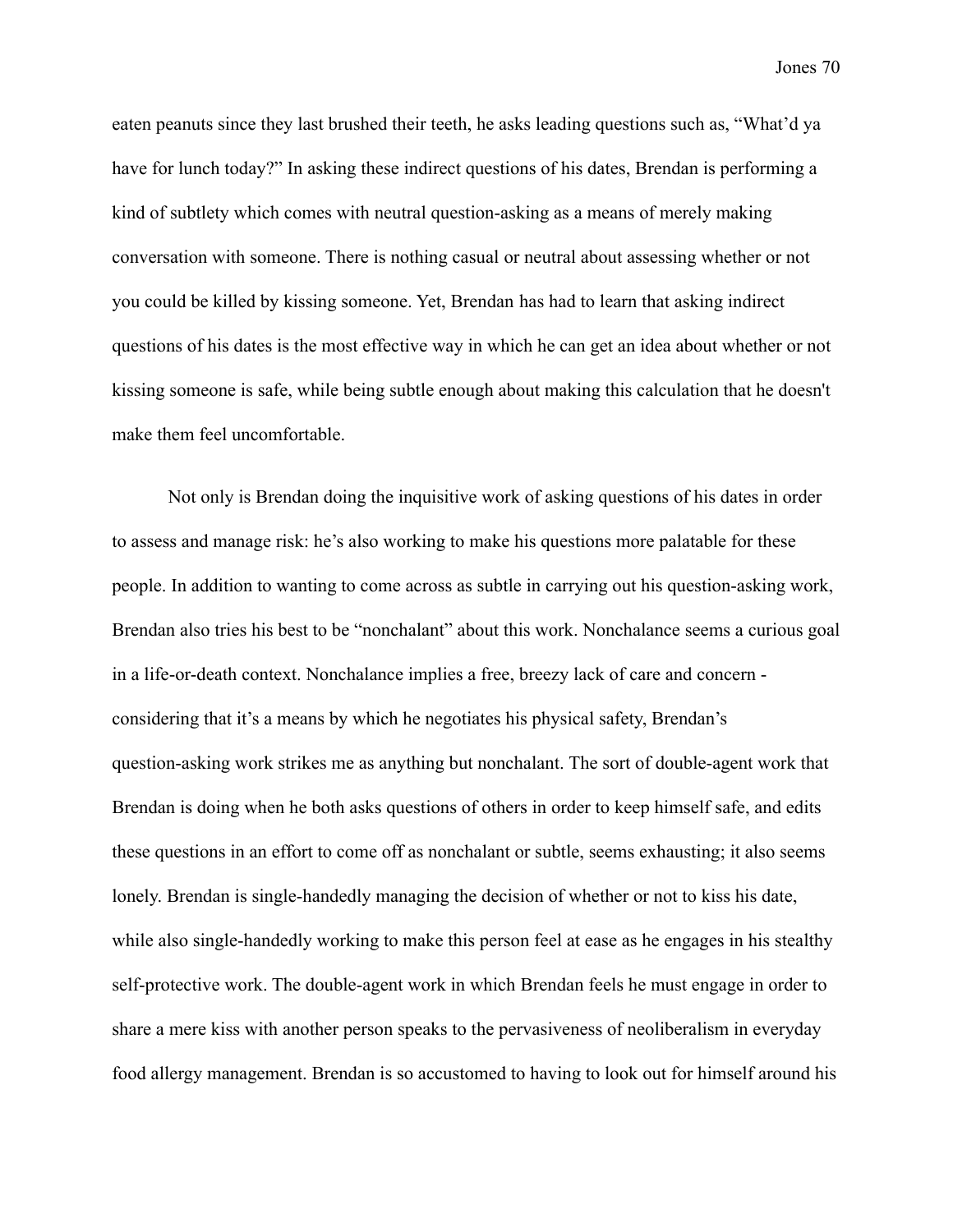food allergies that he even finds it within himself to look out for the people with whom he's interacting while doing this self-protective work without help from these people.

 $\sim$  ~ ~

IV. Accepting the Uninhabitability of a Space - The Last Resort

As a person with a food-related medical condition, you become accustomed to having to pass up opportunities to socialize, travel, network, gather with others, etc. in exchange for keeping yourself safe around your danger foods. Fun becomes secondary to safety, and when the fun that you're after involves being in a space where you face the risk of being exposed to your danger foods, you have to make peace with the fact that this fun is inaccessible to you. When advance planning, adapting environments, and asking questions of others all fail to provide you with a sense of security about putting yourself in a certain space, you have but two options if you wish to protect yourself: leave the space if you are already in it, or do not enter it at all if you aren't. Saying "no" to going somewhere, or leaving a space after you've already arrived, is a bummer. I cannot count the number of times that I've showed up to a space for a social gathering I've been looking forward to, only to find that this space presents me with so much food-related risk that I simply cannot stay. There's a kind of "FOMO" (fear of missing out) that comes with this; you feel like your medical condition is keeping you from being a part of something that appeals to you. Still, learning to accept the fact that some spaces are simply uninhabitable for us as people with food-related medical conditions is essential for self-protection. Being able to resign your desires to what you medically need allows you to continue to put yourself and your physical safety first, and consequently, to be the best advocate for yourself that you can be.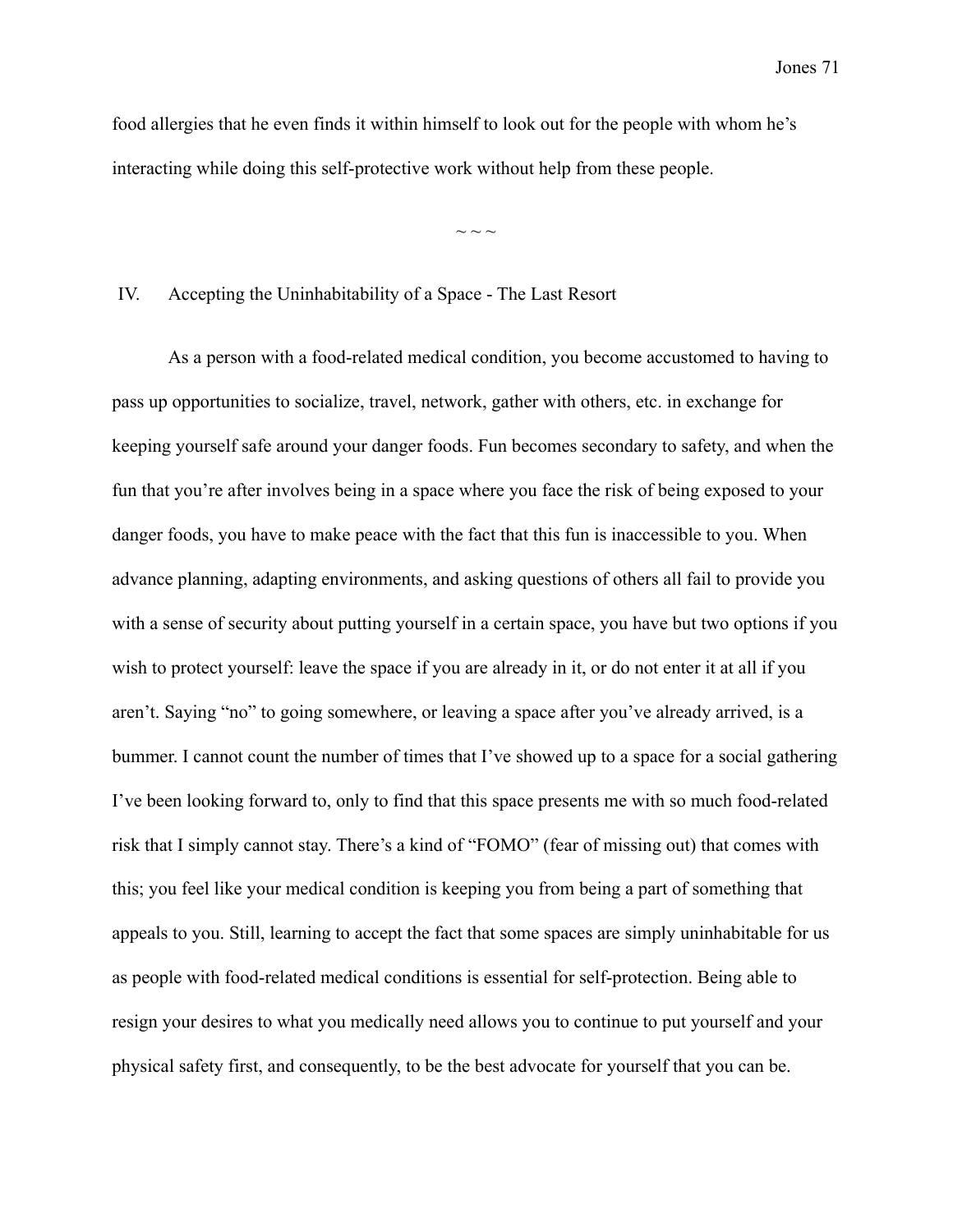In Chapter II**,** we learned that Finley often stays home when her friends are dining out at restaurants so that she can avoid having to change the group's plans in order to pick a restaurant that makes her feel safe. In talking with her about her fear of missing out - her friends are out making memories together while she's at home by herself - I asked Finley whether or not she ever has to rearrange or cancel her social plans because her food allergies make a space uninhabitable for her. To this, she exclaimed, "Oh yeah, definitely!" She went on to say, "I think a couple of times, I've just went home." Finley has learned how to leave her friends and the memories that they're making behind in order to keep herself safe. However, knowing how to say "no" to certain spaces doesn't make it any easier to actually put this skill into practice in moments when your danger foods are barring you from enjoying other people's company.

For Tai, another interlocutor whose internal experiences we sat with in Chapter II, part of what it means to accept the uninhabitability of a space is to simply forgo eating altogether in spaces where none of the food available seems safe. In an attempt to not miss out on any of the social aspects of being in various spaces with friends, coworkers, fellow Jewish community members, etc., Tai will often stay put in a space where they don't feel entirely comfortable, for leaving the space means missing out on social interactions in which they wish to partake. When all of the food that's being served in a space is unsafe for Tai, they will choose the discomfort of not eating - even if it means watching the people around them enjoy their meals or snacks - in order to feel socially involved. In talking about these sorts of scenarios in which not eating was the only means by which they could make the space at all inhabitable for themselves, Tai said, "There were times where I was just like, 'I don't wanna eat anything; I don't want anything to hurt me. Everything hurts.' More than once, I went to the doctor and I was just like, 'I can't eat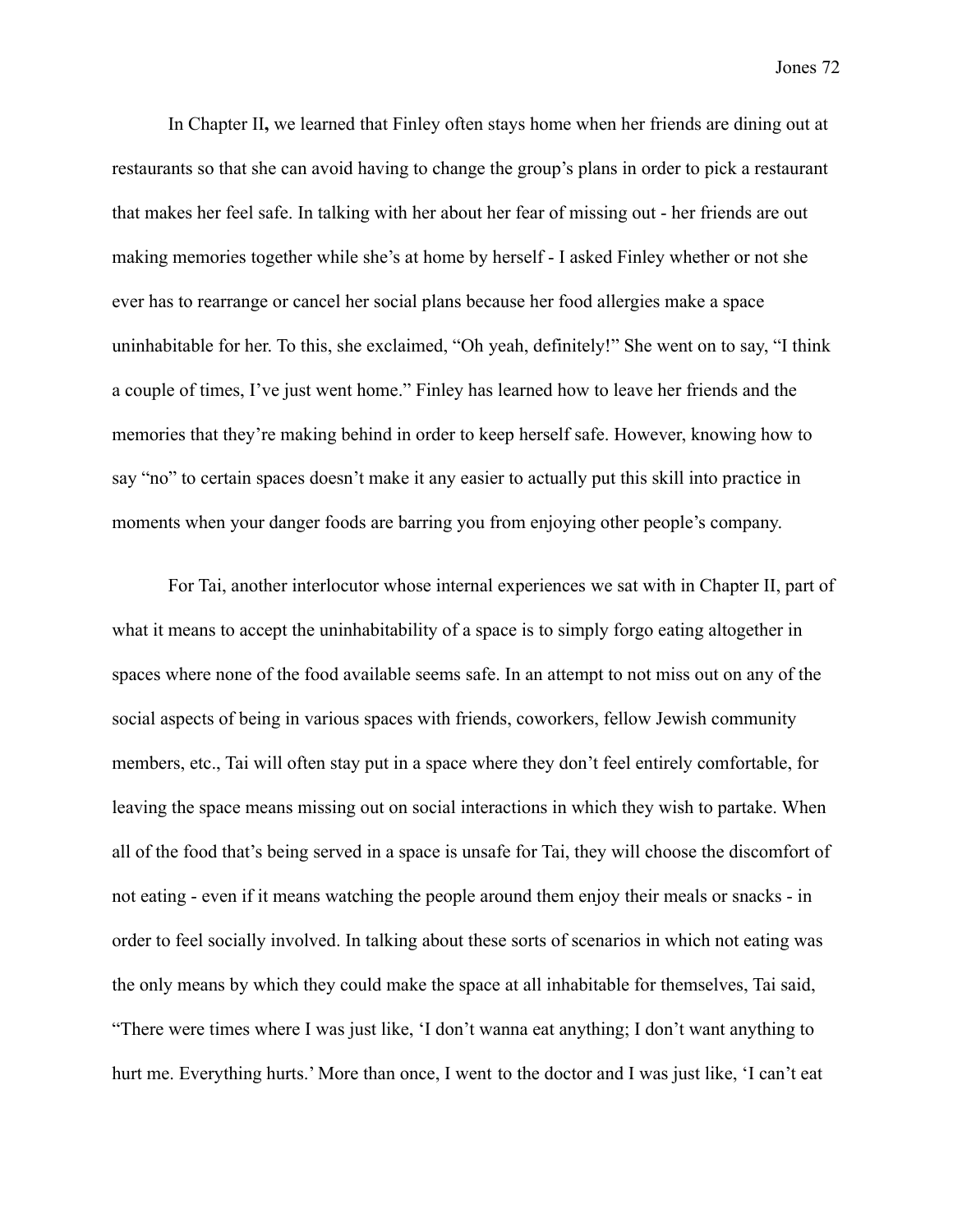anything.' … I was just really afraid to eat. Wasn't fun. Wasn't good for my mental health." When Tai finds themselves in spaces where they feel that the food available stands to "hurt" them, they're left to negotiate the difficult choice between leaving a space but being able to safely eat, and staying put in a space but having to refrain from feeding themselves, entirely on their own.

 $\sim$  ~ ~

# **Conclusion**

Having to learn the skill of self-regulation as a means of keeping yourself safe from exposure to food danger is a lot to ask of an individual sufferer, and it's unfortunate that we sufferers of food-related medical conditions have to do so much work on our own in order to stay safe around our danger foods. Nevertheless, learning to be fully self-sufficient in regulating the food that you eat and to which you're exposed isn't entirely negative. There's a powerful mindfulness<sup>29</sup> around food which comes with needing to be keenly aware of which foods you are taking in, so as to protect your physical safety and wellbeing. I wish to provide an uplifting story about this sort of mindful eating in concluding this chapter on self-protective work and self-regulation around food. In wrapping up our ethnographic interview together, Marcus shared with me that living with medically-imposed dietary restrictions - in his case, being gluten-free - "kind of forces you to always be looking at nutrition facts, and really be mindful in that way." This sort of optimistic look at rigid self-regulation around food intake for sufferers of

 $29$  "Mindfulness is the capacity to bring full attention and awareness to one's experience, in the moment, without judgment. Mindful Eating brings mindfulness to food choice and the experience of eating. Mindful eating helps us become aware of our thoughts, feelings, and physical sensations related to eating." (The Center for Mindful Eating 2021)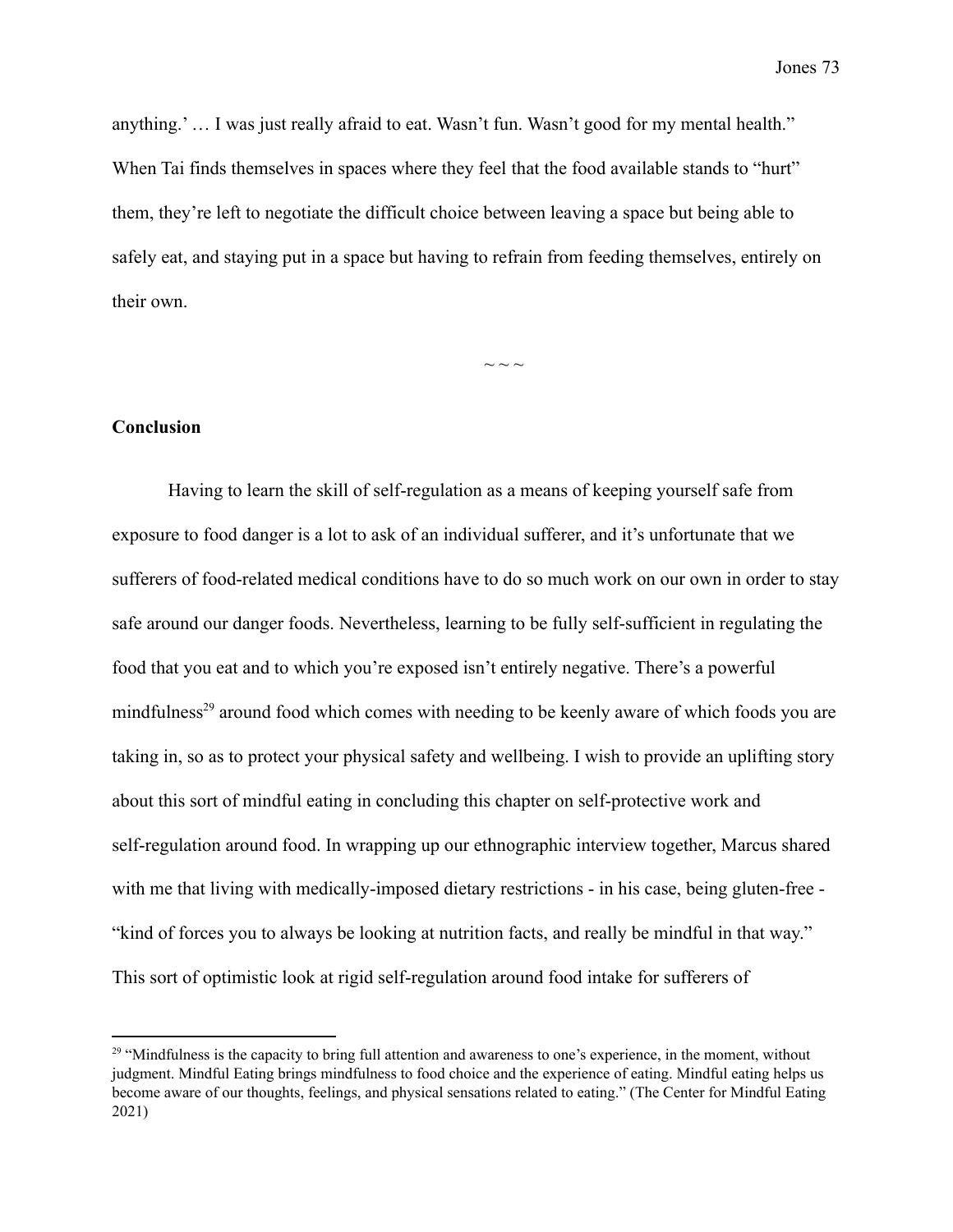food-related medical conditions inspired me to think about self-protective eating as a generative, empowering means by which to show your body Love.

Having to be aware of exactly what is in all of your food for medical reasons forces you to think about what's going into your body, as opposed to mindlessly eating foods without giving thought to whether or not you wish to use the ingredients that these foods contain to fuel yourself. Honing the skill of self-regulation around food and eating puts you in a position to be intentional and disciplined about feeding yourself. Food is power - it's a source of sustenance. Food is also an important source of Joy! There is pleasure to be gotten from eating something which satisfies you. When you're able to tap into what your body is asking you for in terms of nourishment and food Joy, you can be self-sufficient in feeding your body what it wants, and giving yourself satisfaction.

Mindful eating is empowering: you're able to practice self-care by intuitively eating the foods that give you a boost. Being selective about what you do and do not eat is a way of showing yourself the sort of protective care and consideration that translates to self-love: moment to moment, you're working to give yourself the best foods possible for your body and its ever-changing needs. The narrative around eating changes from simply eating to eat, to eating what your body tells you it wants - you learn to engage in dialogue with your body and to be introspective about assessments which foods will bring you comfort and power. Mindfulness around food and eating entails connection between body and self. When you connect with what makes your body feel well in a holistic sense, you can gently and kindly experiment with eating in order to identify the foods which make the greatest positive contribution to your overall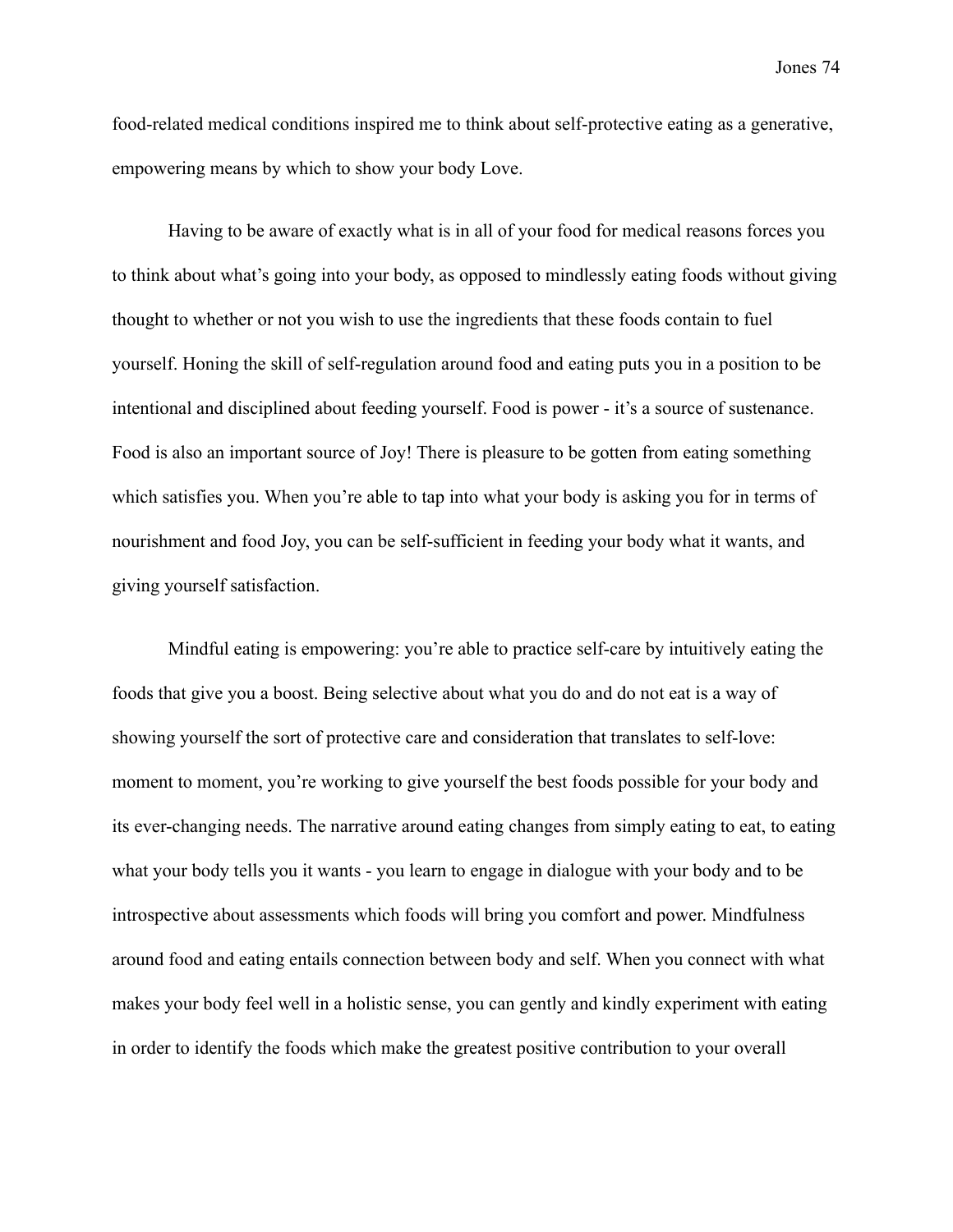wellness. Mindful eating is about reciprocity and acts of care. By feeding your body foods that will give it love, you thank your body for being the beautiful space which allows you to be all that you are and to do all that you do, and you give your body the foods that will best support it in continuing to show up for you.

Even though the work of keeping yourself safe around food danger is onerous, ceaseless, and taxing for an individual sufferer, it brings with it the immense benefit of making mindful eating an everyday practice. In learning to take care of and protect your body on your own, you stand to develop a caring relationship with your body, one in which you learn to steer clear of the foods that will harm you and actively take in the foods that will bring you Love. As much as the self-protective work which becomes necessary as an everyday commitment and practice for people like my interlocutors and me is about fending off danger foods, it is also about gifting yourself power foods. By giving thought to the foods that will make you feel well, you open yourself up to the possibility of eating as a practice of self-adoration and Joy.

 $\sim$   $\sim$   $\sim$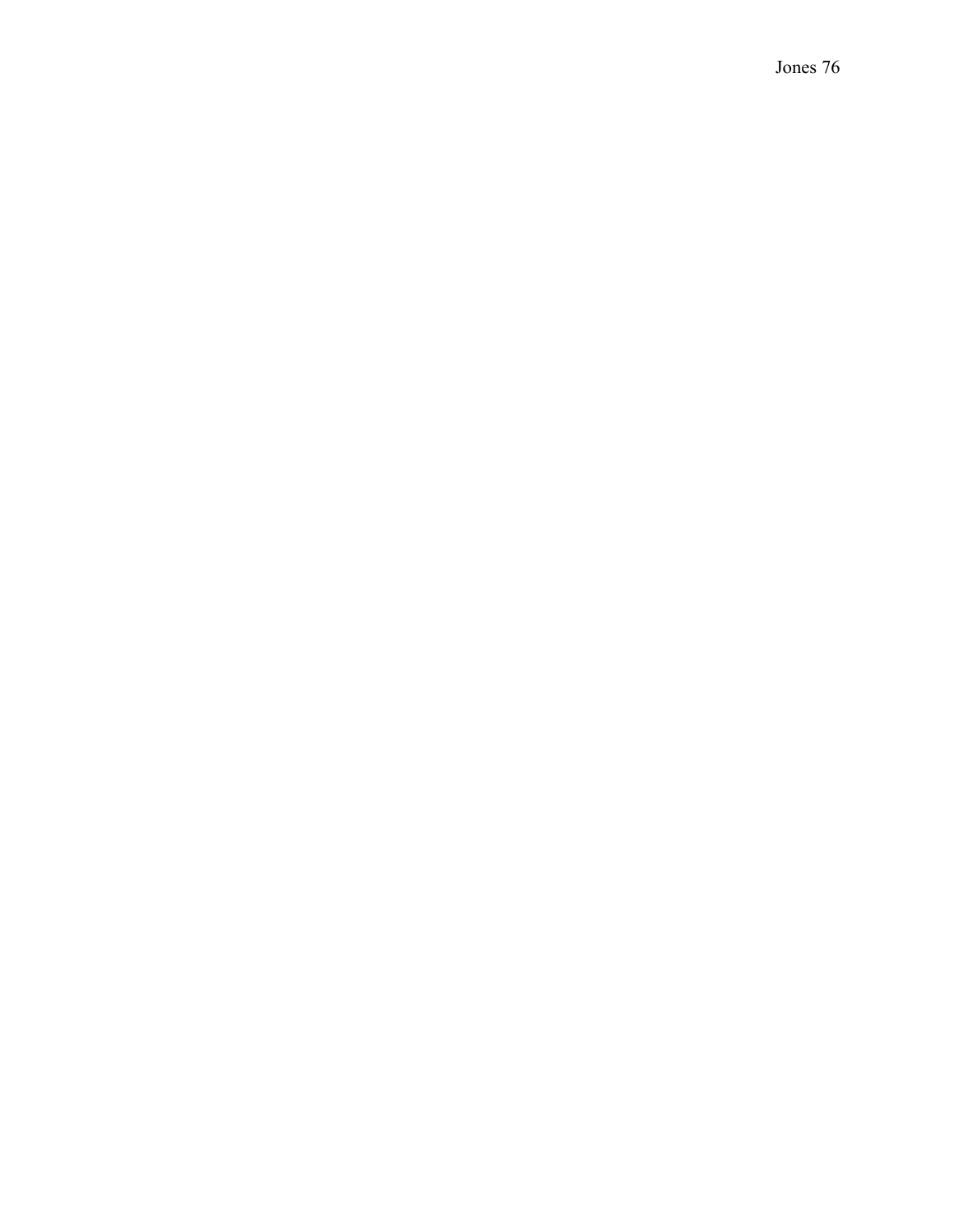Christina Sinclair Jones

Content Warning: anti-Black racism; Covid-19; police brutality; death

#### **Chapter IV: Race**

In conceptualizing my senior project, I decided that I did not want to include race as a topic of discussion in my native ethnography. As a mixed-race Black woman attending a predominantly white institution, I've had to engage in all sorts of conversations about race during my time at Bard, both inside and outside of the classroom. These conversations have exhausted me. I've found peers and faculty alike looking to me to be a teacher of all things Black for non-Black people, and it's made me incredibly uncomfortable - just because I am Black doesn't mean that I can speak for all Black people. Blackness is not universal; each and every Black experience is unique. I wanted to write this native ethnography on medically-imposed dietary restrictions with color and vibrance, without needing to discuss race in order to be understood.

Nevertheless, as I began conducting ethnographic interviews with my interlocutors last summer, I started to take note of a pattern that was showing up in several of these interviews: my interlocutors were bringing up their own whiteness in discussing their respective medically-imposed dietary restrictions with me! Marcus, for instance, told me in responding to my question about the role which having celiac disease plays in where he decides to eat outside of home, "I get made fun of a lot in friend circles and romantic life for being the white dude who can't eat gluten." Being vocal about his food needs and playing an active role in picking an eatery with gluten-free options seems to make Marcus' whiteness stand out to his friends. They find humor in the fact that he is a "*white dude* who can't eat gluten," as opposed to simply being a "*dude* who can't eat gluten." Patrick, another white man, spent time abroad in Myanmar and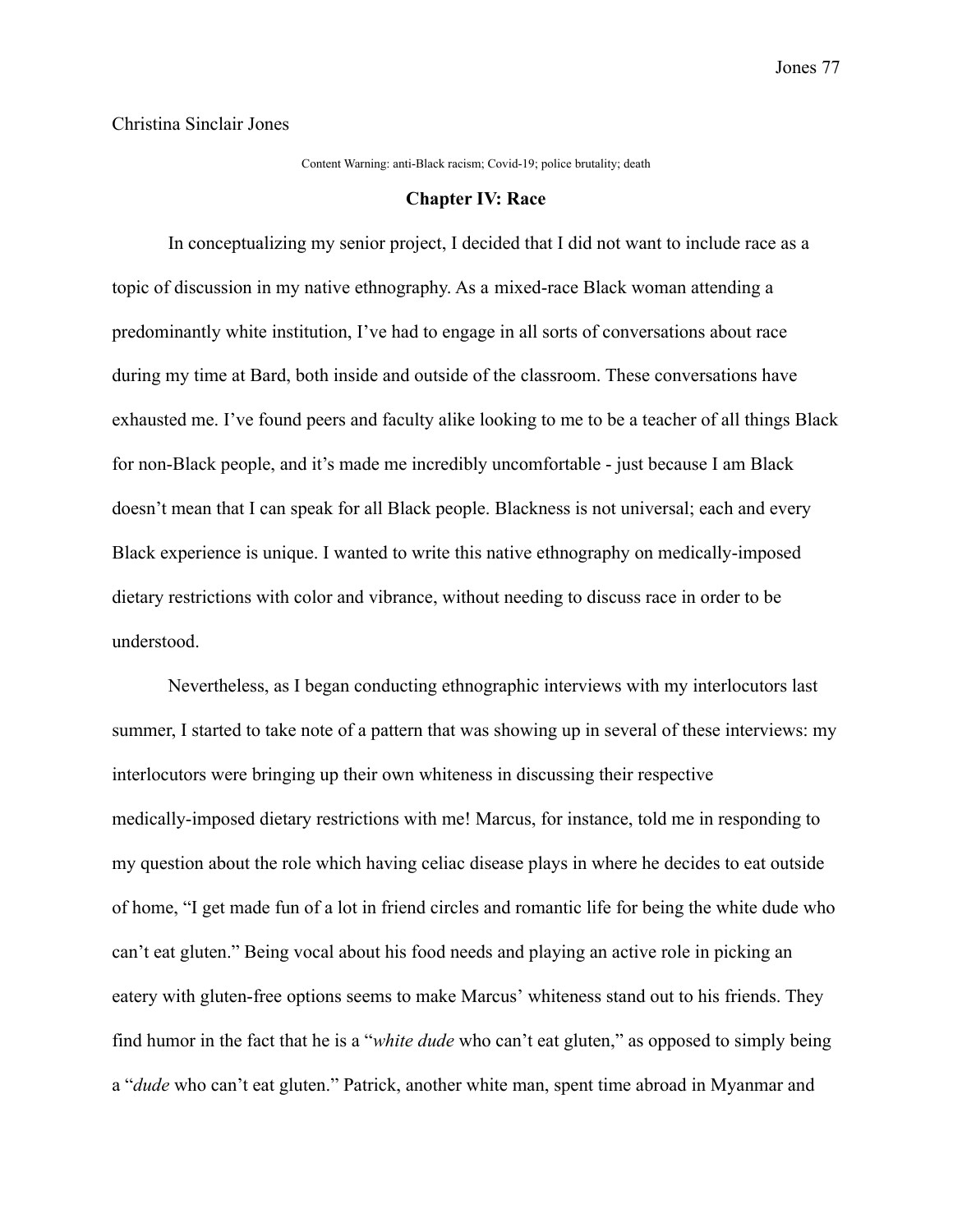found that his allergic reactions to peanuts which were grown in Myanmar were less severe than his allergic reactions to peanuts imported from the West. As he put it, the "running joke with friends there" was that Patrick "can't have Western nuts." It was as though the West - the traditionally-white world - posed a more severe sort of risk with regards to peanut danger than Patrick was faced with in Myanmar. Patrick shared that in Myanmar, he was the white Westerner who could not physically tolerate peanuts from the West, and his Myanmarese friends found this incredibly comical. He felt "nervous" when dining at "Western restaurants" in Myanmar because foods imported from the West contained the scarier, more dangerous peanuts. When Patrick dined at Myanmarese restaurants, on the other hand, he was eating dishes prepared with locally-grown peanuts, and he felt a sense of security - these Myanmarese peanuts were safer than the Western ones. Ironically enough, considering that Patrick was born and raised in the U.S., the West meant danger for him in a way which Myanmar did not, in terms of peanut exposure.

At first, I simply could not understand why several different individuals, who are entirely unrelated to one another, and with whom I was having unique conversations about the food-related medical conditions unique to each of them, all brought up their own whiteness/ positionality as a white Westerner. I did not ask any questions of my interlocutors about race, nor did I bring up my Blackness or their whiteness. In truth, I wanted to avoid talking about race altogether during these ethnographic interviews. I made a concerted effort in writing my interview questions to exclude race from our conversations, and I refrained from mentioning my own racial positionality or alluding to the social happenings of the summer of 2020 as I spoke with my interlocutors. Therefore, the fact that several of my interlocutors still took it upon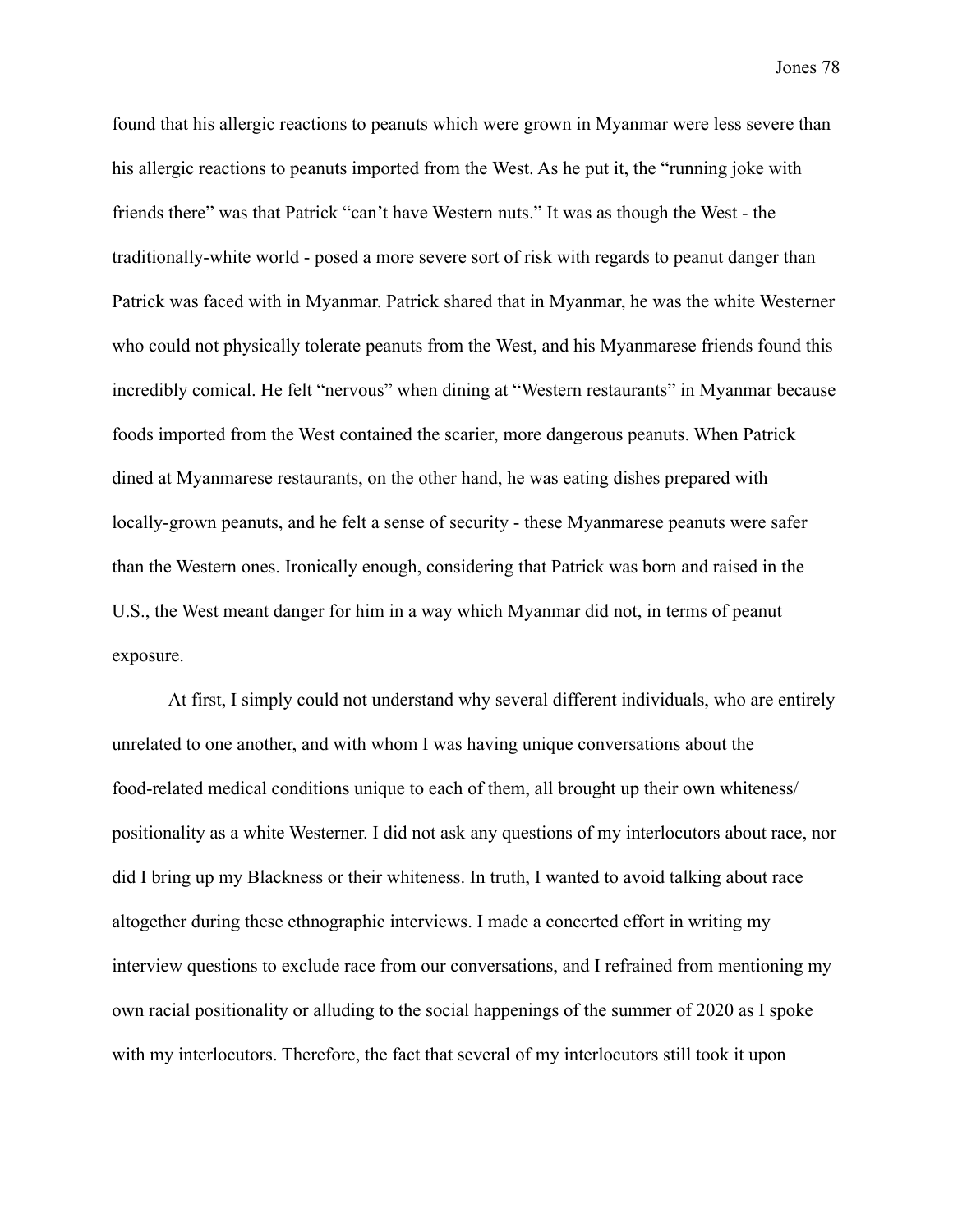themselves to bring up their own whiteness in opening up to me about their respective lived experiences as sufferers of food-related medical conditions is striking and significant - therein lies the puzzle which grounds this chapter. The fact that several individuals with no relation to one another whatsoever each felt moved to talk about their whiteness during a conversation about medically-imposed dietary restrictions means that for some of my interlocutors, race plays a role in shaping everyday movement and social interactions in living with a food-related medical condition. I will use this chapter to think through this puzzle, and to explore various points of intersection between race and food-related medical conditions. In order to honor my interlocutors and to make this project as comprehensive as possible in terms of covering and sitting with all that my interlocutors shared with me during our ethnographic interviews, I find it necessary to think analytically about race as something which continues to impact the ways in which several of my interlocutors conceive of their respective food-related medical conditions.

### **Social Context**

How you feel about your body's needs and the ways in which you take up space in adherence with these needs are directed by the social context of the world around you. Having a medical condition doesn't happen in a vacuum. The way that your medical condition makes you feel is influenced by what's going on in your society, and the feelings that show up for you around your condition are inherently put in dialogue with the feelings that show up for you around your own societal positionality in a historical moment. To gain a comprehensive understanding of how my interlocutors were feeling during our respective ethnographic interviews, I find it important to think with intention about the timing of those interviews - their

 $\sim$  ~ ~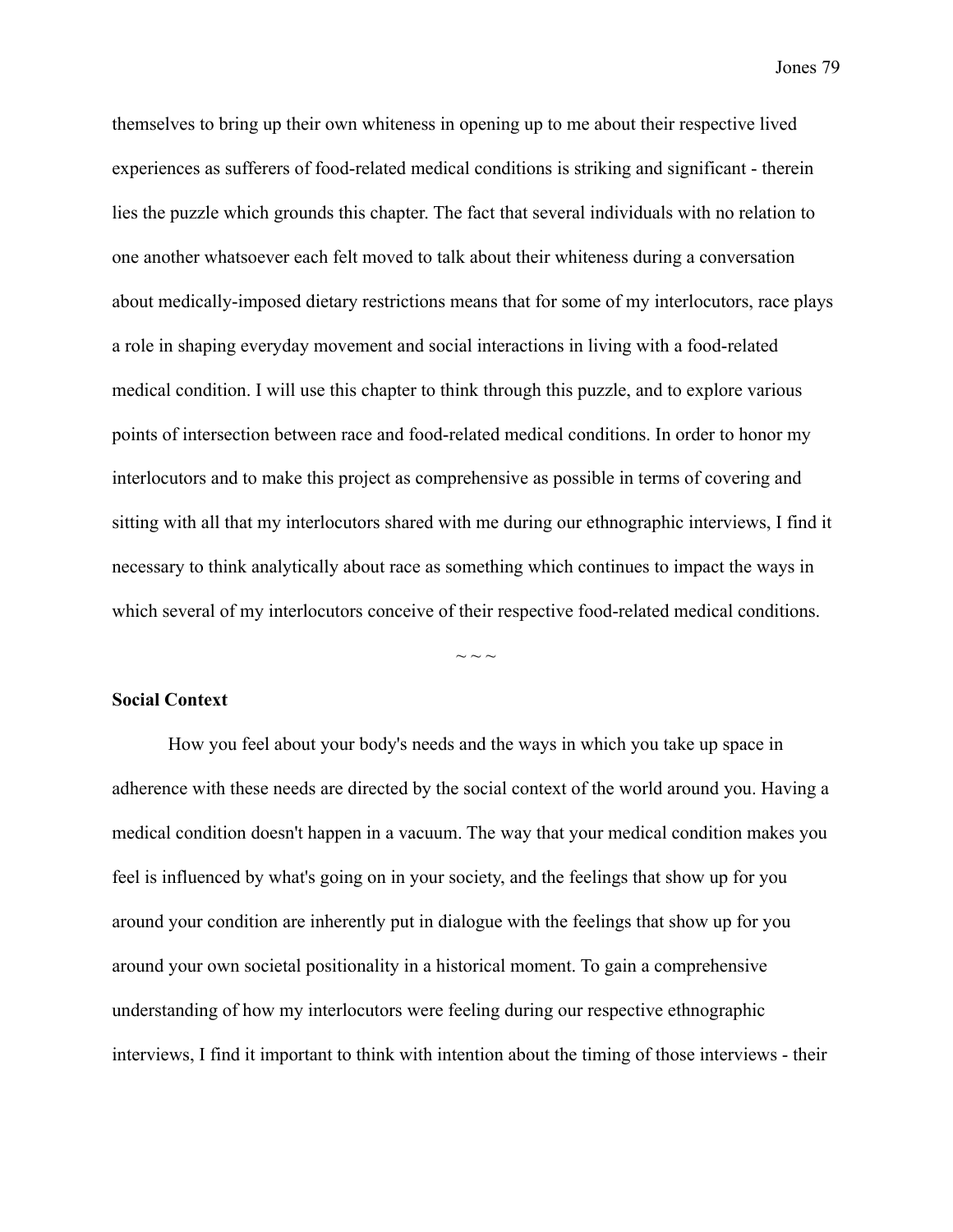social timing - so as to recontextualize the feelings and thoughts that were shared with me during these conversations. The summer of 2020 was, put euphemistically, memorable. Often times, when people refer to a summer as "one to remember," they're looking back on it with fond memories of ultra-American things like watching fireworks at the beach, eating well at a cookout - or a barbeque, depending on who you ask<sup>30</sup> - and having swimming parties with friends and family, be they at a pool or a neighborhood swimming hole. I want to be very clear about the fact that I am in no way looking back on the summer of 2020 with fondness or nostalgia. In fact, it was a summer which traumatized me and the entire world, as it marked a moment of multiple pandemics: the Covid-19 pandemic and the pandemic of anti-Black racism, to name the two that have influenced me most directly in writing this chapter. Sadly, this moment of multiple pandemics has proven to be anything but fleeting, as we still find ourselves entrenched in the global despair and suffering brought about by the Covid-19 pandemic that people worldwide have been fighting for over a year, and racism is alive and well. Still, what made the summer of 2020 particularly strange in the U.S. was the temporary period of racial reckoning which so many white, self-proclaimed allies<sup> $31$ </sup> underwent over the course of a few hot months.

<sup>&</sup>lt;sup>30</sup> If you read between the lines here, I'm already separating quintessential Black American experiences from quintessential white American experiences; Black folk say "cookout," while white people say "barbeque." I prefer the term "cookout" myself.

 $31$  I've chosen to refer to the white Americans who did not choose to deny the realities of anti-Black racism. (E.G: Trump supporters; people involved in white supremacist hate groups, those who showed up to Black Lives Matter protests to verbally or physically accost protestors; etc.) These white Americans are the sort of people who wrote "BLM" in their Instagram bios, linked their personal social media bios to the "https://blacklivesmatters.carrd.co/" URL, put up "Black Lives Matter" signs in their front yards, and took to performing their self-proclaimed allyship in hypervisible, public ways. By calling these white Americans "self-proclaimed allies," I wish to draw attention to the fact that the hypervisible, public aspects of the sorts of performances of solidarity with Black Americans which is characteristic of the summer of 2020 point to an awareness on the part of the white person performing these solidarity acts that they will be seen by others. There's a selflessness in my own personal definition of an ally, a person who works to effect change without wanting to be thanked and repaid by anyone, let alone acknowledged; an ally is, to me, a person who does the right thing simply because it is right, without expectations. That is exactly why I find the online and front yard sort of allyship to be so off-putting: there's a desire on the parts of people using "BLM" banners as Facebook cover photos, or wearing a "Black Lives Matter" t-shirt, to be seen and acknowledged by others, almost as if doing these simple gestures warrants gratitude and reverence. I shall refer to anyone who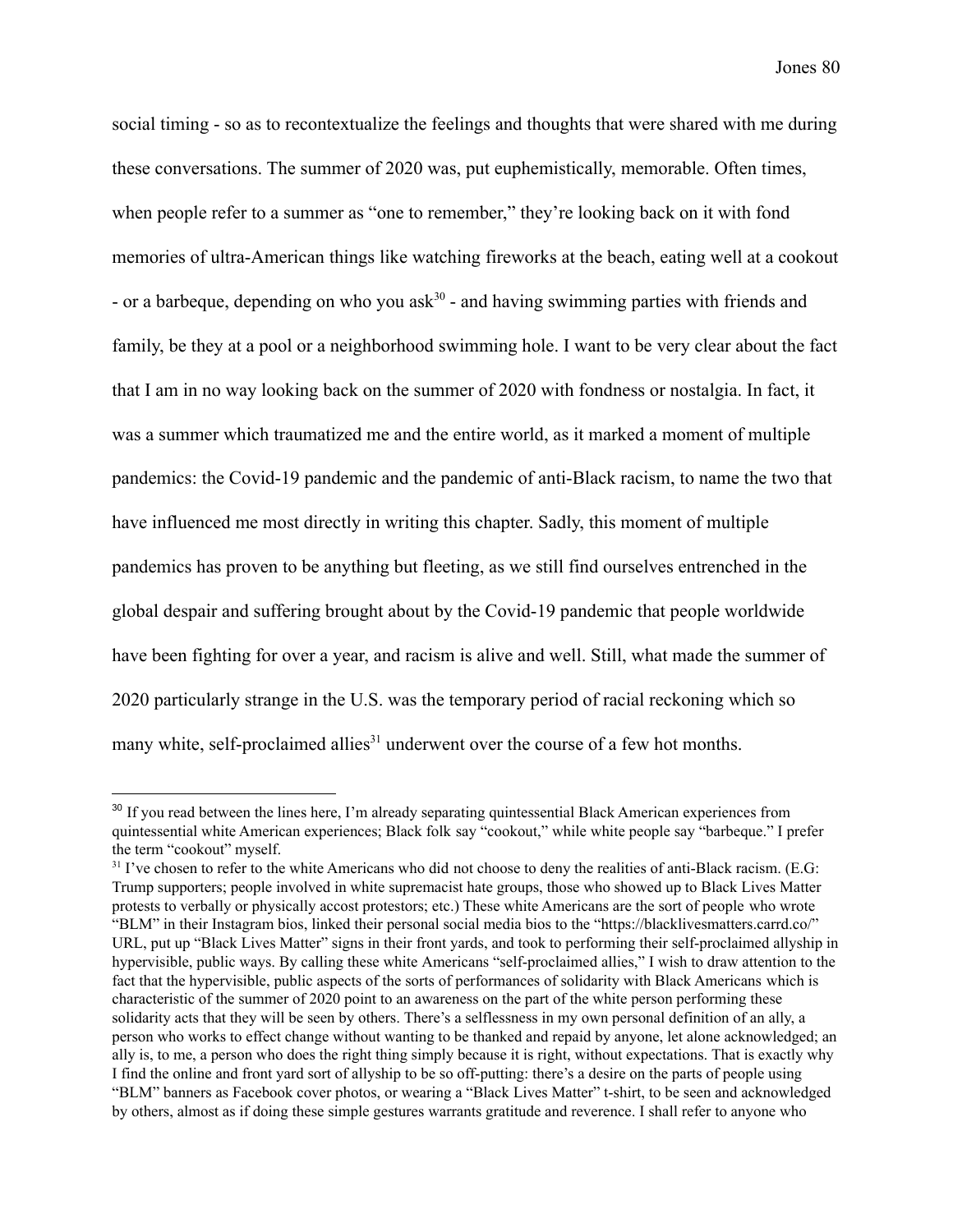During this unique and temporally-bounded period, many white Americans wrote about, posted about, made art about, cried because of, marched in the streets to fight, and had meetings to discuss the privileges that they are afforded in our white supremacist, Eurocentric society, as well as their own internalized prejudices and biases. Plenty of U.S. companies and organizations issued statements of solidarity with the Black Lives Matter movement. These statements often took the form of lengthy emails circulated to entire email listservs to proclaim to staff members and customers that their company or organization's leaders do not condone anti-Black racism. Something that I found peculiar, not to mention unnerving, in the midst of the circulation of such solidarity statements (of which I as the only Black intern at an entirely white-run company was on the receiving end) was that so many of these statements focused on the murder of George Floyd specifically. I remember listening to the CFO of the organization for which I was interning tell all of us staff members and interns during a weekly meeting that she was outraged and horrified by the crime that was committed against George Floyd and his family. As I watched my corporate superiors nod their heads and paint their faces with expressions of deep sorrow and grief, I was taken aback by just how shocked these white people seemed by the fact that a Black King was murdered by the police in the U. S. of A. Now, I was heartbroken and shocked along with the rest of the world by the murder of George Floyd - each and every murder of a Black person is one murder too many, and yet another stinking and unerasable blood stain on the rotten record of white civilization. However, I was just as heartbroken and shocked by the murders of

performs acts of solidarity with the desire or expectation to be thanked and given bonus points as an ethical being as a member of the classifier I'm using in this section, "self-proclaimed allies." These people are fair weather supporters of racial justice; they surfaced out of the metaphorical woodwork during the summer of 2020 to support a cause that has needed supporting since the inception of this nation, simply because it served their best interest by helping them to create a certain, quasi-curated image for others to see in which they are some sort of proud, outspoken racial justice worker.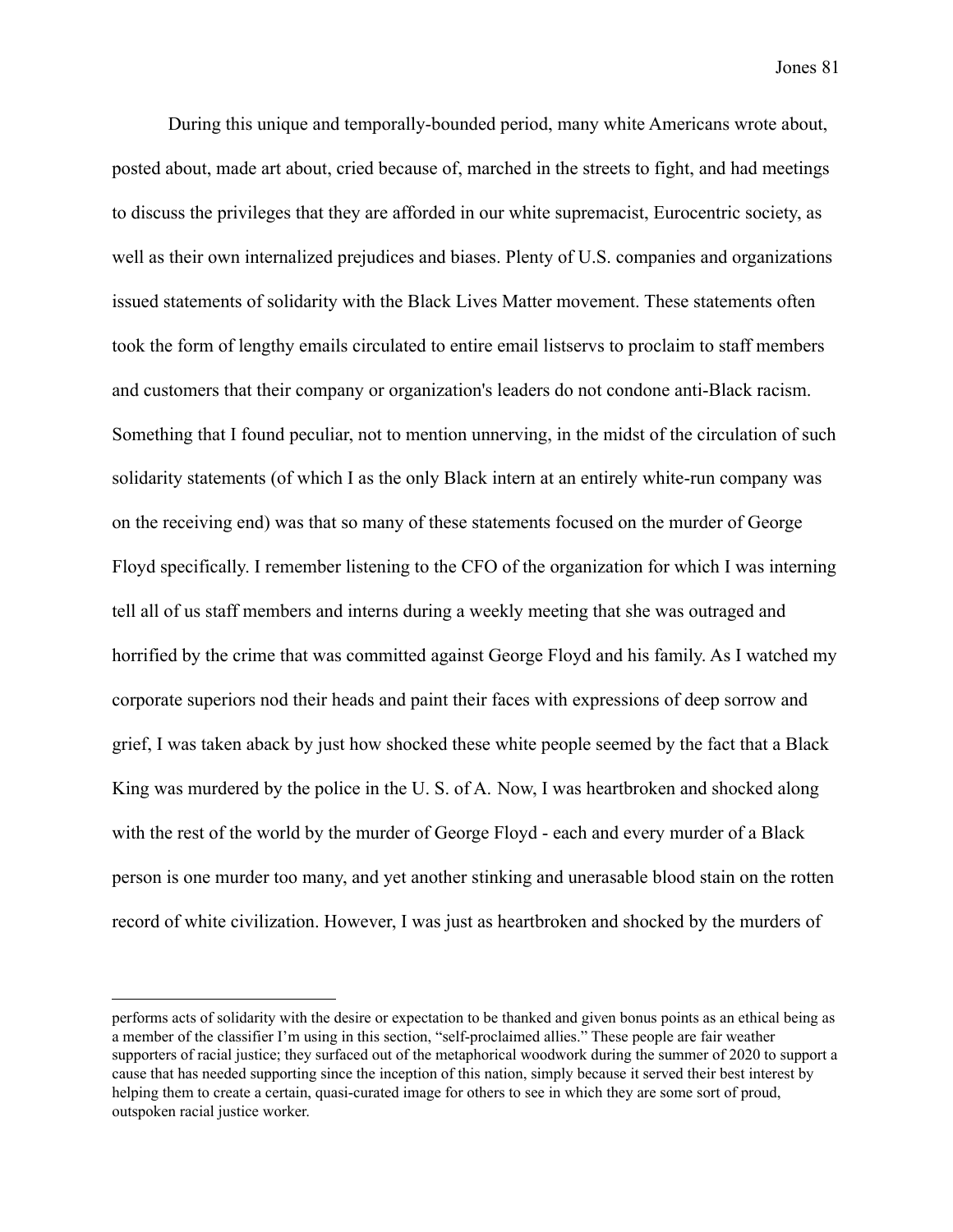Breonna Taylor, Ahmaud Marquez Arbery, David McAtee, Chris Beaty, Italia Kelly, Calvin L. Horton Jr., James Scurlock, and so, so many more of the Black siblings that I will never have the opportunity to get to know here in the earthly realm because they were stolen from us all. (Chughtai  $2021$ )<sup>32</sup>

At least 164 Black Americans were murdered by the police during the first eight months of 2020 alone (Cohen 2020)<sup>33</sup> - many of these murders took place long before the summer months came, and long before the self-proclaimed allies who cried over the murders between the months of May and August woke up or cared. Every Black life that is stolen is equally outrageous, equally gut-wrenching, equally heartbreaking, and equally shocking to us Black folk; the loss of a member of our community is a loss that stings and burns as if it were the loss of our own parent, cousin, best friend, teacher, neighbor, grandmother, auntie, unc, big brother, little sister, godmother, teammate, band member, favorite coworker… or even of ourselves. By the same token, every murder of a Black person is equally damning for the individuals responsible, as well as for white civilization at large. The murders of our kind are nothing new to us Black folk. We grow up in the U.S. being taught by our elders to not stay out past a certain time, to greet white people - particularly white adults - with respect and to maintain strong but respectful eye contact with them, and to, "Yes sir," "No sir," cops. Racism and the fact that I am Black in a country that was built upon the practice of stealing land and lives from Black, Brown and Indigenous people, have been two of the most fundamental facts of my life for as long as I can remember; the same goes for every single brother or sister that I have ever known. Though the

 $32$  This interactive list of names of Black people murdered by the police in the U.S. during the infamous 2020, created by Alia Chughtai through Al Jazeera, is not paginated; therefore, I am unable to provide a page number for this citation.

<sup>&</sup>lt;sup>33</sup> CBS News published an article by Li Cohen in 2020 in which I found this information. The CBS News website is not paginated, so I am unable to provide a page number for this citation.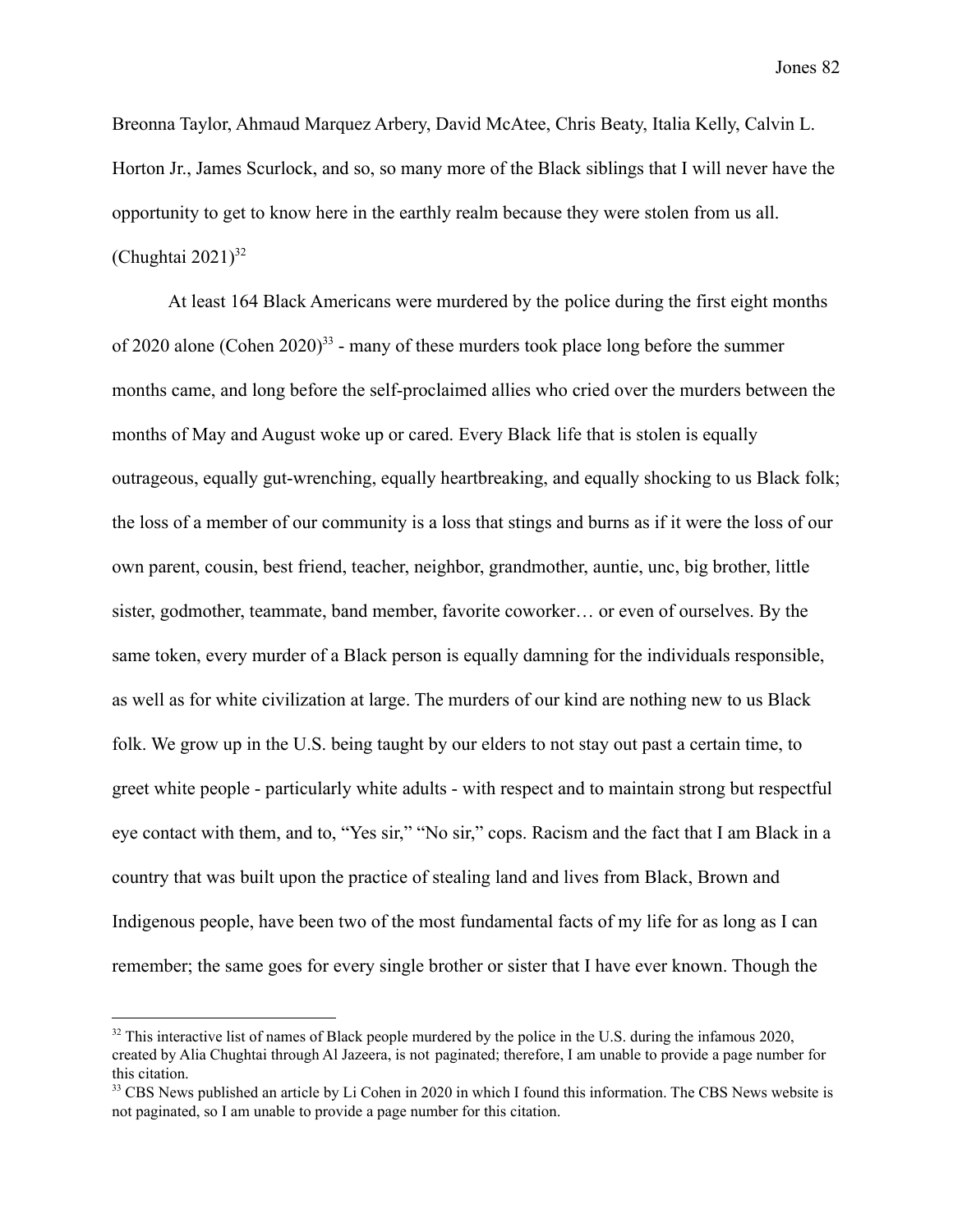murder of George Floyd was nauseatingly horrid and caused my eyes to spring tears and my hands to clench into fists, I was, sadly, unsuprised by the fact that yet another Black King had been murdered by the police. They've been killing us for as long as we have been in this country, in any and every brutal way imaginable; that's exactly why I found the sudden pity for Black folk and enthusiasm about activism which came from white people last summer - though these sentiments dissolved quickly - so strange and so uncomfortable: we Black folk have understood our plight all along, so why did it take white people such a long time to wake up? W*hat did the murder of George Floyd to do white people that no other Black murder had done?*

For us Black folk, the temporary social media activism of last summer has already become something of a community joke. It was incredibly bizarre to witness from the outside both the sudden influx of infographic regurgitation on social platforms, and the equally-sudden end to this sort of temporarily-incessant stream of online conversations and information-sharing regarding anti-Black racism. At the end of the summer of 2020, the swift return to racially-unconcerned normalcy among white self-proclaimed allies showed up on social media in forms like bikini pics, uncomfortably-large group photos at the family lakehouse, photos of clouds from the window of an airplane headed to the Islands, and videos of people dancing or playing drinking games at house parties disguised as small indoor gatherings. I remember attending a socially-distant 26th birthday celebration in my hometown for Breonna Taylor, and seeing at least one-hundred white people in attendance who I had never before seen at events honoring Black people. A close friend of mine was there with me, and as we gave each other a look, she said as quietly as she could manage while wearing a KN95 mask and keeping her distance, "How long are they gonna keep this up?" An almost amused, yet jaded, lack of trust in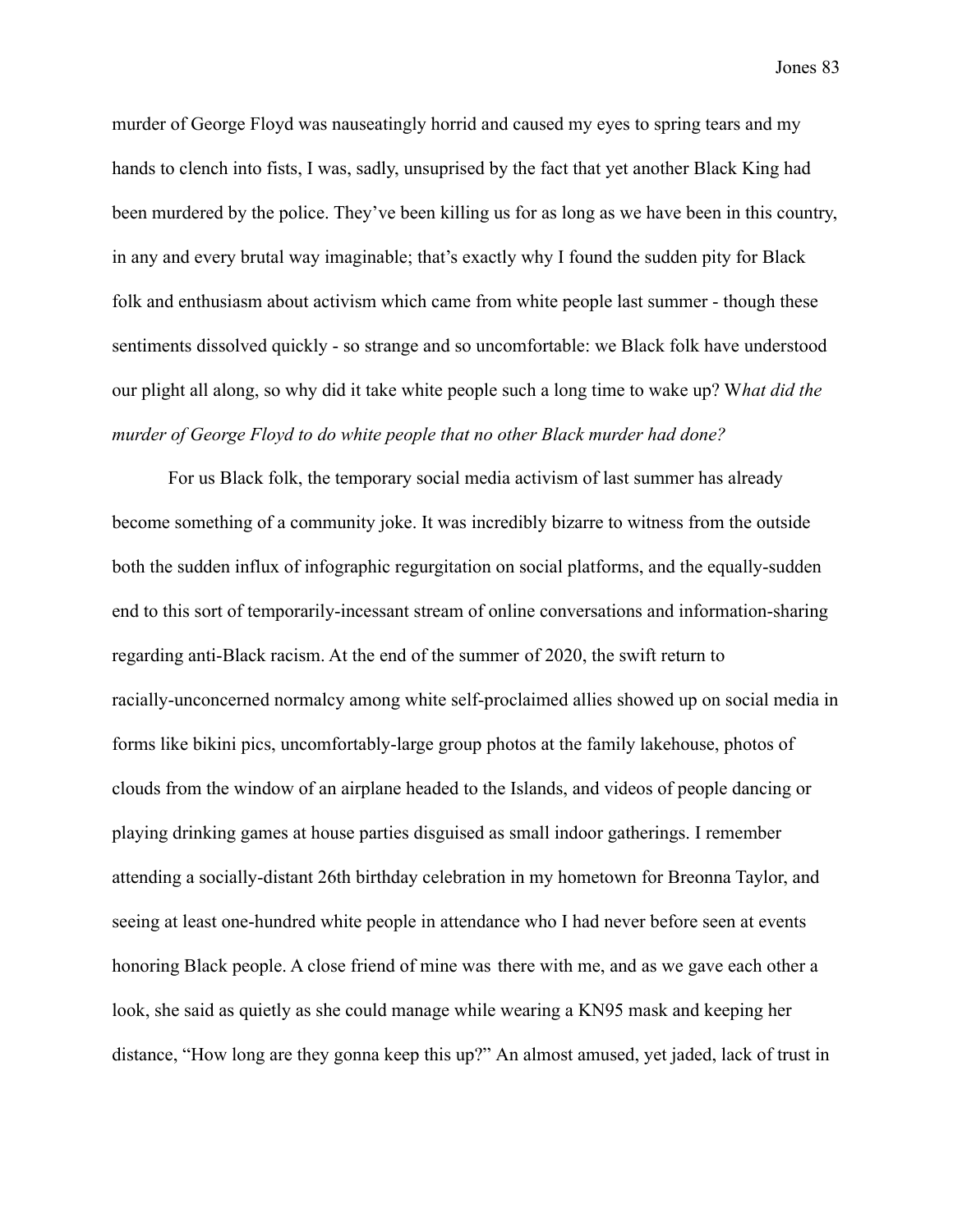the sustainability of the racial justice work that our white counterparts were undertaking was a widely-felt sentiment among Black people, all summer long. I had hoped that the momentum<sup>34</sup> as so many optimistic leftists were calling the energy-charged sense of urgency that activists and self-proclaimed allies alike were bringing to their work, would last; though I had a gut feeling that it wouldn't, I was surprised that white burnout happened within the same summer that the reckoning had begun. National news channels stopped covering the protests, or insisted on referring to them as "riots."<sup>35</sup> White book clubs stopped reading books by Black authors, or programming discussions of anti-Black racism altogether.<sup>36</sup> White friends of mine stopped texting to ask how I was doing, a gesture which really touched me and made me feel seen while it lasted. Gofundmes stopped receiving reparation payments. Black businesses lost out to the man once more. The changes we saw in our white friends, neighbors, colleagues, family members, coworkers, bosses, and favorite celebrities gave some Black folk a sense of optimism albeit hesitant and at times doubtful - that we as a country might actually make some progress. When the changed behaviors and the concerned white attentiveness reverted back to mindless

<sup>&</sup>lt;sup>34</sup> An entire blog on Medium.com, entitled "Momentum," has been dedicated to thinking about and reflecting on the momentum that the Blck Lives Matter movement gained during the summer of 2020.

<sup>35</sup> Johnny Magdaleno wrote an article in the *Indianapolis Star* in entitled "Report: BLM protests turned to riots after IMPD fired chemical agents on demonstrators" (Magdaleno 2021)

<sup>&</sup>lt;sup>36</sup> Until mass white burnout happened as the summer of 2020 neared its end, self-proclaimed allies were reading books about race with new fervor. I watched as my Black father, the only Black person on his team, was required to read *Waking Up White, and Finding Myself in the Story of Race* by Debby Irving with a group of white colleagues and to discuss the book with them, which in practice translated to an exhausting obligation to become the teacher of blackness and all things Black for this group of supposedly well-meaning white people. *Waking Up White, and Finding Myself in the Story of Race* is a book written by a white woman, for white people, and it's something of a racial coming of age story in which Irving narrativizes her journey of discovering and coming to terms with her own white privilege as a grown woman - this fact alone speaks to the privilege that Irving possesses, as someone who can take something of a personal growth journey in order to conceive of her own racial identity, as opposed to living in a white supremacist society as a Black person and having to learn the implications of being Black for how you are treated by non-Black people very early on in childhood. Listening as my father's colleagues put words together to form sentences like, "Gosh, I always thought that the police were the good guys," and, "But how could anyone do something like that to somebody, just 'cuz of how they look?" was eye-opening for me. It made me realize that some white people, in spite of having lived in this country for their entire lives, really do not have the slightest clue about what being Black in America entails.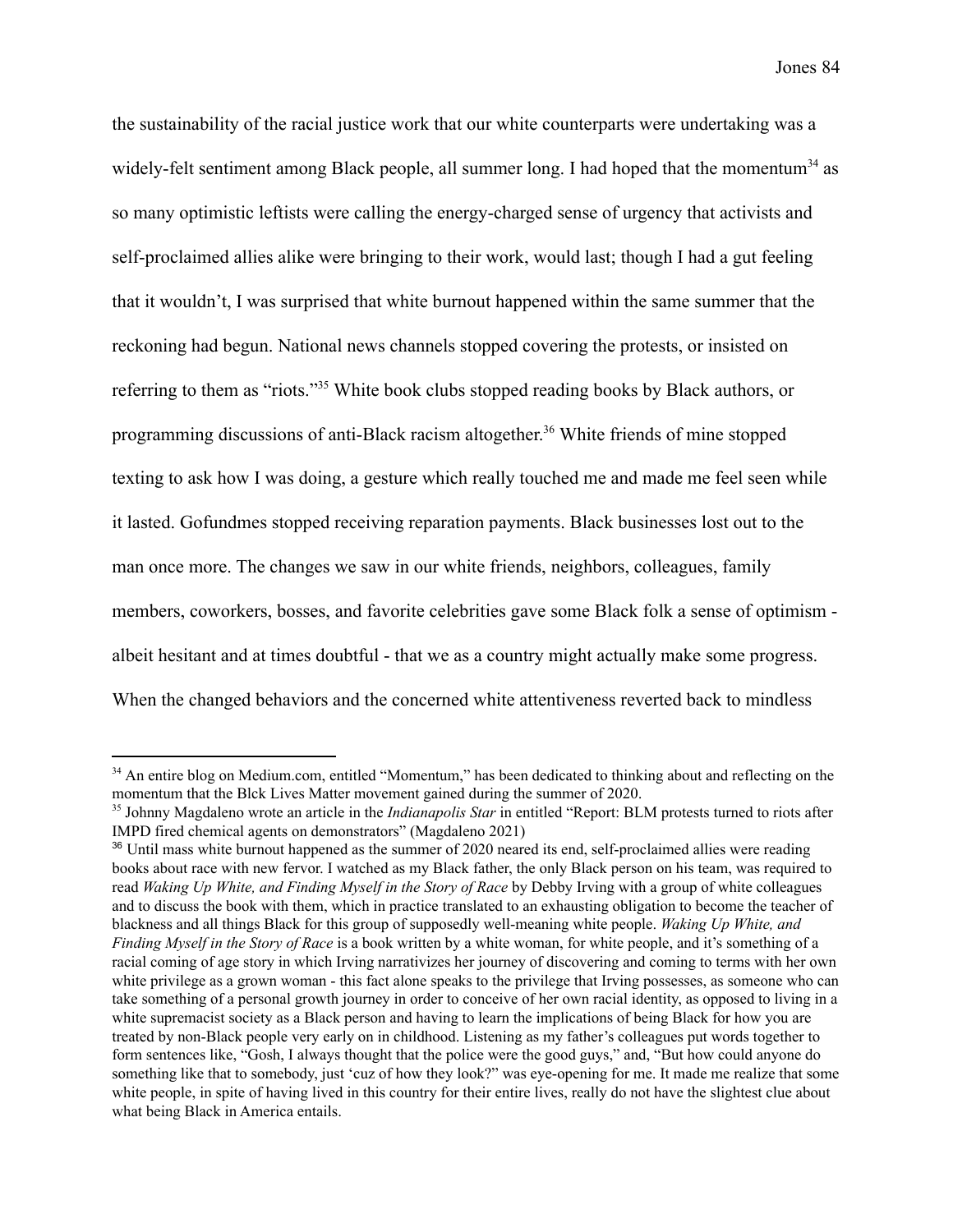movement through the world and a lack of consideration for Black Life, a profound sense of disappointment rippled through the Black community. The fact that white folk could not make it through more than three consecutive months of merely talking about how it feels to live the lives that we've lived every day since we were born reminded us yet again that we are other in this country; this realization was painful, as well as irritating.

In thinking retrospectively about the ways in which my interlocutors might have perceived me during our respective ethnographic interviews last summer, I am reminded of the fact that I as an ethnographer am a position subject. As such, I profoundly shape the impressions of my interlocutors. It's possible that they felt interpolated by me as a Black woman anthropologist; if that is the case, then it stands to reason that they would direct our conversation toward something with which I as a Black person would plausibly have first-hand experience: anti-Black racism. Anyone who has conducted ethnographic fieldwork knows that you as the ethnographer can prepare a list of interview questions ahead of time, and you can draw up rich and complex proposals in which you detail the questions which your project seeks to answer, but you can never be certain that the direction that you've sort of preemptively established for your project is the direction in which your interlocutors will end up taking you during your ethnographic fieldwork. As the subjects of our ethnographic fieldwork, our interlocutors ultimately have control over the ways in which our ethnographic research develops.

### **Privilege**

All of my interlocutors and I fall under the same category: involuntary restrictive dieters. We are all people for whom food-related medical conditions have made it necessary to eliminate

 $\sim$   $\sim$   $\sim$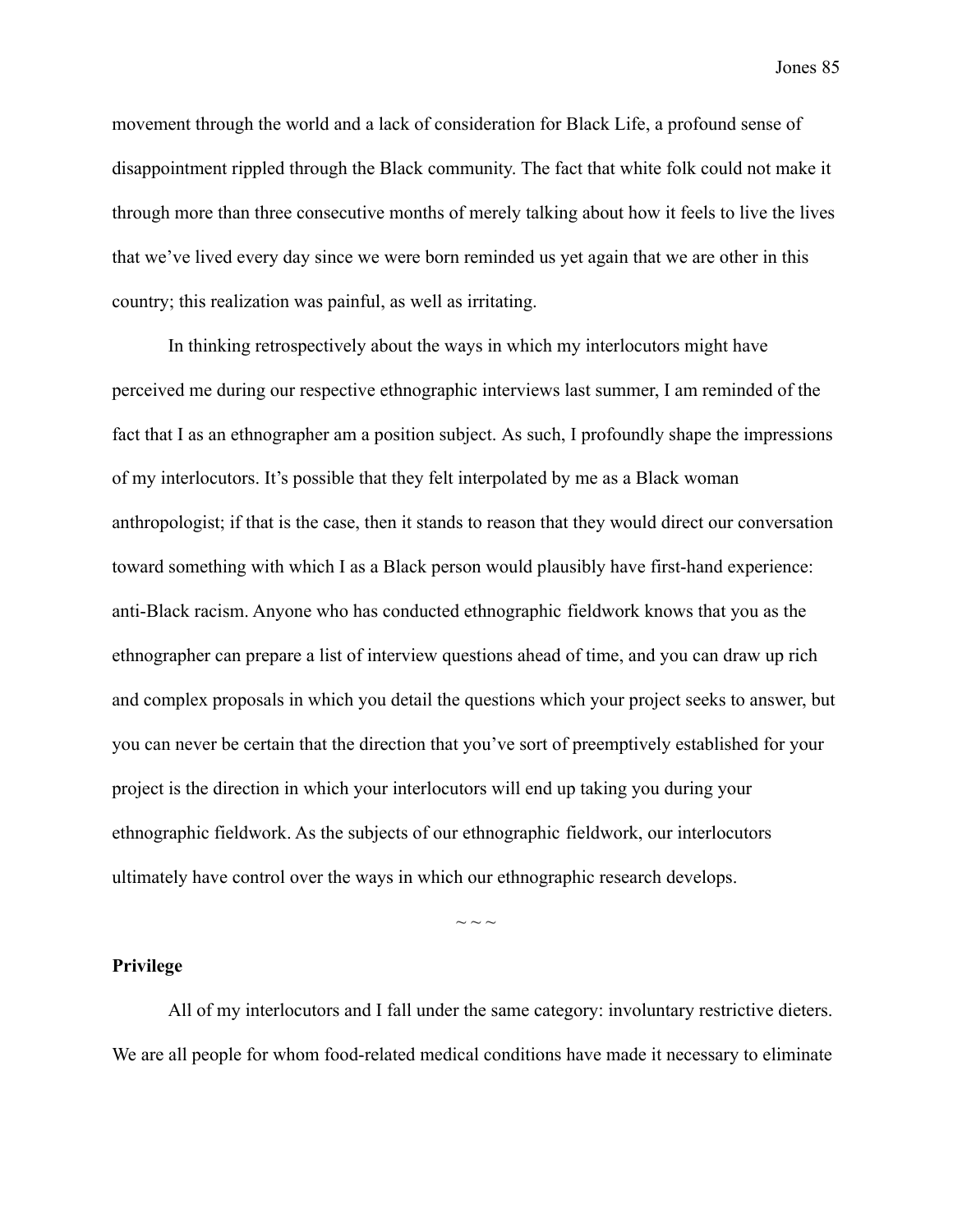certain foods - our respective danger foods - from our diets. My interlocutors all share the fact that they did not get a say in whether or not to restrict their diets in common. Now, there are plenty of people who choose, for various reasons, to eliminate certain foods from their diets without medically needing to do so; these people fall under the category of voluntary restrictive dieters. Voluntary restrictive dieters possess the privilege of being physically able to eat the foods that they've given up, a privilege which none of my interlocutors possess. In this section, I will think through privilege as it pertains to restrictive dieters, voluntarily restrictive and involuntarily restrictive dieters alike. This section will explore three different forms in which privilege shows up around restrictive dieting: the privilege of electing to stop eating foods which are medically accessible to you, foods which your body is physically able to tolerate; the socioeconomic privilege of having the funds with which to sustain a costly diet made up of low-ingredient specialty foods; and the privileges which one is afforded on account of the color of one's skin as a white restrictive dieter, voluntary or involuntary. I will use gluten-free eating as a lens through which to highlight and to examine the great disparities which exist among restrictive dieters of various categories and demographics.

The system in this country is set up to benefit and uplift white people, and to oppress and limit non-white people. By virtue of being white in the U.S., you enjoy innumerable privileges which are off-limits to people of all other races and ethnicities. Systemic racism and socioeconomic oppression are interconnected; $37$  under capitalism, money is equated with power. Our system in the United States, a capitalist system built on white supremacy and the violent pillage of Indigenous lands, advantages white people with food-related medical conditions, while

<sup>&</sup>lt;sup>37</sup> Thomas Kleven writes, "The United States is systemically a highly classist and racist society, that classism and racism are interrelated and overlapping phenomena" (Kleven 37: 2009)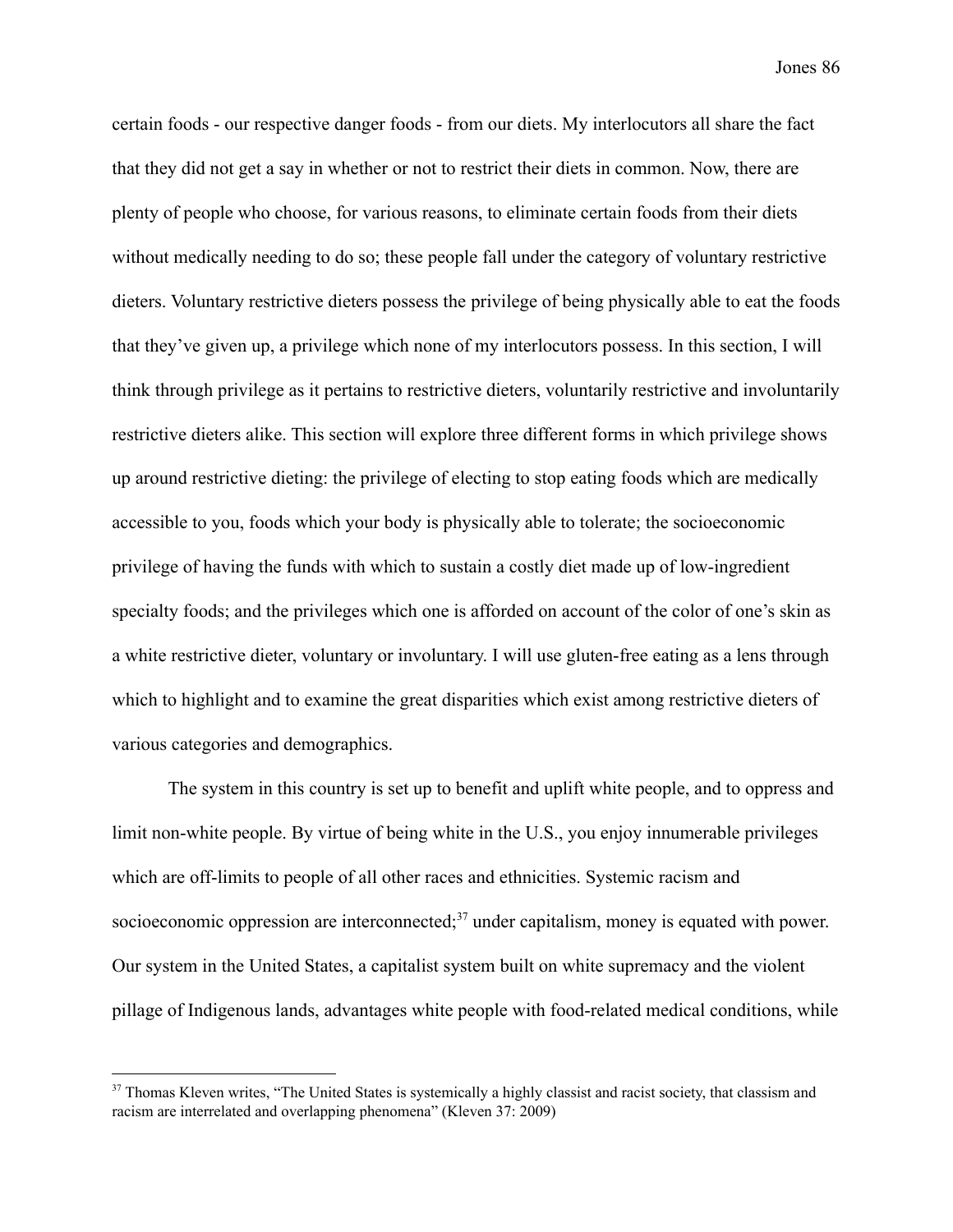it puts sufferers of color at a great disadvantage; our system also values and rewards those who have the most money. As Brodkin writes, "capitalism as an economic organization in the United States is racially structured." (Brodkin 2004: 76) Race and money matter greatly in our society here in the U.S. Race has an impact on what it means to live with and to interact with others around a food-related medical condition, just as it has an impact on just about every aspect of life in this country. "Race affects everything we do," (Center for American Progress  $2021$ )<sup>38</sup> and it determines which sufferers of food-related medical conditions are systemically privileged over others.

## I. The Privilege of Being Physically Able to Unchoose Foods

In 2016, Hyun-seok Kim, MD, MPH conducted a study exploring the rise in the popularity of gluten-free living in the U.S. from 2009 through 2014 (Kim et al. 2016: 1715). In this study, Kim found the following: "From 2009 through 2014, the prevalence of celiac disease remained stable over time (0.70% in 2009-2010, 0.77% in 2011-2012, and 0.58% in 2013-2014) and among population subgroups, with the exception of a decrease among men. In contrast, adherence to a gluten-free diet without having celiac disease has increased significantly overall (0.52% in 2009-2010, 0.99% in 2011-2012, and 1.69% in 2013-2014) and among population subgroups, with the exception of stable trends among nonwhite participants." (Kim et al. 2016: 1715) The fact that trends of adhering to a gluten-free diet by choice - without celiac disease remained "stable… among nonwhite participants" (Kim et al. 2016: 1715) means that the rise of voluntary gluten-free eating occurred among white participants - voluntary gluten-free eating among "nonwhite participants" (Kim et al. 2016: 1715) did not see a rise. White voluntary

<sup>&</sup>lt;sup>38</sup> The Center for American Progress webpage is not paginated, so I am unable to provide a page number for this citation.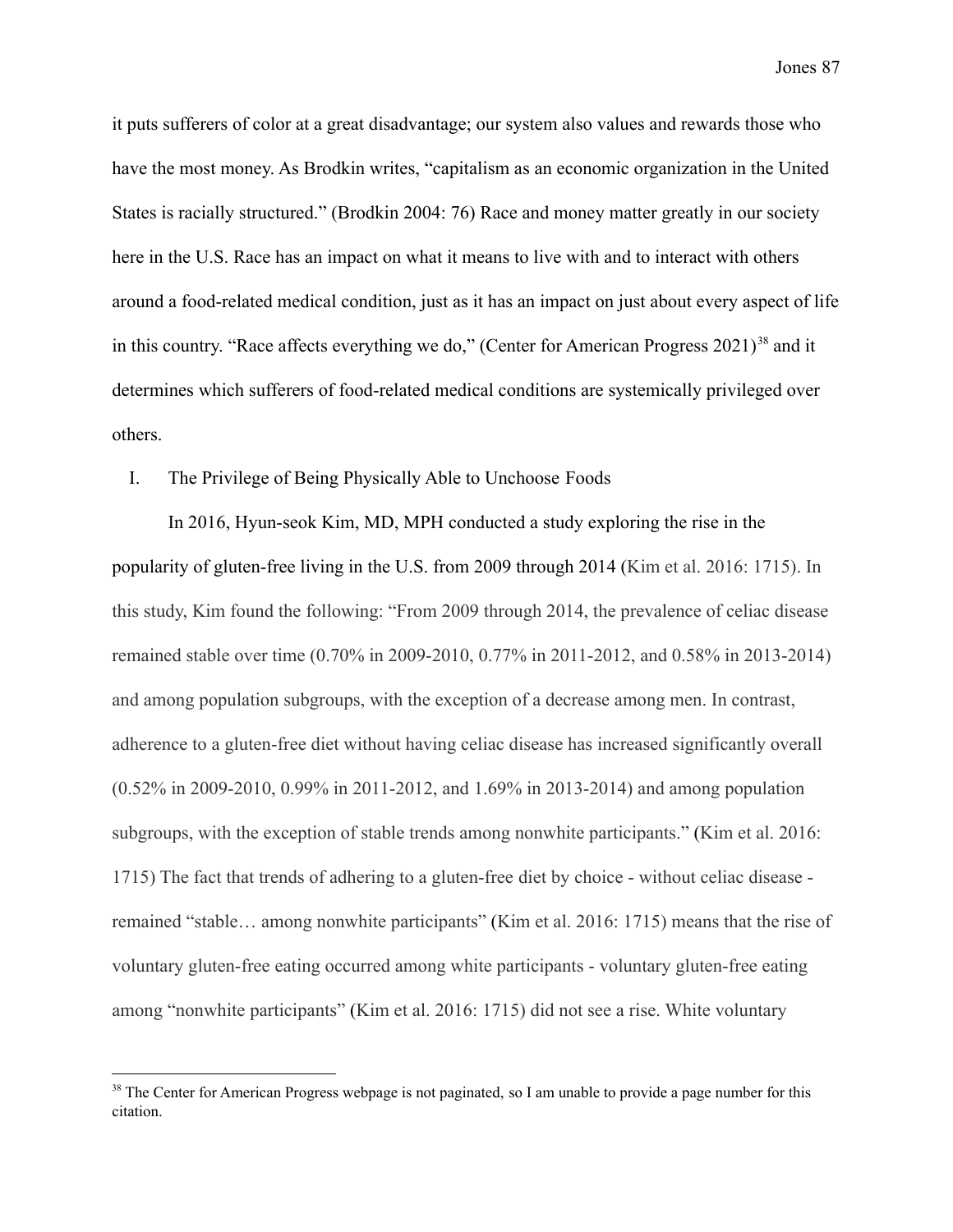gluten-free dieters are privileged above involuntary gluten-free dieters in the ways of being physically able to eat gluten, but still giving it up, simply because they can. Even Marcus, a white man, lacks the privilege reflected in the study conducted by Kim, MD, MPH. he has no choice but to live a life free of gluten.

As a person who's had to give up gluten out of medical necessity, I often find myself wondering why anyone would choose to give it up if they didn't *need* to. Having to avoid gluten can be really inconvenient, not to mention upsetting. In thinking through the complexities of voluntary restrictive dieting, I needed to get past my own personal biases in seeking to understand why some people decide to give up gluten without being physically forced to do so. Nutritionist Carrie Forrest gives a list of reasons for which she says that anyone who does not suffer from celiac disease should consider eliminating gluten from their diet. This list includes, "Gluten can be inflammatory… even for people who have non-celiac gluten sensitivities, there may be a connection between eating gluten and swollen joints, and, "Gluten products aren't necessarily nutrient-dense." (Forrest  $2020$ )<sup>39</sup> Forrest is attributing gluten-free living to healthfulness. In postulating that a connection "may" exist between inflammation and gluten eating, even for people who do not suffer from celiac disease,  $40$  Forrest is implying that giving up gluten might be of direct benefit to one's joints, in that going gluten-free would reduce the inflammation purportedly caused by gluten. However, Forrest reveals that it is not certain that any sort of causal relationship between gluten eating and joint swelling exists through her use of the phrase "may be." "May" speaks to potential, possibility; "may" is not synonymous with "is,"

<sup>&</sup>lt;sup>39</sup> The website on which this article is found, cleaneating kitchen.com, is not paginated, so I am unable to provide a page number for this citation.

<sup>&</sup>lt;sup>40</sup> Christopher Pomeroy, MD writes in an article about arthritis health, "When a person with celiac disease or a gluten sensitivity eats gluten (gliadin and glutenin proteins) the immune system jumps into action, causing inflammation… such as joint pain." (Arthritis-health 2016)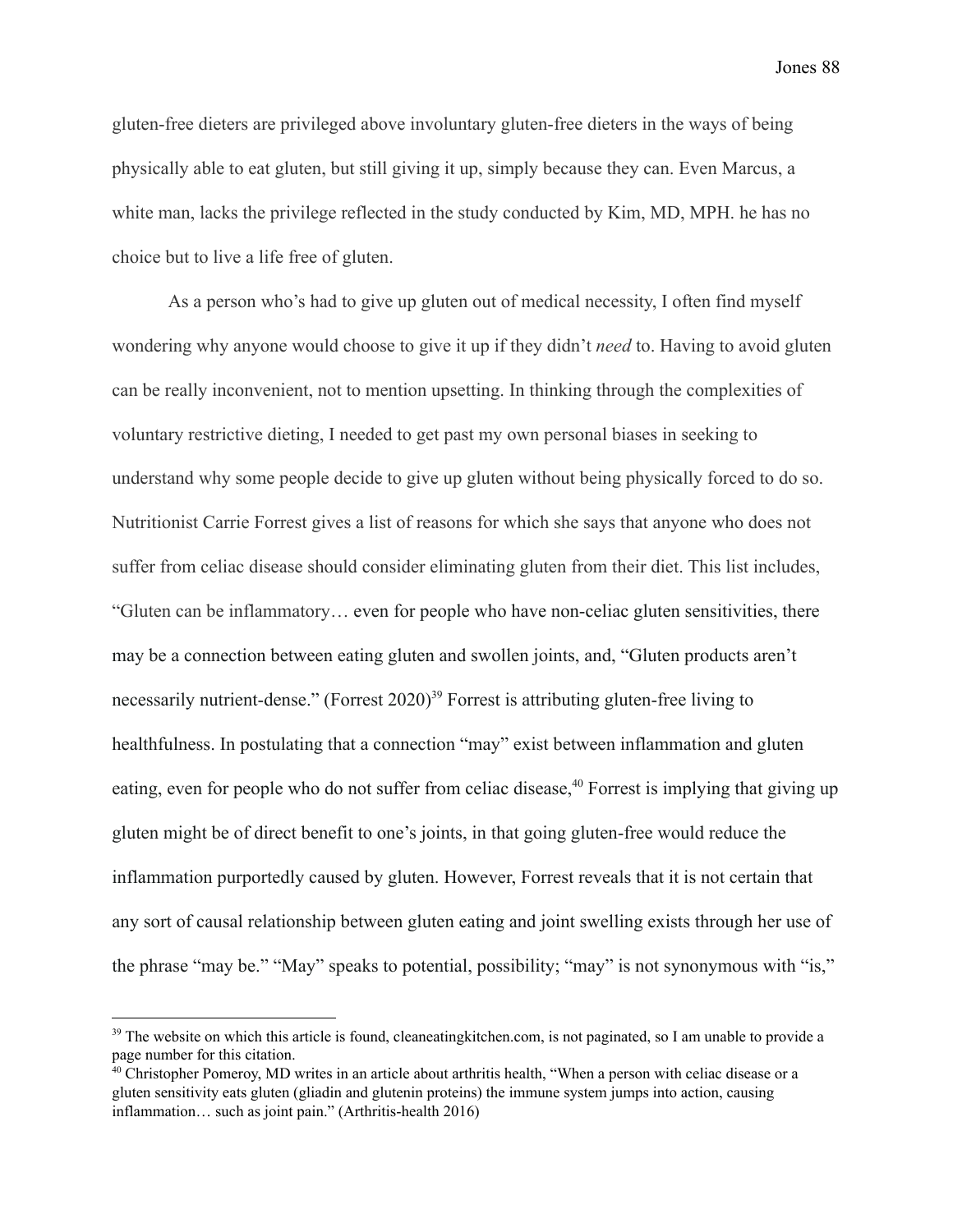which speaks to definitive truth. Moreover, by saying that "gluten products aren't necessarily nutrient-dense," (Forrest  $2020$ <sup>41</sup> isn't proving that gluten products are definitely lacking in nutrient density. Forrest is also not undertaking any sort of project of proving that gluten-free products are nutrient-dense. She is simply raising the idea that maybe, replacing gluten products with gluten-free products will contribute positively to the density of nutrients that an eater is getting from their food.

My own impression of voluntary gluten-free eating is that it stems from a belief that gluten-free eating is better for a person's overall health than gluten eating. Erica Lindsay, a blogger on spoonuniversity.com, writes, "The gluten-free diet has become a hot trend, with purported benefits including weight loss, increased energy, and overall improved health." (Lindsay 2021)<sup>42</sup> We know from reading Forrest's reasons for voluntarily going gluten-free that there is a narrative of gluten-free eating which holds it to be good for one's overall health. However, what Lindsay points out in her blog post is that "the science behind these claims" about the supposed health benefits of gluten-free eating "does not hold up." (Lindsay  $2021$ )<sup>43</sup> Just as there are people who advocate in favor of the possibility that voluntarily following a gluten-free diet is of benefit to a person's health, there are also people who feel strongly that going gluten-free if you do not medically *need* to do so can negatively impact your health. In an article on gluten-free eating, two physicians - Niland, MD and Cash, MD - cite the fact that "many gluten-free foods are not enriched and may be deficient in several nutrients, including

 $41$  The food blog website on which this article is found, cleaneating kitchen.com, is not paginated, so I am unable to provide a page number for this citation.

 $42$  The food blog website on which this article is found, spoonuniversity.com, is not paginated, so I am unable to provide a page number for this citation.

<sup>&</sup>lt;sup>43</sup> The food blog website on which this article is found, spoonuniversity.com, is not paginated, so I am unable to provide a page number for this citation.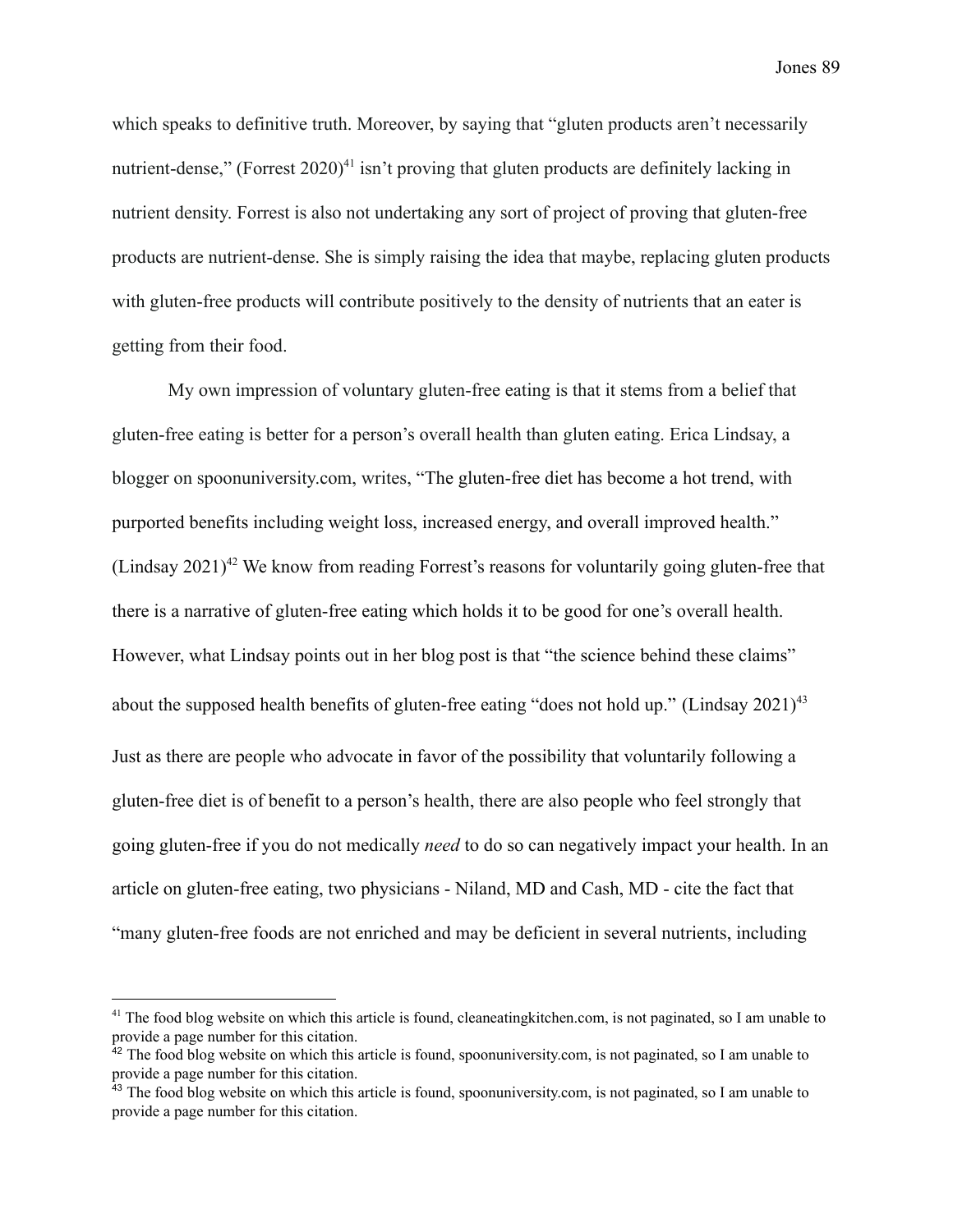dietary fiber, folate, iron, niacin, riboflavin, and thiamine" as a source of potentially-detrimental health effects which can come as a result of eating gluten-free foods in place of gluten foods. (Niland, MD and Cash, MD 2018: 87) The idea that gluten-free foods can be nutrient deficient (Niland, MD and Cash, MD 2018: 87) is in direct conflict with the idea to which Forrest was alluding, that eating gluten-free means that you will have a nutrient-rich diet. (Forrest  $2020)^{44}$ The issue of nutrient-rich versus nutrient-deficient diets is but one of many points of disagreement among proponents and opponents of voluntary gluten-free dieting.

During our ethnographic interview, Jane spoke poignantly about the privilege of being able to voluntarily restrict one's diet when she said, "Whenever I see people who can eat whatever they want and then choose not to, I'm like, 'What the fuck are you doing?'" I've known Jane for over five years, and one thing I've noticed about her over the years is that she only swears when she is particularly passionate about something. The fact that she said, "What the fuck are you doing?" instead of, "What are you doing?" shows me how strongly she feels about the fact that some people turn their backs without needing to on the foods which she wants so badly to be able to enjoy. The Cambridge Dictionary defines "privilege" in multiple ways, one of which being, "a [special](https://dictionary.cambridge.org/us/dictionary/english/special) [advantage](https://dictionary.cambridge.org/us/dictionary/english/advantage) or [authority](https://dictionary.cambridge.org/us/dictionary/english/authority) [possessed](https://dictionary.cambridge.org/us/dictionary/english/possessed) by a [particular](https://dictionary.cambridge.org/us/dictionary/english/particular) [person](https://dictionary.cambridge.org/us/dictionary/english/person) or [group.](https://dictionary.cambridge.org/us/dictionary/english/group)" (Cambridge University Press  $2021$ )<sup>45</sup> Any person who has the physical ability to eat anything of their choosing and elects to restrict their diet is privileged according to this definition of "privilege," in that they possess a special authority over their diets with which to restrict themselves to certain foods simply because they can, and not because they must. Understandably, Jane resents the people "who can eat whatever they want and then choose not to" because they

<sup>&</sup>lt;sup>44</sup> The website on which this article is found, cleaneating kitchen.com, is not paginated, so I am unable to provide a page number for this citation.

 $45$  The Cambridge Dictionary webpage is not paginated, so I am unable to provide a page number for this citation.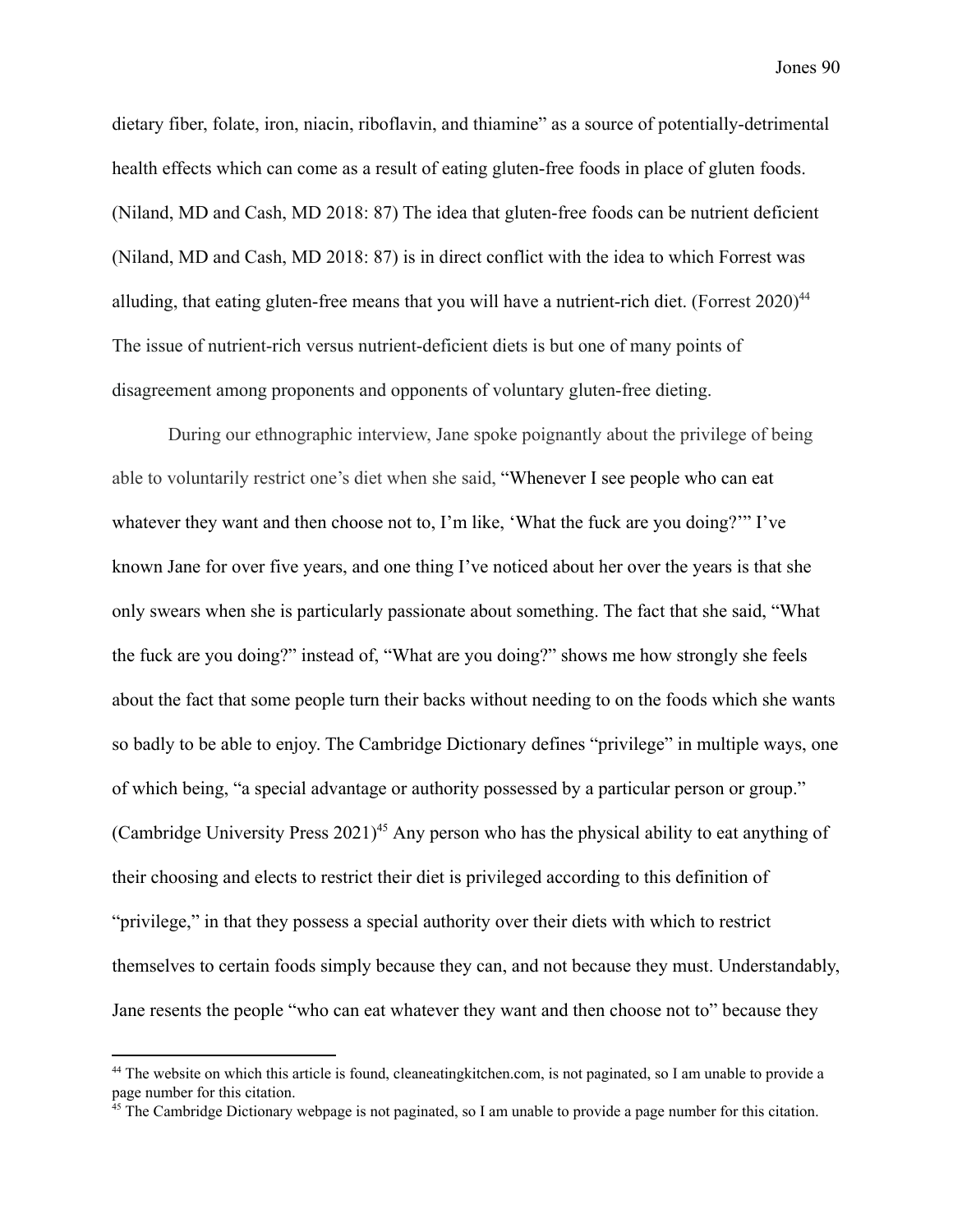are sort of waving their privilege in her face. She went on to share, "I would consider myself an adventurous eater, and so the fact that … there are all these types of foods and cuisines that I can't have… just makes me fucking annoyed and mad." Seeing people pass on the adventures through various cuisines and dining experiences which she simply cannot experience is upsetting for Jane - it's unfair that she wants but cannot have, while they can have but do not want.

 $\sim$   $\sim$   $\sim$ 

### II. Socioeconomic Privilege

Following a strictly gluten-free diet is expensive; I know this all too well. I always have the highest bill to pay whenever I go out to eat with my friends because I inevitably have to substitute menu items for gluten-free alternatives. "As the naturally GF grains and flours (e.g., quinoa, millet, teff, sorghum, buckwheat) are not mainstream items, the cost of the GF products is often more expensive than their gluten containing counterpart. The economic burden of the GFD has been previously documented in the United States (U.S.) [2], in Europe, Canada, Saudi Arabia, Iran and Chile." (Lee et al. 2019: 1) Gluten is a staple food in the American diet; it can be found hiding in all sorts of foods, beverages and sauces, from cheesecake fillings,  $46$  to beers,  $47$ to soy sauce.<sup>48</sup> Because gluten is such a widely-used, "mainstream" (Lee et al. 2019: 1) food ingredient, it's cheap and easy to obtain. Gluten-free substitutes are far less commonly used in the food items that are widely consumed in the U.S., and are therefore more difficult to obtain than gluten. The fact that food producers must go to more trouble in order to obtain gluten-free

**<sup>46</sup>** "10 Surprising Foods That Contain Gluten" (Blasi 2019)

<sup>47</sup> "8 Gluten-Free Beers That Will Hit the Spot This Summer" (Horton 2019)

<sup>48</sup> "Which Soy Sauce Brands are Gluten-Free?" (Anderson 2020)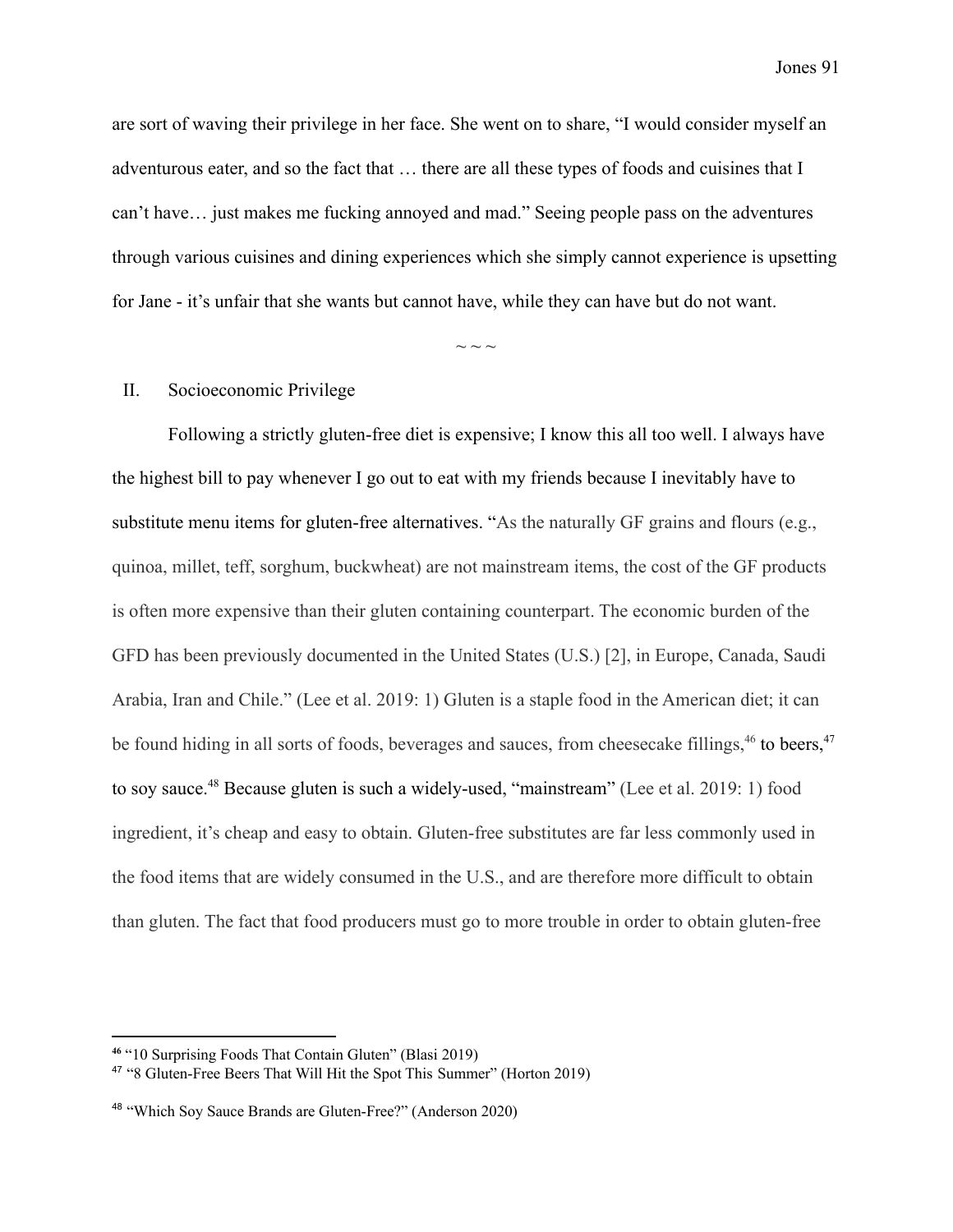food items than they need to in order to obtain gluten is what causes the consumer to incur heavy shopping and dining fees: put bluntly, inconvenience is expensive.

Now, when you are gluten-free out of medical necessity (for instance, you suffer from celiac disease, or you have a food allergy to wheat), you have no choice but to purchase specialty gluten-free foods items, regardless of how expensive they are. We all need safe food with which to sustain ourselves; for people with a medical aversion to gluten, there's an added criterion which makes it so that the food needed for sustenance *must* be gluten-free. It can feel annoying, and even unfair, to have to pay significantly more for safe, gluten-free food with which to feed yourself than the people who are medically able to eat gluten spend. It feels as though you are paying a price, quite literally, for having a food-related medical condition. When you're an involuntary gluten-free eater, there's no choosing to not spring for expensive gluten-free items, simply because you're short on money, or because you would rather use your funds to buy something more exciting or fun than food. You've simply got to spend money on getting safe, gluten-free foods to eat, even though they're incredibly expensive - there's no choice in the matter. This is exactly why choosing to live a gluten-free lifestyle without medically needing to do so evidences socioeconomic privilege. The Cambridge Dictionary gives another definition of "privilege" which I find particularly relevant here: "An [advantage](https://dictionary.cambridge.org/us/dictionary/english/advantage) that only one [person](https://dictionary.cambridge.org/us/dictionary/english/person) or [group](https://dictionary.cambridge.org/us/dictionary/english/group) of [people](https://dictionary.cambridge.org/us/dictionary/english/people) has, usually because of [their](https://dictionary.cambridge.org/us/dictionary/english/their) [position](https://dictionary.cambridge.org/us/dictionary/english/position) or because they are [rich](https://dictionary.cambridge.org/us/dictionary/english/rich)." (Cambridge University Press  $2021$ <sup>49</sup> People who are in the socioeconomic "position" and who possess the money power needed to reliably sustain a gluten-free lifestyle, while having the "advantage" of not being medically obligated to eliminate gluten from their diet, are privileged over people for whom

<sup>&</sup>lt;sup>49</sup> The Cambridge Dictionary webpage is not paginated, so I am unable to provide a page number for this citation.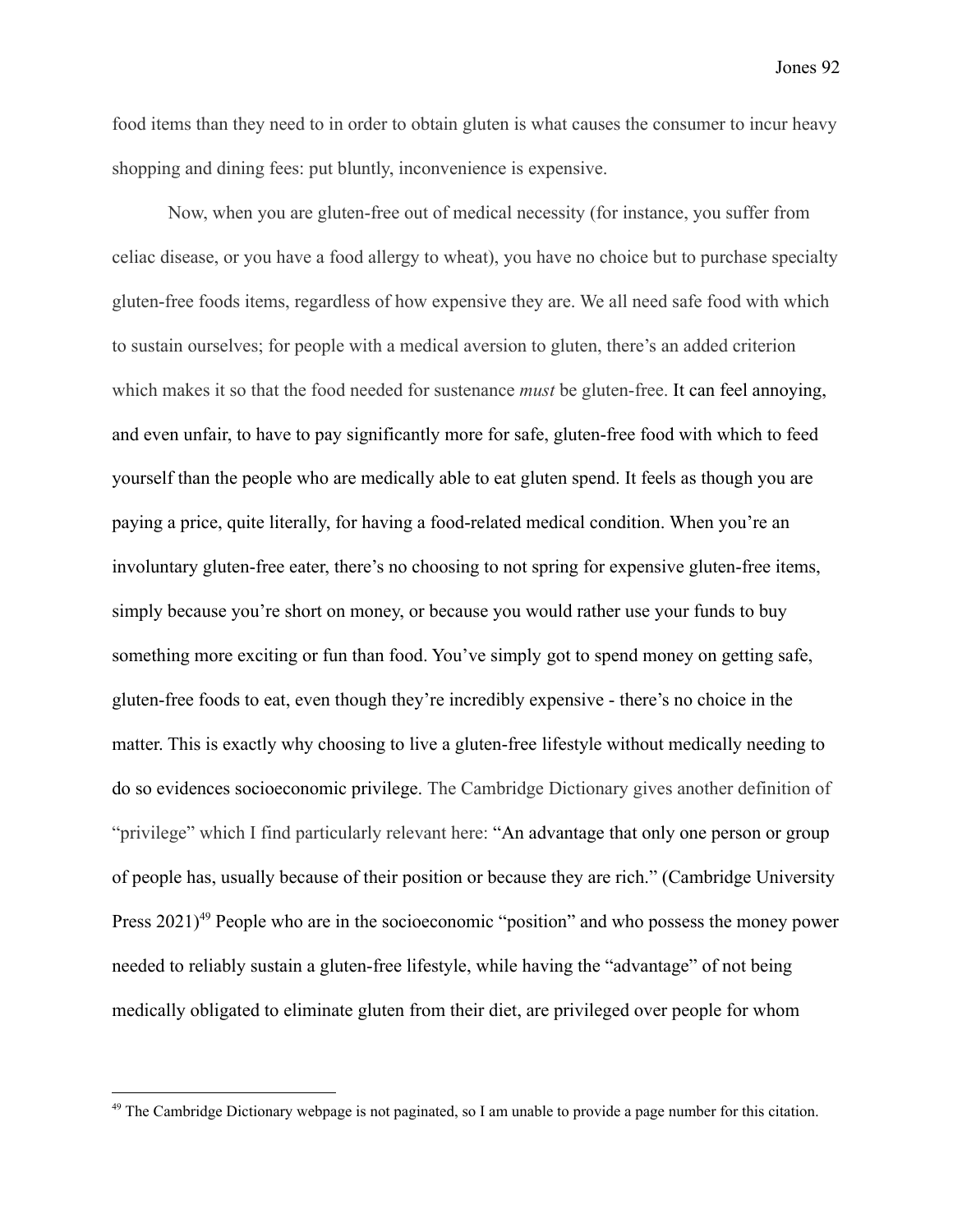gluten is a danger food. It is having the money with which to determine for oneself that gluten-free living is attractive enough that it warrants paying significantly more money for food than you would if you were consuming gluten, which speaks to privilege.

 $\sim$   $\sim$   $\sim$ 

## III. White Privilege

Let us turn our attention back to the fact that the study conducted by Kim, suggests that, "From 2009 through 2014… adherence to a gluten-free diet without celiac disease has increased significantly overall (0.52% in 2009-2010, 0.99% in 2011-2012, and 1.69% in 2013-2014) and among population subgroups, with the exception of stable trends among nonwhite participants." (Kim et al. 2016: 1715) If "adherence to a gluten-free diet without celiac disease" saw "stable trends among nonwhite participants," yet saw a significant increase nonetheless, then we can deduce that the significant increase occurred among white participants (Kim et al. 2016: 1715). White people in the U.S. are the ones who have been going gluten-free voluntarily, and who have been quite literally buying into the narrative of "trendy" (Bucklin 2018)<sup>50</sup> gluten-free living as a healthful way of eating. This stands to reason, considering just how expensive it is to eat gluten-free. White people are the population of eaters in the U.S. who are going gluten-free by choice: white people control the wealth in our society, so they are the ones who have the money power with which to sustain a voluntary gluten-free lifestyle. After all, "the typical White family has eight times the wealth of the typical Black family and five times the wealth of the typical Hispanic family." (Bhutta et al. 2020)<sup>51</sup> Generally speaking, white families in the U.S. are

<sup>&</sup>lt;sup>50</sup> This article is found on everydayhealth.com, a website which is not paginated. I am therefore unable to provide a page number for this citation

 $51$  The webpage for the Federal Reserve System is not paginated, so I am unable to provide a page number for this citation.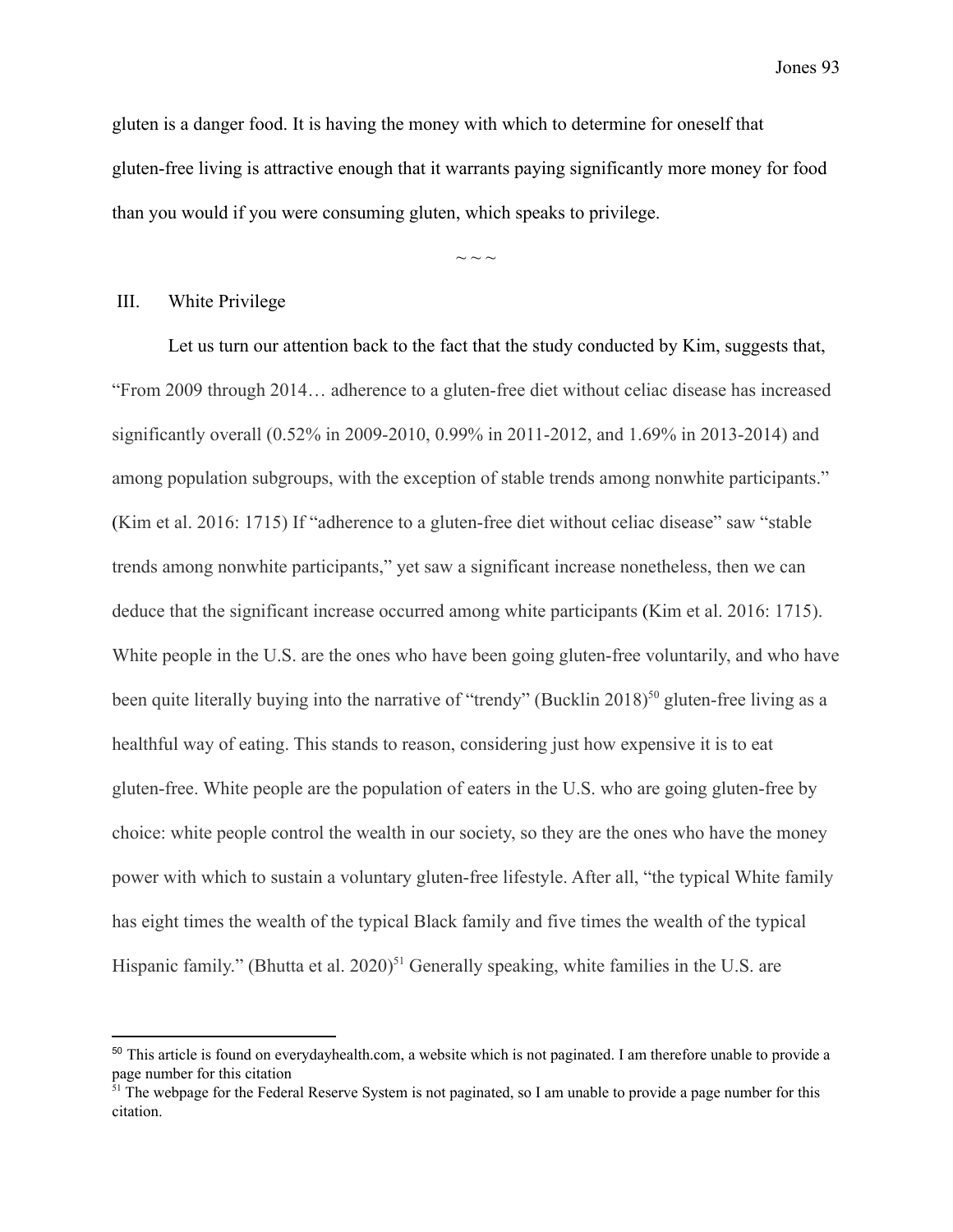better-positioned financially than typical Black or Hispanic families, which means that they are more able to afford and sustain a gluten-free lifestyle than their "nonwhite" counterparts (Kim et al. 2016: 1715). The sheer fact of being born into a white family in the U.S. means that you will, statistically, have more money available to you than you would have if you were born into a nonwhite family (Bhutta et al. 2020).<sup>52</sup> The rise in voluntary gluten-free dieting among white people in the U.S. speaks directly to the economic privileges that come with being white in America.

The white privilege which shows up around voluntary restrictive dieting is in no way limited to the financial ability to afford expensive, restrictive dieting lifestyles. There is also great disparity in which racial groups suffer at the highest rates from food-related medical conditions; the kind and quality of health care that is afforded sufferers of different racial groups; which racial groups are adequately diagnosed with food-related medical conditions versus underdiagnosed, etc. Gwen Smith of Allergic Living writes, "Black Americans, and especially children, are significantly more likely than white Americans to have food allergies or asthma – or both. Food allergies can trigger anaphylaxis, and those with asthma can suffer severe attacks. These are serious diseases that require constant management and healthcare guidance – supports that, research shows, are not equally available to the Black community." (Gwen Smith  $2020$ )<sup>53</sup> She goes on to say that Black children suffer from food allergies and asthma at disproportionately high rates when compared with white children, and Black children are "six times more likely to die of an [asthma attack](https://www.allergicliving.com/2017/03/04/far-higher-death-rate-among-black-children-asthma-u-s/) than white children." (Gwen Smith  $2020$ )<sup>54</sup> Forming

 $52$  The webpage for the Federal Reserve System is not paginated, so I am unable to provide a page number for this citation.

<sup>53</sup> The Allergic Living webpage is not paginated, so I am unable to provide a page number for this citation.

<sup>54</sup> The Allergic Living webpage is not paginated, so I am unable to provide a page number for this citation.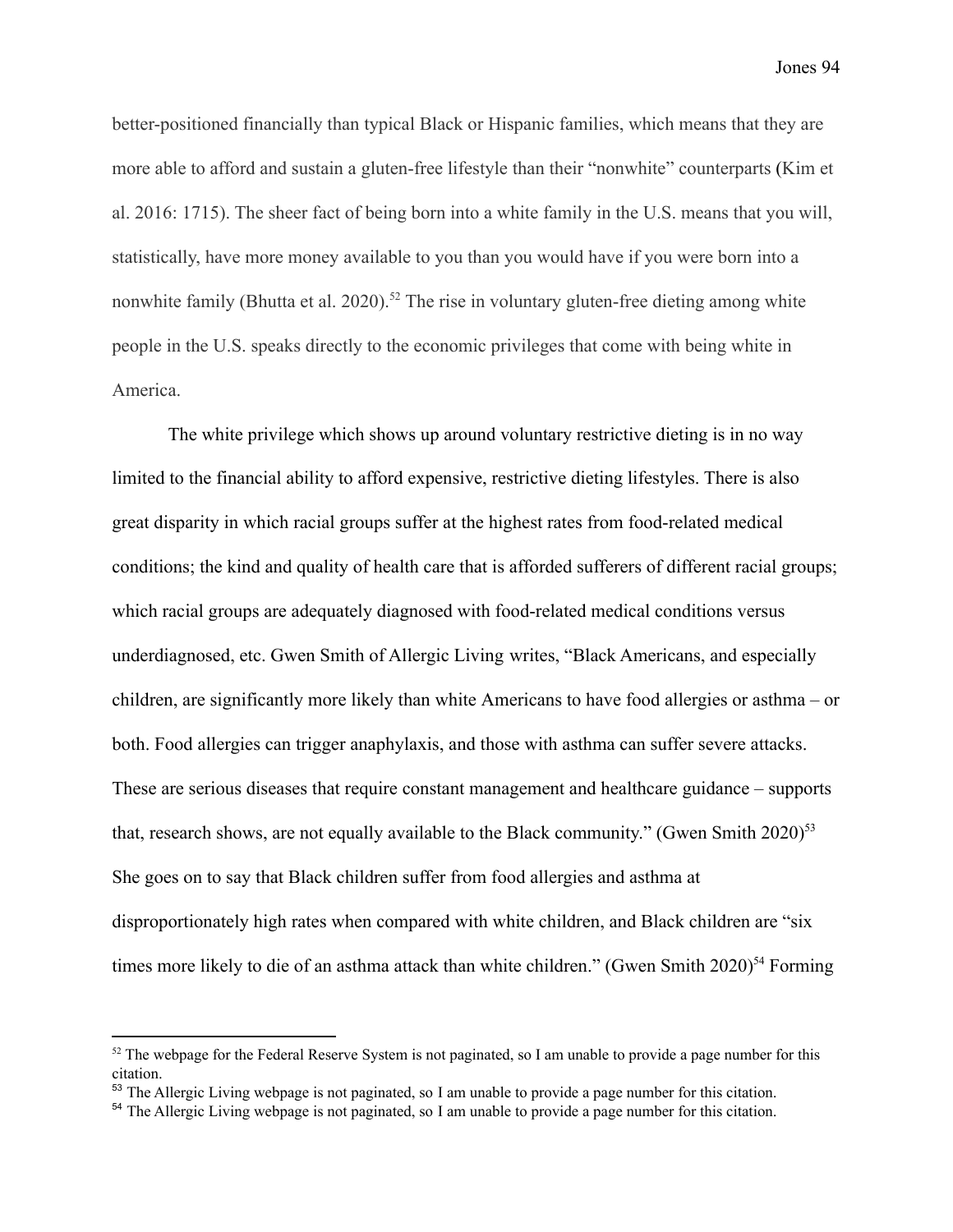a connection between asthma and food allergies is crucial in that food allergies can cause sufferers to experience anaphylaxis,  $55$  and people with asthma can "suffer severe attacks" when exposed to their danger foods. (Gwen Smith  $2020$ <sup>56</sup> In other words, having an allergic reaction upon exposure to an allergen can cause an asthmatic reaction, and this can be a death sentence for Black people.

Food allergy sufferers of low-income status or from low-income households end up spending more than food allergy sufferers of higher economic status on emergency medical services from the hospital, as opposed to spending their money on preventative medications. A study on socioeconomic disparities among children suffering from food allergies found that "children in the lowest income stratum incurred 2.5 times the amount of emergency department and hospitalization costs as a result of their food allergy than higher-income children (\$1021, SE  $\pm$ \$209, vs \$416, SE  $\pm$ \$94; P < .05)." (Bilaver LA, et Al. 2016: 5) Low-income families are financially-burdened as is. When a child from a low-income household needs to seek emergency medical help around their food-related medical condition, it then becomes incumbent upon their family to cover the substantial costs of emergency medical services. Ruchi Gupta, MD, MPH, comments on this study by writing, "'Our findings suggest potential under-diagnosis of food allergy among Medicaid-enrolled children. Families in the Medicaid program may be encountering barriers to accessing and affording specialists and potentially life-saving epinephrine prescription.'" (Ann & Robert H. Lurie 2020)<sup>57</sup> Now, one of the groups listed under "Eligibility" on Medicaid.gov is "low-income families." (Centers for Medicare & Medicaid

<sup>&</sup>lt;sup>55</sup> Allergist lists "trouble breathing" and "tightness of the throat" as two symptoms of anaphylaxis. Someone who already has compromised breathing due to asthma is ill-equipped to handle the respiratory symptoms of anaphylaxis. (American College of Allergy, Asthma & Immunology)

<sup>&</sup>lt;sup>56</sup> The Allergic Living webpage is not paginated, so I am unable to provide a page number for this citation.

<sup>&</sup>lt;sup>57</sup> The EurekAlert! webpage is not paginated, so I am unable to provide a page number for this citation.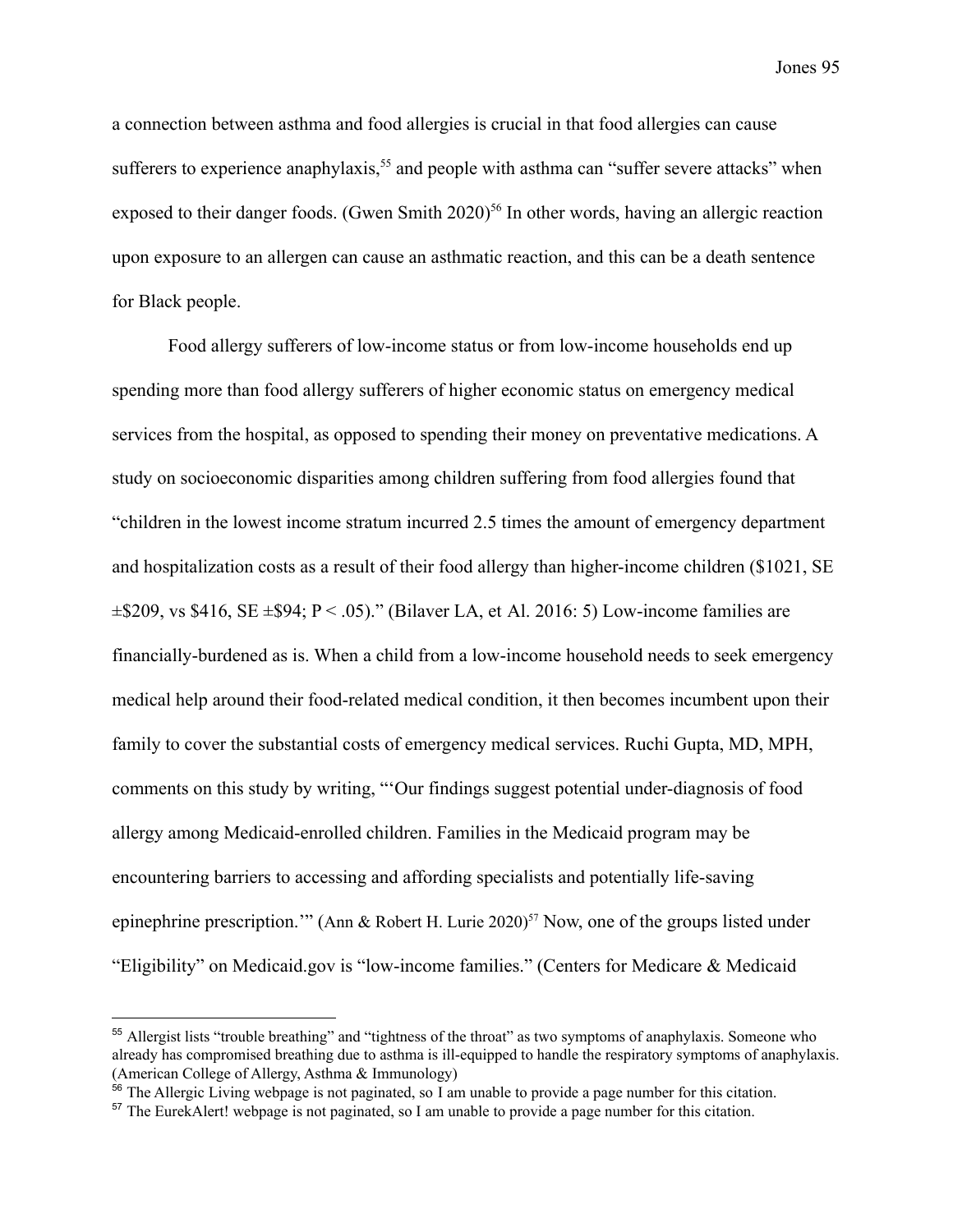Services  $2021$ <sup>58</sup> If "families in the Medicaid program" are at risk of being under-diagnosed as food allergy sufferers, (Ann & Robert H. Lurie 2020)<sup>59</sup> and low-income families make up a significant portion of the "72.5 million Americans" who are dependent upon Medicaid for "health coverage," (Centers for Medicare & Medicaid Services  $2021$ )<sup>60</sup> then low-income families are being faced with the crisis of being denied adequate diagnoses of food allergy suffering. If an individual with food allergies is not properly diagnosed, they cannot receive adequate medical support in the ways of being afforded access to preventative medications, nor can they be referred to specialists who can help them devise a plan for everyday food danger avoidance. Without access to adequate medical support, food allergy sufferers who are under-diagnosed are left with little choice in life-or-death situations of food emergency but to seek emergency medical help at a hospital. This is where the great disparity in having to pay for emergency medical services among low-income versus higher-income food allergy sufferers comes in: low-income food allergy sufferers are the ones who are making the most emergency hospital visits, so they are the ones paying the most money for emergency hospital services.

Dr. Emily McGowan, et al. conducted a study on "an inner-city cohort of 516 children" and found that "of the kids who were at high risk for food allergy, 74% were Black and 18% Hispanic. By the age of 5 years, 9.9% of these children had developed food allergies, which was a considerably higher prevalence than the rate of 6.5% of children having food allergy in a general population survey." (Gwen Smith  $2020$ <sup>61</sup> This tells us several things: it tells us that

<sup>&</sup>lt;sup>58</sup> The Centers for Medicare & Medicaid Services website is not paginated, so I am unable to provide a page number for this citation.

<sup>&</sup>lt;sup>59</sup> The EurekAlert! webpage is not paginated, so I am unable to provide a page number for this citation.

<sup>&</sup>lt;sup>60</sup> The Centers for Medicare & Medicaid Services website is not paginated, so I am unable to provide a page number for this citation.

<sup>&</sup>lt;sup>61</sup> The Allergic Living webpage is not paginated, so I am unable to provide a page number for this citation.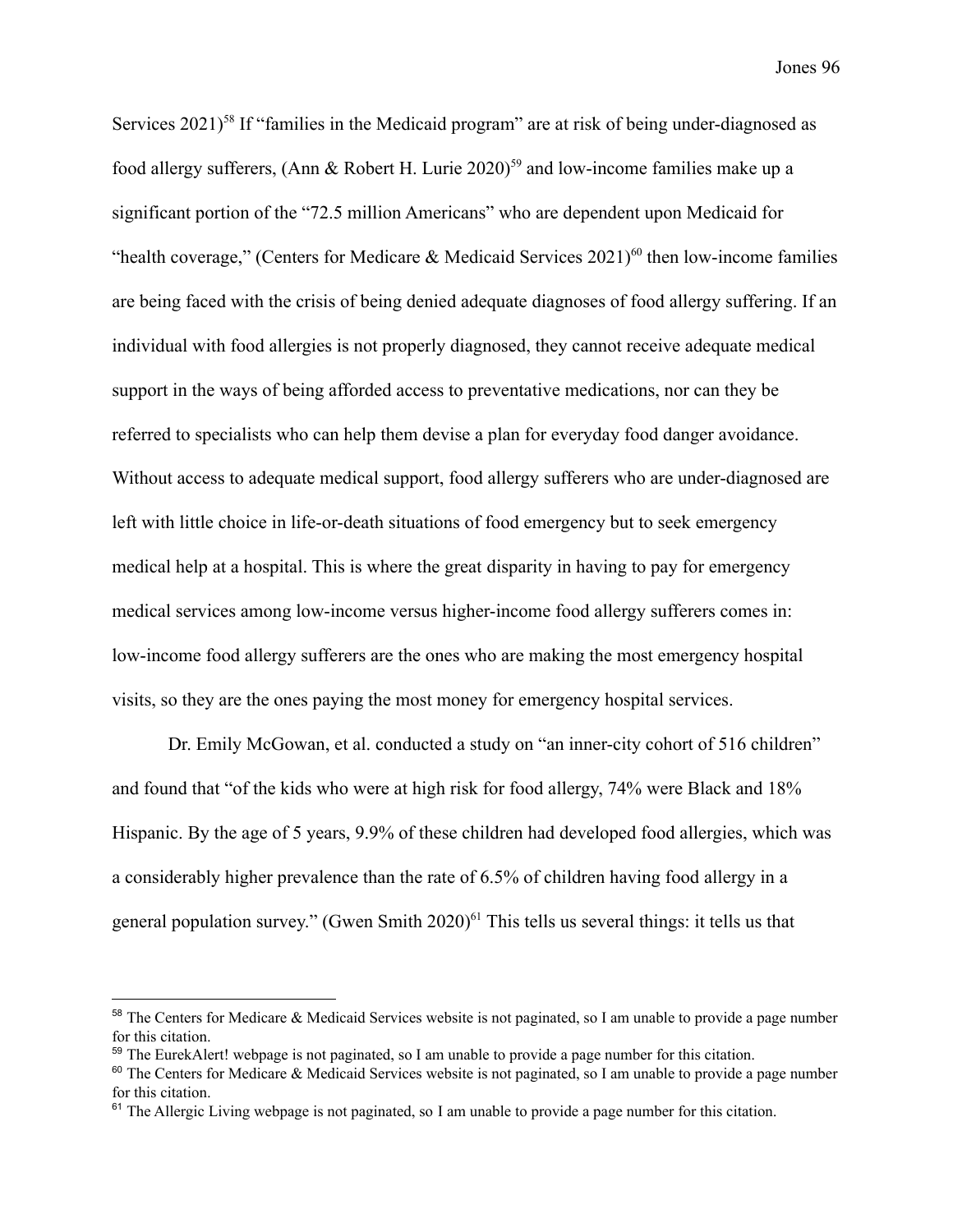among children living in what the study refers to as the "inner-city," Black children suffered from food allergies at dramatically-higher rates than children of all other races and ethnicities, including Hispanic children. It also tells us that children living in the "inner-city" as a whole, irrespective of race or ethnicity, suffer from food allergies at higher rates than children living in more affluent neighborhoods. This study helps make readily apparent that individuals of low-income backgrounds suffer from food allergies at higher rates than people with greater socioeconomic means, and that within populations of low-income food allergy sufferers, Black people suffer at higher rates than people of all other demographics.

 $\sim$   $\sim$   $\sim$ 

## **"That Person"**

During our respective ethnographic interviews, both Marcus and Jane brought up the idea of not wanting to be perceived by others as "that person" who asks for special accommodations around food. Marcus shared that when he eats outside of home, he tends to avoid asking servers to provide him with his own dedicated frying pan, with which to avoid gluten cross-contamination in the kitchen, for he does not wish to be a burden for his servers. "I don't wanna look like that person who's the gluten-free, like, kind of just, like, being really stingy and, like, I think a lot of my… actions about the way I move and speak in those settings where that stuff has to come up, like, 'Oh, I actually need a dedicated frying pan,' … or, 'Oh, I actually can't have that because it has this little ingredient on it,' I almost… I rather not say anything because I don't wanna look like a certain thing that I know I'm not, but I know other people will look at me as," he told me. Even though his father and siblings with celiac disease always make a point of asking for a dedicated frying pan when eating outside of home, Marcus doesn't always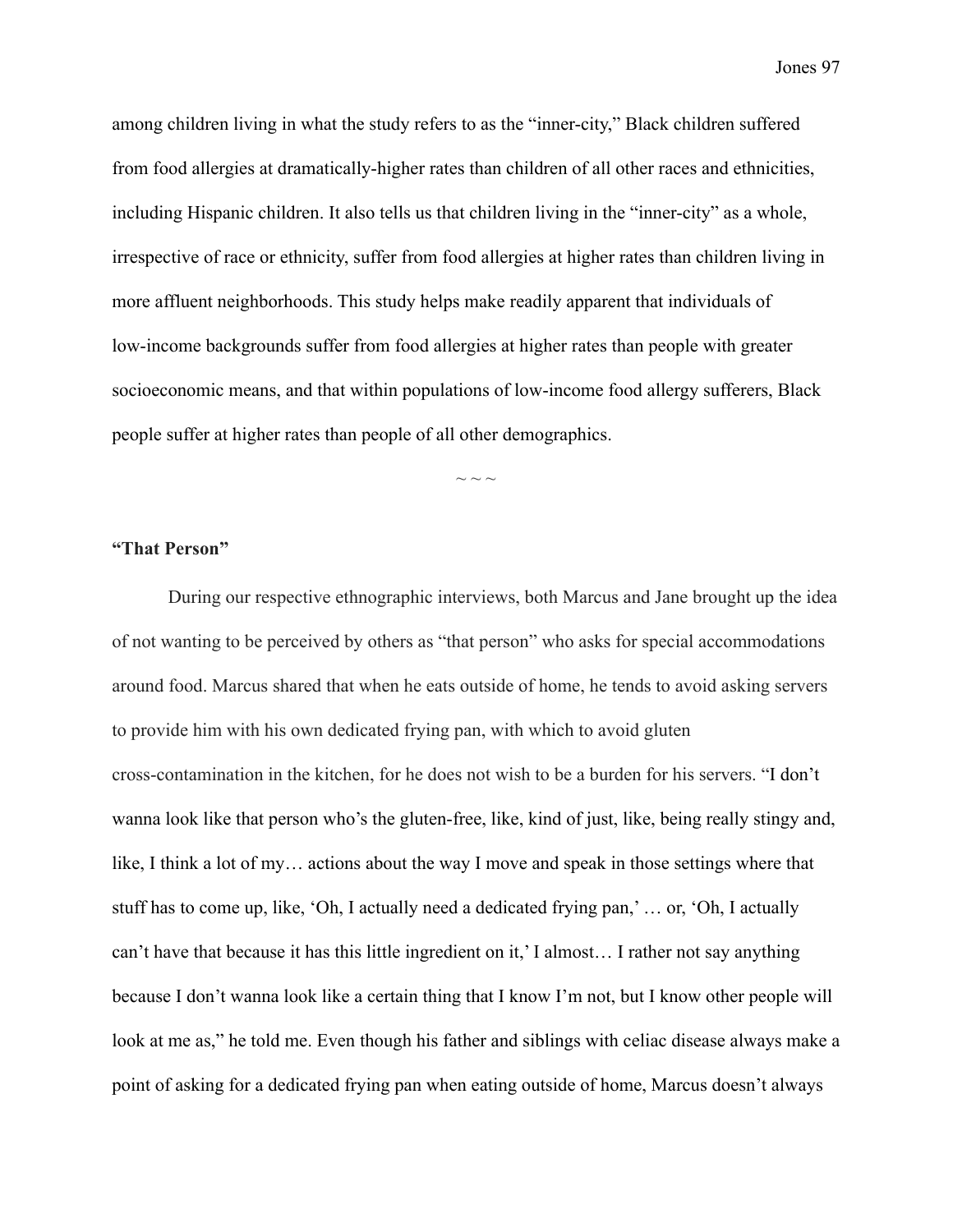ask for this accommodation for himself. This is not because he needs a dedicated frying pan any less than his family members do, for he too has the gene for celiac disease; it's because it makes him uncomfortable to ask people to go to the trouble of cooking and preparing food with a special pan, just for him. To his thinking, asking for this sort of accommodation opens him up to the possibility of being seen as "stingy" by the people around him. Now, Marcus says that he knows himself to be anything but "stingy," or ungenerous. Yet, he fears being mischaracterized by others as a "stingy" person all the same. Marcus' fear of being associated with the stingy "that person" persona with which he does not personally identify keeps him from engaging in the sort of self-advocacy that would improve his chances of staying safe around gluten in restaurant settings.

During my ethnographic interview with Jane, I asked her if her food allergies impact her ability to travel. To this, she said, "I get a little nervous with airplane food. There have been times when I could've gotten a trail mix, but… also don't wanna say to the flight attendant, 'What are the ingredients in this?'" She went on to explain that having to ask a stewardess aboard a flight for clarification on the ingredients in an airline snack or meal that she's considering ordering brings up the same feeling of not wanting to be, as she put it, "that person" that she experiences when she needs to ask a server in a restaurant to "triple-check" the ingredients contained in a housedish. Asking a server to spend their time and energy on going over ingredient lists with her is what makes Jane fear association with the "that person" persona. Medically, Jane *needs* to know the contents of the food that she's considering putting in her body because of her several severe food allergies. Aboard an airplane of all places, it's of paramount importance that she is certain that none of her danger foods are contained in what she's eating,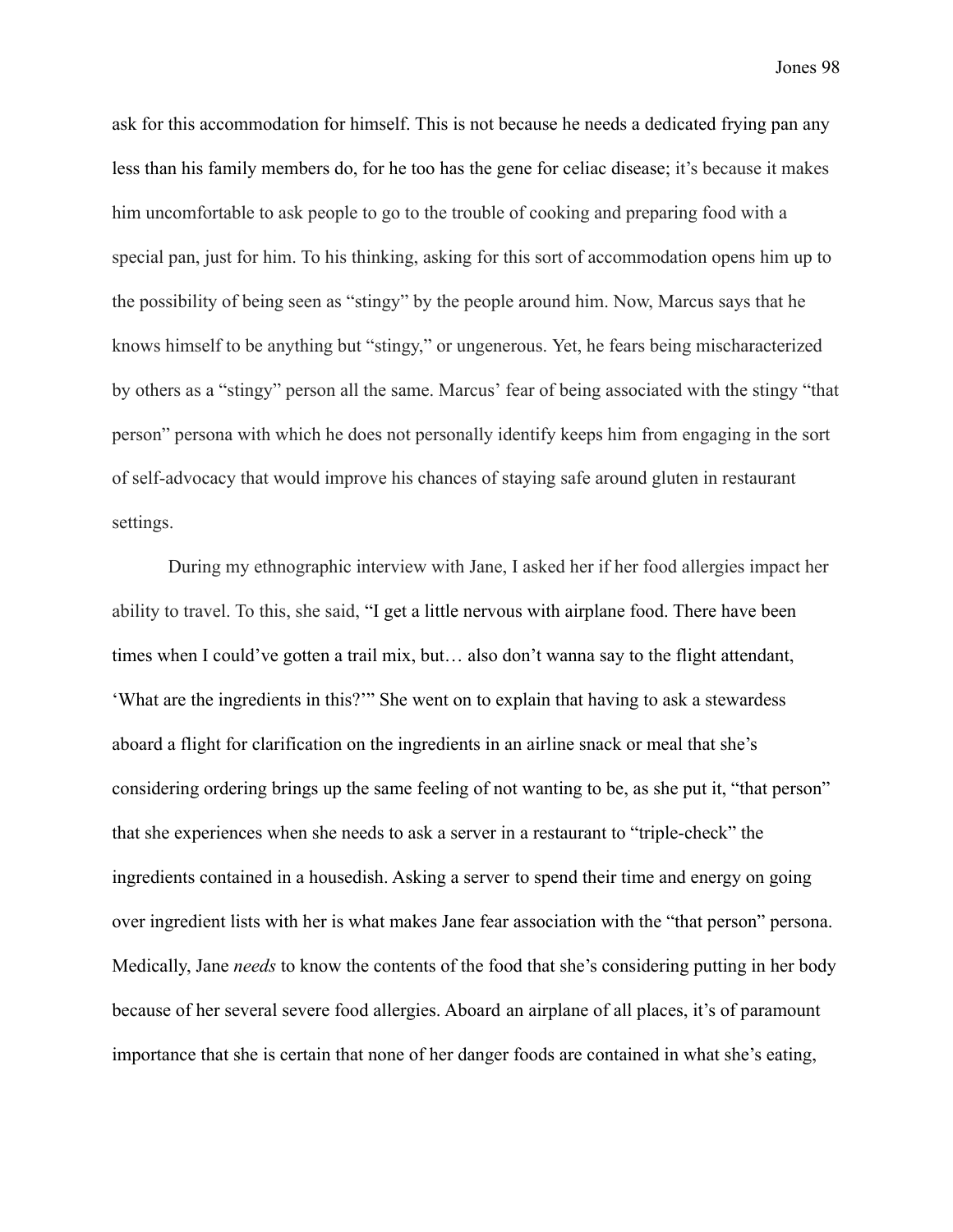for as we know, there is no fully-dependable emergency escape plan aboard an airplane, should one come into contact with a danger food. Nevertheless, the fear of exhibiting the needy, demanding mannerisms of a "that person" keeps Jane from ordering food altogether, simply so that she can avoid having to clarify ingredients with stewardesses. In not eating, Jane doesn't have to order, in not ordering, she doesn't have to ask for clarification, and in not asking for clarification, she can steer clear of any possible associations with "that person."

As a term, "that person" is loosely-defined and somewhat elusive. "That" is a demonstrative pronoun, one of four English demonstrative pronouns, "that," "this," "these," and "those" - the colloquial demonstrative pronoun "yonder" not included. (Bureau de la traduction  $2021$ <sup>62</sup> "That" points the speaker to the outside, whereas "this" points the speaker to the inside; the fact that Marcus and Jane both chose to use the demonstrative pronoun "that" in order to refer to the type of person with which they wish to avoid being associated shows that they are trying to create distance between the type of person that they know themselves to be, and the "that person" persona with which they do not personally identify. They each see themselves as existing outside of "*that* person," and want to make sure that no one gets this confused.

During my ethnographic interview with Marcus, I challenged him to define the "that person" term in his own words. He was stumped! He opened his mouth to speak, but only came out with, "I guess 'that person' … 'that person'... damn. That's a good question." I wanted to encourage Marcus to keep trying to put words to what he was feeling, so I asked him if he ever feels embarrassed by his self-advocacy work (E.G: requesting a dedicated frying pan) when he's around other people, and I learned that he does. "I feel a little embarrassed," he said. "I think...

 $62$  The Bureau de la traduction webpage is not paginated, so I am unable to provide a page number for this citation.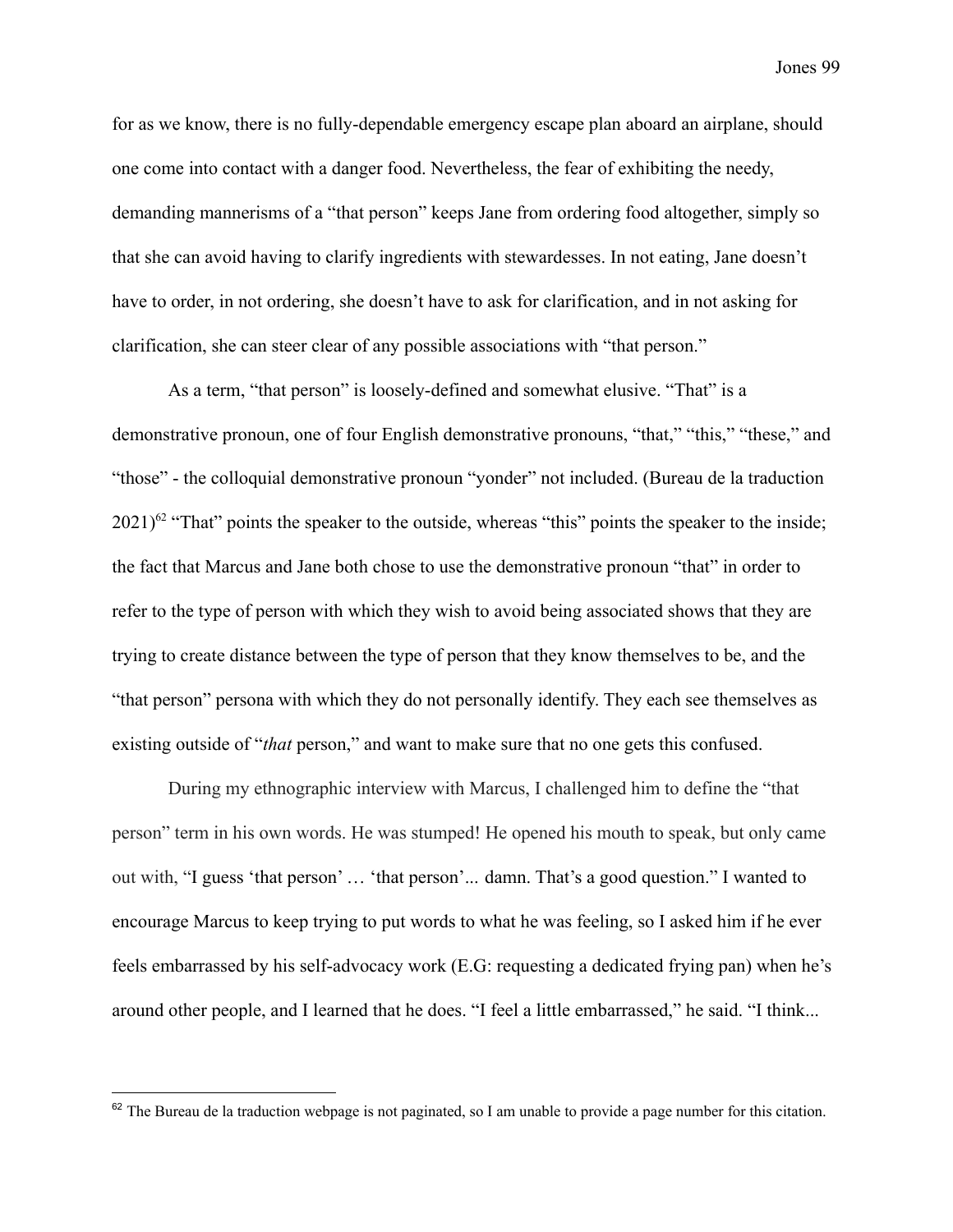society has a lot to do with my not wanting to be 'that person,' and society and personal issues with just, like… I feel like I'm making someone's life a little harder for having to do these extra certain things." It feels as though for Marcus, taking on the characteristics of "that person" means being someone who asks for help and support to a point of causing trouble for other people. "That person" is on the extreme end of a spectrum of sorts of people with food-related medical conditions who are vocal about their needs around food and seek accomodations from others. It goes beyond merely asking for what you need, into being burdensome for the people with whom you interact. It's almost as though there are different gradients of self-advocacy around an individual sufferer's medical needs around food, wherein asking for help from others feels comfortable up until the point at which a sufferer feels that they risk burdening the people from whom they seek accommodations. Asking to be provided with his own dedicated frying pan in restaurant spaces feels like too onerous an ask for Marcus, which is why the behavior of requesting a dedicated frying pan becomes one which he associates with the troublesome "that guy" persona.

Marcus is keenly aware of - and somewhat irritated by - the fact that voluntary gluten-free dieting has seen such a dramatic rise in popularity during his lifetime. He told me that because "gluten specifically is a thing that popped up in recent years" as a food which many people voluntarily eliminate from their diets, "'that gluten-free person' is just a whole other specific image, different from being lactose intolerant." This links back to what he shared with me about "society" having "a lot to do with" his understanding of what it means to be a "that person," in that the trend in our society of increased voluntary gluten-free eating has impacted the ways in which he conceives of himself as a gluten-free eater who is involuntary as opposed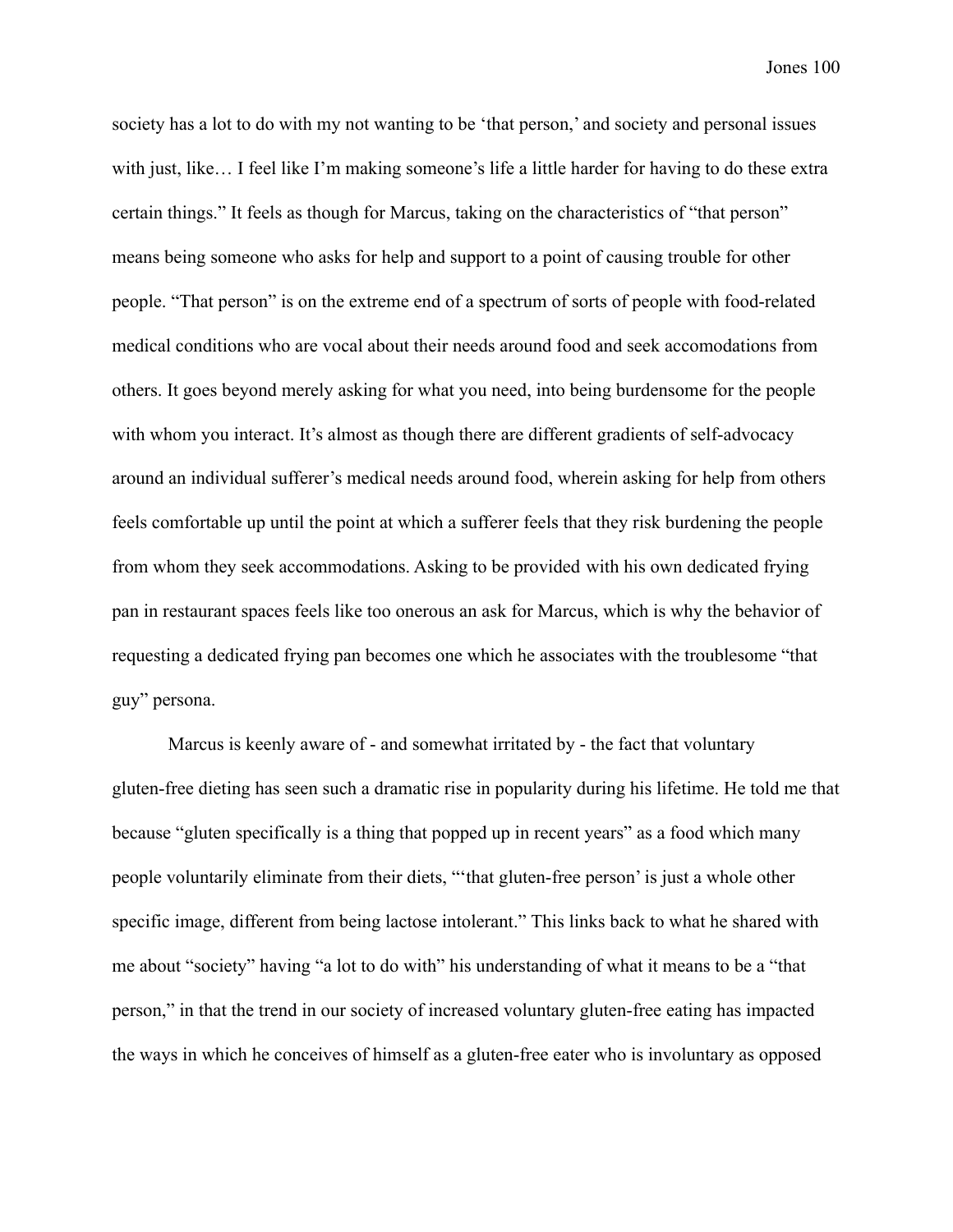to being voluntary. Unlike voluntarily gluten-free eaters, Marcus' safety would be compromised if he were to eat gluten. By virtue of this fact, Marcus is in a different category than the gluten-free eaters who have given up gluten by choice; he understands this perfectly well. It's because he knows himself to be in an inherently different category of gluten-free eaters than voluntary gluten-free eaters that Marcus wishes to disassociate himself from the burdensome behaviors which he has observed from this group. He avoids seeking accommodations which would identify him as a gluten-free eater, like being provided with a dedicated frying pan, so that he can mitigate the risk of being grouped together with voluntary gluten-free eaters by the people around him. Marcus limits the self-advocacy in which he engages around gluten to mute his perceptibility as a gluten-free eater. By muting his ability to be perceived by others as a gluten-free eater, he is working to limit the possibility of being mischaracterized as a voluntary "that gluten-free person."

During our ethnographic interview, Jane told me that she feels as though there is a stigma  $63$  against all restrictive dieters who actively seek accommodations in restaurant spaces, involuntary and voluntary restrictive dieters alike. Because voluntary restrictive dieters often *want* the same sorts of accommodations as involuntary restrictive dieters *need*, such as a "triple-check" of ingredient lists with a server or having certain food items substituted for others, the line between accommodations that are *wanted* - accommodations requested by voluntary restrictive dieters - and accommodations that are *needed* - accommodations requested by people like my interlocutors and myself, sufferers of food-related medical conditions - becomes blurred. It becomes difficult to differentiate involuntary restrictive dieters from voluntary restrictive

<sup>63</sup> Recall our discussion of stigma in Chapter II.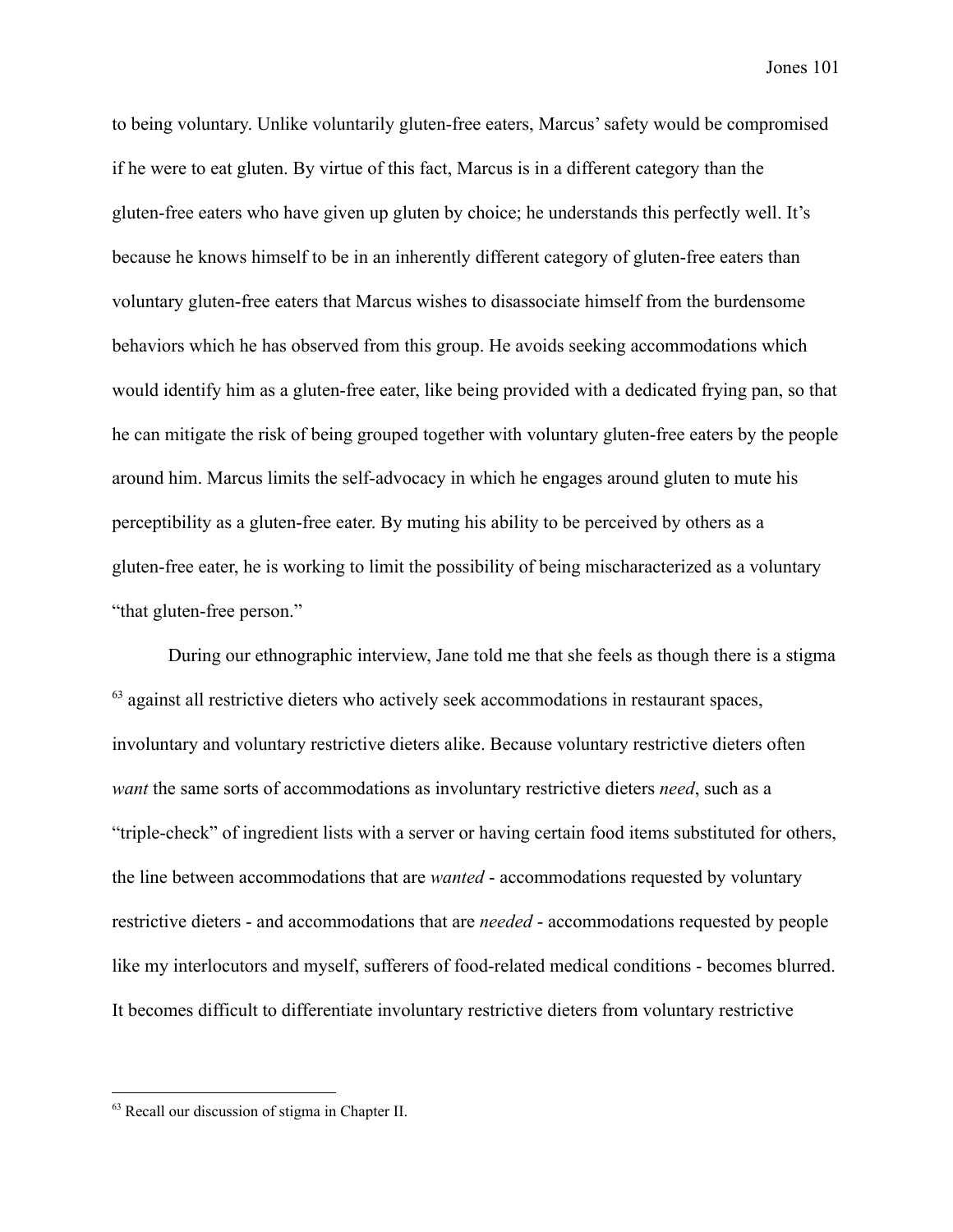dieters without directly asking a restrictive dieter if they chose to give up a certain food or if they have a medical aversion to it,. Jane does not want to risk being mistaken for a voluntary restrictive dieter; she wishes to be taken seriously as someone who is medically required to avoid her danger foods. For this reason, Jane has learned to tell servers directly that she is "allergic" to whichever food item it is that she is asking to have substituted, instead of merely asking to have her meal prepared without that food item. She has consistently found that being forthright with servers about the fact that she has an allergy, and therefore *needs* to be accommodated, causes her servers to take her more seriously than when she simply asks for an accommodation without explaining her medical need for it. "Allergic" seems to carry a kind of social currency as a classifier. Jane isn't dairy-free because she *feels* like being dairy-free - she's a person who is "allergic" to dairy, a classifier which warrants respect.

Clearly, protecting her own physical safety is priority number one for Jane; if her servers do not take her food allergies seriously and serve her dishes which contain her danger foods, she could be made seriously ill. Still announcing to her servers - and consequently, anyone else in a restaurant space who can hear or see this interaction - that she is "allergic" to the danger foods in question, serves a social purpose for Jane as well. She shared with me that she wants to, at all costs, avoid being seen by others to fit what she calls the "annoying trope" of "annoying white women" who cut foods out of their diets "on their own accord." Seeing as Jane would very much like to be able to eat her danger foods but medically cannot, she doesn't fit the description for this particular "annoying trope" of "annoying white women" with voluntarily-restricted diets. However, she is still white, and she identifies as a woman. Therefore, Jane is not entirely in the clear in terms of avoiding association by others with the broad demographic of white women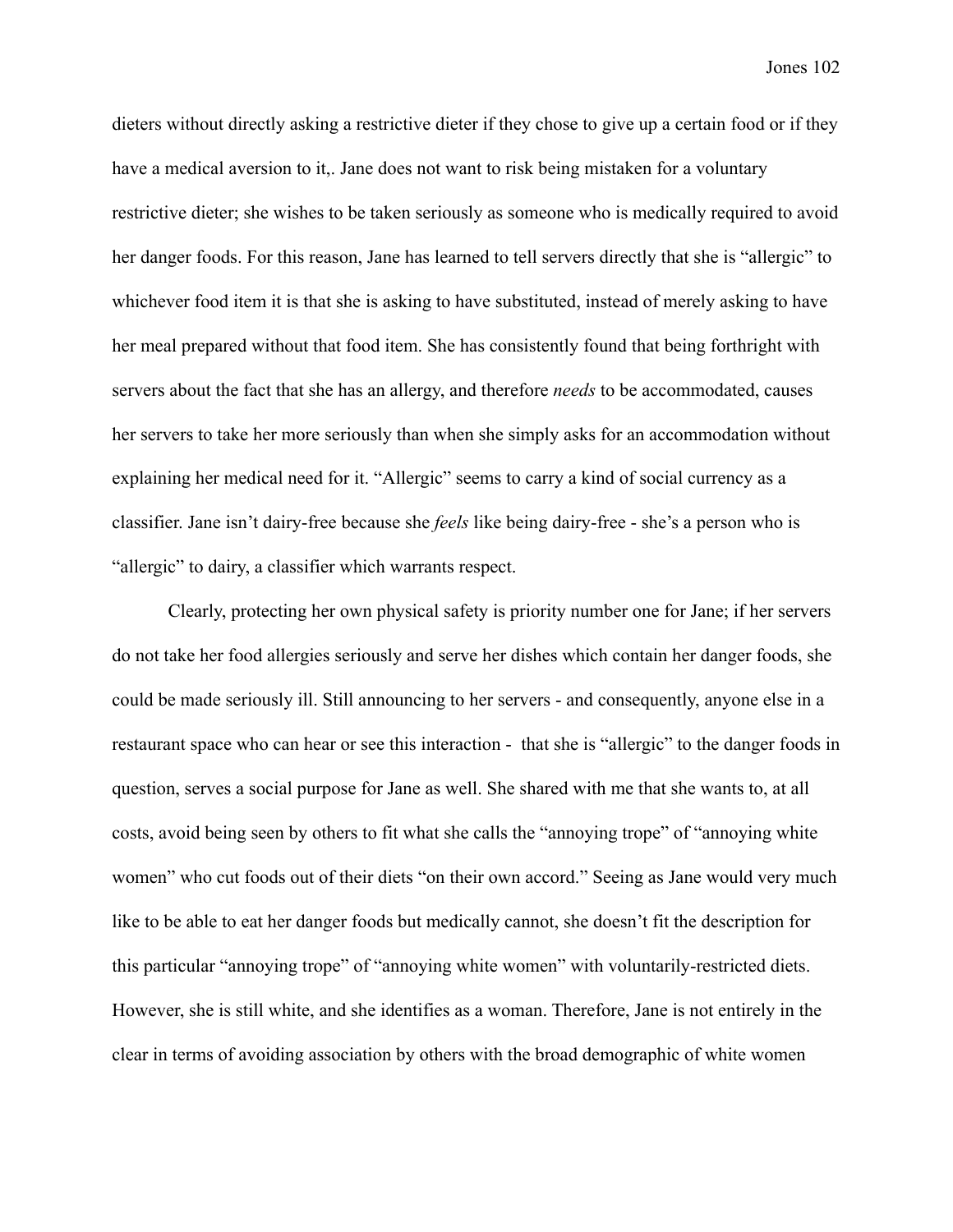who have restricted diets, be they voluntary or involuntary. Whiteness - white womanness in particular - is integral to Jane's understanding of what it means to be a "that person." The fact that Jane is a white woman compromises her ability to self-advocate in the ways of requesting accommodations around her food allergies of servers. By making sure to say out loud for the people around her to hear that she is "allergic" to certain foods, Jane is actively working to make herself, a white woman, easily distinguishable from the white women she so strongly resents whose demanding and needy behaviors around food accommodations are at the core of her "that person."

One term that I could not seem to go a day without hearing during the summer of 2020, used to describe white women in the U.S. who knowingly used their white privilege to commit acts of hate against Black people, is "Karen."<sup>64</sup> All sorts of video footage appeared on various social media platforms last summer exposing white women behaving horrifically and being actively racist against Black people. White women of this kind earned the label "Karen," a socially-damning classifier reserved for the most bigoted white women in our society. One video which I think captures the sheer gall of "Karen" as a type of person, entitled "The Most Entitled KARENS Ever," is listed on YouTube with the following description: "The Most Entitled KARENS Ever! Which Karen do you think was the worst and went too far? Leave a Like if you enjoyed!"<sup>65</sup> The "Karens" who are featured in this despicable highlight reel of racist white

<sup>64</sup> Dictionary.com writes, "*Karen* is a [pejorative](https://www.dictionary.com/browse/pejorative) slang term for an obnoxious, angry, entitled, and often racist middle-aged white woman who uses her privilege to get her way or police other people's behaviors. As featured in memes, *Karen* is generally stereotyped as having a blonde bob haircut, asking to speak to retail and restaurant managers to voice complaints or make demands, and being an [anti-vaxx](https://www.dictionary.com/e/pop-culture/vacctivist/), [Generation](https://www.dictionary.com/browse/generation-x) X [soccer](https://www.dictionary.com/browse/soccer-mom) mom. In 2020, *Karen* spread as a label used to call out white women who were captured in viral videos engaging in what are widely seen as [racist](https://www.dictionary.com/browse/racist#editors-notes-section) acts." (Dictionary.com 2021)

<sup>&</sup>lt;sup>65</sup> A YouTube video entitled "The Most Entitled KARENS Ever," uploaded on July 1, 2020.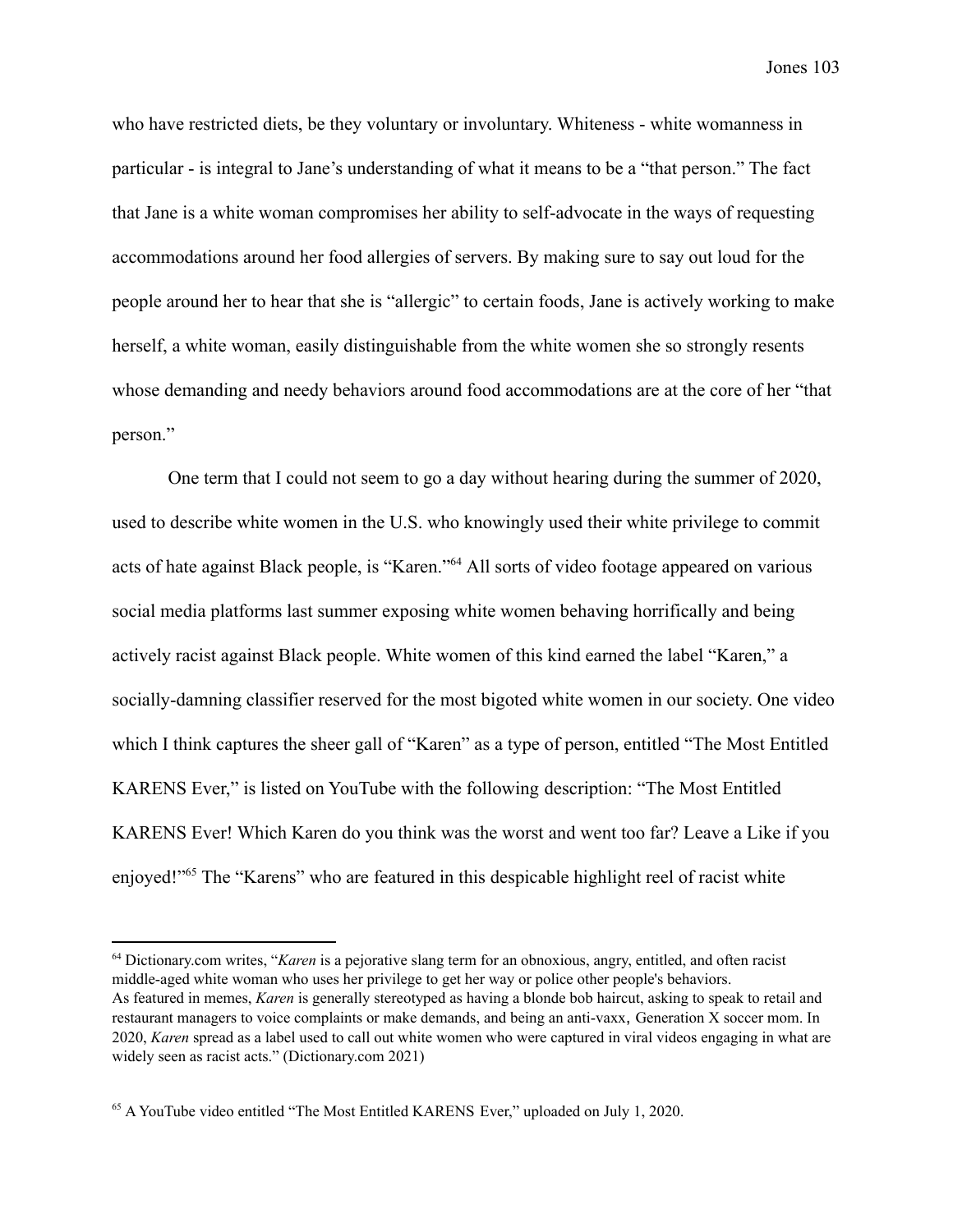women are all so appalling in their racist acts of entitlement that the YouTube user who put this compilation together is making entertainment for viewers out of choosing which of these racists is behaving more egregiously than the others - it's a competition of who is the worst of the absolute worst. To say that a "Karen" is a "trope" (to use Jane's language) of white women dipping into their privileges to commit wrongdoings would be an understatement, considering that the term "Karen" has been used with such frequency over the last year - in early April 2021, I found over one million search results on Instagram alone under the hashtag "Karen." To say that a "Karen" is an "annoying white [woman]" would also be quite an understatement, considering that a "Karen" is a white woman who is so hateful in her racist, anti-Black ways that she sets out to have Black people with whom she comes into contact harmed, physically, emotionally, and/or legally.<sup>67</sup> It's safe to say that such a white woman is the epitome of the sort of "annoying," "trope" of a "white [woman]" with which Jane is so vehemently opposed to being associated by others.

A notorious epitome of a white woman acting as a "Karen" from the summer of 2020 is Amy Cooper, a white woman in New York City who unflinchingly called the police on a Black man for asking her to keep her dog on a leash.<sup>68</sup> Though this sort of egregious behavior might appear to exist on a far different plane than a white woman who is shamelessly asking a server at a restaurant to painstakingly go over ingredients - or substitute several menu items for others without medically needing this level of accommodation, both of these scenarios exist on one

<sup>66</sup> The Merriam-Webster Dictionary defines "trope" as "a common or overused theme or device." (Merriam-Webster Dictionary 2021) The Merriam-Webster webpage is not paginated, so I am unable to provide a page number for this citation.

 $67$  Ashitha Nagesh writes in an article for BBC News, "A predominant feature of the 'Karen' stereotype is that they weaponise their relative privilege against people of colour - for example, when making police complaints against black people for minor or even - in numerous cases - fictitious infringements." (BBC News 2020)

<sup>68</sup> The "Central Park Karen" to whom I am referring here is the infamous Amy Cooper. (New York Post 2021)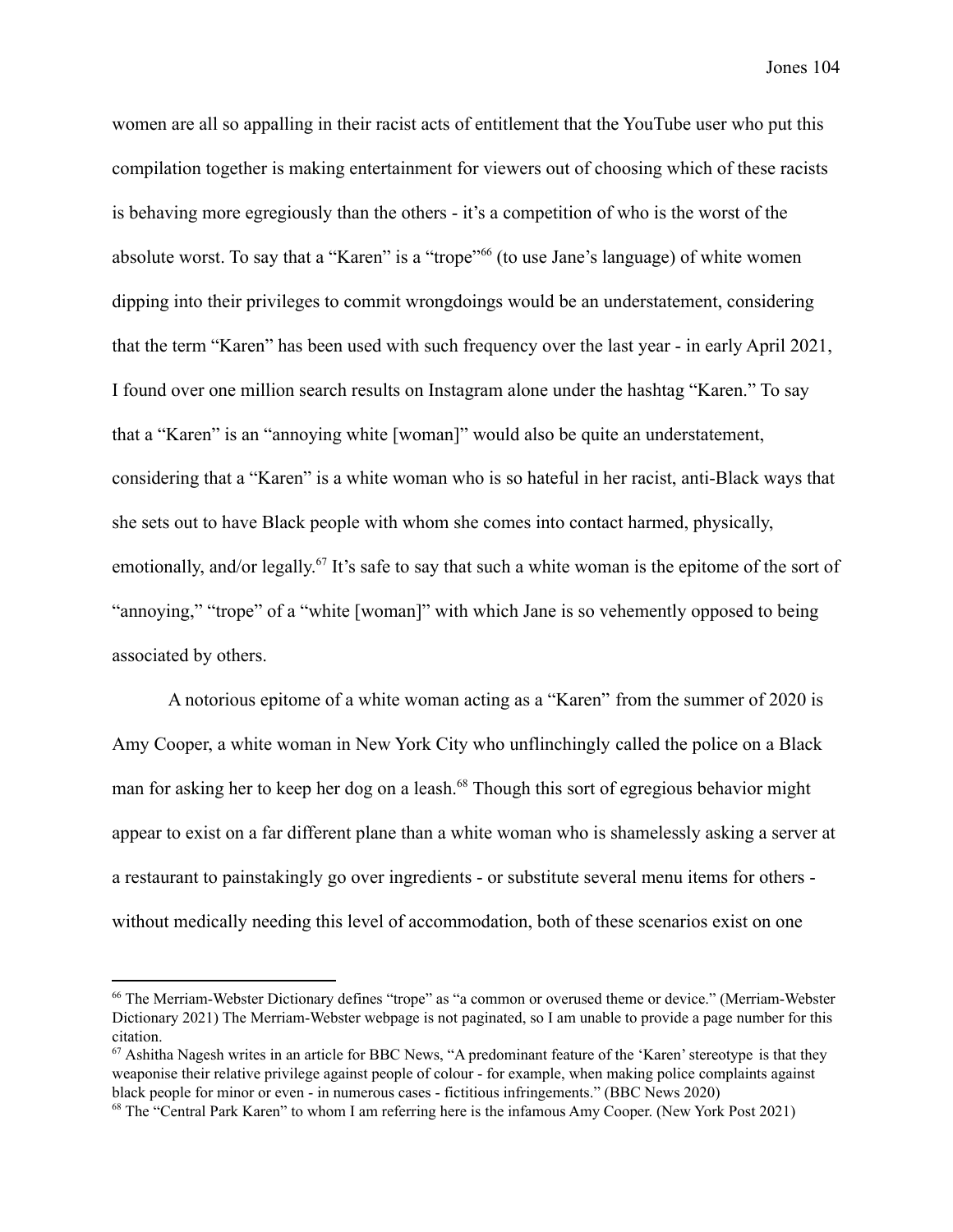same spectrum of white women using their white privilege to get what they want. By announcing to servers that she is "allergic" to the foods which are off-limits in her diet, a classifier which separates her from the un-allergic, voluntary restrictive dieter white women that she sees in the eateries where she dines, it feels as though Jane is working to disassociate herself from a very specific kind of "that person." Jane's "that person" seems to be a restrictive dieter white woman who knowingly dips into her privileges in order to serve her own best interests - Jane's "that person" is a sort of "Karen" of restrictive dieting. "Karen" was such a culturally specific term at the time of my ethnographic interview, and a term which continues to hold significant social currency as a sort of ugly vestige of the summer of 2020, that it feels appropriate to put Karenism in conversation with Jane's fear of being misconstrued by others as a privileged, restrictive dieter white woman who eliminates certain foods from her diet by choice. The privilege with which Jane takes issue in the ways of voluntarily restricting one's diet as a white person in the U.S. exists on the same spectrum of white privilege as Karenism, a sort of hyperbolic manifestation of using one's white privilege to assert power in our society.

## $\sim$  ~ ~

## **Conclusion**

This chapter has been something of a survey of the points of intersection between medically-imposed dietary restrictions and race. By centering race in this chapter, I have been afforded the flexibility with which to cover a wider breadth of material than I would be able to cover in a chapter which specifically centers, say, whiteness. Race is complex, it's multi-faceted, and it's messy: I am grateful to my white interlocutors for making me understand through our respective ethnographic interviews that their own whiteness plays an important role in shaping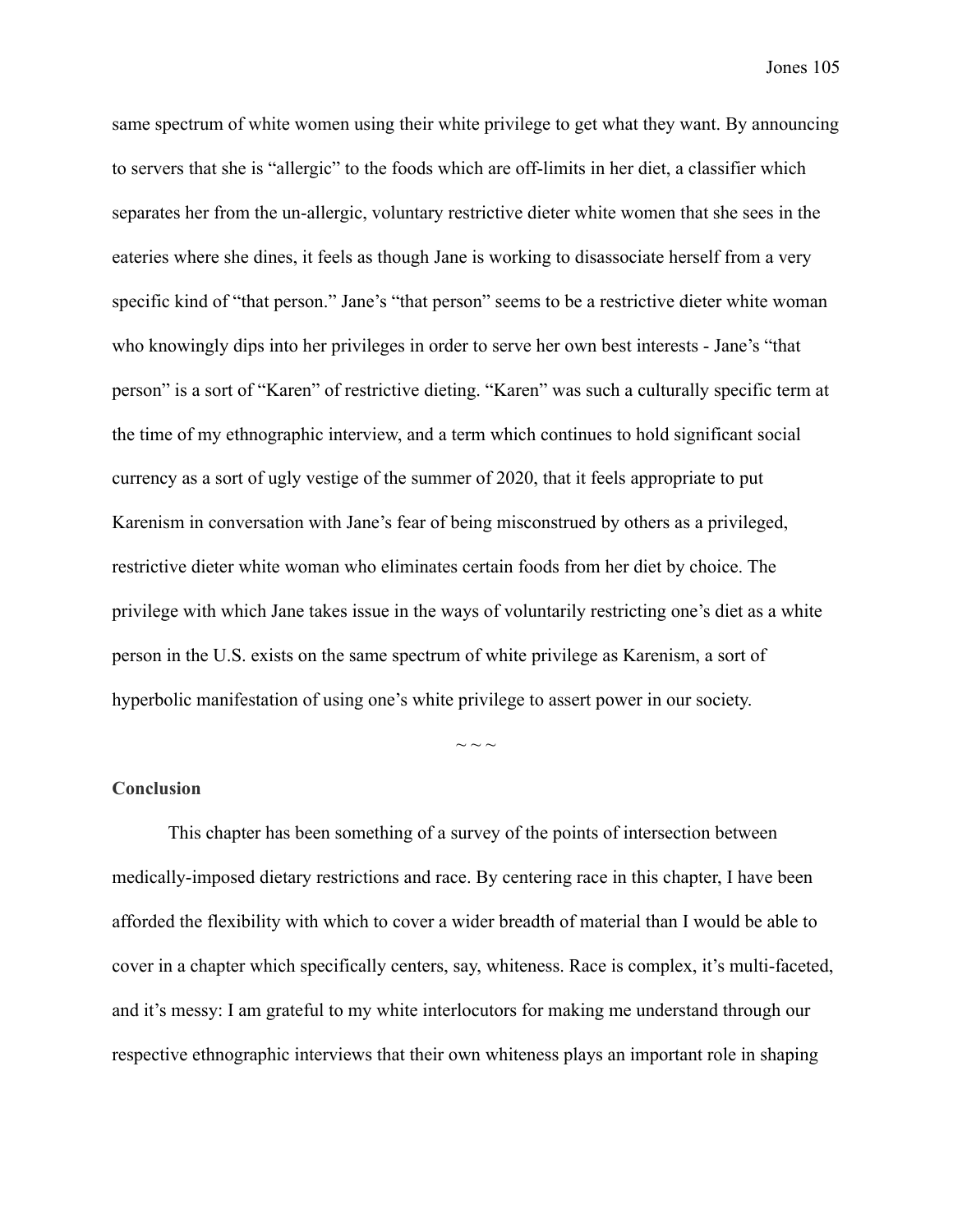their internal experiences around their respective food-related medical conditions. In working to most comprehensively narrativize and unpack these internal experiences, I began to think intentionally about the ways in which race - which impacts and shapes so many of our social interactions and interpersonal relationships as members of a historically-racist, white supremacist society - makes its influence felt within my community of people with medically-imposed dietary restrictions. It has become readily apparent to me that Black food allergy sufferers are given poor medical care and little to no support from physicians in terms of learning to live safely day-to-day with food-related medical conditions. This chapter has but scratched the surface on the vast disparities in the quality of medical care afforded to sufferers of different races. I plan to use my future ethnographic research projects to expand upon the research that I've conducted in writing this last body chapter on the ways in which being Black in the African diaspora directly affects sufferers' respective lived experiences around their food-related medical conditions. In conducting fieldwork for these future ethnographic research projects, I will be sure to include Black interlocutors. I'm committed to taking an intersectional approach in honoring the social - and the fact that we are always influenced by our social surroundings - in my future ethnographic work.

 $\sim$   $\sim$   $\sim$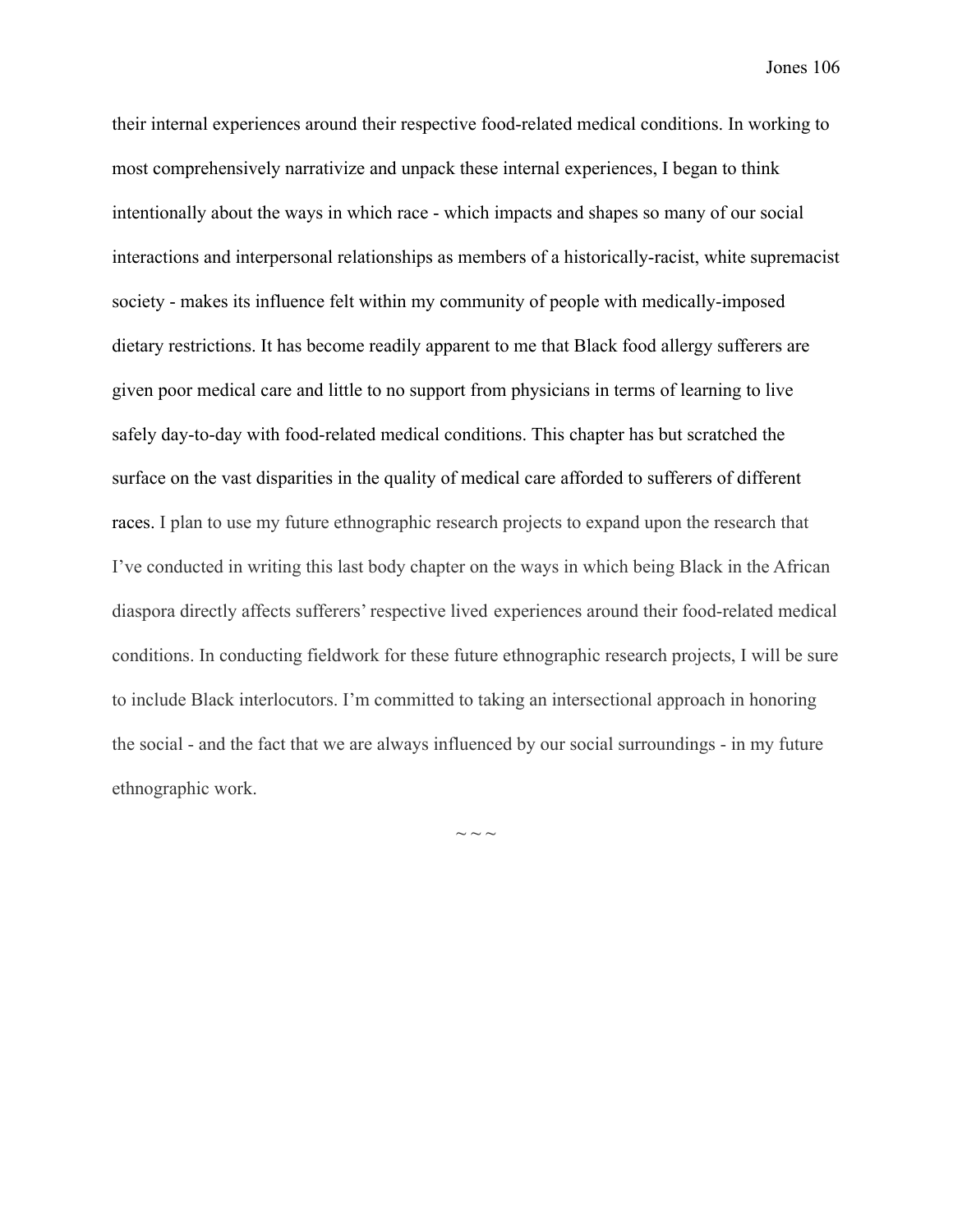Christina Sinclair Jones

## **Chapter V: Looking Ahead**

This senior project is only the beginning of the wealth of ethnographic material which I intend to contribute to the discipline throughout my life. Upon graduating from Bard College in May 2021, I will be moving to the United Kingdom to earn a Master of Philosophy in Social Anthropology from the University of Cambridge. At the University of Cambridge, I intend to focus research on how food allergies in particular - the focus will be narrower than simply centering food-related medical conditions at large - impact and determine the social behaviors of Black people in two diasporic cities: New York City and Johannesburg. In framing my research in relation to these distinctive but resonant cities of the African diaspora, I hope to show how the study of food allergies as a social actor can help us understand how Blackness is lived in multiple ways and places, with a focus on Black Life and Black eating in urban spaces. My intended ethnographic research at the University of Cambridge will take as its point of entry the everyday practice of eating food with others as a method of study. Ethnographic interviews will allow me to amplify Black voices in my work and to use my work as a medium through which to tell the rich, colorful, and multi-faceted stories of Black life.

"Food deserts" are geographic areas where access to affordable, healthy food options (aka fresh fruits and veggies) is limited or nonexistent because grocery stores are too far away… Approximately 2.3 million people (2.2% of all US households) live in low-income, rural areas that are more than 10 miles from a supermarket… Residents living in food deserts also have a hard time finding foods that are culturally relevant and that meet their dietary restrictions." (Dosomething.org  $2021$ )<sup>69</sup> The food that is made available to members of communities plagued

<sup>&</sup>lt;sup>69</sup> The Dosomething.org webpage is not paginated, so I am unable to provide a page number for this citation.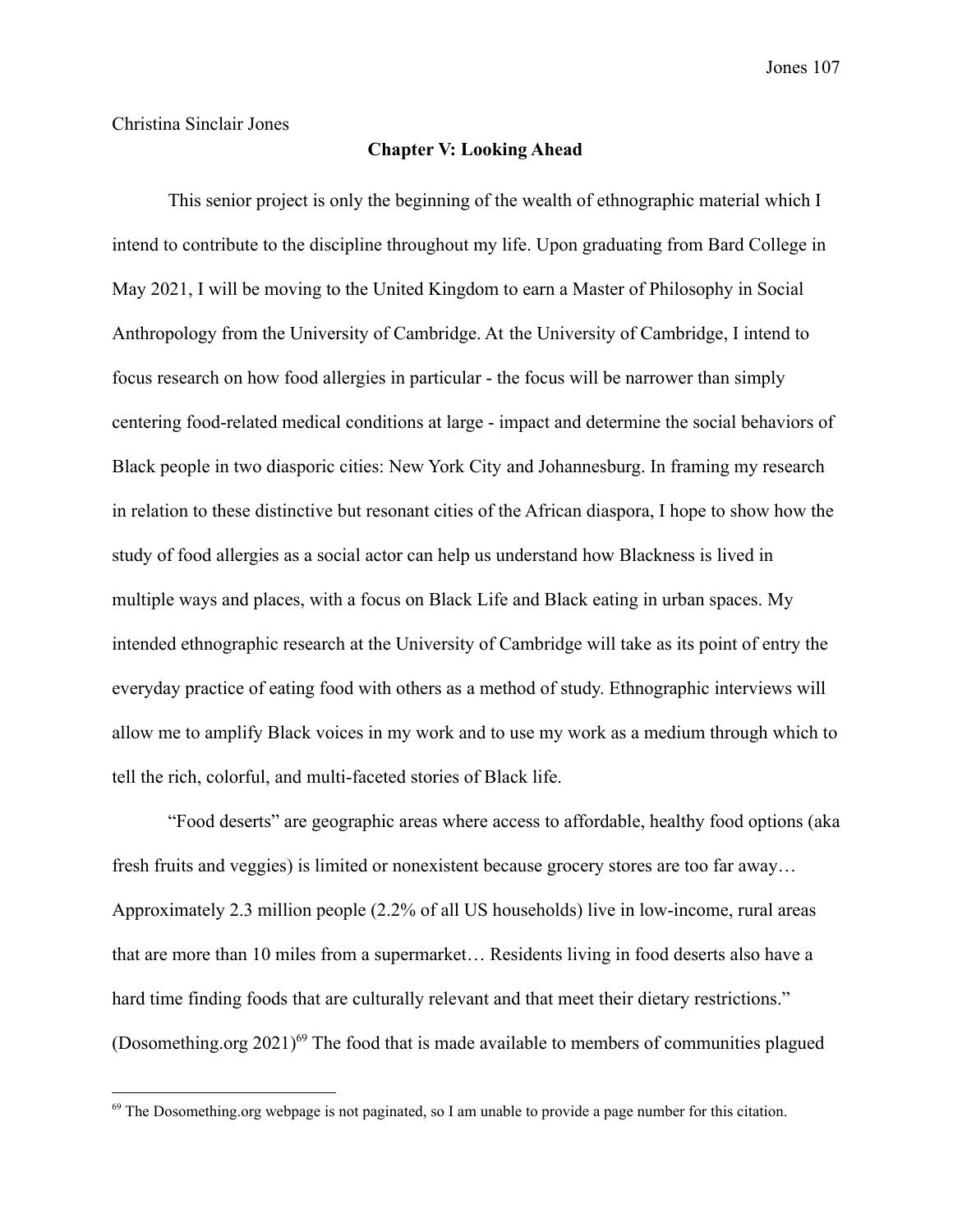by food deserts comes from all over the world; food deserts aren't stocked with fresh, locally-sourced perishable produce, but preservative-filled foods which have traveled long distances and are produced to last.<sup>70</sup> There's a very strange and sinister dichotomy between the local and the faraway with respect to food deserts. People living in food deserts in the U.S. people living in food poverty<sup> $71$ </sup> - are forced by virtue of living in a fresh food deadzone to limit their food consumption to the foods made available to them locally in their communities, foods which come from all over the world and which are filled with all sorts of toxins<sup>72</sup> unsuitable for the human body. *(Food Revolution Network 2021)*<sup>73</sup> These foods are packed full of "refined" grains, added sugars, and fats are generally inexpensive, palatable, and readily available in low-income [communities](https://www.huduser.gov/portal/pdredge/pdr-edge-frm-asst-sec-043018.html#)." (U.S. Department of Housing and Urban Development  $2021$ <sup>74</sup> Over time, eating foods which are "high in calories and low in nutrients… may lead to weight [gain](https://www.huduser.gov/portal/pdredge/pdr-edge-frm-asst-sec-043018.html#) and diabetes" (U.S. Department of Housing and Urban Development  $2021$ <sup>75</sup> - the foods from far away which are available for consumption locally act violently upon the bodies of the people consuming them, and cause harm. Moreover, having little to no access to supermarkets with a wide selection of food items makes it very difficult for community members with dietary restrictions, be they medically-imposed, religiously-imposed, ethically-imposed, etc., to find

 $70$  "Food products purchased from [eateries and food stores in food deserts] are often processed, pre-packaged, and high in calories, fat, sugar, sodium, and preservatives. Within food deserts, availability of healthy food items, including fresh produce, meats, and dairy products is limited." (Brace Et. al 2016: 250)

<sup>&</sup>lt;sup>71</sup> "Food poverty is worse diet, worse access, worse health, higher percentage of income on food and less choice from a restricted range of foods. Above all food poverty is about less or almost no consumption of fruit & vegetables" (Sustain 2021)

 $72$  "The food that is distributed in these communities is sub-par, and it is coming from different parts of the world. It is sprayed with toxins and poisons and picked before its time," (Food Revolution Network 2021)

 $<sup>73</sup>$  The Food Revolution Network webpage is not paginated, so I am unable to provide a page number for this</sup> citation.

<sup>&</sup>lt;sup>74</sup> The U.S. Department of Housing and Urban Development webpage is not paginated, so I am unable to provide a page number for this citation.

<sup>&</sup>lt;sup>75</sup> The U.S. Department of Housing and Urban Development webpage is not paginated, so I am unable to provide a page number for this citation.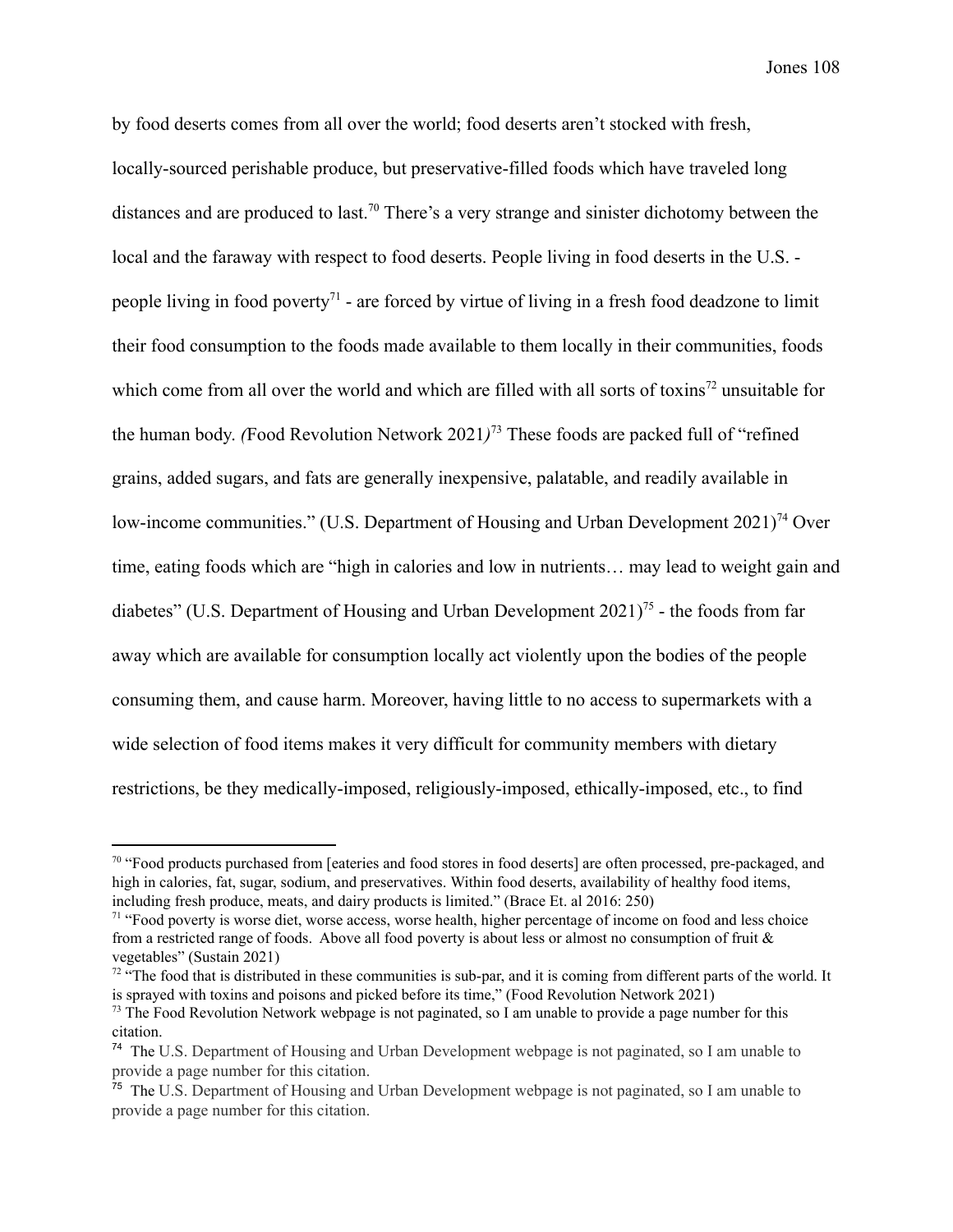foods to eat which are in keeping with their restricted diets. "Residents living in food deserts… have a hard time finding foods that are culturally relevant and that meet their dietary restrictions." (Dosomething.org  $2021$ <sup>76</sup> It's as though the faraway - the unnatural, the preservative-ridden, and the industrial - is forced upon local people and wreaks havoc in the way of food. Foods from far away make local consumers sick; they also disenfranchise local eaters by limiting their flexibility as eaters.

I fully intend to dedicate future ethnographic research projects to underscoring and unpacking the harmful opposition between the local and the faraway in food production, and the ways in which faraway foods make it all but impossible to eat safely and reliably as a person with medically-imposed dietary restrictions. In dedicating myself to honoring Black voices, Black bodies, Black lived experiences around food eating, and Black Life, I feel that I urgently need to engage in ethnographic research which centers food deserts and the ways in which they inhibit many Black sufferers of food-related medical conditions living in urban areas.

 $\sim$   $\sim$   $\sim$ 

One of my favorite things about Anthropology as a discipline is its emphasis on the importance of precision of language in academic writing. When writing about other people and seeking to adequately put words to their experiences and stories, every term and phrase that you use as an ethnographer holds power and significance. For instance, in coming up with a phrase which I've implemented throughout this senior project, "medically-imposed dietary restrictions," I sought to find words with which to describe dietary restrictions which are caused by food-related medical conditions including and/or other than food allergies. All eight of my

 $76$  The Dosomething.org webpage is not paginated, so I am unable to provide a page number for this citation.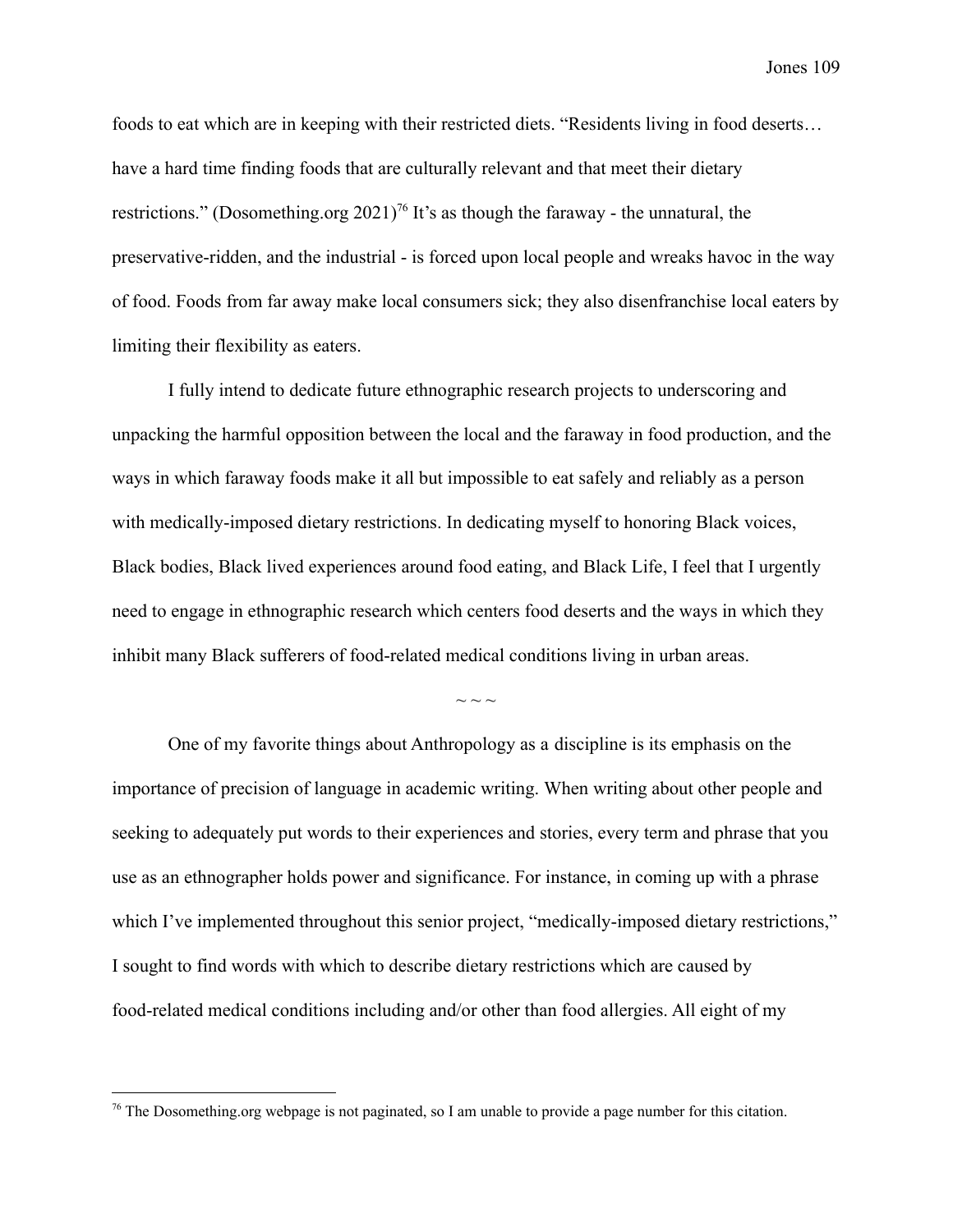interlocutors suffer from some sort of food-related medical condition, and all eight of my interlocutors follow restricted diets because of their respective food-related medical conditions. However, as has been made obvious in this project, my interlocutors do not all suffer from food allergies - some have autoimmune diseases including celiac disease which cause them to have to place restraints on what they do and do not eat. I needed a term which would be all-encompassing enough to include both interlocutors who have food allergies and interlocutors who do not have food allergies, yet narrow enough to specifically focus on people with involuntary dietary restrictions brought about by a food-related medical condition. This sort of thinking led me to "medically-imposed dietary restrictions."

Another term which I've used throughout this project is "sufferer," as in a sufferer of a food-related medical condition. I came to use "sufferer" as a term to use in place of, say, "a person with a food-related medical condition," because "sufferer" is a more succinct way of saying "person with [a certain food-related medical condition]." I've found in my own food allergy journey that physicians either refer to me as a "sufferer" or as a "patient." Personally, I do not care for the classifier "patient," as I associate it with illness and being ill. The very first example which Merriam-Webster gives when defining "patient" in a "medical" context is "cancer *patients*." (Merriam-Webster 2021)<sup>77</sup> It goes without saying that cancer is an absolutely horrific medical condition. I in no way wish to equate cancer and, say, food allergies in any of my work, for to do so would in my opinion be both ugly and inappropriate. Therefore, I have shied away from using "patient" as a classifier with which to describe people with food-related medical conditions: I do not want to disrespect the term "patient" in all of its medical loadedness

<sup>&</sup>lt;sup>77</sup> The Merriam-Webster webpage is not paginated, so I am unable to provide a page number for this citation.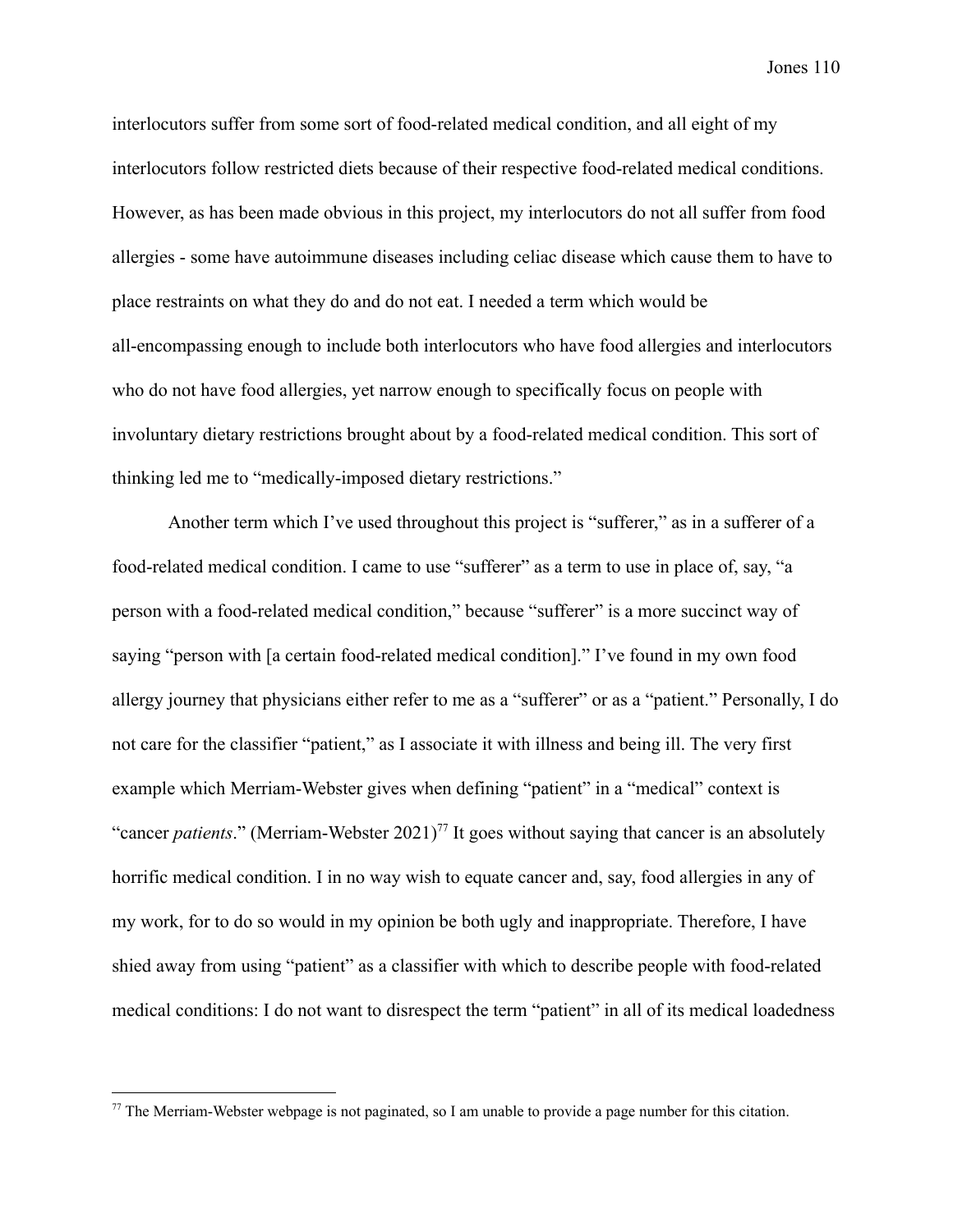and with its extreme associations (E.G: cancer). Instead, I've gravitated towards the other classifier which has been ascribed to me by the physicians who have treated me over the years for my food allergies, "sufferer."

In writing this senior project, I've found myself fretting over my usage of the term "sufferer" and its hyper-negative connotations. What I am fearful of is that readers of this project will think in associating the term "sufferers" with food-related medical conditions that life as a person with a food-related medical condition is purely negative, a life characterized by suffering. As we saw with Marcus' mindful eating in Chapter III, for instance, there are plenty of positives which come with learning to be aware and in touch with one's body as an eater - having a food-related medical condition isn't all bad; my interlocutors and I are not *suffering* all of the time. In future ethnographic research projects, I will give thought to the dilemma in which I currently find myself of whether or not to use the term "sufferer" when describing individuals who have food-related medical conditions. I will also dedicate space in future ethnographic work to thinking about other terms that might work alongside, or even in place of, "sufferer." I intend to think analytically in future work about the value of having people with food-related medical conditions define for themselves their own positionalities, ascribing their own self-selected classifiers to themselves. One framework which might feel generative as a potential lens through which people with food-related medical conditions can think about and talk about our respective food-related medical conditions is the framework of disability. In my next ethnographic research project, I'd like to engage analytically with the question of whether or not it is more empowering or disempowering for people like my interlocutors and myself to think of ourselves as "disabled" for having food-related medical conditions.

 $\sim$  ~ ~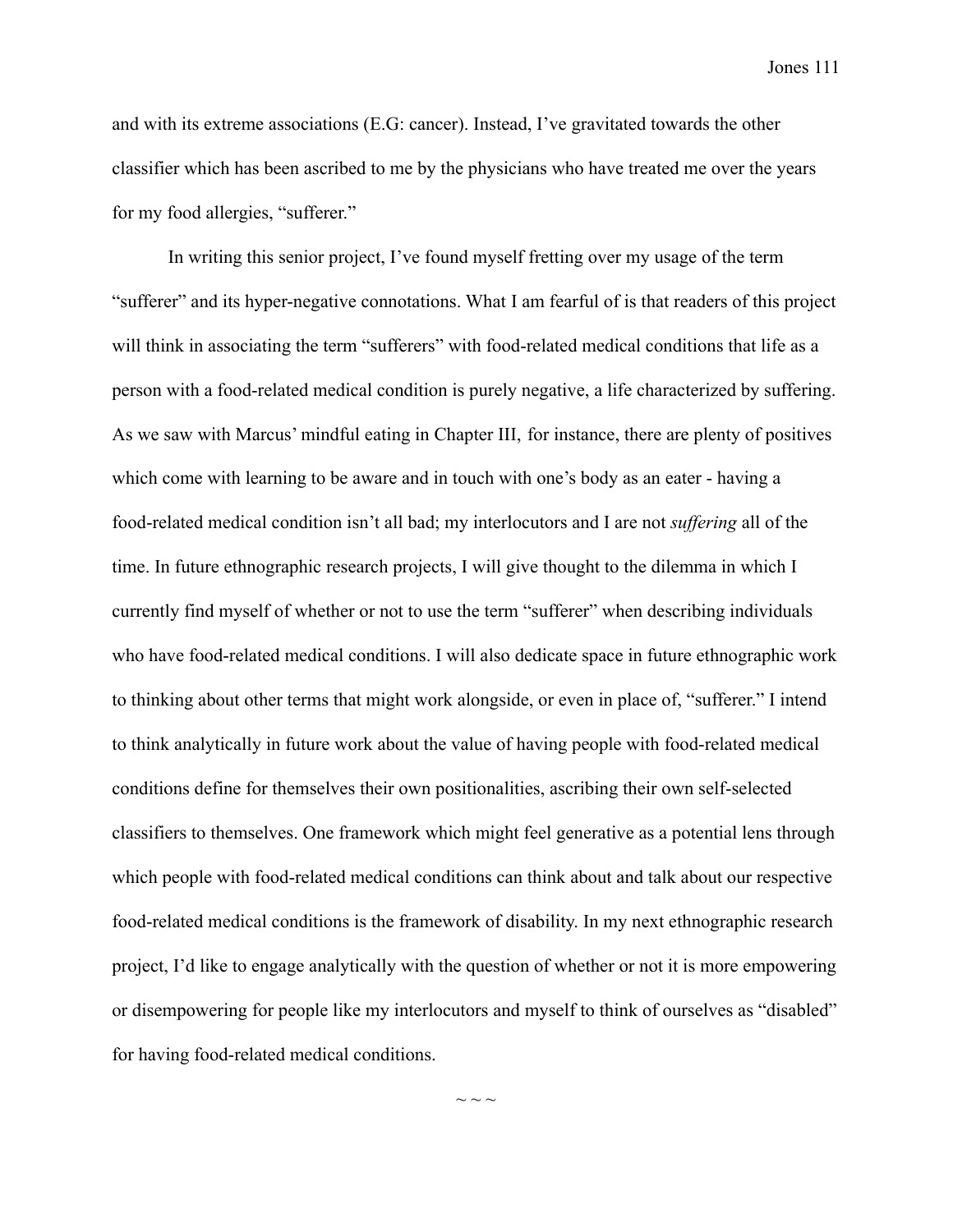One of my interlocutors, Tai, spoke repeatedly about body image and disordered eating during my ethnographic interview with them. They spoke at length about "diet culture" and the ways in which the people in their life considered Tai's "gluten-free," "dairy-free" diet to be "healthier" than a diet which includes these staple foods. "I get really frustrated at how diet culture and food culture is making people think that going gluten-free will make them healthier, or that, like, going dairy-free is a good thing to do…The ways that diet culture and the ways that people are thinking about food is just really messed up," they shared. The fact that Tai's medically-restricted diet was so frequently linked to healthfulness by the people with whom they interact - such as by family members commenting on their medically-imposed dietary restrictions "at Thanksgiving," a holiday which so many families in the U.S. celebrate by eating generous helpings of heavy, autumnal foods - causes me to think about orthorexia, "an obsession with proper or 'healthful' eating." (National Eating Disorders Association 2021)<sup>78</sup>

While they were on the FODMAP diet, Tai's avoidance of gluten and dairy was taken to be a sign by the people in their life that they were an eater who warranted praise for the sort of immaculate healthfulness of their diet. Tai says that other people "glamorized" their medically-imposed dietary restrictions, and held it up on something of a pedestal of disciplined, regimented healthy eating. "They wanna envy you because they don't know how to find moderation in their life, or be happy with their bodies," Tai shared, "They're essentially jealous that you're essentially being forced to have that control in your life, and there's nothing you can do about it." It's almost as though the people in Tai's life were jealous of the *medically-imposed*

<sup>&</sup>lt;sup>78</sup> The National Eating Disorders Webpage is not paginated, so I am unable to provide a page number for this citation.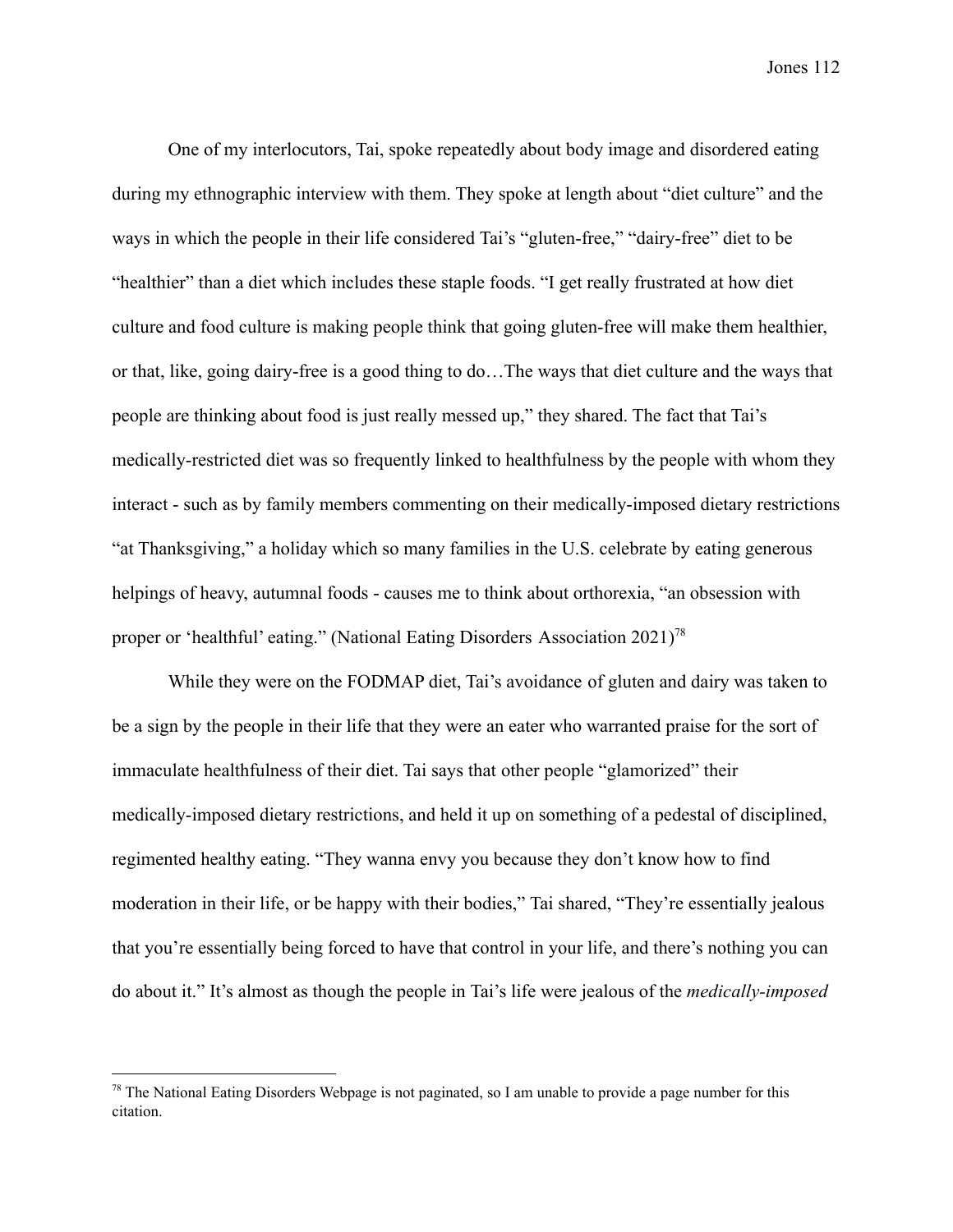aspect of Tai's restricted diet: because Tai medically had no choice but to restrict their diet in the ways necessitated by their IBS, there was no room for them to slip up and cheat on their diet by eating an off-limits food, unless they wanted to suffer the immediate physical consequences of being made severely ill by these danger foods. Accountability seems to come up as a key part of the relationship between how the people in Tai's life perceived their restricted dieting: these people viewed Tai's food-related medical condition as a kind of buffer which forcibly held Tai accountable at all times and kept them from eating their supposedly-unhealthy danger foods. The dysmorphia that showed up for Tai around the praise that they received from other people because of the changes in their body shape and their fluctuating weight throughout the FODMAP diet process have been damaging for them long-term. "The way that I had to think of everything as good or bad, or just be really afraid of what I was eating and what it might do to my stomach and how it might make me feel, was a pretty horrible cycle to be in… I was gratified because I was losing weight, and that's seen as a good thing." Avoiding danger foods gained significance for Tai outside of simply being a means by which to keep themselves safe: it became a means by which to maintain a certain kind of slender figure.

Hearing this makes me sad. Food avoidance for us people with medically-imposed dietary restrictions is painful enough as is, without the added pain of associating certain foods with punishment or some sort of "bad" quality. To Tai, and to any and all other interlocutors of mine who have struggled with body image along their journeys of learning to live with and operate around medically-imposed dietary restrictions, I'd like to say the following: I see you, I hear you, and everything that you've ever felt in relation to your body and its unique needs is valid; all the same, I'm so sorry that our image-obsessed "serial skinny culture" (Table Agent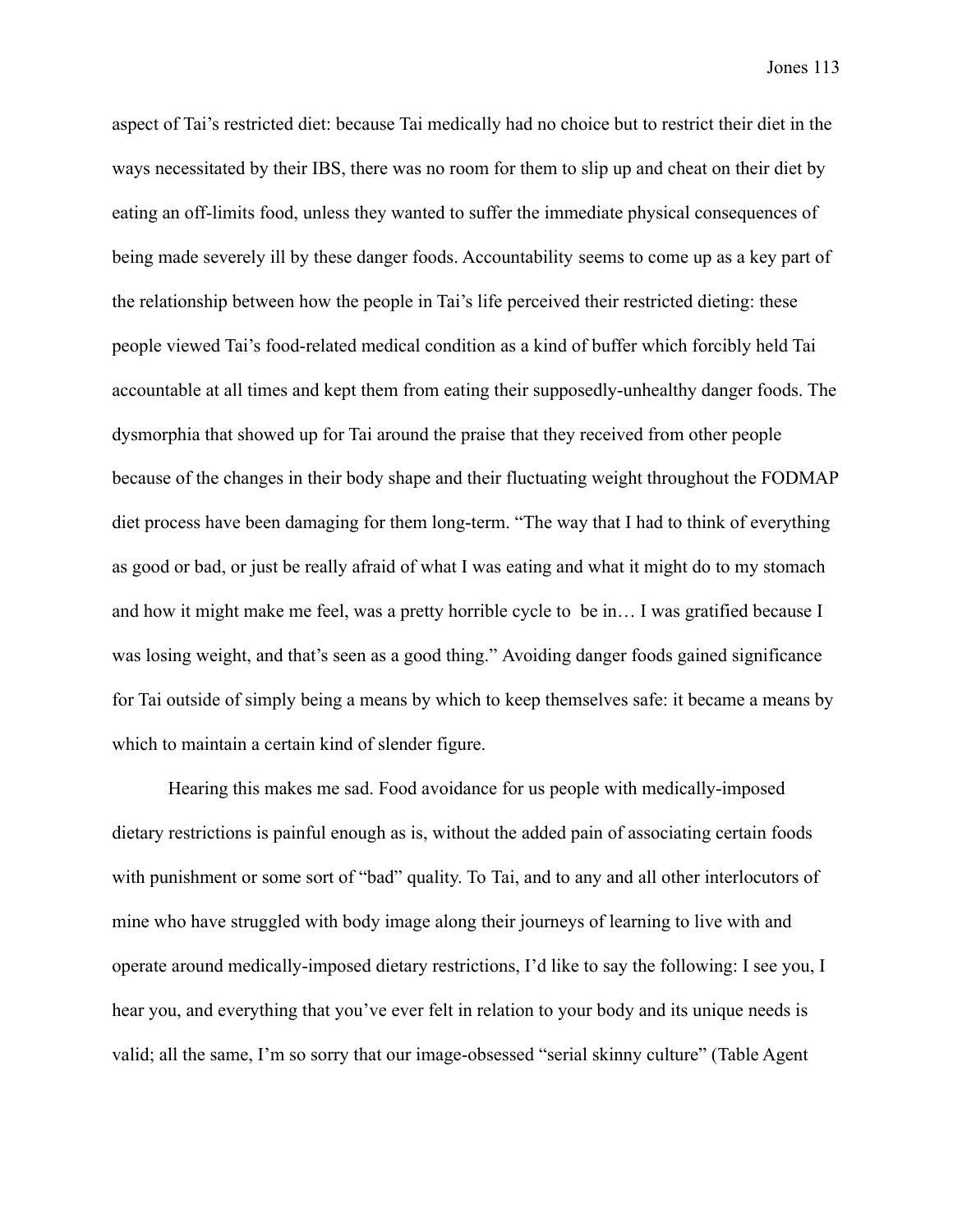$2021$ <sup>79</sup> has caused you to think about your food-related medical condition through a lens of beauty and aesthetic value. This particular ethnographic research project does not do the work of analyzing the relationship between food-related medical conditions; body image; disordered eating; or the ways in which sufferers are perceived or received by the people in our lives around our respective medically-imposed dietary restrictions and eating habits. However, I wish to make clear that I have really taken to heart and sat with all that Tai shared with me, and I fully recognize the importance of giving thought to body image and disordered eating within a conversation of food-related medical conditions. I intend to use future ethnographic research projects to understand the ways in which being medically unable to eat certain foods affects body image, as well as the ways in which an individual sufferer approaches eating as a practice of nourishment and care for the self.

As a final note, I would like to thank every single one of my interlocutors for taking the leap of vulnerability over a computer screen, a medium which can feel incredibly impersonal. Even over Facetime and Zoom, my interlocutors and I connected on deeply personal levels. They gave me *the real* on their lives, and that is a gift for which I will be forever grateful.

 $\sim$   $\sim$   $\sim$ 

 $79$  The Table Agent webpage is not paginated, so I am unable to provide a page number for this citation.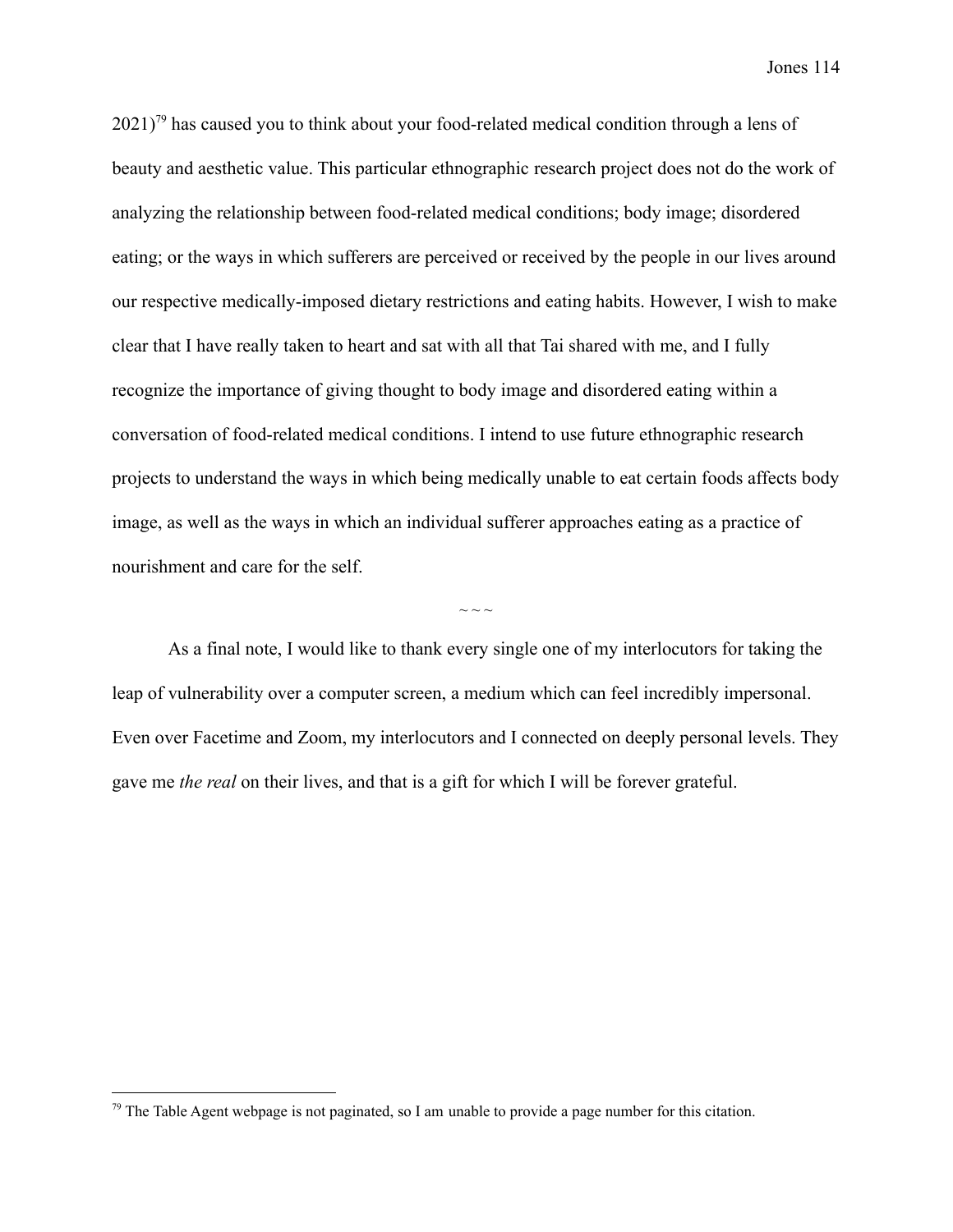## **Bibliography**

American College of Allergy, Asthma & Immunology. "Anaphylaxis." ACAAI Public Website, November 14, 2018. https://acaai.org/allergies/anaphylaxis.

American College of Allergy, Asthma & Immunology. "Food Allergies: Causes, Symptoms & Treatment." ACAAI Public Website. Accessed April 27, 2021. https://acaai.org/allergies/types/food-allergy.

Anderson, Jane. "These Are the 5 Best Gluten-Free Soy Sauces." Verywell Fit, January 30, 2020. https://www.verywellfit.com/which-soy-sauce-brands-are-gluten-free-562836.

Armitage, Mandy. "Anaphylaxis: How to Recognize a Reaction and Respond - GoodRx." The GoodRx Prescription Savings Blog, November 25, 2020. https://www.goodrx.com/blog/anaphylaxis-causes-symptoms-treatment/.

Assistant Secretary for Public Affairs (ASPA). "Bullying and Trauma." StopBullying.gov, May 19, 2020. https://www.stopbullying.gov/bullying/bullying-and-trauma.

Asthma and Allergy Foundation of America. "Kids with Food Allergies." Flying with Food Allergies: Medical and Legal Concerns | Flying with Food Allergies. Accessed April 27, 2021. https://www.kidswithfoodallergies.org/flying-with-food-allergies.aspx.

Baldacchino, Jean-Paul. "The Eidetic of Belonging: Towards a Phenomenological Psychology of Affect and Ethno-national Identity." Ethnicities 11, no. 1 (2011): 80-106. Accessed January 12, 2021. <http://www.jstor.org.ezprox.bard.edu/stable/23890672>.

Bhutta, Neil, Andrew C. Chang, Lisa J. Dettling, Joanne W. Hsu, and Julia Hewitt. "Disparities in Wealth by Race and Ethnicity in the 2019 Survey of Consumer Finances." The Fed - Disparities in Wealth by Race and Ethnicity in the 2019 Survey of Consumer Finances, September 28, 2020.

https://www.federalreserve.gov/econres/notes/feds-notes/disparities-in-wealth-by-race-and-ethni city-in-the-2019-survey-of-consumer-finances-20200928.htm.

Blasi, Elizabeth. "10 Surprising Foods That Contain Gluten." Aaptiv. Aaptiv, June 27, 2019. https://aaptiv.com/magazine/foods-contain-gluten.

Brace, Andrea M, CHES, Todd L. Matthews, Bobbi Finkelstein, and Daniela Beall. "The Relationship between Food Deserts, Farmers' Markets and Food Assistance in Georgia Census Tracts." *J Ga Public Health Assoc* 5, no. 3 (2016): 250–58.

https://www.gapha.org/wp-content/uploads/2016/03/250-258-The-relationship-between-food-des erts.pdf.

Bucklin, Stephanie, Erica Patino, Lisa Rapaport, Linda Thrasybule, Quinn Phillips, Becky Upham, and Tina Aswani Omprakash. "Truth About a Gluten-Free Diet and Who Should Try It: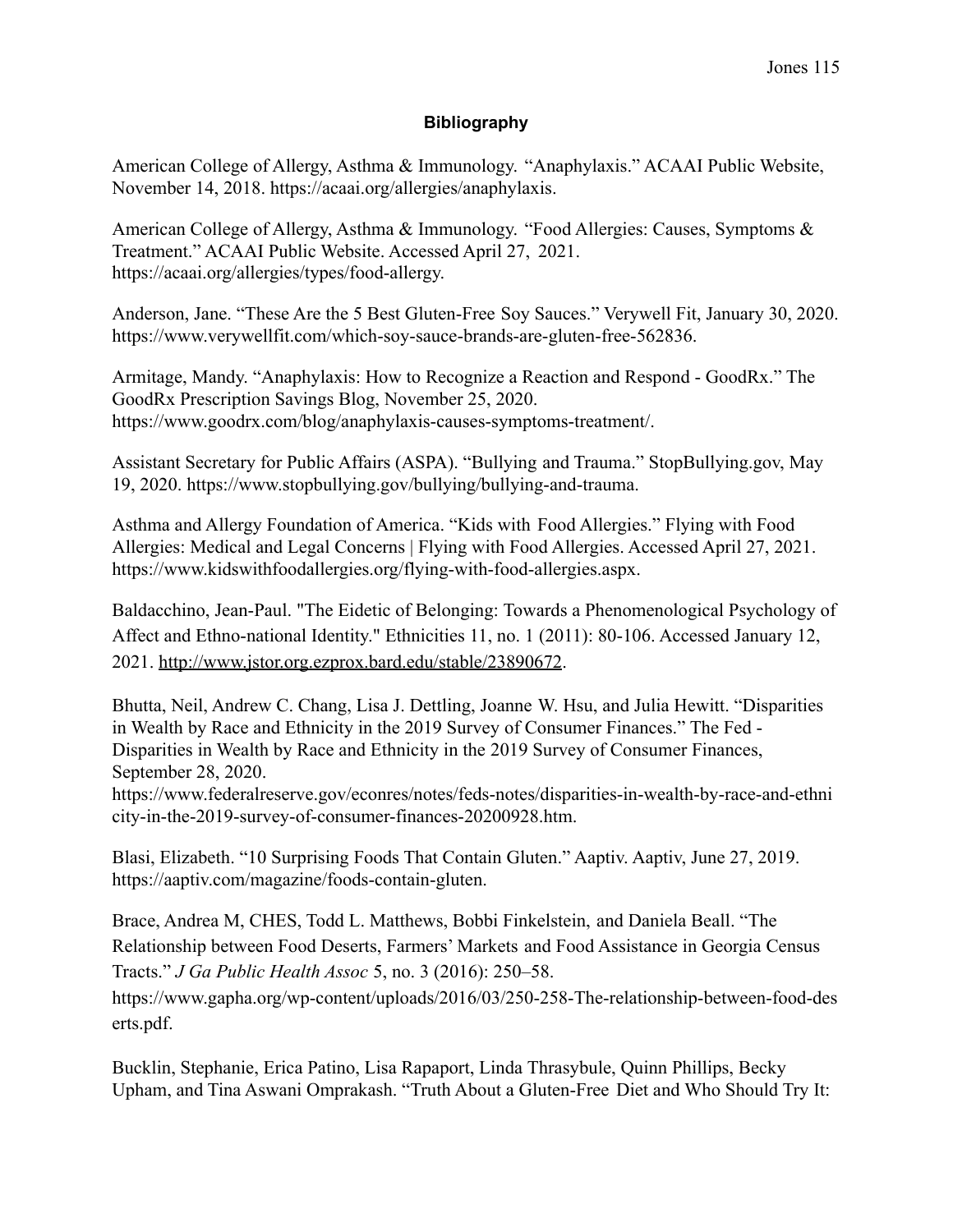Everyday Health." EverydayHealth.com, October 29, 2018.

https://www.everydayhealth.com/digestive-health/who-really-should-be-on-a-gluten-free-diet.as px.

Cambridge Dictionary. "Gaslighting." GASLIGHTING | definition in the Cambridge English Dictionary. Accessed April 27, 2021. https://dictionary.cambridge.org/us/dictionary/english/gaslighting.

Cambridge Dictionary. "Privilege." PRIVILEGE | definition in the Cambridge English Dictionary. Accessed April 27, 2021. https://dictionary.cambridge.org/us/dictionary/english/privilege.

Carsten, Janet. "The Substance of Kinship and the Heat of the Hearth: Feeding, Personhood, and Relatedness among Malays in Pulau Langkawi." *American Ethnologist* 22, no. 2 (1995): 223-41. Accessed April 13, 2021. [http://www.jstor.org/stable/646700.](http://www.jstor.org/stable/646700)

Centers for Disease Control and Prevention. "Masks Protect You & Me." Centers for Disease Control and Prevention. Centers for Disease Control and Prevention, January 7, 2021. https://www.cdc.gov/coronavirus/2019-ncov/prevent-getting-sick/masks-protect-you-and-me.ht ml.

Centers for Disease Control and Prevention. "Science Brief: SARS-CoV-2 and Potential Airborne Transmission." Centers for Disease Control and Prevention. Centers for Disease Control and Prevention. Accessed April 27, 2021.

https://www.cdc.gov/coronavirus/2019-ncov/science/science-briefs/scientific-brief-sars-cov-2.ht ml?CDC\_AA\_refVal=https%3A%2F%2Fwww.cdc.gov%2Fcoronavirus%2F2019-ncov%2Fmore %2Fscientific-brief-sars-cov-2.html.

Centers for Disease Control and Prevention. "When and How to Wash Your Hands." Centers for Disease Control and Prevention. Centers for Disease Control and Prevention, November 24, 2020. https://www.cdc.gov/handwashing/when-how-handwashing.html.

Chughtai, Alia. "Know Their Names: Black People Killed by the Police in the US." Al Jazeera Interactives. Al Jazeera, April 18, 2021. https://interactive.aljazeera.com/aje/2020/know-their-names/index.html.

Clair, Matthew. "Stigma." *JSTOR*, Harvard University, 2018, scholar.harvard.edu/files/matthewclair/files/stigma\_finaldraft.pdf.

Cohen, Li. "Police in the U.S. Killed 164 Black People in the First 8 Months of 2020. These Are Their Names. (Part I: January-April)." CBS News. CBS Interactive, September 10, 2020. https://www.cbsnews.com/pictures/black-people-killed-by-police-in-the-u-s-in-2020/.

Derr, Laura E. "When Food Is Poison: The History, Consequences, and Limitations of the Food Allergen Labeling and Consumer Protection Act of 2004." *Food and Drug Law Journal* 61, no. 1 (2006): 65-165. Accessed February 15, 2021. [http://www.jstor.org/stable/26660870.](http://www.jstor.org/stable/26660870)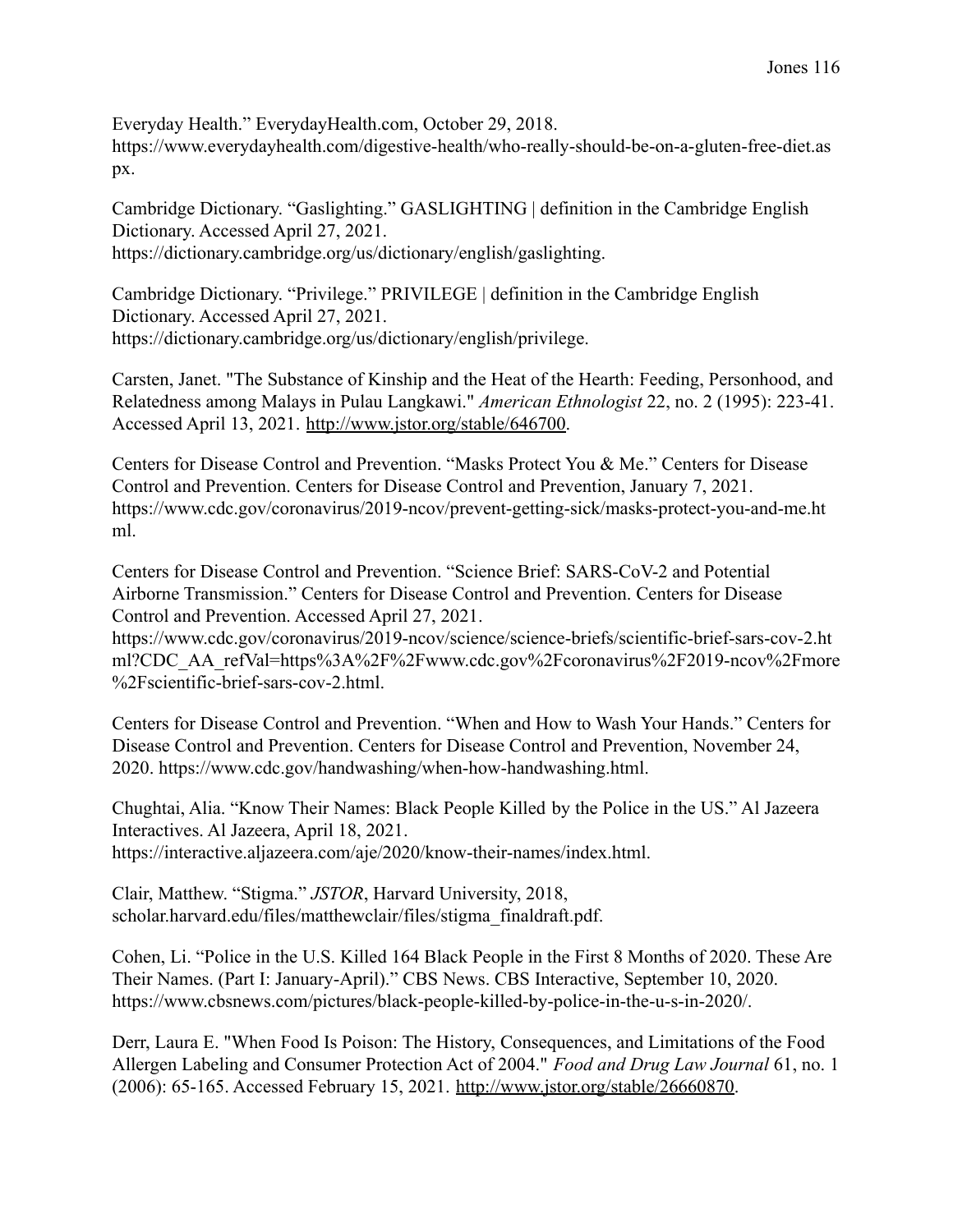DoSomething.org. "11 Facts About Food Deserts." DoSomething.org. Accessed April 27, 2021. https://www.dosomething.org/us/facts/11-facts-about-food-deserts#:~:text=About%2023.5%20m illion%20people%20live,10%20miles%20from%20a%20supermarket.

Du Bois,[William Edward Burghardt](https://www.google.com/search?hl=en&q=inauthor:%22William+Edward+Burghardt+Du+Bois%22&tbm=bks). *The Souls of Black Folk*. [A.C. McClurg & Company,](https://www.google.com/search?hl=en&gbpv=0&q=inpublisher:%22A.C.+McClurg+%26+Company%22&tbm=bks&sa=X&ved=2ahUKEwjuuPmwj67tAhUkF1kFHeQCBJMQmxMoADAGegQIEhAC) 1907.

EpiPen. "EpiPen® (Epinephrine Injection, USP) Auto-Injector and Its Authorized Generic." Epinephrine Auto-Injector. Accessed April 27, 2021. https://www.epipen.com/en. Derr, Laura E. "When Food Is Poison: The History, Consequences, and Limitations of the Food Allergen Labeling and Consumer Protection Act of 2004." *Food and Drug Law Journal* 61, no. 1 (2006): 65-165. Accessed April 27, 2021. [http://www.jstor.org/stable/26660870.](http://www.jstor.org/stable/26660870)

Eustachewich, Lia. "Charges against 'Central Park Karen' Amy Cooper Dismissed." New York Post. New York Post, February 16, 2021. https://nypost.com/2021/02/16/charges-against-central-park-karen-amy-cooper-dismissed/.

Falk, Pasi. "The Consuming Body." *SAGE Knowledge*, 1994, sk.sagepub.com/books/the-consuming-body.

Food Allergy & Anaphylaxis Connection Team. "Food Allergy & Anaphylaxis: Prevention: The Rise In Food Allergies." Food Allergy & Anaphylaxis | Prevention | The Rise In Food Allergies, 2021.

https://www.foodallergyawareness.org/food-allergy-and-anaphylaxis/prevention/food-allergies-o n-the-rise/#:~:text=The%20greatest%20rise%20in%20the,at%20least%20one%20food%20allerg y.

Food Allergy Research & Education. "Cleaning Methods." Food Allergy Research & Education. Accessed April 27, 2021. https://www.foodallergy.org/resources/cleaning-methods.

Food Allergy Research & Education. "Disability." Food Allergy Research & Education. Accessed April 27, 2021. https://www.foodallergy.org/resources/disability.

Food Allergy Research & Education. "Facts and Statistics." Food Allergy Research & Education, 2021. https://www.foodallergy.org/resources/facts-and-statistics.

Foodrevolutionnetwork. "From Food Deserts to Food Oases: Addressing Access to Healthy Food." Food Revolution Network, September 22, 2020. <https://foodrevolution.org/blog/food-deserts-food-oasis-healthy-food-access/>.

Forrest, Carrie. "Reasons to Go Gluten-Free." Clean Eating Kitchen, September 27, 2020. https://www.cleaneatingkitchen.com/why-go-gluten-free-non-celiac/.

Goffman, Erving. 1986. Stigma: Notes on the Management of Spoiled Identity. New York: Simon & Schuster.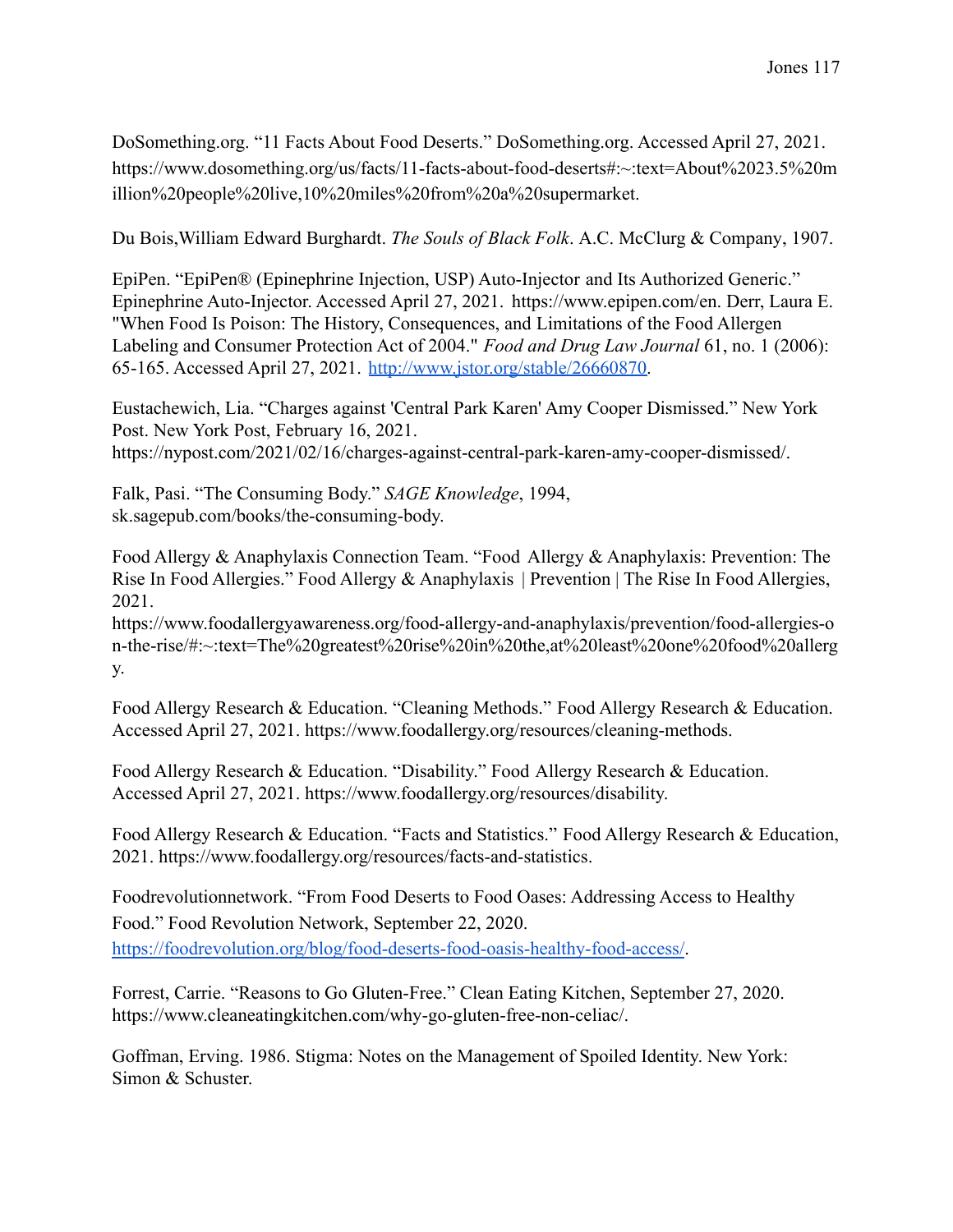Gouvernement du Canada, Travaux publics et Services gouvernementaux Canada.

"Demonstrative Pronouns, Demonstrative Adjectives." demonstrative pronouns, demonstrative adjectives - Search for entries starting with D - Writing Tips - TERMIUM Plus® - Bureau de la traduction, September 23, 2015.

https://www.btb.termiumplus.gc.ca/tpv2guides/guides/wrtps/index-fra.html?lang=fra&lettr=indx catlog\_d&page=9yJM6aFAkQ04.html#:~:text=A%20demonstrative%20pronoun%20is%20a,% 2C.

Hacobian, Celine. "How and Why Planes Have to Fly So High." Time. Time, June 27, 2018. https://time.com/5309905/how-high-do-planes-fly/.

Harrington, C. Lee. "Talk About Embarrassment: Exploring the Taboo-Repression-Denial Hypothesis." Symbolic Interaction, vol. 15, no. 2, 1992, pp. 203–225. JSTOR, www.jstor.org/stable/10.1525/si.1992.15.2.203. Accessed 30 Sept. 2020.

Horton, Brierley. "8 Gluten-Free Beers That Will Hit the Spot This Summer." Health.com, June 27, 2019. https://www.health.com/food/gluten-free-beers.

Hurston, Zora Neale. *How It Feels to Be Colored Me, by Zora Neale Hurston*, 1928, www.casa-arts.org/cms/lib/PA01925203/Centricity/Domain/50/Hurston%20How%20it%20Feels %20to%20Be%20Colored%20Me.pdf.

Hurston, Zora Neale. *Mules and Men*. Harper & Row, 2008.

Inc., Restaurant Agent. "Serial Skinny Culture." Table Agent. Accessed April 27, 2021. https://tableagent.com/article/serial-skinny-culture/.

Julier, Alice P. "Artfulness, Solidarity, and Intimacy." *JSTOR*, 2013, www.jstor.org/stable/10.5406/j.ctt2ttc6g.9.

Kelly, John. "Karen." Dictionary.com. Dictionary.com, January 19, 2021. https://www.dictionary.com/e/slang/karen/.

Kilson, Marion. The Transformation of Eatonville's Ethnographer Author(s): Marion Kilson Source: Phylon (1960-) , 2nd Qtr., 1972, Vol. 33, No. 2 (2nd Qtr., 1972), p. 112. Published by: Clark Atlanta University Stable URL: <https://www.jstor.org/stable/273339>

Kim H, Patel KG, Orosz E, et al. Time Trends in the Prevalence of Celiac Disease and Gluten-Free Diet in the US Population: Results From the National Health and Nutrition Examination Surveys 2009-2014. *JAMA Intern Med.* 2016;176(11):1716–1717. doi:10.1001/jamainternmed.2016.5254

Kleven†, Thomas. "Systemic Classism, Systemic Racism: Are Social and Racial Justice Achievable in the United States? ." *CONNECTICUT PUBLIC INTEREST LAW JOURNAL* 8:2 (2009).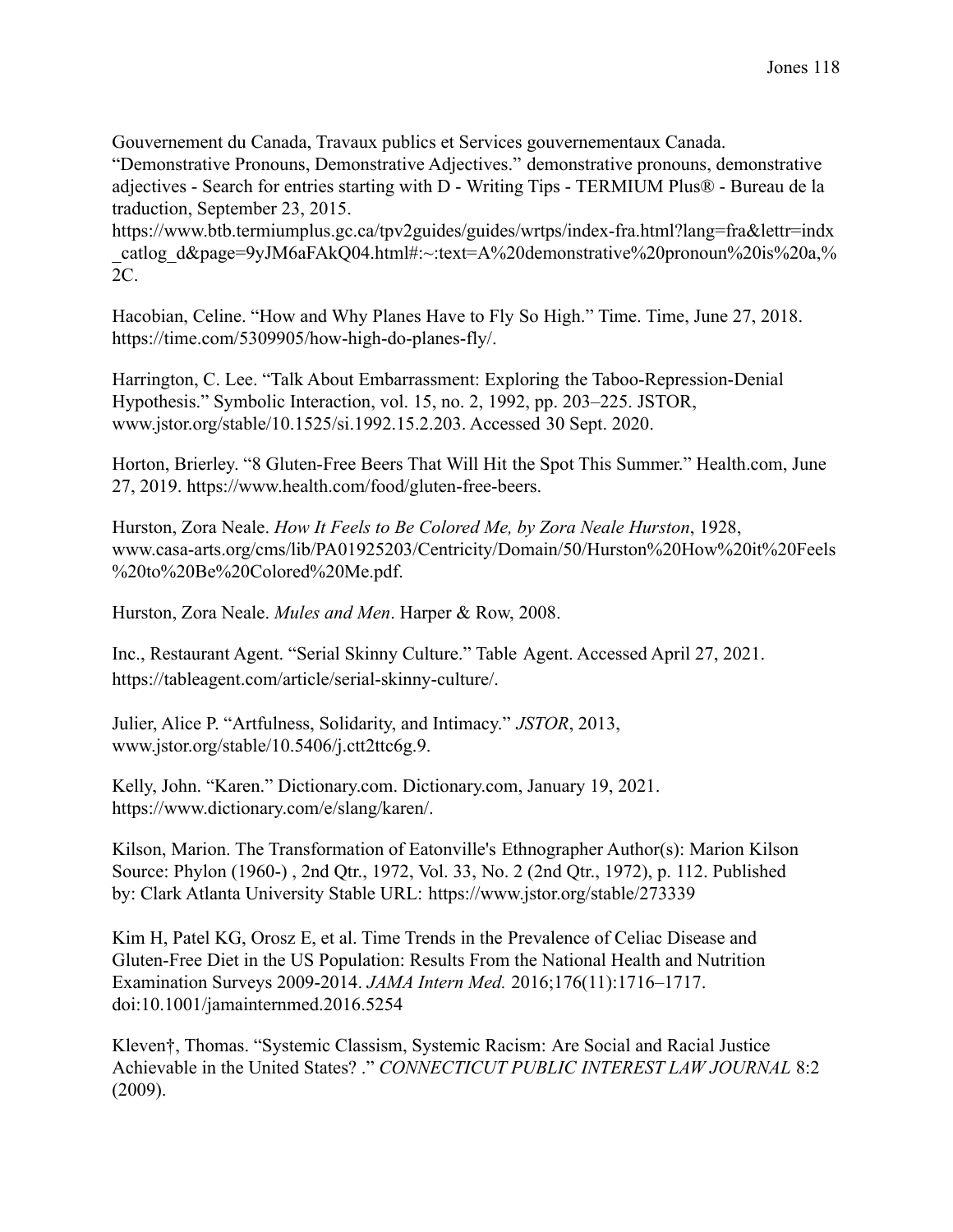https://cpilj.law.uconn.edu/wp-content/uploads/sites/2515/2018/10/8.2-Systemic-Classism-Syste mic-Racism-Are-Social-and-Racial-Justice-Achievable-in-the-United-States-by-Thomas-Kleven. pdf.

Kleinman, Arthur. *The Illness Narratives: Suffering, Healing, and the Human Condition*. New York, NY: Basic Books, Inc., Publishers, 1988.

Koepke, Deanna Jacobsen. "Race, Class, Poverty, and Capitalism." *Race, Gender & Class* 14, no. 3/4 (2007): 189-205. Accessed April 27, 2021. <http://www.jstor.org/stable/41675299>.

Kroudis, Alex. "Remove the Stigma and Welcome the Voices of Those Who Are Struggling." *National Eating Disorders Association*, 4 June 2018, www.nationaleatingdisorders.org/blog/remove-stigma-and-welcome-voices-those-who-are-strug gling.

Laporte, Dominique. *History of shit*. MIT Press, 2002. *Selections.*

Lee, Anne R., Randi L. Wolf, Benjamin Lebwohl, Edward J. Ciaccio, and Peter H. R. Green. "Persistent Economic Burden of the Gluten Free Diet," February 14, 2019. https://celiacdiseasecenter.columbia.edu/wp-content/uploads/2019/07/2019-Persistent-Economic-Burden-of-the-Gluten-Free-Diet.pdf.

Legal Information Institute. "Amendment II. BEARING ARMS." Legal Information Institute. Cornell Law School. Accessed April 27, 2021. https://www.law.cornell.edu/constitution-conan/amendment-2.

Magdaleno, Johnny. "Report: BLM Protests Turned to Riots after IMPD Fired Chemical Agents on Demonstrators." The Indianapolis Star. Indianapolis Star, February 26, 2021. https://www.indystar.com/story/news/local/marion-county/2021/02/26/protest-blm-riots-impd-re port-george-floyd-black-lives-matter-movement/6840205002/.

Mandelbaum, Lianne. "At 30,000 Feet, Why We Can't Count on Epinephrine Vials on an Airplane." Allergic Living, March 26, 2021. https://www.allergicliving.com/2019/10/10/at-30000-feet-why-we-cant-count-on-epinephrine-via ls-on-an-airplane/.

Markowitz, Andy. "Does Your State Have a Mask Mandate Due to Coronavirus?" AARP, April 23, 2021. https://www.aarp.org/health/healthy-living/info-2020/states-mask-mandates-coronavirus.html.

Merriam-Webster. "Trope." Merriam-Webster. Merriam-Webster. Accessed April 27, 2021. https://www.merriam-webster.com/dictionary/trope.

Mintz, Sidney W., and Christine M. Du Bois. "The Anthropology of Food and Eating." Annual Review of Anthropology, vol. 31, 2002, pp. 99–119. JSTOR, www.jstor.org/stable/4132873. Accessed 26 Sept. 2020.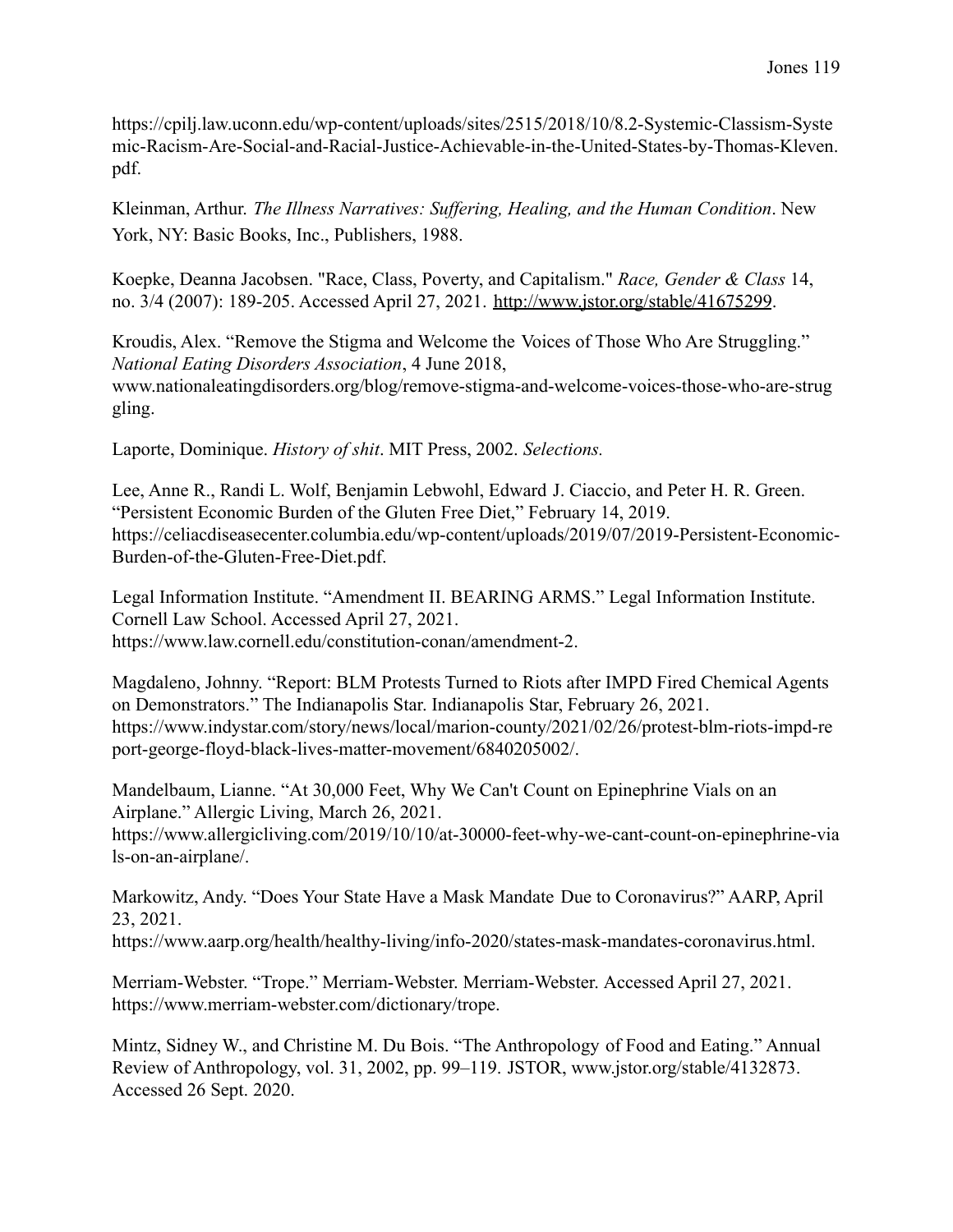Momentum Blog Team. "BlackLivesMatter." Momentum, April 27, 2021. https://momentum.medium.com/tagged/blacklivesmatter.

Nagesh, Ashitha. "What Exactly Is a 'Karen' and Where Did the Meme Come from?" BBC News. BBC, July 30, 2020. https://www.bbc.com/news/world-53588201.

National Eating Disorders Association. "Orthorexia." National Eating Disorders Association, December 13, 2019.

<https://www.nationaleatingdisorders.org/learn/by-eating-disorder/other/orthorexia>.

National Institute of Diabetes and Digestive and Kidney Diseases. "Definition & Facts for Celiac Disease." National Institute of Diabetes and Digestive and Kidney Diseases. U.S. Department of Health and Human Services. Accessed April 27, 2021.

https://www.niddk.nih.gov/health-information/digestive-diseases/celiac-disease/definition-facts#: ~:text=Many%20people%20who%20have%20celiac,the%20world%20have%20celiac%20diseas e.

National Institutes of Health. "Autoimmunity May Be Rising in the United States." National Institutes of Health. U.S. Department of Health and Human Services, April 8, 2020. https://www.nih.gov/news-events/news-releases/autoimmunity-may-be-rising-united-states.

Niland, Benjamin, and Brooks D Cash. "Health Benefits and Adverse Effects of a Gluten-Free Diet in Non-Celiac Disease Patients." Gastroenterology & hepatology. Millennium Medical Publishing, February 2018. [https://www.ncbi.nlm.nih.gov/pmc/articles/PMC5866307/.](https://www.ncbi.nlm.nih.gov/pmc/articles/PMC5866307/)

Pomeroy, Christopher. "How Gluten Can Cause Joint Pain." Arthritis, September 30, 2016. https://www.arthritis-health.com/types/general/how-gluten-can-cause-joint-pain.

Powell, Tricia. "When an Airline Served Nuts on My Flight, I Almost Died in Front of My Kids." Good Housekeeping, February 12, 2021. https://www.goodhousekeeping.com/health/a23105898/airline-peanut-allergy-near-death-experie nce/.

Press, Associated. "At Least 11 Killed during U.S. Protests Seeking Justice for George Floyd, Many of Them African Americans." KTLA. KTLA, June 2, 2020. https://ktla.com/news/nationworld/at-least-11-killed-during-u-s-protests-seeking-justice-for-geor ge-floyd-many-of-them-african-americans/.

Protudjer, Jennifer L.P., Sven-Arne Jansson, Marianne Heibert Arnlind, Ulf Bengtsson, Ingrid Kallström-Bengtsson, Birgitta Marklund, Roelinde Middelveld, et al. "Household Costs Associated with Objectively Diagnosed Allergy to Staple Foods in Children and Adolescents."

Reader, Ian. "Afterword: On Denials, Inclusions, Exclusions and Ambivalence." The Ambivalence of Denial: Danger and Appeal of Rituals, edited by Ute Hüsken and Udo Simon,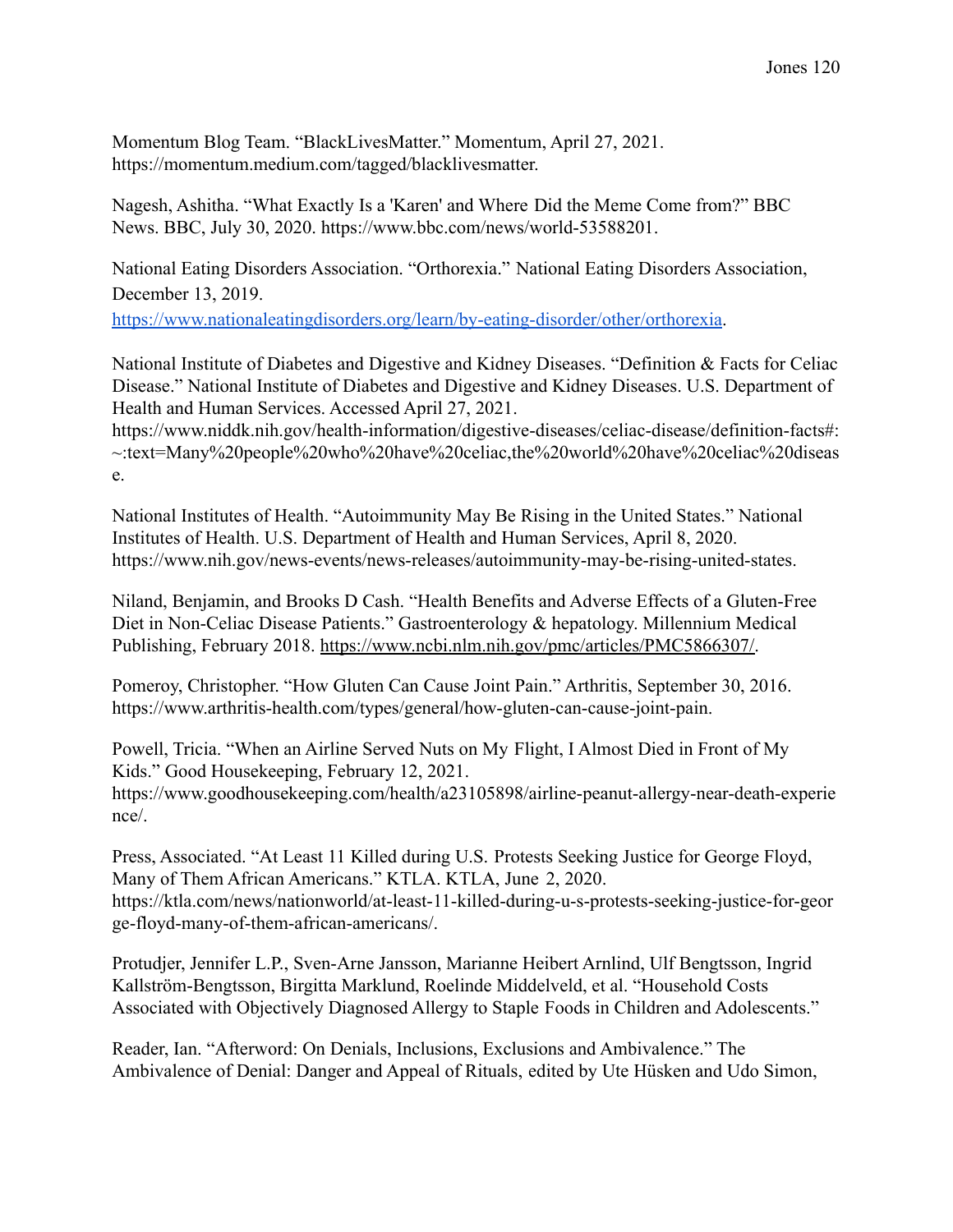1st ed., Harrassowitz Verlag, Wiesbaden, 2016, pp. 307–315. JSTOR, www.jstor.org/stable/j.ctvc5pg1z.14. Accessed 17 Oct. 2020.

Schuette, Sarah. "7 Ways to Avoid Developing Cardiovascular Disease, Inspired By My Cardiologist Mom." Spoon University, April 28, 2017. https://spoonuniversity.com/lifestyle/7-ways-to-prevent-cardiovascular-disease-according-to-a-ca rdiologist.

Smith, Matthew. *Another Person's Poison: A History of Food Allergy*. NEW YORK: Columbia University Press, 2015. Accessed April 27, 2021. doi:10.7312/smit16484.

SNAC. "Randolph, Theron G." Randolph, Theron G. - Social Networks and Archival Context. Accessed April 27, 2021. https://snaccooperative.org/view/44919636.

SSSniperWolf. "The Most Entitled KARENS Ever." YouTube. YouTube, July 1, 2020. <https://www.youtube.com/watch?v=K4N9FNffPmM>.

Stjerna, Marie-Louise, Mirja Vetander, Magnus Wickman, and Sonja Olin Lauritzen. "The Management of Situated Risk: A Parental Perspective on Child Food Allergy." *Health* 18, no. 2 (2014): 130-45. Accessed February 19, 2021. [http://www.jstor.org/stable/26650364.](http://www.jstor.org/stable/26650364)

Sustain. "What Is Food Poverty?" Sustain. Accessed April 27, 2021.

https://www.sustainweb.org/foodaccess/what\_is\_food\_poverty/#:~:text=Food%20poverty%20ca n%20be%20defined,to%20obtain%20healthy%20affordable%20food.&text=Other%20factors% 20influencing%20food%20access,skills%20to%20create%20healthy%20meals.

Talk Poverty. "Basic Statistics on Poverty in the United States." Talk Poverty. Accessed April 27, 2021. https://talkpoverty.org/basics/.

Tan, B. M., Sher, M. R., Good, R. A., & Bahna, S. L. (2001). Severe food allergies by skin contact. *Annals of allergy, asthma & immunology : official publication of the American College of Allergy, Asthma, & Immunology*, *86*(5), 583–586. [https://doi.org/10.1016/S1081-1206\(10\)62908-0.](https://doi.org/10.1016/S1081-1206(10)62908-0)

The Center for Mindful Eating. "The Center for Mindful Eating." The Center for Mindful Eating - Home. Accessed April 27, 2021. https://thecenterformindfuleating.org/.

The Journal of Allergy and Clinical Immunology: In Practice. Elsevier, January 7, 2015. https://www.sciencedirect.com/science/article/pii/S2213219814004474.

University, Columbia. "C250 Celebrates Columbians Ahead of Their Time." *Zora Neale Hurston*, 2004, c250.columbia.edu/c250\_celebrates/remarkable\_columbians/zora\_hurston.html.

U.S. Department of Justice: Civil Rights Division. "Questions and Answers About the Lesley University Agreement and Potential Implications for Individuals with Food Allergies." Questions and Answers about the Lesley University Agreement and potential implications for